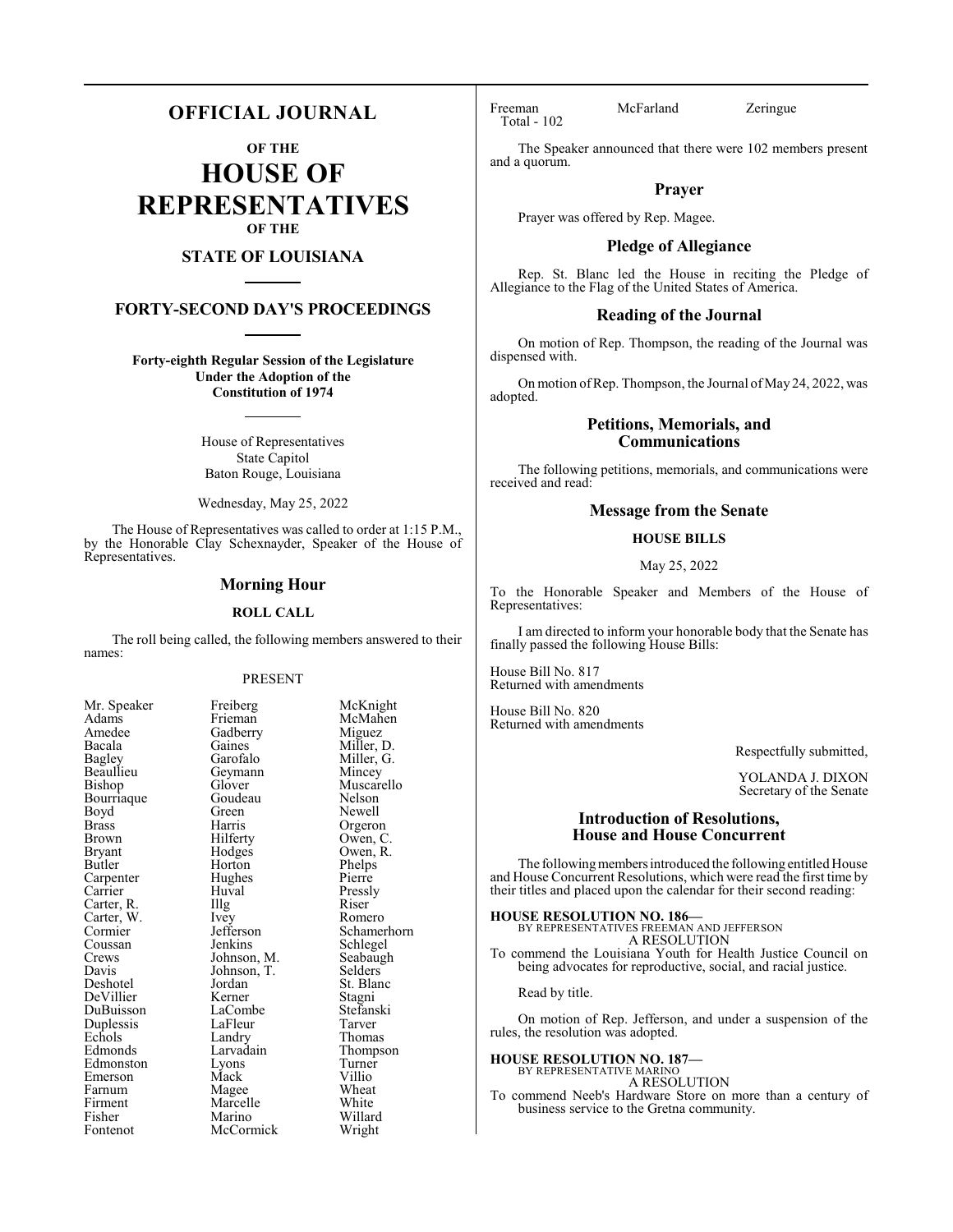## Page 2 HOUSE

42nd Day's Proceedings - May 25, 2022

Read by title.

On motion of Rep. Marino, and under a suspension of the rules, the resolution was adopted.

## **HOUSE RESOLUTION NO. 188—** BY REPRESENTATIVE BRYANT

A RESOLUTION

To commend the students and faculty of the Lafayette Parish School System for placing first overall in the Louisiana Governor's Games 25<sup>th</sup> annual elementary state championship fitness meet.

Read by title.

On motion of Rep. Bryant, and under a suspension of the rules, the resolution was adopted.

#### **HOUSE RESOLUTION NO. 189—**

BY REPRESENTATIVE HODGES A RESOLUTION

To urge and request local governments in this state to stop requiring proof of medical status as a condition for participation in constitutionally protected activities.

Read by title.

Lies over under the rules.

#### **HOUSE RESOLUTION NO. 190—** BY REPRESENTATIVE WILLARD

A RESOLUTION

To commend Father Stanley Kelechi Ihesinachi Ihuoma on the occasion of the twelfth anniversary of his ordination.

Read by title.

On motion of Rep. Willard, and under a suspension of the rules, the resolution was adopted.

#### **HOUSE RESOLUTION NO. 191—** BY REPRESENTATIVE MAGEE

A RESOLUTION

To direct the State Board of Elementary and Secondary Education to revise the accountability system for schools participating in the Student Scholarships for Educational Excellence Program and submit a written report to the House Committee on Education detailing its revision process not later than sixty days prior to the convening of the 2023 Regular Session of the Legislature.

Read by title.

Lies over under the rules.

#### **HOUSE RESOLUTION NO. 192—** BY REPRESENTATIVE CARPENTER

A RESOLUTION

To recognize Thursday, May 26, 2022, as Achoo the Bee Day at the state capitol.

Read by title.

On motion of Rep. Carpenter, and under a suspension of the rules, the resolution was adopted.

#### **HOUSE RESOLUTION NO. 193—**

BY REPRESENTATIVE LYONS A RESOLUTION

To direct the office of community development within the division of administration to work in conjunction with the Louisiana Housing Corporation to update the policies and procedures for the Small Rental Property Program and to submit the updated policies and procedures to the House of Representatives no later than January 1, 2023.

Read by title.

Lies over under the rules.

## **House and House Concurrent Resolutions Lying Over**

The following House and House Concurrent Resolutions lying over were taken up and acted upon as follows:

#### **HOUSE RESOLUTION NO. 178—**

BY REPRESENTATIVE NELSON A RESOLUTION

To authorize and request the House Ways and Means Committee or a subcommittee thereof to study the state's tax structure, including state tax exemptions and credits, and to make recommendations concerning eliminating the state tax levied on individual and corporate income and corporation franchise taxes and reforming state tax exemptions and credits to the legislature prior to the convening of the 2023 Regular Session of the Legislature of Louisiana.

Read by title.

Under the rules, the above resolution was referred to the Committee on Ways and Means.

#### **HOUSE RESOLUTION NO. 180—** BY REPRESENTATIVE WRIGHT

A RESOLUTION

To urge and request the Supervisory Committee on Campaign Finance Disclosure to study issues surrounding the acceptance of campaign contributions in the form of crypto-currency and to report its findings, including any recommended legislation, to the House Committee on House and Governmental Affairs not later than sixty days prior to the 2023 Regular Session.

Read by title.

Under the rules, the above resolution was referred to the Committee on House and Governmental Affairs.

#### **HOUSE RESOLUTION NO. 181—**

BY REPRESENTATIVE MINCEY A RESOLUTION

To urge and request the office of community development to work with the Louisiana Watershed Initiative to create an independent watershed region for the Amite River Basin.

Read by title.

Under the rules, the above resolution was referred to the Committee on Transportation, Highways and Public Works.

#### **HOUSE RESOLUTION NO. 182—**

BY REPRESENTATIVE JORDAN A RESOLUTION

To urge and request the Louisiana Supreme Court to study the costs and benefits of mandatory, legal professional liability coverage for attorneys in private practice in this state and to study the benefits of requiring attorneys to provide notification to the Louisiana State Bar Association as to whether the attorney has professional liability coverage.

Read by title.

Under the rules, the above resolution was referred to the Committee on Judiciary.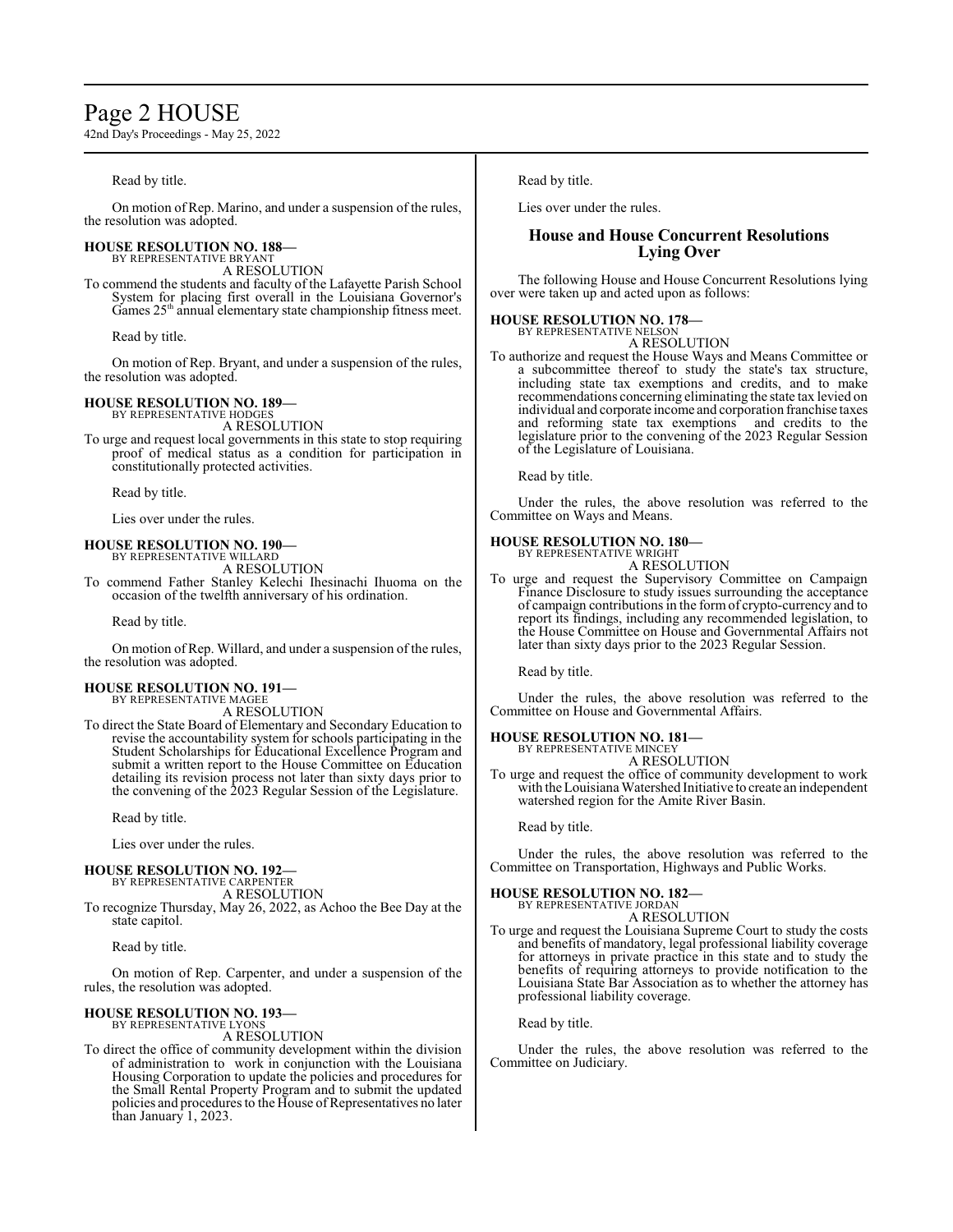Page 3 HOUSE 42nd Day's Proceedings - May 25, 2022

#### **HOUSE RESOLUTION NO. 183—** BY REPRESENTATIVE GOUDEAU

A RESOLUTION

To create the Atchafalaya Basin Bridge Task Force to study and make recommendations regarding safety on the Interstate Highway 10 bridge over the Atchafalaya Basin and the implementation of a law enforcement police force on the Interstate Highway 10 bridge over the Atchafalaya Basin in St. Martin and Iberville Parish.

Read by title.

Under the rules, the above resolution was referred to the Committee on Transportation, Highways and Public Works.

#### **HOUSE RESOLUTION NO. 184—**

BY REPRESENTATIVE FREIBERG A RESOLUTION

To urge and request the legislative auditor to conduct a performance audit of the Workforce Innovation and Opportunity Act programs administered by the Louisiana Workforce Commission.

Read by title.

Under the rules, the above resolution was referred to the Committee on Labor and Industrial Relations.

#### **Senate Concurrent Resolutions Lying Over**

The following Senate Concurrent Resolutions lying over were taken up and acted upon as follows:

## **SENATE CONCURRENT RESOLUTION NO. 42—**

BY SENATOR TALBOT A CONCURRENT RESOLUTION

To suspend until sixty days after final adjournment of the 2023 Regular Session of the Legislature of Louisiana the provisions of R.S.  $51:1286(C)(2)(c)$ , which limit the Department of Culture, Recreation and Tourism's purchase of in-state media advertisements to an amount not exceeding ten percent of all funds used for the purchase of media advertisements.

Read by title.

Under the rules, the above resolution was referred to the Committee on Commerce.

#### **SENATE CONCURRENT RESOLUTION NO. 60—** BY SENATOR PEACOCK

A CONCURRENT RESOLUTION

To commend the Loyola College Prep Girls soccer team on winning the Louisiana High School Athletic Association 2022 Division III State Championship.

Read by title.

On motion of Rep. Horton, and under a suspension of the rules, the resolution was concurred in.

**SENATE CONCURRENT RESOLUTION NO. 63**<br>BY SENATORS FIELDS, ABRAHAM, ALLAIN, BARROW, BERNARD,<br>BOUDREAUX, BOUIE, CARTER, CATHEY, CLOUD, CONNICK,<br>CORTEZ, FESI, FOIL, HARRIS, HENRY, HENSGENS, HEWITT,<br>JACKSON, LAMBERT, LUNEAU, M

To commend Jeanne C. Johnston for her years of dedicated service to the Louisiana Legislature and the state of Louisiana and to congratulate her upon her retirement.

Read by title.

On motion of Rep. Harris, and under a suspension of the rules, the resolution was concurred in.

#### **Senate Bills and Joint Resolutions on Second Reading to be Referred**

The following Senate Bills and Joint Resolutions on second reading to be referred were taken up, read, and referred to committees, as follows:

#### **SENATE BILL NO. 89—** BY SENATOR MORRIS

AN ACT To amend and reenact Code of Criminal Procedure Art. 312(E), (F), and (G), relative to bail; to provide relative to bail for offenders who have committed or been convicted of certain offenses; to provide for effectiveness; and to provide for related matters.

Read by title.

Under the rules, the above bill was referred to the Committee on Administration of Criminal Justice.

**SENATE BILL NO. 262—** BY SENATOR BOUDREAUX

AN ACT

To enact R.S. 22:1821(H), relative to health and accident insurance claims payments; to provide relative to health care; to provide relative to access to care for patients; to provide relative to certain criteria for reimbursement; to provide for an effective date; and to provide for related matters.

Read by title.

Under the rules, the above bill was referred to the Committee on Insurance.

#### **SENATE BILL NO. 476—**

BY SENATOR BARROW

AN ACT To amend and reenact the introductory paragraph of R.S. 33:2740.67(C)(1), 2740.67(C)(1)(f) through (i), (2), and (3) and to repeal R.S.  $33:2740.67(\tilde{C})(1)(k)$  and (1), relative to the Baton Rouge North Economic Development District; to provide relative to the boundaries of the district; to provide for the governance of the district; and to provide for related matters.

Read by title.

Under the rules, the above bill was referred to the Committee on Municipal, Parochial and Cultural Affairs.

**SENATE BILL NO. 498** (Substitute of Senate Bill No. 457 by Senator Stine)**—** BY SENATOR STINE

#### AN ACT

To enact R.S. 48:2085, relative to the Louisiana Transportation Authority; to provide for design build projects; to provide for unsolicited proposals; to provide for responsibilities of the Department of Transportation and Development; and to provide for related matters.

Read by title.

Under the rules, the above bill was referred to the Committee on Transportation, Highways and Public Works.

**SENATE BILL NO. 499** (Substitute of Senate Bill No. 339 by Senator Barrow)**—** BY SENATOR BARROW

#### AN ACT

To amend and reenact R.S. 17:111(A) and to enact R.S. 23:332(I), relative to hairstyles; to recognize ethnic and natural hairstyles;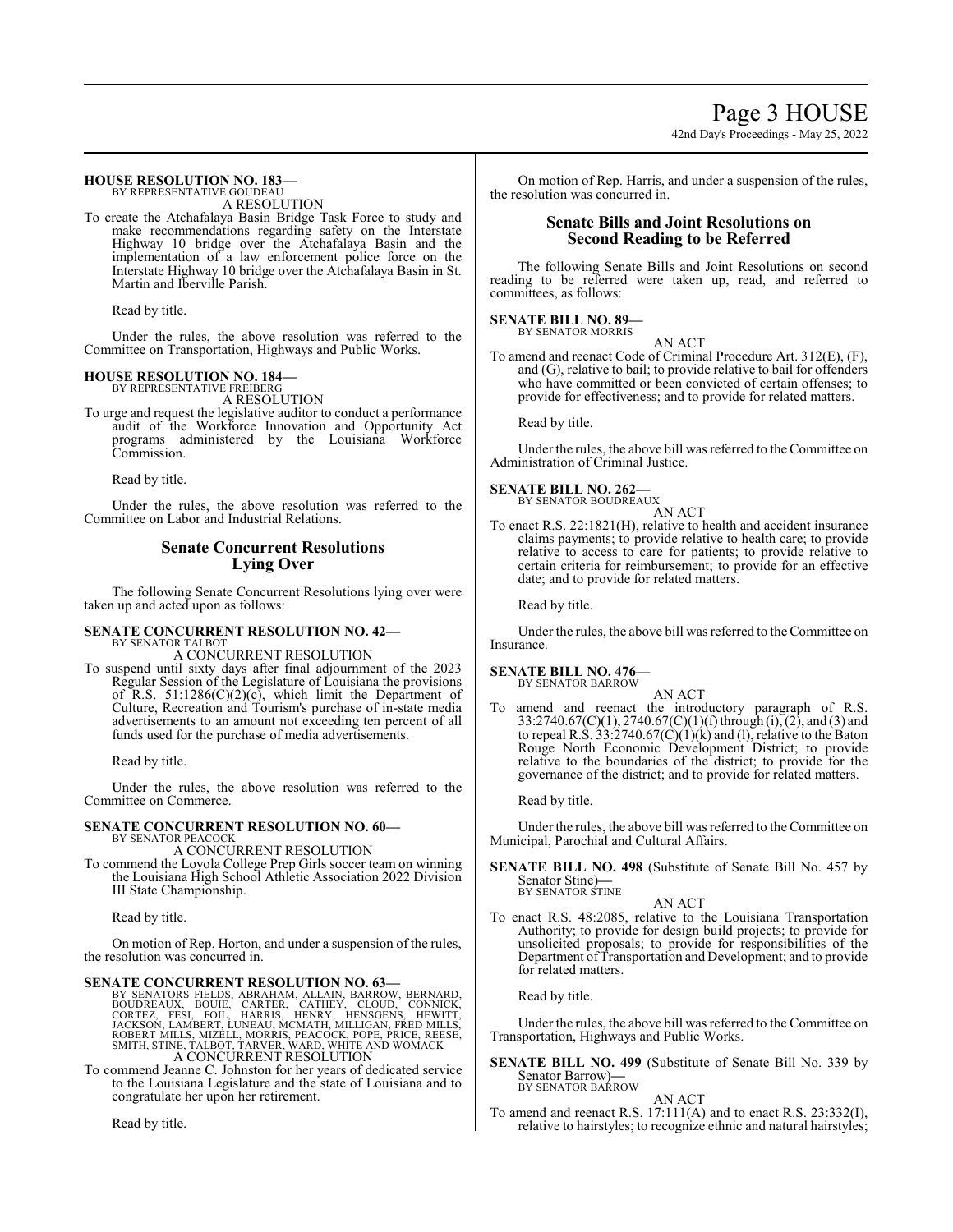## Page 4 HOUSE

42nd Day's Proceedings - May 25, 2022

to prohibit ethnic and natural hairstyles from being a barrier to certain economic opportunities; to provide for definitions; and to provide for related matters.

Read by title.

Under the rules, the above bill was referred to the Committee on Civil Law and Procedure.

#### **House and House Concurrent Resolutions Reported by Committee**

The following House and House Concurrent Resolutions reported by committee were taken up and acted upon as follows:

## **HOUSE RESOLUTION NO. 17—** BY REPRESENTATIVE GEYMANN

A RESOLUTION

To amend and readopt House Rule 7.19 of the Rules of Order of the House of Representatives to provide procedures for the appropriation of federal disaster funds for ordinary recurring expenses.

Read by title.

Reported favorably by the Committee on House and Governmental Affairs.

On motion of Rep. Stefanski, the resolution was ordered engrossed and passed to its third reading.

#### **HOUSE RESOLUTION NO. 99—** BY REPRESENTATIVE JEFFERSON

A RESOLUTION

To urge and request members of the Louisiana House of Representatives to volunteer to substitute teach in a public school.

Read by title.

Reported with amendments by the Committee on House and Governmental Affairs.

The committee amendments were read as follows:

#### **HOUSE COMMITTEE AMENDMENTS**

Amendments proposed by House Committee on House and Governmental Affairs to Original House Resolution No. 99 by Representative Jefferson

#### AMENDMENT NO. 1

On page 2, at the end of line 1, change "117" to "17"

On motion of Rep. Stefanski, the amendments were adopted.

On motion of Rep. Stefanski, the resolution, as amended, was ordered engrossed and passed to its third reading.

**HOUSE RESOLUTION NO. 116—**<br>BY REPRESENTATIVES EDMONSTON, AMEDEE, BUTLER, ECHOLS,<br>FIRMENT, FRIEMAN, GADBERRY, HODGES, HORTON, MCCORMICK,<br>CHARLES OWEN, SCHAMERHORN, SEABAUGH, AND TARVER A RESOLUTION

To express the concern of the House of Representatives of the Legislature ofLouisiana with respect to any potential agreement with the World Health Organization relating to global pandemic response for the United States.

Read by title.

Reported with amendments by the Committee on House and Governmental Affairs.

The committee amendments were read as follows:

#### **HOUSE COMMITTEE AMENDMENTS**

Amendments proposed by House Committee on House and Governmental Affairs to Original House Resolution No. 116 by Representative Edmonston

AMENDMENT NO. 1

On page 1, line 2, change "sense" to "concern"

AMENDMENT NO. 2

On page 1, line 15, after "WHEREAS, the" delete the remainder of the line and insert "United States' efforts to"

#### AMENDMENT NO. 3

On page 2, line 13, change "sense" to "belief"

On motion of Rep. Stefanski, the amendments were adopted.

On motion of Rep. Stefanski, the resolution, as amended, was ordered engrossed and passed to its third reading.

## **HOUSE RESOLUTION NO. 140—**

BY REPRESENTATIVES MINCEY AND DEVILLIER A RESOLUTION

To urge and request the state Department of Education to review public school instructional requirements established bystate law and to submit a written report of findings to the House of Representatives of the Legislature of Louisiana not later than January 20, 2023.

Read by title.

Reported favorably by the Committee on Education.

On motion of Rep. Harris, the resolution was ordered engrossed and passed to its third reading.

# **HOUSE RESOLUTION NO. 146—** BY REPRESENTATIVE ROBBY CARTER

A RESOLUTION

- 
- To urge and request the state Department of Education and the Department of Transportation and Development to jointly study the feasibility and effectiveness of installing seat belts on school buses and to report their findings to the House Committee on Education not later than February 1, 2023.

Read by title.

Reported favorably by the Committee on Education.

On motion of Rep. Harris, the resolution was ordered engrossed and passed to its third reading.

#### **HOUSE RESOLUTION NO. 155—**

BY REPRESENTATIVE TURNER A RESOLUTION

To create and provide for a study group to evaluate options and make recommendations for reforming healthcare workforce training and development in this state and to report its findings concerning these matters to the House of Representatives of the Legislature of Louisiana.

Read by title.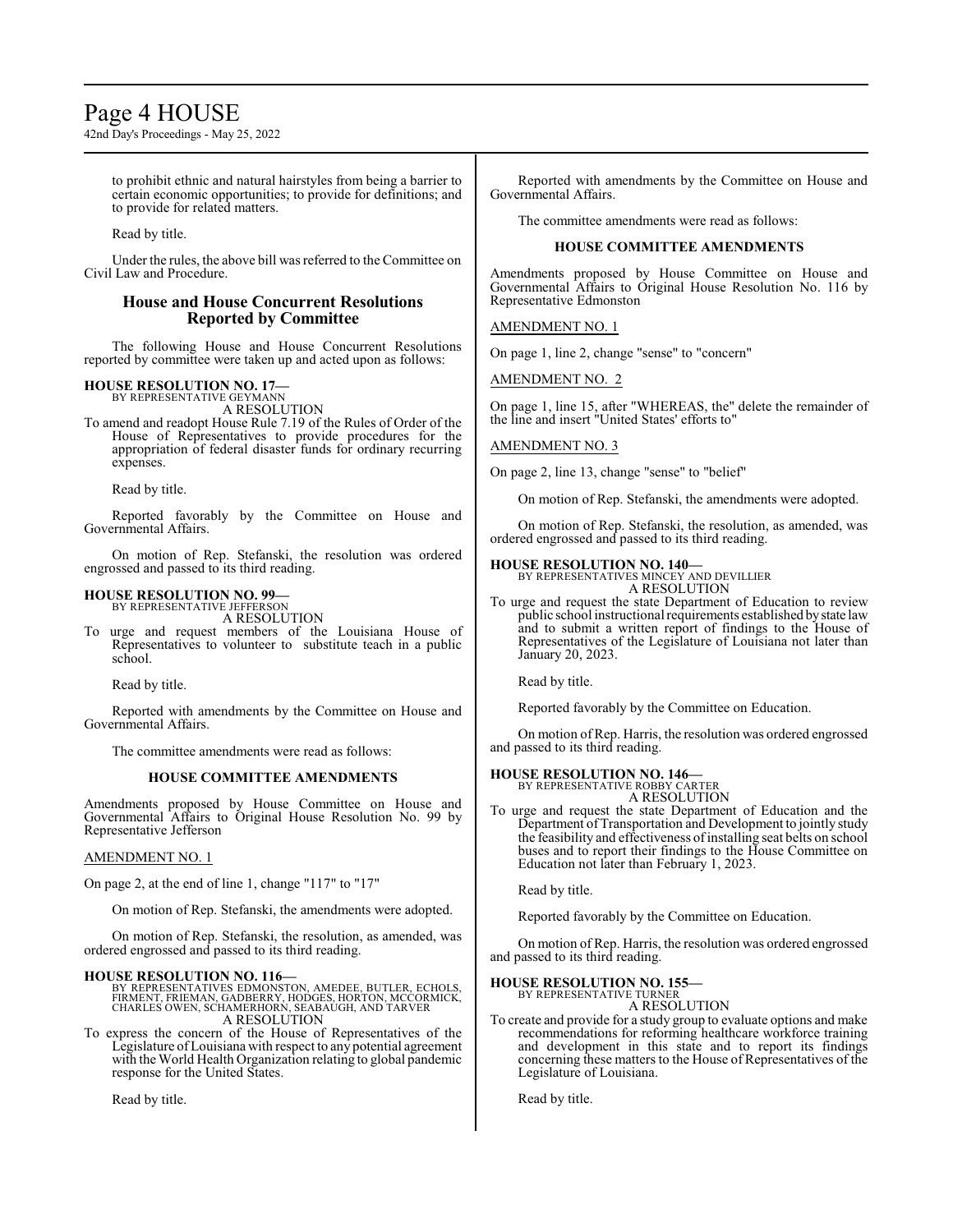42nd Day's Proceedings - May 25, 2022

Reported with amendments by the Committee on Health and Welfare.

The committee amendments were read as follows:

#### **HOUSE COMMITTEE AMENDMENTS**

Amendments proposed by House Committee on Health and Welfare to Original House Resolution No. 155 by Representative Turner

#### AMENDMENT NO. 1

On page 3, between lines 7 and 8, insert the following:

"(10) One member appointed by the president of the Louisiana Association of Nurse Practitioners.

(11) One member appointed by the executive director of the Louisiana Nursing Home Association."

#### AMENDMENT NO. 2

On page 3, line 12, change "shall" to "are to"

AMENDMENT NO. 3

On page 3, line 13, change "the state." to "Louisiana."

#### AMENDMENT NO. 4

On page 4, line 23, delete "and"

#### AMENDMENT NO. 5

On page 4, line 24, after "Society" and before the period "." insert a comma "," and "the president of the Louisiana Association of Nurse Practitioners, and the executive director of the Louisiana Nursing Home Association"

On motion of Rep. Bagley, the amendments were adopted.

On motion of Rep. Bagley, the resolution, as amended, was ordered engrossed and passed to its third reading.

#### **HOUSE RESOLUTION NO. 158—** BY REPRESENTATIVE FIRMENT

A RESOLUTION

To urge and request the Louisiana Department of Health to conduct a study focused on the risks associated with gender reassignment procedures on minors, including genital and nongenital surgeries, and chemical treatments such as pubertyblockers and cross-sex hormones and to report its findings to certain legislative committees.

Read by title.

Reported with amendments by the Committee on Health and Welfare.

The committee amendments were read as follows:

#### **HOUSE COMMITTEE AMENDMENTS**

Amendments proposed by House Committee on Health and Welfare to Original House Resolution No. 158 by Representative Firment

#### AMENDMENT NO. 1

On page 2, delete lines 3 through 5 in their entirety

#### AMENDMENT NO. 2

On page 2, between lines 7 and 8, insert the following:

"WHEREAS, instead, research shows that suicide rates, psychiatric morbidities, and mortality rates are higher after inpatient gender reassignment procedures have been performed; and"

#### AMENDMENT NO. 3

On page 2, line 11, after "Sweden" and before "has" insert a comma "," and "a pioneer in the procedure,"

On motion of Rep. Bagley, the amendments were adopted.

On motion of Rep. Bagley, the resolution, as amended, was ordered engrossed and passed to its third reading.

## **HOUSE RESOLUTION NO. 162—** BY REPRESENTATIVE IVEY

A RESOLUTION

To amend and readopt House Rule 2.11 of the Rules of Order of the House of Representatives to provide relative to the Sergeant at Arms of the House of Representatives.

Read by title.

Reported favorably by the Committee on House and Governmental Affairs.

On motion of Rep. Stefanski, the resolution was ordered engrossed and passed to its third reading.

#### **HOUSE CONCURRENT RESOLUTION NO. 121—** BY REPRESENTATIVE JORDAN

A CONCURRENT RESOLUTION

To create a task force to study suicide rates among African Americans in Louisiana and report its findings to the legislature no later than March 1, 2023.

Read by title.

Reported favorably by the Committee on Health and Welfare.

Under the rules, the above resolution was ordered engrossed and recommitted to the Committee on House and Governmental Affairs.

#### **HOUSE CONCURRENT RESOLUTION NO. 124—** BY REPRESENTATIVE SELDER

A CONCURRENT RESOLUTION

To urge and request the Legislative Budgetary Control Council to study the feasibility of creating a disaster and assistance relief fund administered by the legislature.

Read by title.

Reported favorably by the Committee on House and Governmental Affairs.

On motion of Rep. Stefanski, the resolution was ordered engrossed and passed to its third reading.

#### **Senate Concurrent Resolutions Reported by Committee**

The following Senate Concurrent Resolutions reported by committee were taken up and acted upon as follows: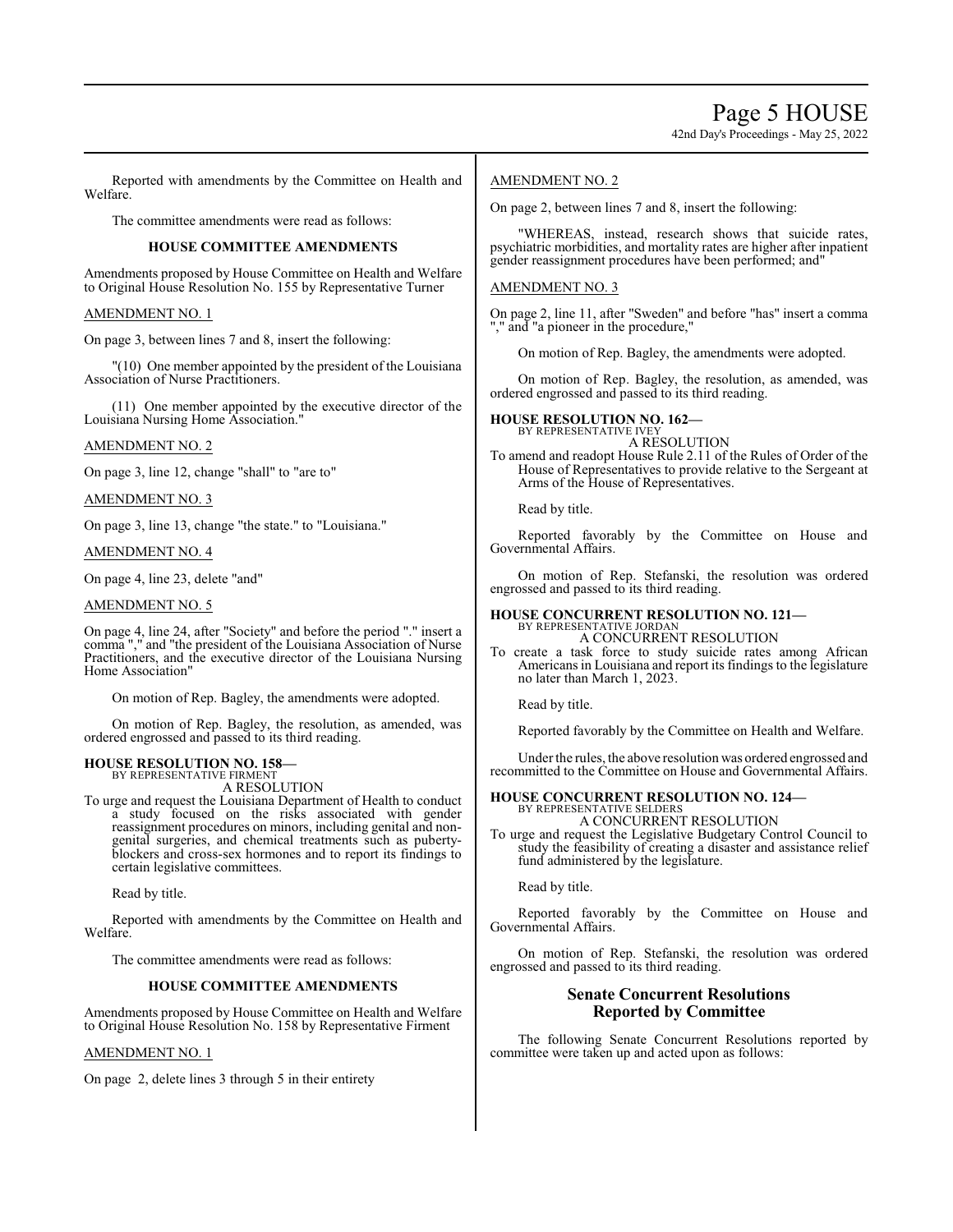42nd Day's Proceedings - May 25, 2022

#### **SENATE CONCURRENT RESOLUTION NO. 28—**

BY SENATORS FOIL, BARROW, BOUDREAUX, CARTER, HENSGENS, LUNEAU AND FRED MILLS

A CONCURRENT RESOLUTION

To urge and request the Louisiana Department of Health and Louisiana commercial health insurance payors to increase reimbursement rates for autism therapy services.

Read by title.

Reported favorably by the Committee on Health and Welfare.

On motion of Rep. Bagley, the resolution was ordered passed to its third reading.

#### **SENATE CONCURRENT RESOLUTION NO. 31—**

BY SENATOR JACKSON A CONCURRENT RESOLUTION

To establish the Related Services Advisory Commission, within the state Department of Education, to study the level of supports statewide for students with special needs and exceptionalities through an examination of the ratio of service providers to students and the impact on service implementation.

Read by title.

Reported favorably by the Committee on Education.

On motion of Rep. Harris, the resolution was ordered passed to its third reading.

#### **SENATE CONCURRENT RESOLUTION NO. 39—**

BY SENATORS ALLAIN, BARROW, BOUDREAUX, CARTER, HENSGENS, LUNEAU, MCMATH, FRED MILLS AND POPE A CONCURRENT RESOLUTION

To urge and request the Louisiana Department of Health to study and develop a proposal for a statewide patient movement plan that identifies load-balancing practices for use during declared disasters, and to submit a report to the House and Senate committees on health and welfare and the House and Senate select committees on homeland security.

Read by title.

Reported with amendments by the Committee on Health and Welfare.

The committee amendments were read as follows:

#### **HOUSE COMMITTEE AMENDMENTS**

Amendments proposed by House Committee on Health and Welfare to Engrossed Senate Concurrent Resolution No. 39 by Senator Allain

#### AMENDMENT NO. 1

On page 1, at the beginning of line 10, delete "17"

#### AMENDMENT NO. 2

On page 3, line 27, after "security" and before "and the" insert a comma ","

#### AMENDMENT NO. 3

On page 3, line 28, after "to the" and before "2023" insert "convening of the"

#### AMENDMENT NO. 4

On page 3, line 29, delete "Legislative"

On motion of Rep. Bagley, the amendments were adopted.

On motion of Rep. Bagley, the resolution, as amended, was ordered passed to its third reading.

#### **House Bills and Joint Resolutions on Second Reading Reported by Committee**

The following House Bills and Joint Resolutions on second reading reported by committee were taken up and acted upon as follows:

#### **HOUSE BILL NO. 1022—**

BY REPRESENTATIVE AMEDEE AN ACT

To enact Chapter 5 of Title V of Book III of Title 9 of the Louisiana Revised Statutes of 1950, to be comprised of R.S. 9:2800.81 through 2800.85, relative to liability-free products; to provide relative to declination of a liability-free product; to provide for a civil remedy; to provide for legislative intent; to provide for definitions; to provide for exceptions; to provide for attorney fees and costs; to provide for public policy; to provide for an effective date; and to provide for related matters.

Read by title.

Reported favorably by the Committee on Civil Law and Procedure.

On motion of Rep. Gregory Miller, the bill was ordered engrossed and passed to its third reading.

#### **Senate Instruments on Second Reading Returned from the Legislative Bureau**

The following Senate Instruments on second reading, returned from the Legislative Bureau, were taken up and acted upon as follows:

#### **SENATE BILL NO. 76—** BY SENATOR FIELDS

AN ACT To amend and reenact R.S. 17:3351(A)(5)(a) and to enact R.S. 17:3351.1(D), 3351.3(E), 3351.7(E), 3351.8(E), 3351.9(D), 3351.10(D), 3351.12(D), 3351.18(D), 3351.19(E), 3351.20(G), and 3351.21, relative to fees charged to students at public postsecondaryeducation institutions; to exempt certain graduate students from the payment of such fees; to require each public postsecondary education management board to adopt a policy providing for such exemptions; and to provide for related matters.

Read by title.

Reported favorably by the Committee on Ways and Means.

Reported without amendments by the Legislative Bureau.

On motion of Rep. Bishop, the bill was ordered passed to its third reading.

#### **SENATE BILL NO. 116—**

BY SENATORS BARROW, BOUDREAUX, MCMATH, MIZELL AND POPE AND REPRESENTATIVES LANDRY, MOORE AND SCHLEGEL AN ACT

To amend and reenact R.S. 36:251(C)(1) and to enact R.S. 36:258(E) and R.S. 46:2527, relative to the office on women's health; to establish and provide for the office on women's health within the Louisiana Department of Health; to provide for an assistant secretary and staff of the office on women's health; to provide for the purposes, duties, and functions of the office on women's health; to provide for an effective date; and to provide for related matters.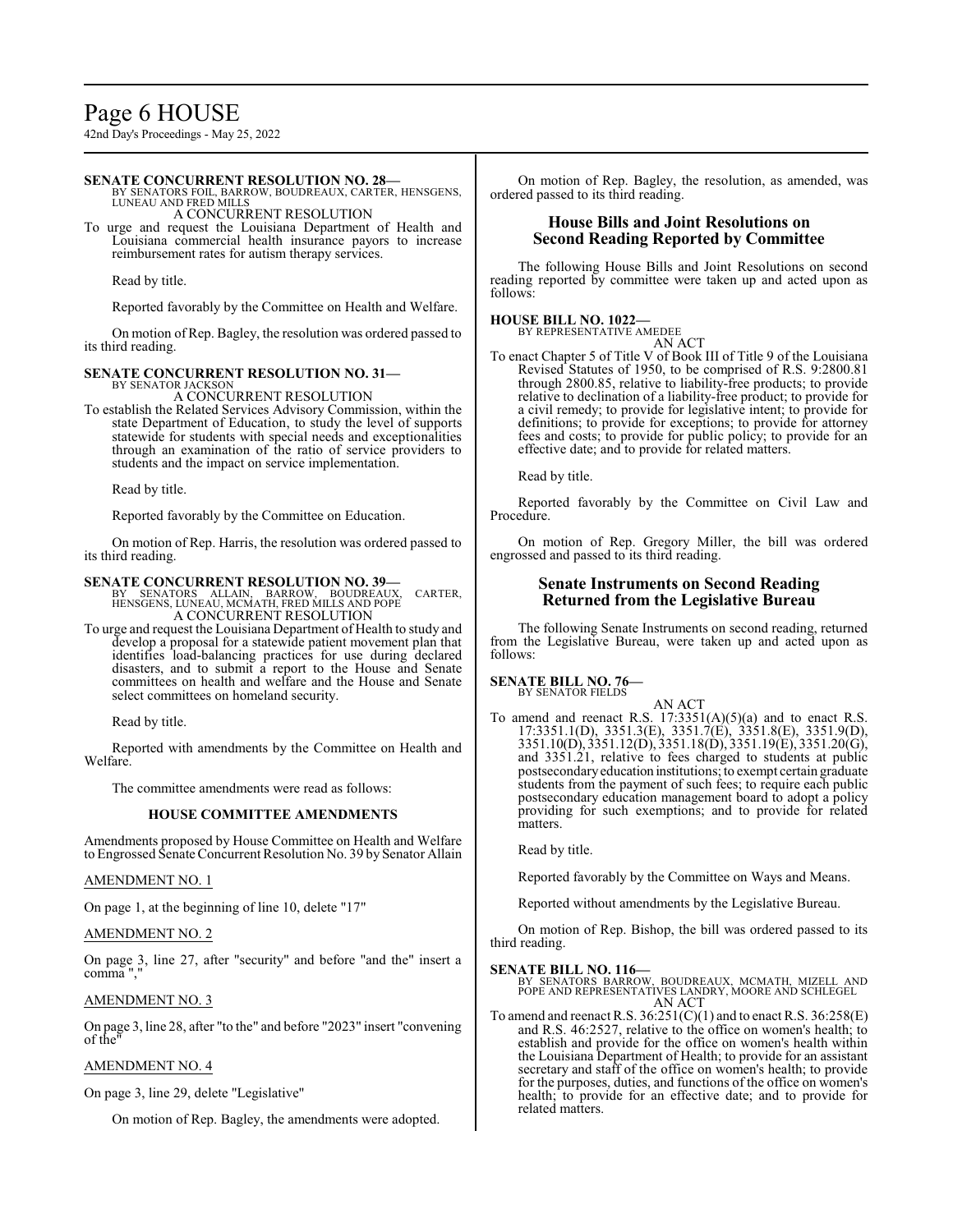Page 7 HOUSE

42nd Day's Proceedings - May 25, 2022

Read by title.

Reported favorably by the Committee on Appropriations.

Reported without amendments by the Legislative Bureau.

On motion of Rep. Zeringue, the bill was ordered passed to its third reading.

#### **SENATE BILL NO. 280—** BY SENATOR BERNARD

AN ACT

To amend and reenact R.S. 38:21, 22, 23, 26(C), 27, and 28(B), and to enact R.S. 38:28(C) and (D), relative to DOTD and the inspection, regulation, and supervision of all present or future dams within the state; to provide for additional requirements for the engineer; to provide for certain penalties; and to provide for related matters.

Read by title.

Reported favorably by the Committee on Transportation, Highways and Public Works.

Reported with amendments by the Legislative Bureau.

The Legislative Bureau amendments were read as follows:

#### **LEGISLATIVE BUREAU AMENDMENTS**

Amendments proposed byLegislative Bureau to Reengrossed Senate Bill No. 280 by Senator Bernard

#### AMENDMENT NO. 1

On page 2, line 5, following "which  $(1)$ " change "is" to "has"

#### AMENDMENT NO. 2

On page 3, line 24, following "C." delete "\* \* \*" and insert:

"The commission or political subdivision under whose authority the following dams are established, is hereby authorized to transfer the maintenance and operation thereof to the Department of Transportation and Development, office of engineering, and the Department of Transportation and Development, office of engineering, is hereby authorized and directed to operate and maintain the dam, water-control structures, gates, spillway, and related appurtenances to the extent that it deems necessary to ensure that the manmade impoundment structure and the attendant watercontrol devices are functioning to design capabilities."

On motion of Rep. Wright, the amendments were adopted.

On motion of Rep. Wright, the bill, as amended, was ordered passed to its third reading.

#### **SENATE BILL NO. 314—** BY SENATOR CORTEZ

AN ACT

To amend and reenact R.S. 4:213(2), 214(A)(4), (K)(1), (2) and (3), and (L),  $216(E)(1)$ ,  $217(E)$ , and  $228(A)$ , (C) and (G), relative to historic horse racing; to provide for offtrack wagering facilities; to provide for commissions on wagers; to provide for purse supplements; to provide for prohibitions; to provide for definitions; and to provide for related matters.

Read by title.

Reported with amendments by the Committee on Commerce.

The committee amendments were read as follows:

#### **HOUSE COMMITTEE AMENDMENTS**

Amendments proposed by House Committee on Commerce to Enrolled Senate Bill No. 314 by Senator Cortez

#### AMENDMENT NO. 1

On page 1, line 2, after "reenact" delete the remainder of the line and insert in lieu thereof "R.S. 4:149 and"

#### AMENDMENT NO. 2

On page 1, line 3, delete "and 228(A), (C) and (G)," and change "historic" to "historical"

AMENDMENT NO. 3

On page 1, line 4, delete "to provide for commissions on wagers;"

#### AMENDMENT NO. 4

On page 1, line 5, delete "to provide for prohibitions; to provide for definitions;"

#### AMENDMENT NO. 5

On page 1, line 8, after "Section 1." delete the remainder of the line and insert in lieu thereof "R.S. 4:149 and 217(E)"

#### AMENDMENT NO. 6

On page 1, at the beginning of line 9, delete "and 228(A), (C) and  $(G)'$ 

#### AMENDMENT NO. 7

On page 1, delete lines 10 through 17 in their entirety and insert in lieu thereof the following:

#### "§149. Wagering; rules and regulations

The commission may prescribe rules and regulations under which shall be conducted all horse races upon the results of which there is wagering. The commission shall, as may be necessary, prescribe additional special rules and regulations applicable separately to thoroughbreds and quarter horses. The commission shall make rules governing, permitting, and regulating the wagering on horse races under the form of mutuel wagering by patrons, known as pari-mutuel wagering, whether on live or historical horse races. Only those persons receiving a license from the commission may conduct this type of wagering, and shall restrict this form of wagering to a any space within the race meeting grounds or an offtrack wagering facility, as determined solely by the commission. All other forms of wagering on the result of horse races are illegal."

#### AMENDMENT NO. 8

Delete page 2 in its entirety and on page 3, delete lines 1 through 17 in their entirety

#### AMENDMENT NO. 9

Delete page 4 in its entirety and on page 5, delete lines 1 through 3 in their entirety

Reported without amendments by the Legislative Bureau.

On motion of Rep. Davis, the amendments were adopted.

On motion of Rep. Davis, the bill, as amended, was ordered passed to its third reading.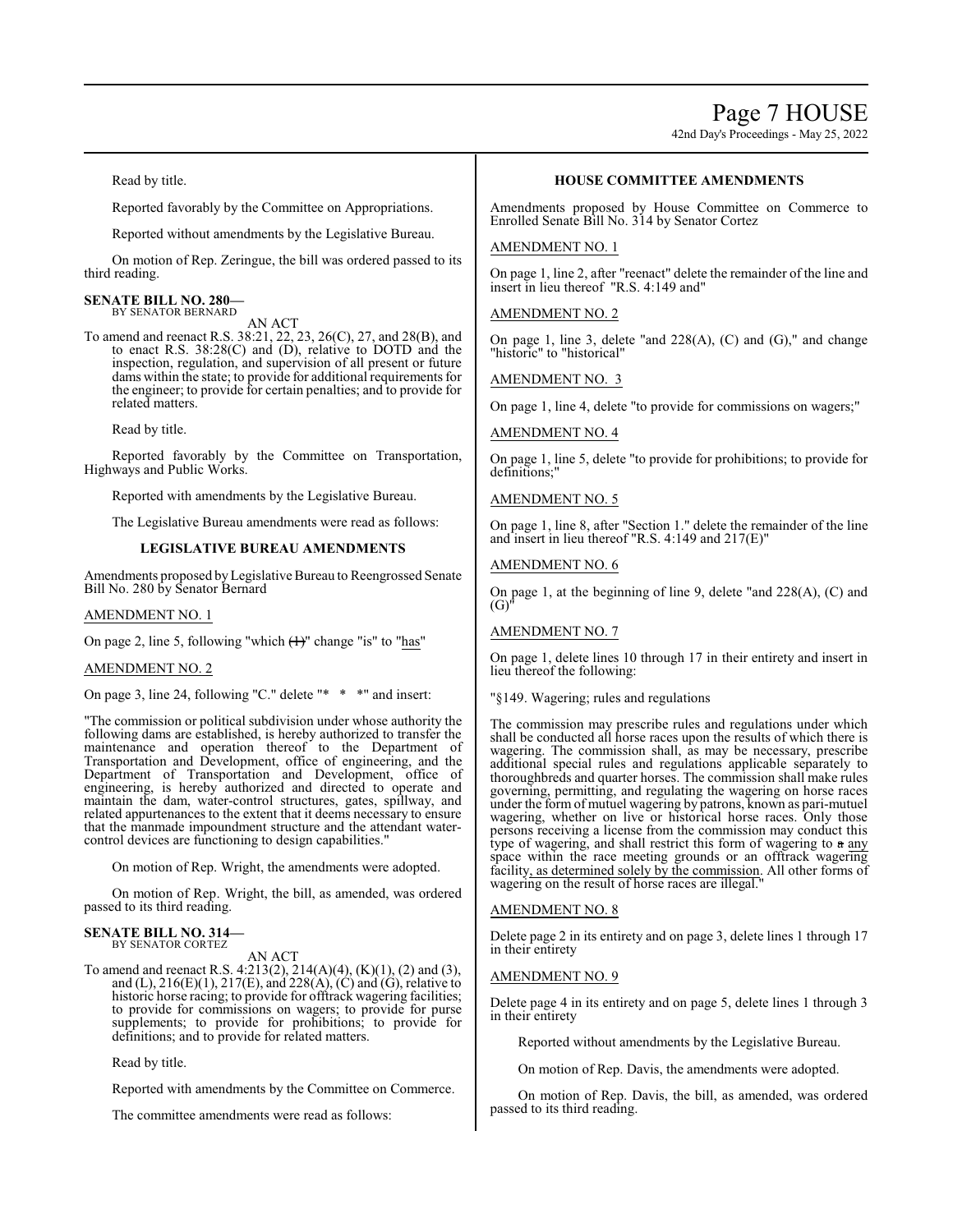## Page 8 HOUSE

42nd Day's Proceedings - May 25, 2022

#### **SENATE BILL NO. 347—** BY SENATOR MILLIGAN

AN ACT

To amend and reenactR.S. 38:2237.1(D) and R.S. 39:1672(C)(2) and  $1753.1(A)(1)$  and (E), and to enact R.S. 39:1672(C)(7), relative to procurement of certain telecommunications equipment; to provide for audits of documentation submitted by certain vendors; to provide for definitions; and to provide for related matters.

Read by title.

Reported favorably by the Committee on Appropriations.

Reported without amendments by the Legislative Bureau.

On motion of Rep. Zeringue, the bill was ordered passed to its third reading.

#### **SENATE BILL NO. 348—** BY SENATOR CLOUD

AN ACT

To enact R.S. 42:812, relative to the Office of Group Benefits; to provide for requirements for health plans; to provide for information on denied prior authorizations be transmitted to healthcare providers; to provide for an effective date; and to provide for related matters.

Read by title.

Reported with amendments by the Committee on Appropriations.

The committee amendments were read as follows:

#### **HOUSE COMMITTEE AMENDMENTS**

Amendments proposed by House Committee on Appropriations to Engrossed Senate Bill No. 348 by Senator Cloud

#### AMENDMENT NO. 1

On page 1, line 11, after "<u>writing</u>" and before the comma "," insert "or provide electronically"

Reported without amendments by the Legislative Bureau.

On motion of Rep. Zeringue, the amendments were adopted.

On motion of Rep. Zeringue, the bill, as amended, was ordered passed to its third reading.

## **SENATE BILL NO. 378—** BY SENATOR PEACOCK

AN ACT

To enact Chapter 62 of Title 51 of the Louisiana Revised Statutes of 1950, to be comprised of R.S. 51:3221, relative to advertisements; to provide for requirements and disclosures in an advertisement; to provide for unfair and deceptive acts or practices; to provide for definitions, terms, conditions, and procedures; to provide for penalties; and to provide for related matters.

Read by title.

Reported with amendments by the Committee on Commerce.

The committee amendments were read as follows:

#### **HOUSE COMMITTEE AMENDMENTS**

Amendments proposed by House Committee on Commerce to Reengrossed Senate Bill No. 378 by Senator Peacock

#### AMENDMENT NO. 1

On page 1, line 12, after "Section" and before the colon ":" insert a comma "," and "the following terms apply"

#### AMENDMENT NO. 2

On page 2, line 10, change "provided" to "if"

AMENDMENT NO. 3

On page 2, line 17, after "with" and before "applicable" insert "an"

AMENDMENT NO. 4

On page 2, line 20, delete "all of the following items" and insert "both of the following"

#### AMENDMENT NO. 5

On page 2, line 24, after "with" and before "applicable" insert "an"

Reported without amendments by the Legislative Bureau.

On motion of Rep. Davis, the amendments were adopted.

On motion of Rep. Davis, the bill, as amended, was ordered passed to its third reading.

#### **SENATE BILL NO. 389—**

BY SENATOR REESE AN ACT

To amend and reenact R.S. 32:414(R)(1) and R.S. 47:296.2(A), relative to the suspension and denial of renewing a driver's license for the nonpayment of individual income taxes; to increase the threshold; to provide for technical corrections; provide for an effective date; and to provide for related matters.

Read by title.

Reported with amendments by the Committee on Transportation, Highways and Public Works.

The committee amendments were read as follows:

#### **HOUSE COMMITTEE AMENDMENTS**

Amendments proposed by House Committee on Transportation, Highways and Public Works to Engrossed Senate Bill No. 389 by Senator Reese

#### AMENDMENT NO. 1

On page 1, line 2, after "R.S. 47:296.2(A)," insert "(B), and (D),"

#### AMENDMENT NO. 2

On page 1, line 4, after "taxes;" delete "to increase the threshold;" and insert "to provide for notification requirements; to authorize the secretary of the Department of Revenue to adopt rules that increase the threshold for suspension in certain circumstances; to authorize alternatives to suspension;"

#### AMENDMENT NO. 3

On page 1, line 16, change "R.S. 47:296.2(A) is" to "R.S. 47:296.2(A), (B), and (D) are

#### AMENDMENT NO. 4

On page 2, line 1, after "suspension" and before "and" insert "of driving privileges shall be imposed"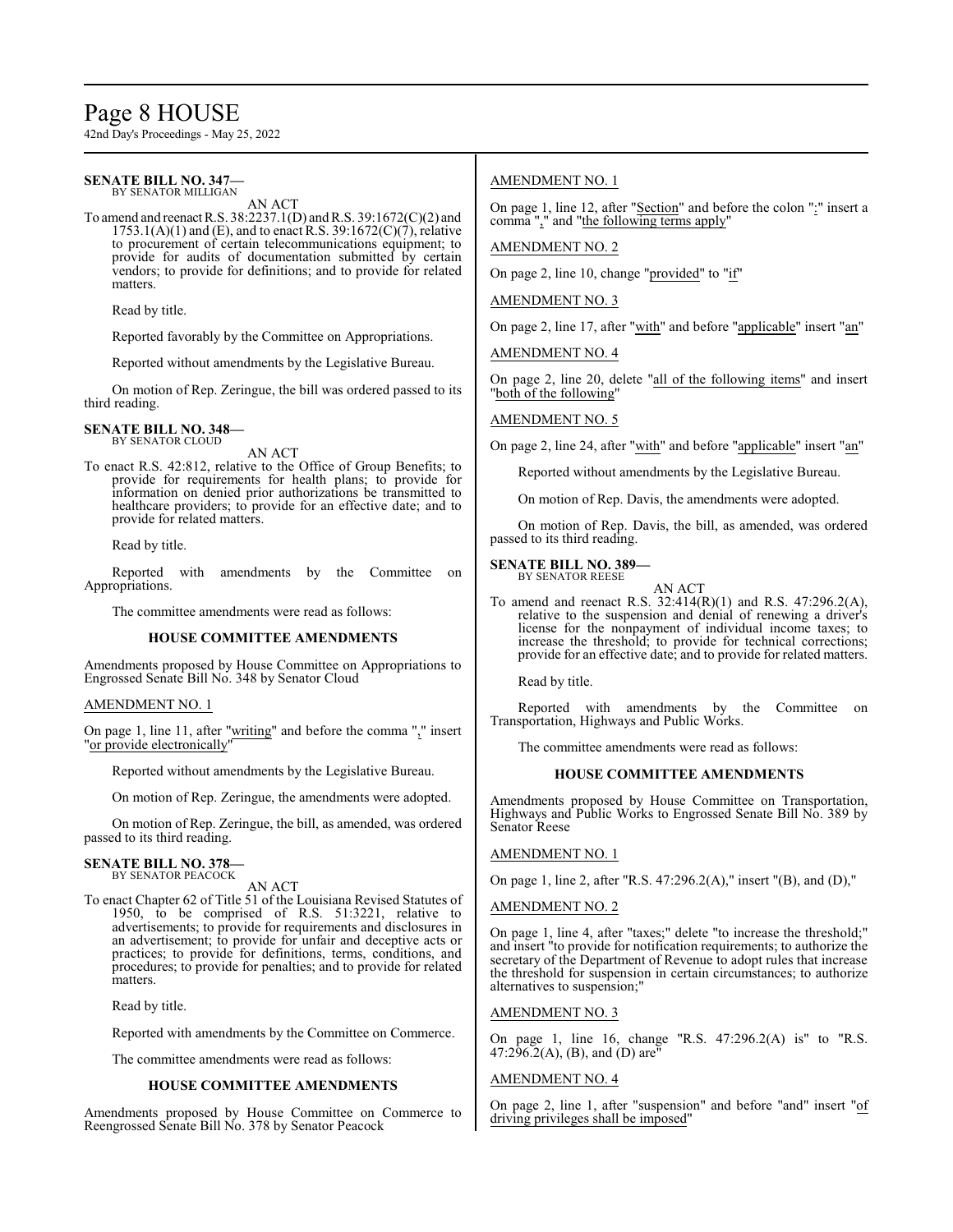## Page 9 HOUSE

42nd Day's Proceedings - May 25, 2022

#### AMENDMENT NO. 5

On page 2, at the end of line 5, insert "one"

#### AMENDMENT NO. 6

On page 2, at the beginning of line 6, delete "two"

#### AMENDMENT NO. 7

On page 2, line 9, after "into" and before "with" delete "a payment plan" and insert "an installment agreement"

#### AMENDMENT NO. 8

On page 2, delete line 12 and insert:

"B.(1) The suspension and denial shall be effective until such time as the individual has paid or made arrangements to pay the delinquent tax, interest, penalty, and all costs and the Department of Revenue notifies the Department of Public Safety and Corrections, office of motor vehicles, of the payment or arrangement to pay.

(2) Upon payment or arrangement to pay, the Department of Revenue shall promptly notify the office of motor vehicles and the individual's driving privileges shall be reinstated without additional action required of the individual.

\* \* \*

D.(1) The secretary of the Department of Revenue, in cooperation with the secretary of the Department of Public Safety and Corrections, shall adopt and promulgate rules and regulations in accordance with the provisions of the Administrative Procedure Act to effectuate the orderly and expeditious suspension and denial of renewal and reissuance of drivers' licenses in accordance with the provisions of this Section.

(2) Notwithstanding the provisions of Subsection A of this Section, the secretary of the Department of Revenue may, by rule, provide for suspension of driver's license privileges at higher thresholds of individual income tax due based on an individual's historical compliance with Louisiana tax laws, the facts and circumstances relating to the unpaid tax liability, and may accept surety or other collateral in lieu of suspension of a driver's license.

Reported without amendments by the Legislative Bureau.

On motion of Rep. Wright, the amendments were adopted.

On motion of Rep. Wright, the bill, as amended, was ordered passed to its third reading.

#### **SENATE BILL NO. 394—** BY SENATOR BERNARD

AN ACT

To enact R.S. 22:1060.8, relative to coverage of drugs under certain conditions when the drug is approved by the United States Food and Drug Administration; to require a health benefit plan to cover drugs for off-label use with certain terms and conditions; to require a health benefit plan to cover drugs for minors under certain terms and conditions; to provide exclusions and limitations; to provide definitions; and to provide for related matters.

Read by title.

Reported favorably by the Committee on Appropriations.

Reported without amendments by the Legislative Bureau.

On motion of Rep. Zeringue, the bill was ordered passed to its third reading.

## **SENATE BILL NO. 401—**

BY SENATOR MCMATH AN ACT

To amend and reenact R.S. 33:1236(55)(a), relative to the powers of parish governing authorities; to provide for certain fees in St. Tammany and Washington parishes; and to provide for related matters.

Read by title.

Reported favorably by the Committee on Ways and Means.

Reported without amendments by the Legislative Bureau.

On motion of Rep. Bishop, the bill was ordered passed to its third reading.

**SENATE BILL NO. 412—** BY SENATOR TALBOT

AN ACT

To amend and reenact R.S. 22:2361 through 2370, relative to the Insure Louisiana Incentive Program; to provide for purposes and public purpose; to provide for administration and funding; to provide for cooperative endeavor agreements; to provide for matching grants; to provide for rulemaking; and to provide for related matters.

Read by title.

Reported with amendments by the Committee on Appropriations.

The committee amendments were read as follows:

#### **HOUSE COMMITTEE AMENDMENTS**

Amendments proposed by House Committee on Appropriations to Reengrossed Senate Bill No. 412 by Senator Talbot

#### AMENDMENT NO. 1

On page 1, line 2, after "through" and before "relative to" delete "2370," and insert "2370 and to enact R.S. 22:2371,"

#### AMENDMENT NO. 2

On page 1, at the end of line 3, delete "for administration" and insert "relative to administration"

#### AMENDMENT NO. 3

On page 1, line 7, after "reenacted" insert "and R.S. 22:2371 is hereby enacted"

#### AMENDMENT NO. 4

On page 8, after line 18 insert the following:

"§2371. Insure Louisiana Incentive Fund

There is hereby created in the state treasury as a special fund the Insure Louisiana Incentive Fund, referred to in this Chapter as the "fund". Monies appropriated or transferred to the fund shall be deposited by the state treasurer after compliance with the provisions of Article VII, Section 9(B) ofthe Constitution ofLouisiana. Monies in the fund shall be invested in the same manner as monies in the state general fund and any interest earned on the investment of monies in the fund shall be credited to the fund. All unexpended and unencumbered monies in the fund at the end of the fiscal year shall remain in the fund. Monies in the fund shall be used by the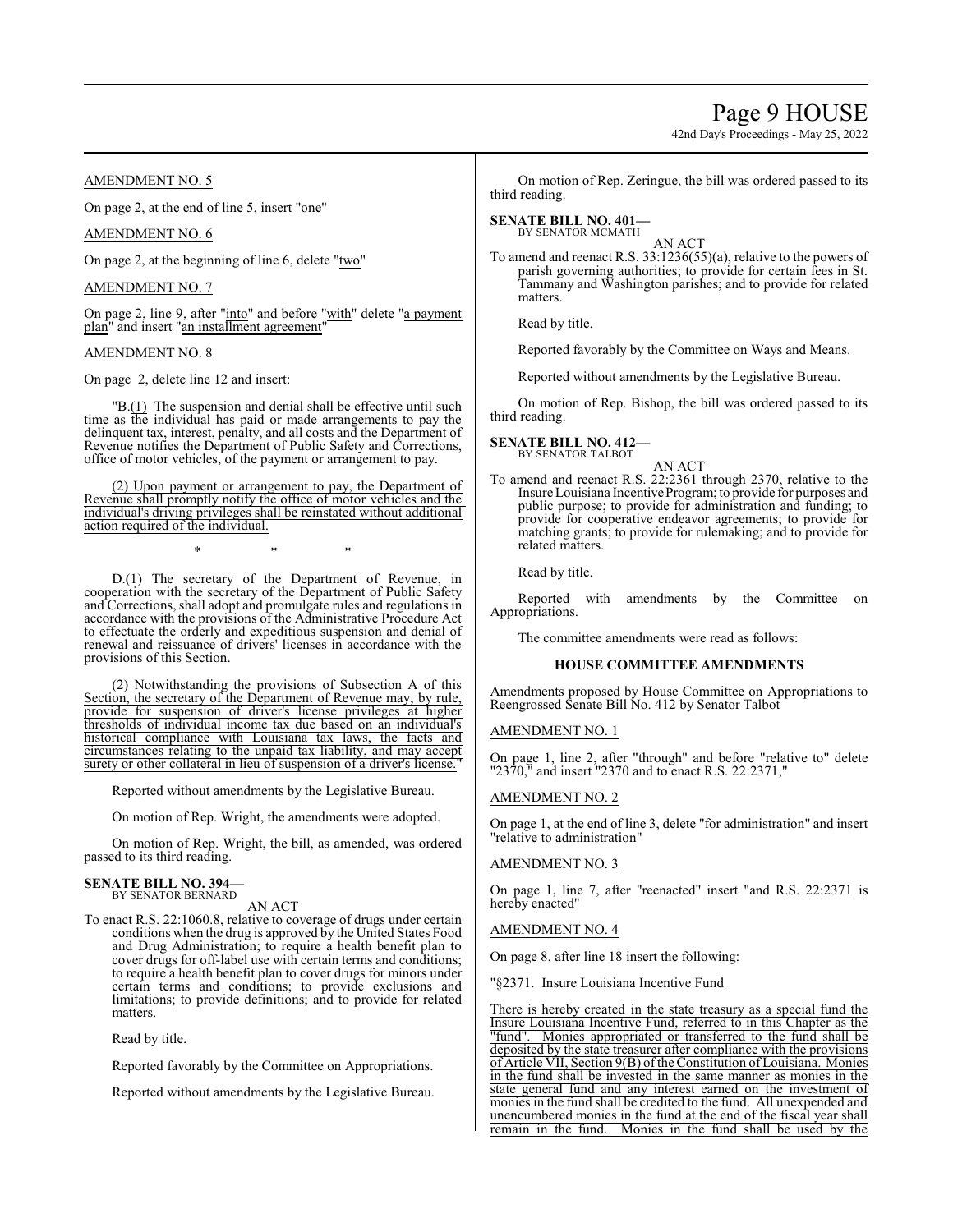## Page 10 HOUSE

42nd Day's Proceedings - May 25, 2022

department to provide grants pursuant to the provisions of this Chapter.

Reported with amendments by the Legislative Bureau.

The Legislative Bureau amendments were read as follows:

#### **LEGISLATIVE BUREAU AMENDMENTS**

Amendments proposed by Legislative Bureau to Reengrossed Senate Bill No. 412 by Senator Talbot

#### AMENDMENT NO. 1

On page 1, line 7, following "2370" and before "hereby" change "is" to "are"

On motion of Rep. Zeringue, the amendments were adopted.

On motion of Rep. Zeringue, the bill, as amended, was ordered passed to its third reading.

#### **SENATE BILL NO. 416—** BY SENATOR ABRAHAM

AN ACT

To repeal Part IV of Chapter 3 of Title 34 of the Louisiana Revised Statutes of 1950, comprised ofR.S. 34:481 through 490, relative to navigation districts; to repeal the creation of the Calcasieu-Cameron Navigation District; to repeal all policies, duties and functions created to administer the district; to repeal tax, fee, and bond authority for the district; and to provide for related matters.

Read by title.

Reported favorably by the Committee on Transportation, Highways and Public Works.

Reported without amendments by the Legislative Bureau.

On motion of Rep. Wright, the bill was ordered passed to its third reading.

#### **SENATE BILL NO. 445—** BY SENATOR ABRAHAM

AN ACT

To amend and reenact R.S. 48:250.4(A), relative to approval of department of transportation and development contracts with public private partnerships; to provide for the approval of contracts by the legislature; and to provide for related matters.

Read by title.

Reported with amendments by the Committee on Transportation, Highways and Public Works.

The committee amendments were read as follows:

#### **HOUSE COMMITTEE AMENDMENTS**

Amendments proposed by House Committee on Transportation, Highways and Public Works to Reengrossed Senate Bill No. 445 by Senator Abraham

#### AMENDMENT NO. 1

On page 2, at the end of line 1, after "committees" delete the remainder of the line

#### AMENDMENT NO. 2

On page 2, at the beginning of line 2, delete "the Budget"

Reported without amendments by the Legislative Bureau.

On motion of Rep. Wright, the amendments were adopted.

On motion of Rep. Wright, the bill, as amended, was ordered passed to its third reading.

#### **SENATE BILL NO. 458—** BY SENATOR HARRIS

AN ACT To amend and reenact the introductory paragraph of R.S. 38:330.1(C)(1)(a) and to repeal R.S.  $38:291(\text{W})(2)$  and R.S.  $38:330.1(B)(1)(a)(v)$ , relative to flood protection authorities; to provide relative to the board of commissioners of the Southeast Louisiana Flood Protection Authority-East; to provide for an effective date; and to provide for related matters.

Read by title.

Reported favorably by the Committee on Transportation, Highways and Public Works.

Reported without amendments by the Legislative Bureau.

On motion of Rep. Wright, the bill was ordered passed to its third reading.

## **SENATE BILL NO. 460—** BY SENATOR WARD

AN ACT

To enact Chapter 15 of the Title 45 of the Louisiana Revised Statues of 1950, to be comprised ofR.S. 45:1621 through 1623, relative to electric vehicle charging equipment networks; to provide for legislative intent; to provide terms; to provide for an effective date; and to provide for related matters.

Read by title.

Reported with amendments by the Committee on Commerce.

The committee amendments were read as follows:

#### **HOUSE COMMITTEE AMENDMENTS**

Amendments proposed by House Committee on Commerce to Engrossed Senate Bill No. 460 by Senator Ward

#### AMENDMENT NO. 1

On page 1, line 2, change "of the Title" to "the Title" and change "Statues" to "Statutes"

#### AMENDMENT NO. 2

On page 1, line 4, delete "terms;" and insert "for definitions;"

AMENDMENT NO. 3

On page 1, line 17, after "doing" and before "the" insert "all of"

Reported without amendments by the Legislative Bureau.

On motion of Rep. Davis, the amendments were adopted.

On motion of Rep. Davis, the bill, as amended, was ordered passed to its third reading.

#### **SENATE BILL NO. 467—** BY SENATOR CARTER

#### AN ACT

To amend and reenact R.S. 48:1671 and to enact Chapter 34-A of Title 48 of the Louisiana Revised Statutes of 1950, to be comprised of R.S. 48:2165, relative to passenger rail service; to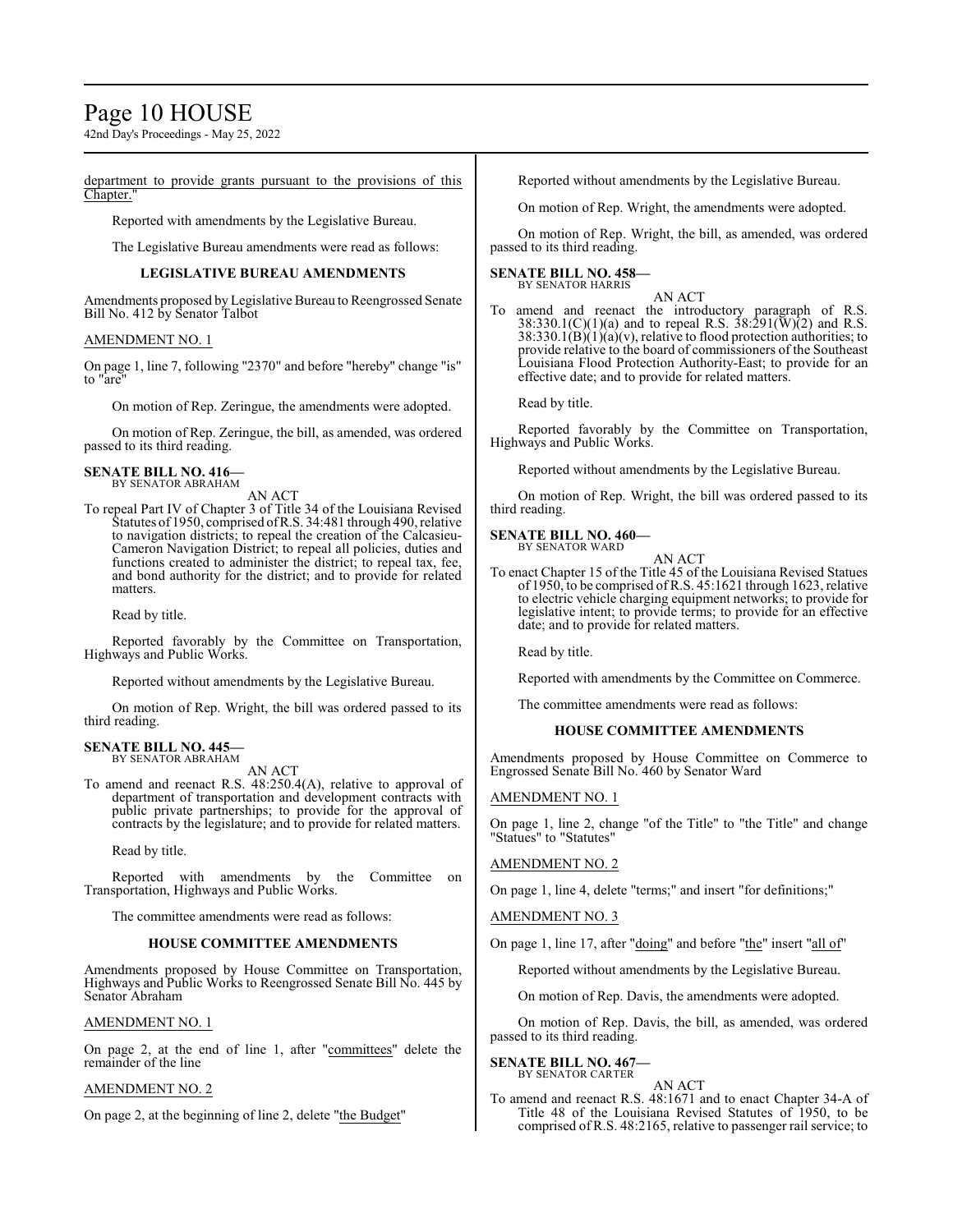42nd Day's Proceedings - May 25, 2022

direct the Department of Transportation and Development to initiate the necessary engineering, financial and other studies to begin passenger rail service between Baton Rouge and New Orleans; to pursue the federal funds provided for in the Infrastructure Investment and Jobs Act of 2021; and to provide for related matters.

Read by title.

Reported with amendments by the Committee on Transportation, Highways and Public Works.

The committee amendments were read as follows:

#### **HOUSE COMMITTEE AMENDMENTS**

Amendments proposed by House Committee on Transportation, Highways and Public Works to Reengrossed Senate Bill No. 467 by Senator Carter

#### AMENDMENT NO. 1

On page 4, at the beginning of line 7, change "B." to "B.(1)"

#### AMENDMENT NO. 2

On page 4, between lines 12 and 13, insert the following:

Pursuant to this Subsection, the Department of Transportation and Development shall provide the scope schedule and budget to the joint committees on Transportation, Highways and Public Works before the start of the 2023 Regular Session.

Reported with amendments by the Legislative Bureau.

The Legislative Bureau amendments were read as follows:

#### **LEGISLATIVE BUREAU AMENDMENTS**

Amendments proposed byLegislative Bureau to Reengrossed Senate Bill No. 467 by Senator Carter

#### AMENDMENT NO. 1

On page 1, line 2, following "R.S." and before "and to enact" change "48:1671" to "48:1671(A) and the introductory paragraph of  $(C)(5)$ and (b)"

#### AMENDMENT NO. 2

On page 1, line 10, following "R.S." and before "hereby" change "48:1671 is" to "48:1671(A) and the introductory paragraph of  $(C)(\overline{5})$ and (b) are"

#### AMENDMENT NO. 3

On page 3, line 11, following "Texas" and before "and" insert "," and following "Mississippi" and before "through" insert ","

On motion of Rep. Wright, the amendments were adopted.

On motion of Rep. Wright, the bill, as amended, was ordered passed to its third reading.

**SENATE BILL NO. 471—** BY SENATOR MILLIGAN AND REPRESENTATIVE MIKE JOHNSON AN ACT

To enact R.S. 38:2191.1, relative to public contracts; to provide for foreign sources of funds for gifts and contracts involving state agencies and political subdivisions; to provide for reporting of sources of monies used as gifts or grants or in contracts

involving state agencies and political subdivisions; and to provide for related matters.

Read by title.

Reported favorably by the Committee on Appropriations.

Reported without amendments by the Legislative Bureau.

On motion of Rep. Zeringue, the bill was ordered passed to its third reading.

#### **SENATE BILL NO. 483—** BY SENATOR CATHEY

AN ACT

To enact Chapter 1-E of Title 37 of the Louisiana Revised Statutes of 1950, to be comprised of R.S. 37:51 through 59, relative to occupational licenses; to provide for licensure; to provide for certain criteria; to provide for an appeals process; to provide for a rulemaking process; to provide for exceptions; to provide for definitions; and to provide for related matters.

Read by title.

Reported with amendments by the Committee on Commerce.

The committee amendments were read as follows:

#### **HOUSE COMMITTEE AMENDMENTS**

Amendments proposed by House Committee on Commerce to Reengrossed Senate Bill No. 483 by Senator Cathey

#### AMENDMENT NO. 1

On page 1, line 12, delete "A." and delete "shall"

AMENDMENT NO. 2

On page 2, line 3, after "Military" delete the remainder of the line and insert in lieu thereof "also includes the"

AMENDMENT NO. 3

On page 2, line 5, change "is" to "means"

AMENDMENT NO. 4

On page 2, line 13, change "the" to "this"

AMENDMENT NO. 5

On page 2, delete line 17 in its entirety and insert in lieu thereof "notarized letter of promise of employment of the person or the person's spouse."

AMENDMENT NO. 6

On page 3, line 24, change "applicant" to "person"

AMENDMENT NO. 7

On page 3, line 26, change "applicant" to "person"

AMENDMENT NO. 8

On page 5, line 20, after " $\frac{organization}{}$ " and before " $\frac{or}{}$ " insert a comma "

#### AMENDMENT NO. 9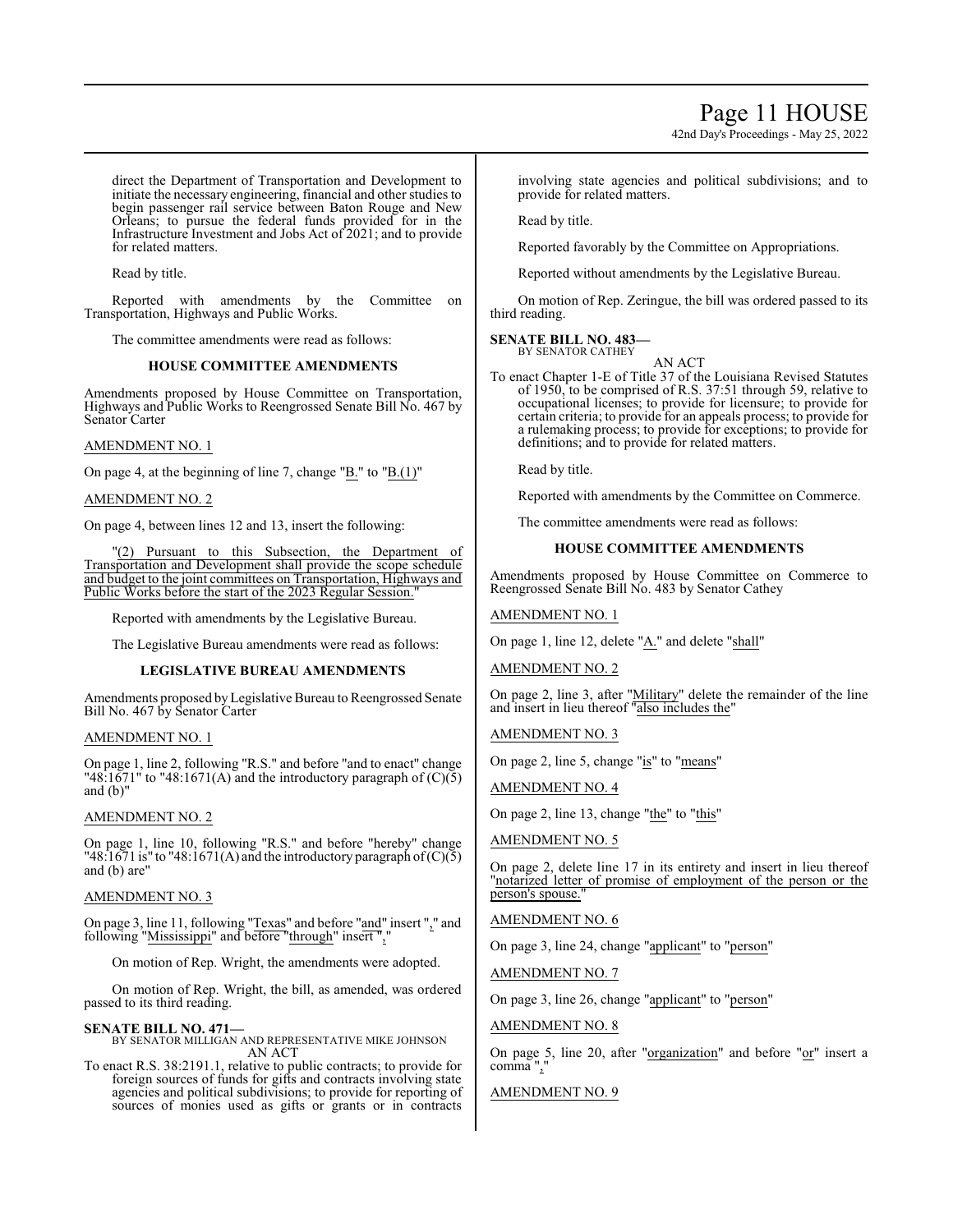## Page 12 HOUSE

42nd Day's Proceedings - May 25, 2022

On page 5, line 2, change "the State Board of Nursing" to "the Louisiana State Board of Nursing"

Reported without amendments by the Legislative Bureau.

On motion of Rep. Davis, the amendments were adopted.

On motion of Rep. Davis, the bill, as amended, was ordered passed to its third reading.

#### **Senate Bills on Second Reading Reported by Committee**

The following Senate Bills and Joint Resolutions on second reading reported by committee were taken up and acted upon as follows:

#### **SENATE BILL NO. 63—**

BY SENATORS MIZELL, ABRAHAM, BARROW, BERNARD, CARTER, CATHEY, CLOUD, CONNICK, CORTEZ, FESI, FOIL, HARRIS, HENRY,<br>HENSGENS, HEWITT, JACKSON, LAMBERT, LUNEAU, MCMATH,<br>MILLIGAN, FRED MILLS, ROBERT MILLS, MORRIS, PEACOCK, POPE,<br>SMITH, WARD AND WHITE AND REPRESENTATIVES FREIBERG, MOORE AND SCHLEGEL

AN ACT

To amend and reenact Children's Code Art. 610(A)(1) and to enact Children's Code Art.  $610(E)(4)$  and R.S.  $46:51(16)$ , relative to mandatory reporting of child abuse; to provide for reporting of child sex trafficking; to provide for the duties of the department including the provision of care coordination and advocacy services; to provide for an effective date; and to provide for related matters.

Read by title.

Reported favorably by the Committee on Health and Welfare.

Under the rules, the bill was recommitted to the Committee on Appropriations.

#### **SENATE BILL NO. 225—** BY SENATOR HEWITT

A JOINT RESOLUTION

Proposing to amend Article XII, Section 11 of the Constitution of Louisiana, relative to continuity of government during periods of emergency; to provide relative to sessions, meetings, and proceedings of the legislature and legislative bodies; to provide relative to member participation and voting; to provide certain procedures, terms, conditions, and requirements; and to specify an election for submission of the proposition to electors and provide a ballot proposition.

Read by title.

Reported with amendments by the Committee on House and Governmental Affairs.

The committee amendments were read as follows:

#### **HOUSE COMMITTEE AMENDMENTS**

Amendments proposed by House Committee on House and Governmental Affairs to Reengrossed Senate Bill No. 225 by Senator **Hewitt** 

#### AMENDMENT NO. 1

On page 1, line 2, after "Proposing to" change "amend Article XII, Section 11" to "add Article III, Section 15(H)"

#### AMENDMENT NO. 2

On page 1, at the end of line 10, delete "amend Article XII," and at the beginning of line 11, delete "Section 11" and insert "add Article III, Section 15(H)"

AMENDMENT NO. 3

On page 1, delete lines 12 through 17 and on page 2, delete lines 1 through 9, and insert:

"§15. Passage of Bills

Section 15.

\* \* \*

(H) EmergencyProcedures. (1) Notwithstanding any provision of this Article to the contrary, the legislature may utilize remote participation and voting in open, public meetings via electronic means during a gubernatorially declared public emergency if the presiding officers of each house of the legislature agree that the conditions of the gubernatorially declared public emergency necessitate remote participation and voting via electronic means.

(2) No measure shall be enacted or adopted by remote participation unless at least a majority of the elected members of either house are unable to meet in person at the state capital solely due to circumstances directly related to the emergency.

(3) The provisions of this Paragraph are applicable only while a gubernatorially declared public emergency is in effect.

#### AMENDMENT NO. 4

On page 2, line 19, after "a" and before "public" insert "gubernatorially declared"

#### AMENDMENT NO. 5

On page 2, line 21, change "Amends Const. Art. XII, Sec. 11" to "Adds Const. Art. III, Sec. 15(H)"

On motion of Rep. Stefanski, the amendments were adopted.

Under the rules, the bill, as amended, was recommitted to the Committee on Civil Law and Procedure.

#### **SENATE BILL NO. 234—** BY SENATOR JACKSON

A JOINT RESOLUTION

Proposing to amend Article V, Section 19 of the Constitution of Louisiana, relative to special juvenile proceedings; to provide relative to offenses committed by juveniles; to allow adult prosecution and enhanced penalties for certain offenses; and to specify an election for submission of the proposition to electors and provide a ballot proposition.

Read by title.

Reported with amendments by the Committee on Administration of Criminal Justice.

The committee amendments were read as follows:

#### **HOUSE COMMITTEE AMENDMENTS**

Amendments proposed by House Committee on Administration of Criminal Justice to Reengrossed Senate Bill No. 234 by Senator Jackson

#### AMENDMENT NO. 1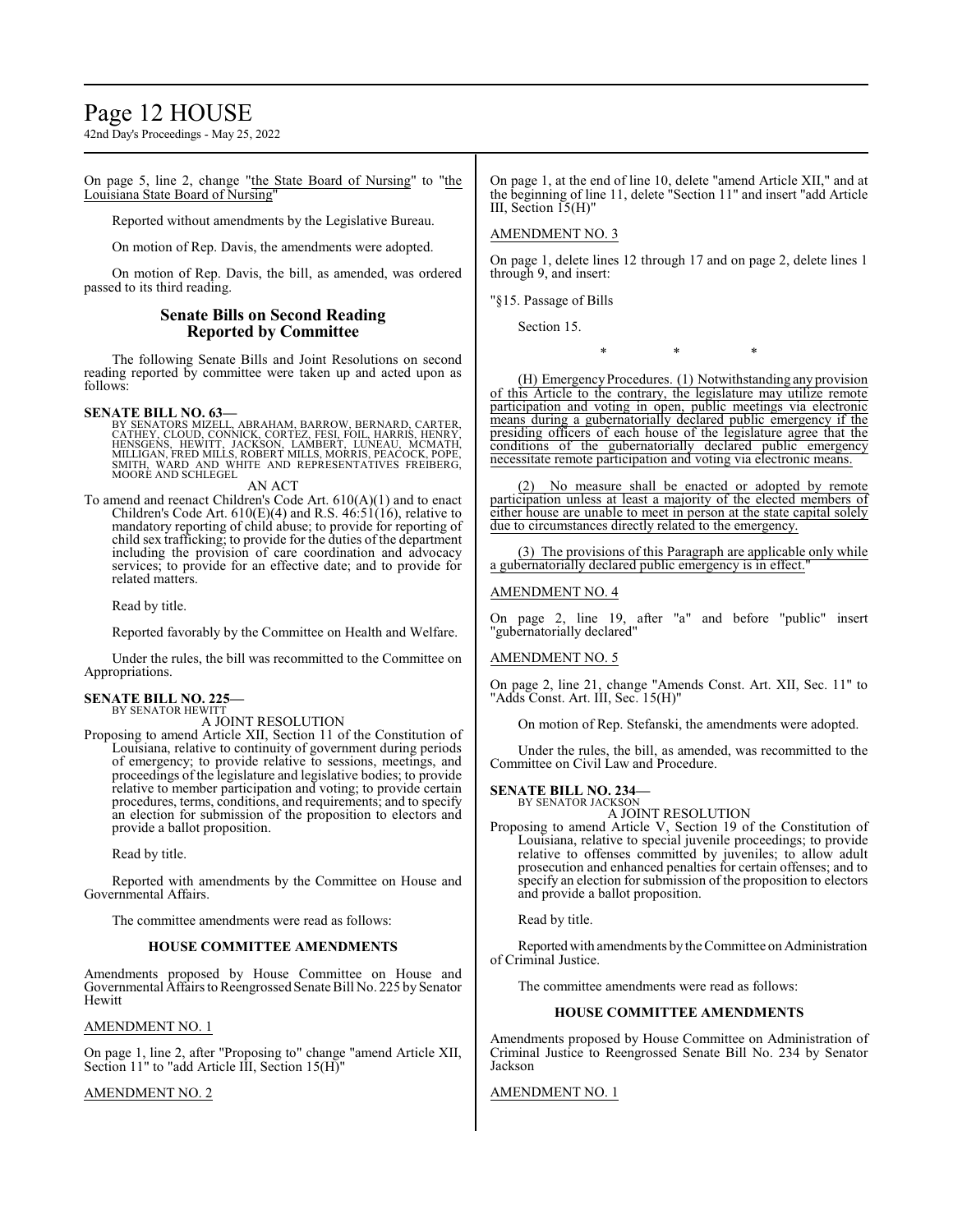## Page 13 HOUSE

42nd Day's Proceedings - May 25, 2022

On page 2, line 6, after the comma "," delete the remainder of the line and at the beginning of line 7, delete "facility employee,"

#### AMENDMENT NO. 2

On page 2, line 11, after the comma "," delete the remainder of the line and at the beginning of line 12, delete "facility,"

#### AMENDMENT NO. 3

On page 3, line 8, after the comma "," delete the remainder of the line and at the beginning of line 9, delete "committed upon a correctional facility employee,

#### AMENDMENT NO. 4

On page 3, line 13, after the comma "," delete the remainder of the line and at the beginning of line 14, delete "upon a juvenile detained in a correctional facility,"

On motion of Rep. Marino, the amendments were adopted.

Under the rules, the bill, as amended, was recommitted to the Committee on Civil Law and Procedure.

#### **House and House Concurrent Resolutions on Third Reading for Final Consideration**

The following House and House Concurrent Resolutions on third reading for final consideration were taken up and acted upon as follows:

#### **HOUSE RESOLUTION NO. 136—** BY REPRESENTATIVE FIRMENT

A RESOLUTION

To urge and request the Firefighters' Retirement System to form a committee to study alternative methods for providing cost-ofliving adjustments to retirees.

Read by title.

Rep. Firment sent up floor amendments which were read as follows:

#### **HOUSE FLOOR AMENDMENTS**

Amendments proposed by Representative Firment to Engrossed House Resolution No. 136 by Representative Firment

#### AMENDMENT NO. 1

On page 1, line 20, after "actuary" delete the remainder of the line and on line 21 delete "Actuary," and insert "the actuary for the legislative auditor,

#### AMENDMENT NO. 2

On page 2, line 2, after "Retirement," and before "member" delete "and"

#### AMENDMENT NO. 3

On page 2, at the beginning of line 3, delete "Association" and insert "Association, a member of the Louisiana Municipal Association appointed by the association's executive director, and a member of the Public Affairs Research Council of Louisiana appointed by the council's president"

On motion of Rep. Firment, the amendments were adopted.

Rep. Firment moved the adoption of the resolution, as amended.

By a vote of 94 yeas and 0 nays, the resolution, as amended, was adopted.

#### **HOUSE RESOLUTION NO. 127—** BY REPRESENTATIVE WILLARD

A RESOLUTION

To create the Louisiana Contraflow Task Force to study and make recommendations regarding contraflow throughout the state, including safety recommendations such as the implementation and use of a siren system near populated areas.

Read by title.

Rep. Willard moved the adoption of the resolution.

By a vote of 93 yeas and 0 nays, the resolution was adopted.

#### **HOUSE RESOLUTION NO. 130—**

BY REPRESENTATIVES HODGES, CORMIER, EDMONSTON, FIRMENT, HORTON, LARVADAIN,CHARLES OWEN, SCHAMERHORN, SELDERS, AND WRIGHT A RESOLUTION

To urge and request the Department of Public Safety and Corrections, office of motor vehicles, to include in all driver education programs classroom or educational setting information about organ, eye, and tissue donation.

Read by title.

**Motion**

On motion of Rep. Edmonston, the resolution was returned to the calendar.

# **HOUSE RESOLUTION NO. 149—** BY REPRESENTATIVE MINCEY

A RESOLUTION

To urge and request the Amite River Basin Commission to study, in consultation with the Coastal Protection and Restoration Authority, tidal surge flood protection and erosion on Lake Maurepas' Livingston Parish shoreline, dredging of the Amite River, and dredging of the Amite River confluence area at Lake Maurepas and to assess the cumulative effect of levees, pumps, and other flood protection measures in surrounding parishes on Livingston Parish.

Read by title.

Rep. Mincey sent up floor amendments which were read as follows:

#### **HOUSE FLOOR AMENDMENTS**

Amendments proposed by Representative Mincey to Engrossed House Resolution No. 149 by Representative Mincey

#### AMENDMENT NO. 1

On page 2, line 14, after "Representatives" and before "detailing" insert "and the Legislature of Louisiana"

On motion of Rep. Mincey, the amendments were adopted.

Rep. Minceymoved the adoption of the resolution, as amended.

By a vote of 94 yeas and 0 nays, the resolution, as amended, was adopted.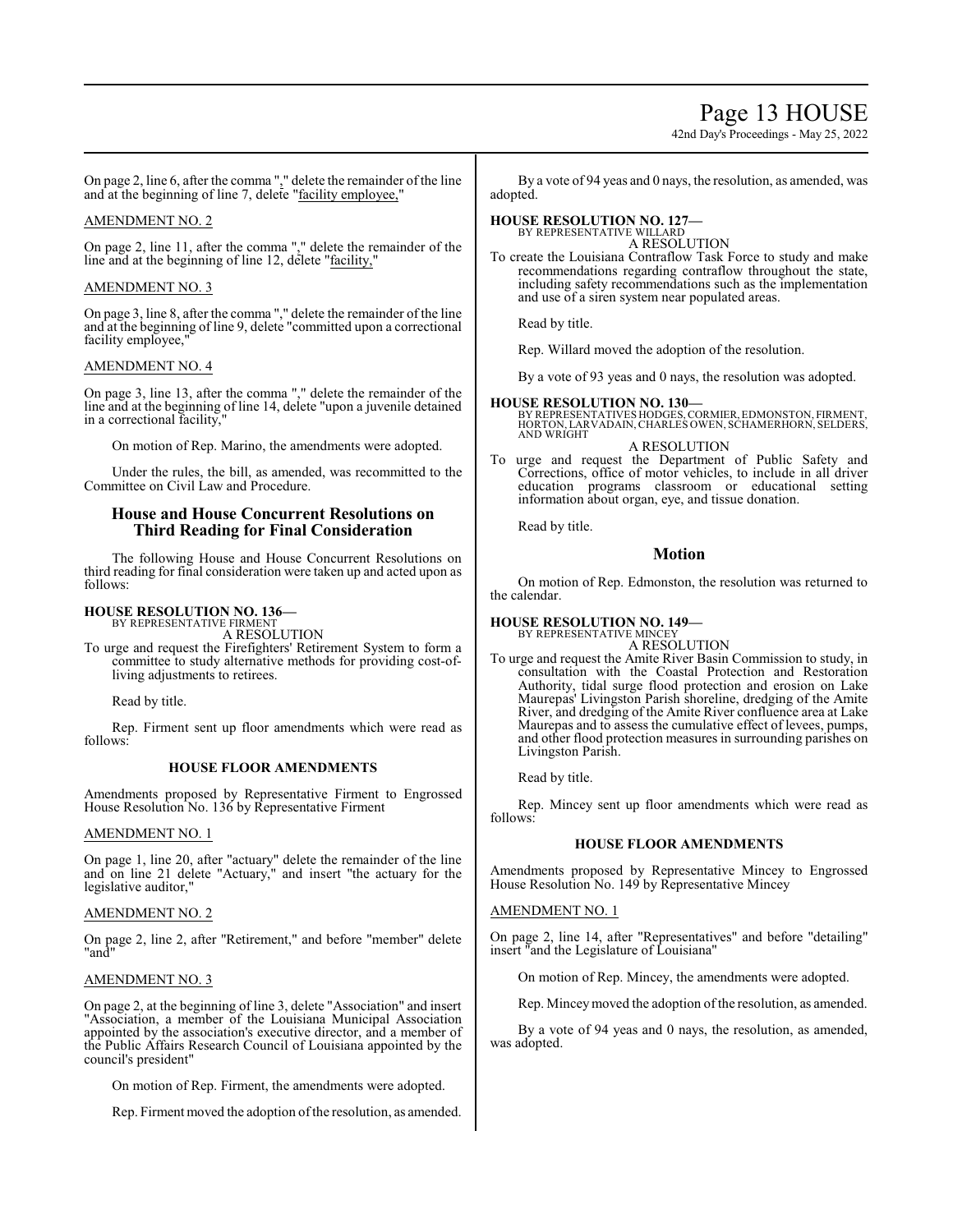## Page 14 HOUSE

42nd Day's Proceedings - May 25, 2022

#### **HOUSE RESOLUTION NO. 151—**

BY REPRESENTATIVES FONTENOT, DAVIS, HILFERTY, JORDAN, LAFLEUR, NEWELL, ST. BLANC, AND THOMAS A RESOLUTION

To memorialize the United States Congress to support amendments to the Robert T. Stafford Disaster Relief and Emergency Assistance Act to allow private or investor-owned utility customers to receive federal funding for reimbursements related to charges incurred for utility damages resulting from natural disasters and to remove the requirement for states to seek waivers to receive Community Development Block Grant funding for storm damage costs incurred by private or investorowned utilities.

Read by title.

Rep. Fontenot moved the adoption of the resolution.

By a vote of 93 yeas and 0 nays, the resolution was adopted.

#### **HOUSE RESOLUTION NO. 156—** BY REPRESENTATIVE MINCEY

A RESOLUTION

To memorialize the United States Congress to take such actions as are necessary to invest in hurricane storm damage reduction, flood protection, and drainage infrastructure projects in the Amite River Basin.

Read by title.

Rep. Mincey moved the adoption of the resolution.

By a vote of 94 yeas and 0 nays, the resolution was adopted.

# **HOUSE RESOLUTION NO. 157—** BY REPRESENTATIVE JORDAN

A RESOLUTION

To urge and request the Department of Transportation and Development to include the Baton Rouge Metropolitan Airport in the passenger rail system between New Orleans and Baton Rouge.

Read by title.

#### **Motion**

On motion of Rep. Duplessis, the resolution was returned to the calendar.

#### **HOUSE RESOLUTION NO. 161—** BY REPRESENTATIVE HUGHES

A RESOLUTION

To urge and request the Board of Regents, the Louisiana Office of Student Financial Assistance, and public postsecondary education institutions to take certain actions to improve postsecondary education outcomes in Louisiana.

Read by title.

#### **Motion**

On motion of Rep. C. Travis Johnson, the resolution was returned to the calendar.

# **HOUSE CONCURRENT RESOLUTION NO. 79—** BY REPRESENTATIVE ADAMS

A CONCURRENT RESOLUTION

To urge and request that the Department of Transportation and Development to study road conditions on Louisiana Highway 19 between north Zachary in East Baton Rouge Parish to the Mississippi state line and make recommendations on the feasibility of adding a shoulder.

Read by title.

Rep. Adams moved the adoption of the resolution.

By a vote of 94 yeas and 0 nays, the resolution was adopted.

Ordered to the Senate.

#### **HOUSE CONCURRENT RESOLUTION NO. 104—** BY REPRESENTATIVE WRIGHT

A CONCURRENT RESOLUTION

To urge and request the Department of Revenue to study the feasibility of accepting virtual currency as a form of payment of taxes, licenses, fees, penalties, and interest that have been delegated to the department for collection and to submit a written report of its findings, including any recommendations for legislation, to the House Committee on Ways and Means and the Senate Committee on Revenue and Fiscal Affairs no later than March 1, 2024.

Read by title.

Rep. Wright moved the adoption of the resolution.

By a vote of 96 yeas and 0 nays, the resolution was adopted.

Ordered to the Senate.

## **HOUSE CONCURRENT RESOLUTION NO. 114—** BY REPRESENTATIVE LACOMBE A CONCURRENT RESOLUTION

To urge and request the Louisiana State Law Institute to study provisions oflaw, recent certain court rulings, and the feasibility of codifying certain prevailing appellate and supreme court cases that have interpreted R.S. 38:113, and to report its findings and recommendations, along with specific proposed legislation, to the legislature.

Read by title.

Rep. LaCombe moved the adoption of the resolution.

By a vote of 95 yeas and 0 nays, the resolution was adopted.

Ordered to the Senate.

#### **Senate Concurrent Resolutions on Third Reading for Final Consideration**

The following Senate Concurrent Resolutions on third reading for final consideration were taken up and acted upon as follows:

#### **SENATE CONCURRENT RESOLUTION NO. 41—** BY SENATOR CONNICK

#### A CONCURRENT RESOLUTION

To urge and request the legislative auditor to review the Belle Chasse bridge and tunnel public-private partnership project and if applicable, to develop recommendations for future public private partnership projects based on best practices.

Read by title.

Rep. Cormier moved the concurrence of the resolution.

By a vote of 94 yeas and 0 nays, the resolution was concurred in.

## **House Bills and Joint Resolutions Returned from the Senate with Amendments**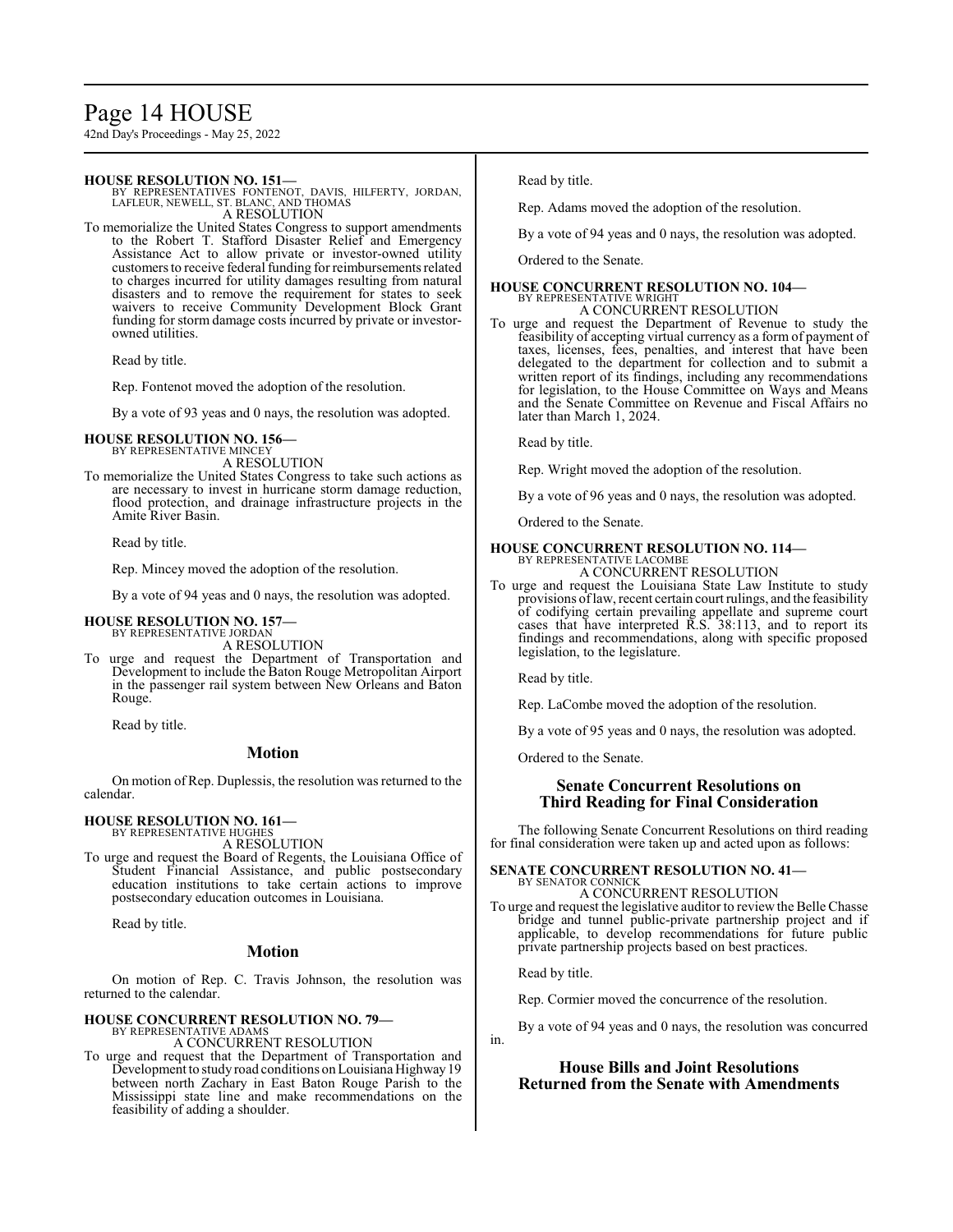## Page 15 HOUSE

42nd Day's Proceedings - May 25, 2022

The following House Bills and Joint Resolutions returned from the Senate with amendments to be concurred in by the House were taken up and acted upon as follows:

#### **HOUSE BILL NO. 417—**

BY REPRESENTATIVE HILFERTY AN ACT

To amend and reenact R.S.  $17:436.1(K)(1)$  and to enact R.S. 17:407.50.2, relative to licensed early learning centers and public elementary and secondary schools; to provide with respect to anaphylaxis training; to provide with respect to the administration of medication; to authorize the maintenance of a supply of auto-injectable epinephrine; to provide for definitions; to provide for effectiveness; and to provide for related matters.

Read by title.

The above bill was taken up with the amendments proposed by the Senate.

#### **SENATE COMMITTEE AMENDMENTS**

Amendments proposed by Senate Committee on Education to Engrossed House Bill No. 417 by Representative Hilferty

#### AMENDMENT NO. 1

On page 1, at the end of line 19, insert "a child care health consultant,"

#### **SENATE FLOOR AMENDMENTS**

Amendments proposed by Senator Mizell to Engrossed House Bill No. 417 by Representative Hilferty

#### AMENDMENT NO. 1

On page 1, delete line 20, and insert the following:

"anaphylaxis training organization, or any other entity approved by the Louisiana Department of Health in the administration of autoinjectable"

Rep. Hilferty moved that the amendments proposed by the Senate be concurred in.

#### **ROLL CALL**

The roll was called with the following result:

#### YEAS

| Mr. Speaker   | Freiberg          | McMahen     |
|---------------|-------------------|-------------|
| Adams         | Frieman           | Miguez      |
| Amedee        | Gadberry          | Miller, D.  |
| Bacala        | Gaines            | Miller, G.  |
| <b>Bagley</b> | Garofalo          | Mincey      |
| Beaullieu     | Goudeau           | Muscarello  |
| Bishop        | Green             | Nelson      |
| Bourriaque    | Harris            | Newell      |
| Boyd          | Hilferty          | Orgeron     |
| <b>Brass</b>  | Hodges            | Owen, C.    |
| Brown         | Horton            | Phelps      |
| <b>Bryant</b> | Hughes            | Pierre      |
| Butler        | Huval             | Pressly     |
| Carpenter     | $\prod_{i=1}^{n}$ | Riser       |
| Carter, R.    | Ivey              | Romero      |
| Carter, W.    | Jefferson         | Schamerhorn |
| Cormier       | Jenkins           | Schlegel    |
| Coussan       | Johnson, M.       | Seabaugh    |
| Crews         | Johnson, T.       | Selders     |

| Davis      | Jordan      | St. Blanc |
|------------|-------------|-----------|
| Deshotel   | Kerner      | Stagni    |
| DeVillier  | LaCombe     | Stefanski |
| Duplessis  | LaFleur     | Tarver    |
| Echols     | Landry      | Thomas    |
| Edmonds    | Larvadain   | Thompson  |
| Edmonston  | Lyons       | Turner    |
| Emerson    | Mack        | Villio    |
| Farnum     | Magee       | Wheat     |
| Firment    | Marino      | White     |
| Fisher     | McCormick   | Willard   |
| Fontenot   | McFarland   | Wright    |
| Freeman    | McKnight    | Zeringue  |
| Total - 96 |             |           |
|            | <b>NAYS</b> |           |
| Total - 0  |             |           |
|            | ABSENT      |           |
| Carrier    | Geymann     | Marcelle  |
| Cox        | Glover      | Moore     |
| DuBuisson  | Hollis      | Owen, R.  |
| Total - 9  |             |           |

The amendments proposed by the Senate were concurred in by the House.

#### **HOUSE BILL NO. 572—**

BY REPRESENTATIVE JORDAN AN ACT

To enact R.S. 33:4763(C), relative to condemned property; to provide for an online condemned property list; to provide for public access; to provide for removal of properties from the list; and to provide for related matters.

Read by title.

#### **Motion**

On motion of Rep. Duplessis, the bill was returned to the calendar.

#### **Acting Speaker Stefanski in the Chair**

**HOUSE BILL NO. 604—**

BY REPRESENTATIVE DAVIS AN ACT

To amend and reenact R.S. 32:705(B)(3), relative to the transfer of ownership of a vehicle; and to provide for related matters.

#### Read by title.

The above bill was taken up with the amendments proposed by the Senate.

#### **SENATE COMMITTEE AMENDMENTS**

Amendments proposed by Senate Committee on Transportation, Highways and Public Works to Reengrossed House Bill No. 604 by Representative Davis

#### AMENDMENT NO. 1

On page 1, line 2, change "R.S. 32:705(B)(3)" to "R.S. 32:705(B)(3) and (4) and 707(D)(1)( $\bar{a}$ ) and the introductory paragraph of (J)(1)(c) and R.S. 47:303(B)(2) and to enact R.S. 32:705(B)(5)"

#### AMENDMENT NO. 2

On page 1, at the beginning of line 3, insert "to provide for the delivery of a certificate to a purchaser; to provide for application for certificates of title; to provide for vendor title responsibilities;"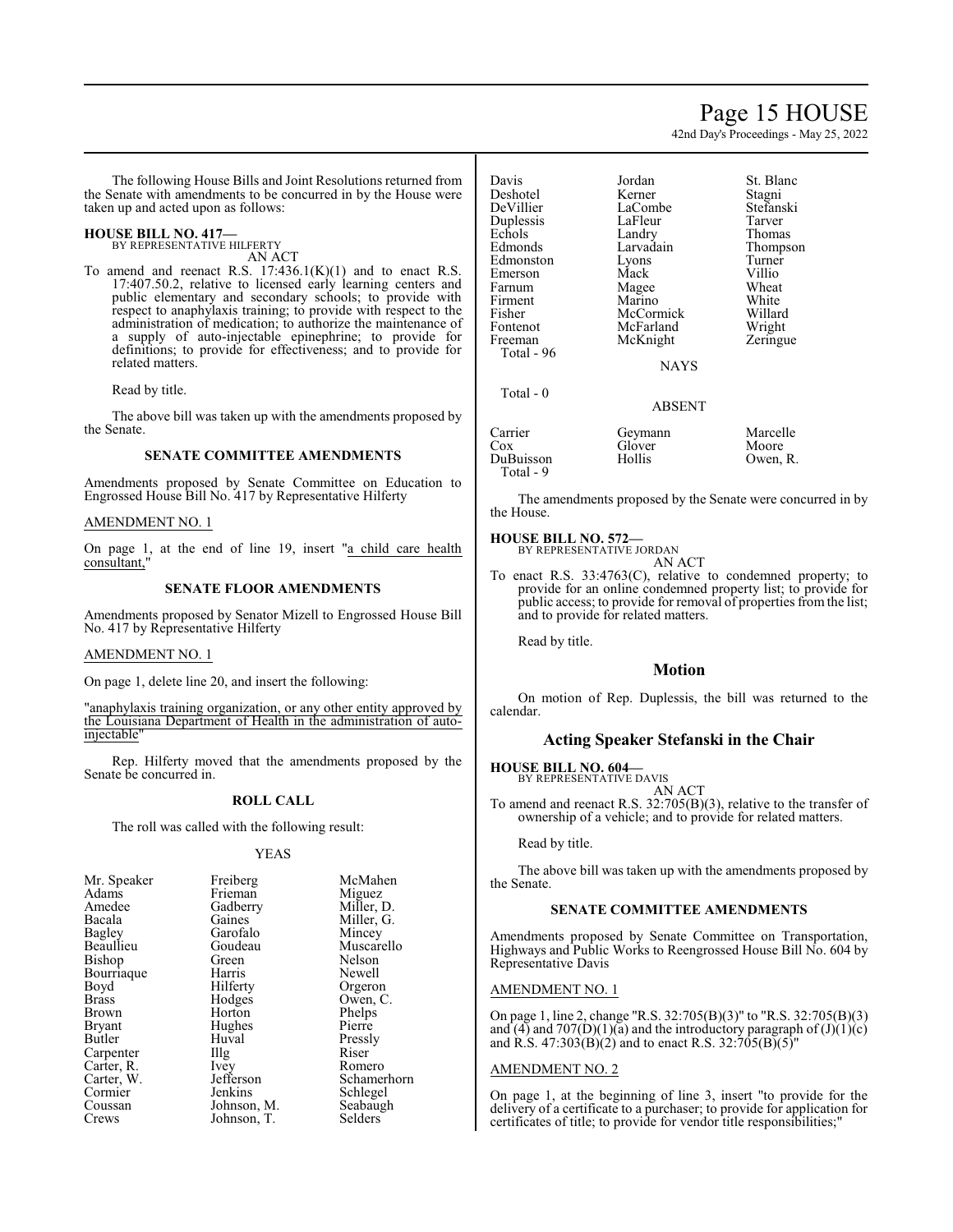## Page 16 HOUSE

42nd Day's Proceedings - May 25, 2022

#### AMENDMENT NO. 3

On page 1, line 5, delete "R.S. 32:705(B)(3) is hereby amended and reenacted" and insert "R.S.  $32:705(B)(3)$  and  $(4)$  and  $707(D)(1)(a)$ and the introductory paragraph of  $(\dot{J})((1)(c)$  are hereby amended and reenacted and R.S.  $32:70\overline{5}(B)(5)$  is hereby enacted"

#### AMENDMENT NO. 4

On page 1, delete line 15 and insert:

"(4) The signature of the seller if the certificate of title or other document is transferring ownership to a dealer licensed by the Louisiana Motor Vehicle Commission or Louisiana Used Motor Vehicle Commission, or when transferring ownership froma licensed dealer to a purchaser.

(4) (5) The signature of the seller in the presence of an authorized officer, as defined in R.S. 32:702( $\frac{17}{2}$ ), who shall verify the identity of the seller and who shall subscribe his name as a witness thereon, when the seller is transferring ownership to a purchaser who is granting a security interest in the vehicle to the federally insured financial institution that is making a secured loan to the purchaser.

\* \* \*

§707. Application for certificates of title; exception; salvage title; antique vehicles; reconstructed title

\* \* \*  $D(1)$ 

(a) A proper bill of sale, or sworn statement of ownership, or a duly certified copy thereof, or such other evidence of ownership as the commissioner may in his discretion require; or

\* \* \*  $J(1)$  \* \*

(c) A sworn statement in the form prescribed by the Department of Public Safety and Corrections, office of motor vehicles, which states that:

\* \* \*

Section 2. R.S. 47:303(B)(2) is hereby amended and reenacted to read as follows:

§303. Collection

\* \* \* B. \* \* \* \*

(2) Every vendor ofsuch a vehicle shall furnish to the purchaser at the time of sale a notarized statement showing the serial number, motor number, type, year, and model of the vehicle sold, the total sales price, any allowance for and a description of any vehicle taken in trade, and the total cash difference paid or to be paid by the purchaser between the vehicles purchased and traded in and the sales or use tax to be paid, along with such other information as the collector of revenue may by regulation require. All labor parts, accessories, and other equipment which are attached to the vehicle at the time of sale and which are included in the sale price are to be considered a part of the vehicle.

 $*$  \*  $*$  \*

#### **SENATE FLOOR AMENDMENTS**

Amendments proposed by Senator Carter to Reengrossed House Bill No. 604 by Representative Davis

#### AMENDMENT NO. 1

In Senate Committee Amendment No. 4 proposed by the Senate Committee on Transportation, Highways and Public Works, designated as SCAHB CADGEA 3138, and adopted by the Senate on May 15, 2022, on page 2, after line 13, insert the following:

"Section 3. The provisions of this Act that amend R. S.  $32:707(D)(1)(a)$  and  $(J)(1)(c)($ intro para) and R.S. 47:303(B)(2) shall be effective January  $1, 2023$ .

Rep. Davis moved that the amendments proposed by the Senate be concurred in.

#### **ROLL CALL**

The roll was called with the following result:

#### YEAS

Adams Freiberg McMahen<br>Amedee Frieman Miguez Amedee Frieman<br>Bacala Gadberry Bacala Gadberry Miller, D. Gaines Miller, G.<br>Garofalo Mincey Beaullieu Garofalo<br>Bishop Geymann Geymann Muscarello<br>Goudeau Nelson Bourriaque Goude<br>Boyd Green Boyd Green Newell<br>Brass Harris Orgero Brass Harris Orgeron<br>Brown Hilferty Owen, C Brown Hilferty Owen, C.<br>Bryant Hodges Owen, R. Bryant Hodges Owen, R. Horton Phelps<br>
Hughes Pierre Carpenter Hughe<br>Carrier Huval Carrier Huval Pressly Carter, R. Illg Riser Carter, W. Ivey Romero Carter, W. Ivey<br>Cormier Jefferson Cormier Jefferson Schamerhorn<br>
Coussan Jenkins Schlegel Coussan Jenkins Schlegel<br>Crews Johnson, M. Selders Crews Johnson, M. Selders<br>Davis Johnson, T. St. Blanc Johnson, T. St. Blanch<br>Jordan Stagni Deshotel Jordan Stagni DeVillier Kerner Stefans<br>DuBuisson LaCombe Tarver DuBuisson LaCombe Tarver<br>
Duplessis LaFleur Thomas Duplessis LaFleu<br>Echols Landry Echols Landry Thompson Larvadain Turne<br>Lyons Villio Edmonston Lyons<br>Emerson Mack Emerson Mack Wheat<br>
Farnum Magee White Magee White<br>Marino Willard Firment Marino Willard<br>Fisher McCormick Wright Fisher McCormick Wright<br>Fontenot McFarland Zeringue Fontenot McFarland<br>Freeman McKnight McKnight Total - 98 NAYS Total - 0 ABSENT Mr. Speaker Hollis Seabaugh<br>
Cox Marcelle Seabaugh Cox Marcelle<br>Glover Moore Moore Total - 7

The amendments proposed by the Senate were concurred in by the House.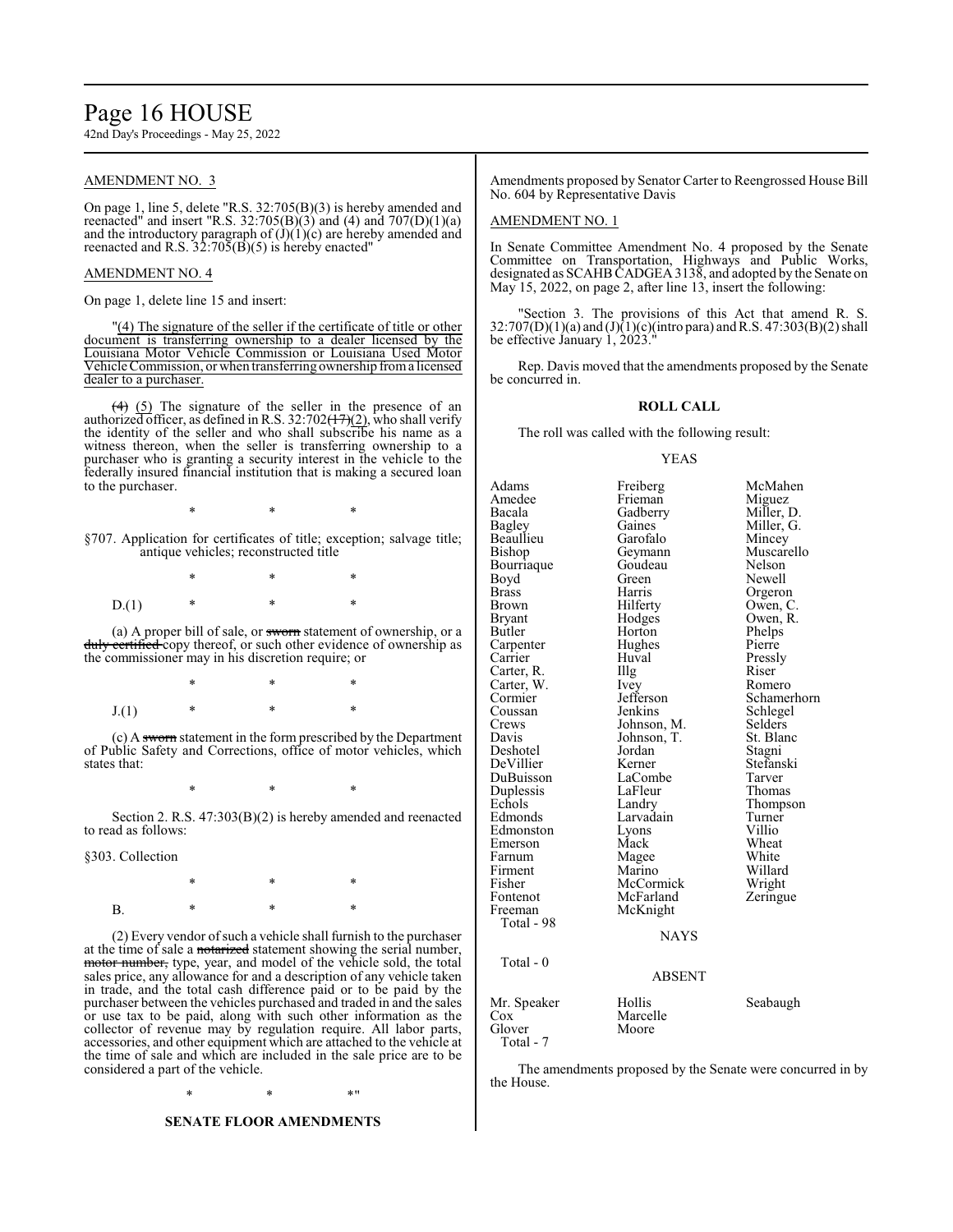## Page 17 HOUSE

42nd Day's Proceedings - May 25, 2022

#### **HOUSE BILL NO. 710—** BY REPRESENTATIVE STEFANSKI

AN ACT

To amend and reenact R.S. 38:2225.2.4(B)(5)(introductory paragraph), (E), and (F)(4) and to enact R.S.  $3\hat{8}$ :  $\hat{2}225.2.4(B)(7)$ and  $(F)(2)(f)$ , relative to the provisions of construction management at risk project delivery method; to provide for the "selection review committee" definition to include ranking proposers; to provide for the requirements of the selection review committee members; to provide for the procedures ofthe selection review committee; to provide for the requirements of the request for qualifications; to exempt the selection review committee meetings from the Open Meetings Law; to provide for the procedure of a nonresponsive construction management at risk bid winner; and to provide for related matters.

Read by title.

#### **Speaker Schexnayder in the Chair**

The above bill was taken up with the amendments proposed by the Senate.

#### **SENATE COMMITTEE AMENDMENTS**

Amendments proposed by Senate Committee on Transportation, Highways and Public Works to Engrossed House Bill No. 710 by Representative Stefanski

#### AMENDMENT NO. 1

On page 1, line 3 after "R.S. 38:225.2.5(B)(7)" change "and" to a "," and after  $"(\mathrm{F})(2)(\mathrm{f})"$ insert "and  $(6)$ "

#### AMENDMENT NO. 2

On page 1, line 13, aft after "R.S. 38:225.2.5(B)(7)" change "and" to a "," and after " $(F)(2)(f)$ " insert "and  $(6)$ "

#### AMENDMENT NO. 3

On page 2, line 22, after"(f)" delete "The anticipated construction budget for the project.",and insert "The estimate of the probable construction costs for the project."

#### AMENDMENT NO. 4

On page 3, at the end of line 2, delete "If the public" and delete lines 3 and 4

#### AMENDMENT NO. 5

On page 3, after line 5, insert "(6) If the owner deems the highest scored or ranked proposer to be non-responsive or non-responsible, then the public entity may award the project to the next highest scored or ranked proposer.

Rep. Davis moved that the amendments proposed by the Senate be concurred in.

#### **ROLL CALL**

The roll was called with the following result:

#### YEAS

| Mr. Speaker | Freiberg | McMahen    |
|-------------|----------|------------|
| Adams       | Frieman  | Miguez     |
| Amedee      | Gadberry | Miller, D. |
| Bacala      | Gaines   | Miller, G. |
| Bagley      | Garofalo | Mincey     |

| Beaullieu    | Geymann     | Muscarello |
|--------------|-------------|------------|
| Bishop       | Goudeau     | Nelson     |
| Bourriaque   | Green       | Newell     |
| Boyd         | Harris      | Orgeron    |
| <b>Brass</b> | Hilferty    | Owen, C.   |
| Brown        | Hodges      | Owen, R.   |
| Bryant       | Horton      | Phelps     |
| Butler       | Hughes      | Pierre     |
| Carpenter    | Huval       | Pressly    |
| Carrier      | Illg        | Riser      |
| Carter, R.   | Ivey        | Romero     |
| Carter, W.   | Jefferson   | Schamerho  |
| Cormier      | Jenkins     | Schlegel   |
| Coussan      | Johnson, M. | Selders    |
| Davis        | Johnson, T. | St. Blanc  |
| Deshotel     | Jordan      | Stagni     |
| DeVillier    | Kerner      | Stefanski  |
| DuBuisson    | LaCombe     | Tarver     |
| Duplessis    | LaFleur     | Thomas     |
| Echols       | Landry      | Thompson   |
| Edmonds      | Larvadain   | Turner     |
| Edmonston    | Lyons       | Villio     |
| Emerson      | Mack        | Wheat      |
| Farnum       | Magee       | White      |
| Firment      | Marino      | Willard    |
| Fisher       | McCormick   | Wright     |
| Fontenot     | McFarland   | Zeringue   |
| Freeman      | McKnight    |            |
| Total - 98   |             |            |
|              | NAYS        |            |

Total - 0

# Owen, R. Jefferson Schamerhorn<br>
Jenkins Schlegel

#### ABSENT

| Cox<br>Crews<br>Glover<br>Total - 7 | Hollis<br>Marcelle<br>Moore | Seabaugh |
|-------------------------------------|-----------------------------|----------|
|                                     |                             |          |

The amendments proposed by the Senate were concurred in by the House.

#### **HOUSE BILL NO. 791—**

BY REPRESENTATIVE KERNER AN ACT

To enact R.S. 56:302.9(J), relative to penalties for charter fishing without required credentials; to provide for revocation of basic and saltwater fishing privileges; and to provide for related matters.

Read by title.

The above bill was taken up with the amendments proposed by the Senate.

#### **SENATE COMMITTEE AMENDMENTS**

Amendments proposed by Senate Committee on Natural Resources to Engrossed House Bill No. 791 by Representative Kerner

#### AMENDMENT NO. 1

On page 1, line 3, after "credentials;" delete the remainder of the line and insert "to provide for penalties; to provide for vessel monitoring system requirements; to provide for rules and regulations; and"

#### AMENDMENT NO. 2

On page 1, delete lines 9 through 12, and insert:

"J.(1) In addition to any other penalty provided for in the Section, any person convicted of a second offense of violating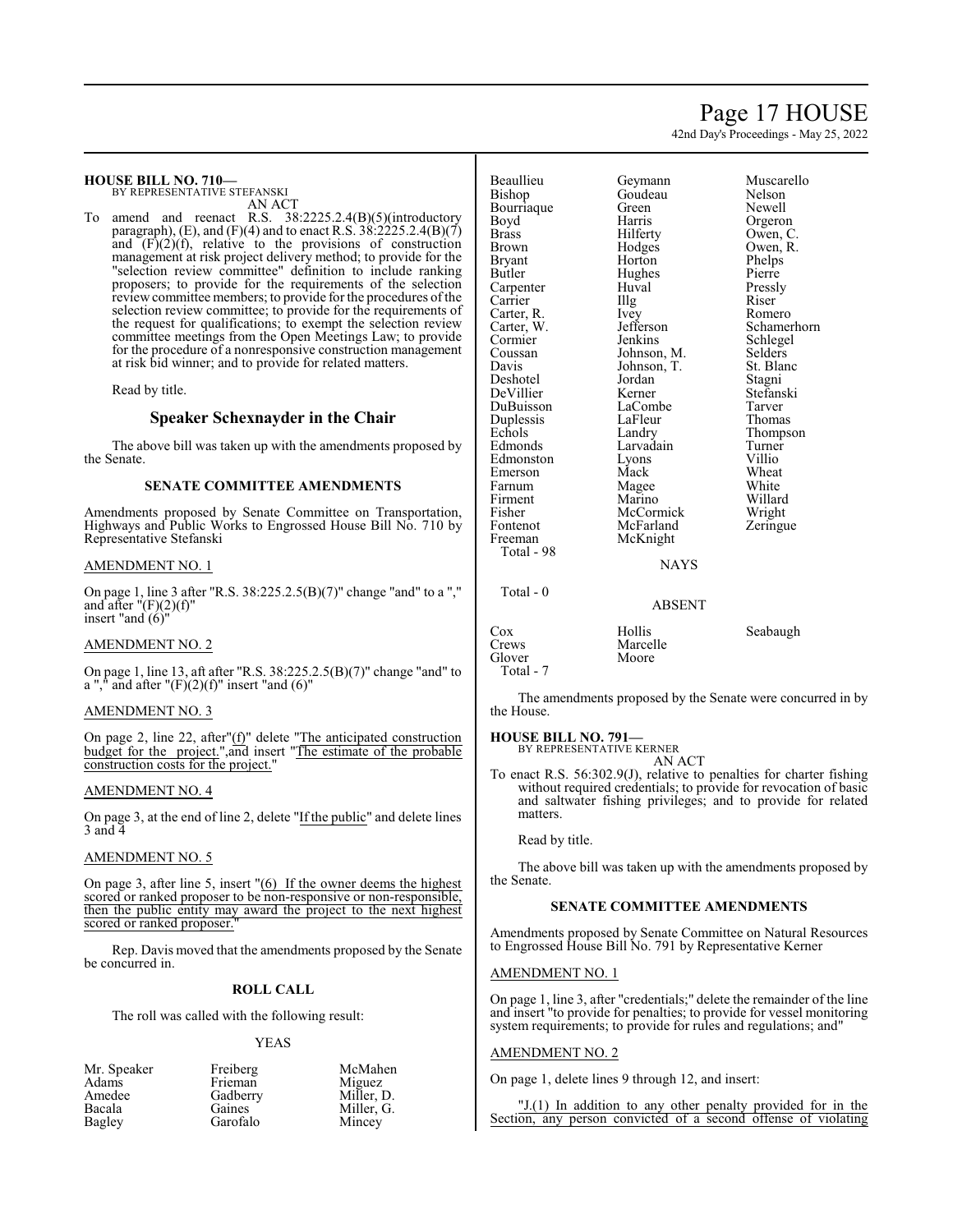# Page 18 HOUSE

42nd Day's Proceedings - May 25, 2022

Subsections A or B of this Section, the offender may only operate a vessel that employs a vessel monitoring system for the three years after the date of the conviction. For any person convicted of a third or subsequent offense of violating Subsections A or B ofthis Section, the offender may only operate a vessel that employs a vessel monitoring system for ten years after the date of the conviction.

(2) Whenever a offender is required to employ a vessel monitoring system, access to the monitoring system shall be granted to the department and the offender shall notify the department on which vessel or vessels the offender will be operating for commercial or recreational use. Any person required to be on board a vessel with an approved vessel monitoring systemshall complywith all rules and regulations promulgated by the department or the commission to ensure compliance with vessel monitoring systemrequirements. The cost of a vessel monitoring system shall be the responsibility of the offender. The department shall approve the vessel monitoring system for use pursuant to this Section.

(3) Any charter guide or individual posing as a charter guide required to operate a vessel with an approved vessel monitoring system who is found operating any vessel that is not equipped with such a system, for commercial or recreational purposes, may have their charter guide license suspended and may be prohibited from obtaining such a license for the remainder of the year in which the person was found not abiding by the vessel monitoring requirement. In addition, the violator shall be sentenced to perform no less that forty hours of community service. If available, the hours shall be served in a litter abatement community service program.

(4) The department shall adopt rules and regulations in accordance with the Administrative Procedure Act to implement the provisions of this Section."

Rep. Kerner moved that the amendments proposed by the Senate be concurred in.

#### **ROLL CALL**

The roll was called with the following result:

#### YEAS

| Mr. Speaker   | Freeman     | Miguez   |
|---------------|-------------|----------|
| Adams         | Freiberg    | Miller,  |
| Amedee        | Frieman     | Miller,  |
| Bacala        | Gadberry    | Mincey   |
| <b>Bagley</b> | Garofalo    | Muscar   |
| Beaullieu     | Geymann     | Nelson   |
| Bishop        | Goudeau     | Newell   |
| Bourriaque    | Green       | Orgeror  |
| Boyd          | Harris      | Owen, 0  |
| Brass         | Hilferty    | Owen, l  |
| Brown         | Hodges      | Phelps   |
| Bryant        | Horton      | Pierre   |
| Butler        | Hughes      | Pressly  |
| Carpenter     | Huval       | Riser    |
| Carrier       | Illg        | Romerc   |
| Carter, R.    | Ivey        | Schame   |
| Carter, W.    | Jefferson   | Schlege  |
| Cormier       | Jenkins     | Selders  |
| Coussan       | Johnson, M. | St. Blan |
| Crews         | Johnson, T. | Stagni   |
| Davis         | Kerner      | Stefansl |
| Deshotel      | LaCombe     | Tarver   |
| DeVillier     | LaFleur     | Thomas   |
| DuBuisson     | Landry      | Thomps   |
| Duplessis     | Larvadain   | Turner   |
| Echols        | Lyons       | Villio   |
| Edmonds       | Mack        | Wheat    |
| Edmonston     | Magee       | White    |
| Emerson       | Marino      | Willard  |

Freiberg Miller, D.<br>Frieman Miller, G. Gadberry<br>Garofalo Geymann Nelson<br>Goudeau Newell Goudeau<br>Green Green Orgeron<br>Harris Owen, C Harris Owen, C.<br>Hilferty Owen, R. Hodges<br>Horton Hughes Pressl<br>Huval Riser Huval<br>Illg Jefferson Schlegel<br>Jenkins Selders Johnson, M. St. Blanch<br>Johnson, T. Stagni Johnson, T.<br>Kerner LaCombe Tarver<br>
LaFleur Thomas LaFleur<br>Landrv Larvadain Turner<br>Lyons Villio Lyons<br>Mack Magee White<br>
Marino Willard Marino

Miller, G.<br>Mincey Muscarello<br>Nelson Owen, R.<br>Phelps Pierre<br>Pressly Romero Ivey Schamerhorn<br>Jefferson Schlegel Selders<br>St. Blanc Stefanski<br>Tarver Thompson<br>Turner Wheat<br>White

| Farnum<br>Firment<br>Fisher<br>Fontenot<br>Total - 97 | McCormick<br>McFarland<br>McKnight<br>McMahen<br>NAYS | Wright<br>Zeringue |
|-------------------------------------------------------|-------------------------------------------------------|--------------------|
| Total - 0                                             | <b>ABSENT</b>                                         |                    |
| $\cos$<br>Gaines<br>Glover<br>Total - 8               | Hollis<br>Jordan<br>Marcelle                          | Moore<br>Seabaugh  |

The amendments proposed by the Senate were concurred in by the House.

#### **HOUSE BILL NO. 287—** BY REPRESENTATIVE WILLARD AN ACT

To enact R.S. 47:359(L), relative to occupational license taxes; to provide for the levy of occupational license taxes on certain computer programming businesses; to provide for the rate ofthe tax; to provide for requirements and limitations; to provide for an effective date; and to provide for related matters.

Read by title.

The above bill was taken up with the amendments proposed by the Senate.

#### **SENATE COMMITTEE AMENDMENTS**

Amendments proposed by Senate Committee on Revenue and Fiscal Affairs to Engrossed House Bill No. 287 by Representative Willard

#### AMENDMENT NO. 1

On page 2, at the end of line 2, insert:

"For purposes of this Subsection, "software as a service" means a delivery model in which software is licensed on a subscription basis and is accessed solely through the internet."

#### AMENDMENT NO. 2

On page 2, line 3, change "July 1, 2022" to "January 1, 2023"

Rep. Willard moved that the amendments proposed by the Senate be concurred in.

#### **ROLL CALL**

The roll was called with the following result:

#### YEAS

Mr. Speaker Freiberg Miguez<br>Adams Frieman Miller, 1 Adams Frieman Miller, D.<br>Amedee Gadberry Miller, G. Amedee Gadberry Miller, G.<br>Bacala Gaines Mincey Bacala Gaines<br>Bagley Garofalo Bagley Garofalo Muscarello<br>Beaullieu Geymann Nelson Beaullieu Geymann Nelson<br>Bishop Goudeau Newell Bourriaque Green<br>Boyd Harris Boyd Harris Owen, C.<br>Brass Hilferty Owen, R. Brass Hilferty Owen, R. Brown Hodges Phelps<br>Bryant Horton Pierre Bryant Horton<br>Butler Hughes Carpenter

Goudeau Newell<br>Green Orgeron Hughes Pressly<br>
Huval Riser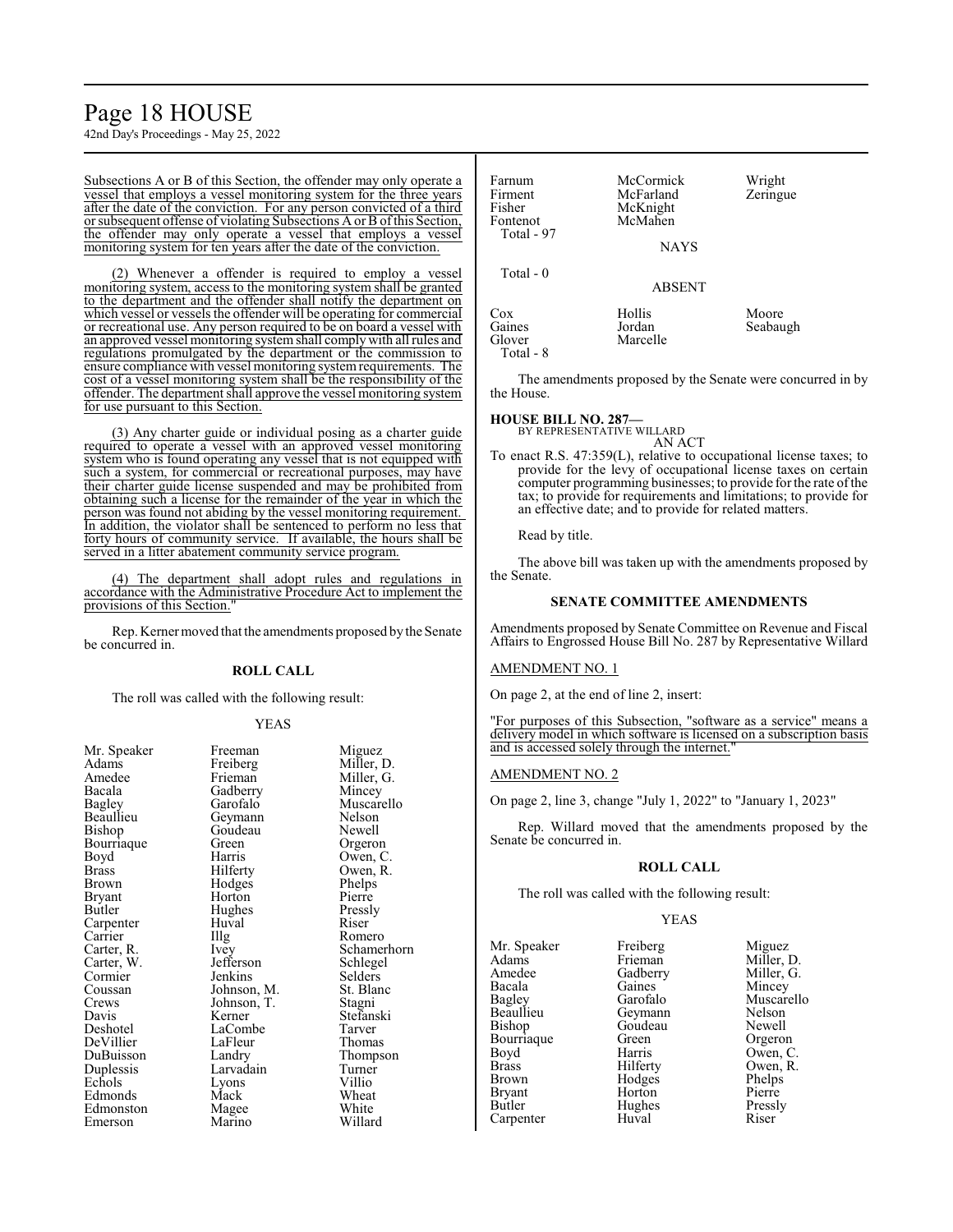Carrier IIIg Romero<br>Carter. R. Ivev Schamer Ivey Schamerhorn<br>Jefferson Schlegel Carter, W. Jefferson Schwarter, W. September 31, 1996 Cormier Jenkins Seabaugh<br>Coussan Johnson, M. Selders Coussan Johnson, M. Selders<br>Davis Johnson, T. St. Blanc Johnson, T.<br>Jordan Deshotel Jordan Stagni DeVillier Kerner Stefans<br>DuBuisson LaCombe Tarver DuBuisson LaCombe Tarver Duplessis LaFleur<br>Echols Landry Echols Landry Thompson<br>
Edmonds Larvadain Turner Larvadain Turner<br>Lyons Villio Edmonston Lyons Villio<br>
Emerson Mack Wheat Emerson Mack Wheat Farnum Marino White<br>
Firment McCormick Willard Firment McCormick Willard Fisher McFarland Wright<br>
Fontenot McKnight Zeringue Fontenot McKnight<br>Freeman McMahen McMahen Total - 98 **NAYS**  Total - 0 ABSENT Cox Hollis Moore<br>Crews Magee

Crews Magee<br>Glover Marcel Marcelle Total - 7

The amendments proposed by the Senate were concurred in by the House.

**HOUSE BILL NO. 329—**

BY REPRESENTATIVE ZERINGUE AN ACT

To amend and reenact R.S. 47:1483(A), (C), and (D), relative to payment of judgments issued by the Board of Tax Appeals; to provide for the payment of certain claims approved by the board; to provide for requirements and limitations; to provide for an effective date; and to provide for related matters.

Read by title.

The above bill was taken up with the amendments proposed by the Senate.

#### **LEGISLATIVE BUREAU AMENDMENTS**

Amendments proposed by Legislative Bureau to Reengrossed House Bill No. 329 by Representative Zeringue

#### AMENDMENT NO. 1

On page 1, line 2, change "R.S. 47:1483(A), (C), and (D)" to "R.S. 47:1483(A) and (C) and to repeal R.S.  $47:1483(D)$ "

#### AMENDMENT NO. 2

On page 1, line 7, change "R.S. 47:1483(A), (C), and (D)" to "R.S.  $47:1483(A)$  and  $(C)$ "

#### AMENDMENT NO. 3

On page 2, between lines 25 and 26, insert "Section 2. R.S. 47:1483(D) is hereby repealed."

#### AMENDMENT NO. 4

On page 2, line 26, change "Section 2" to "Section 3"

42nd Day's Proceedings - May 25, 2022

Rep. Zeringue moved that the amendments proposed by the Senate be concurred in.

#### **ROLL CALL**

The roll was called with the following result:

#### YEAS

Mr. Speaker Freeman McMahen<br>Adams Freiberg Miguez Adams Freiberg<br>Amedee Frieman Amedee Frieman Miller, D.<br>Bacala Gadberry Miller, G. Bacala Gadberry Miller, G.<br>Bagley Gaines Mincey Bagley Gaines Mincey<br>Beaullieu Garofalo Muscar Bishop Geymann Nelson<br>Bourriaque Goudeau Newell Bourriaque Goude<br>Boyd Green Boyd Green Orgeron<br>Brass Harris Owen C Brass Harris Owen, C.<br>Brown Hilferty Owen, R. Brown Hilferty Owen, R.<br>Bryant Hodges Pierre Bryant Hodges Pierre<br>Butler Horton Pressly Horton Pressl<br>Hughes Riser Carpenter Hughe<br>Carrier Huyal Carrier Huval Romero<br>Carter, R. Illg Schamer Illg Schamerhorn<br>Ivey Schlegel Carter, W. Ivey<br>Cormier Jefferson Jefferson Seabaugh<br>Jenkins Selders Coussan Jenkins Selders<br>Crews Johnson M. St Blanc Crews Johnson, M. St. Blanch<br>Davis Johnson, T. Stagni Davis Johnson, T.<br>Deshotel Jordan Jordan Stefanski<br>Kerner Tarver DeVillier Kerner Tarver<br>
DuBuisson LaCombe Thomas DuBuisson LaComb<br>
Duplessis LaFleur Duplessis LaFleur Thompson<br>
Echols Landry Turner Echols Landry Turner<br>Edmonds Larvadain Villio Larvadain Villio<br>Lyons Wheat Edmonston Lyons Wheat<br>
Emerson Mack White Emerson Mack White<br>
Farnum Magee Willard Magee Willard<br>
Marino Wright Firment Marino Wright<br>Fisher McCormick Zeringue Fisher McCormick<br>Fontenot McKnight McKnight Total - 98 **NAYS**  Total - 0 ABSENT

Muscarello<br>Nelson

Cox Marcelle Phelps<br>
Glover McFarland McFarland<br>Moore Hollis Total - 7

The amendments proposed by the Senate were concurred in by the House.

#### **HOUSE BILL NO. 374—**

BY REPRESENTATIVE BEAULLIEU AN ACT

To amend and reenact R.S. 30:2418.1(C) and (E) and 2531.1(D)(1), (2), and (3), relative to tires; to increase penalties for failure to obtain a generator identification number; to provide for exceptions; to provide for increased penalties for the offense of gross littering involving tires; and to provide for related matters.

Read by title.

The above bill was taken up with the amendments proposed by the Senate.

#### **SENATE COMMITTEE AMENDMENTS**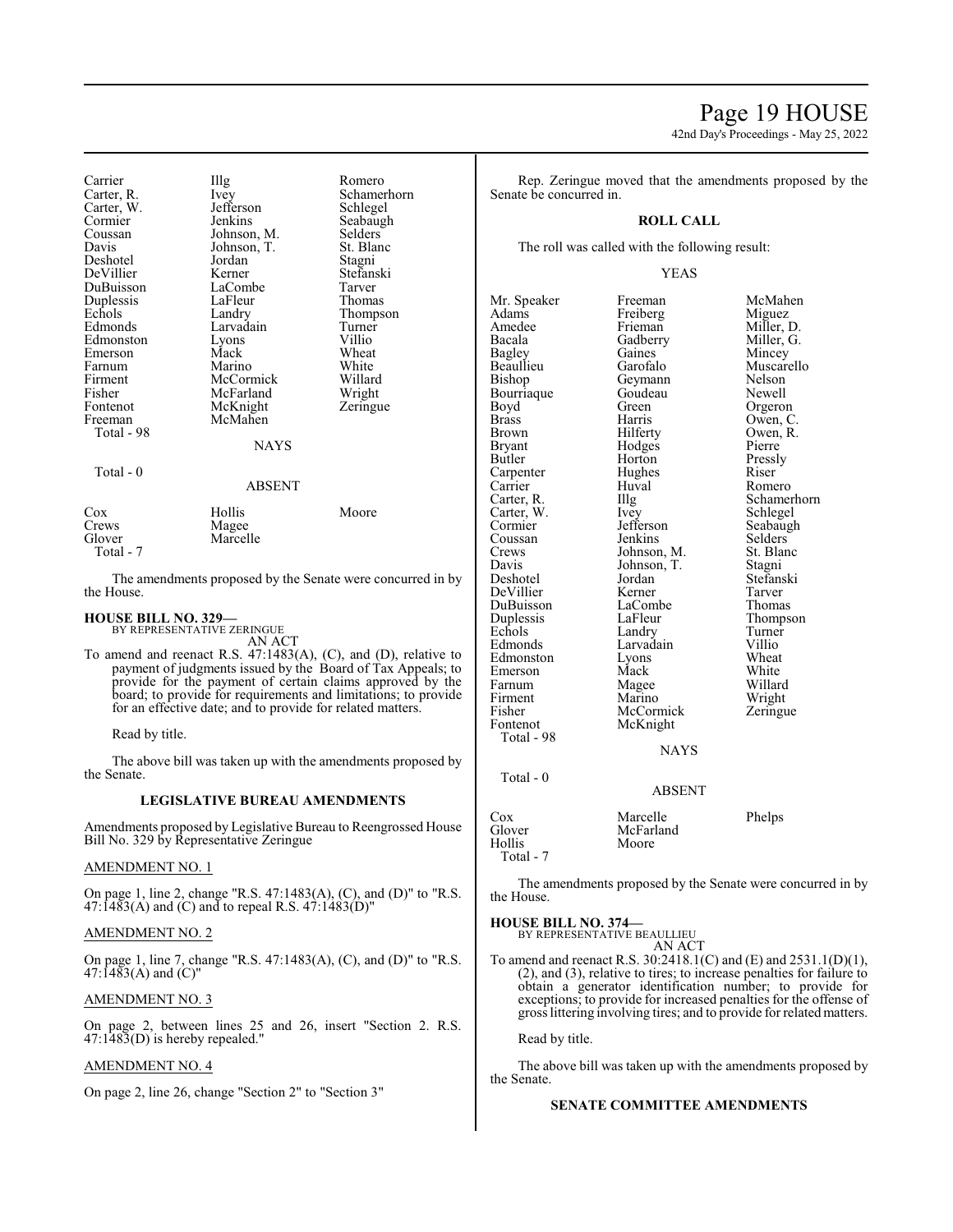## Page 20 HOUSE

42nd Day's Proceedings - May 25, 2022

Amendments proposed by Senate Committee on Environmental Quality to Engrossed House Bill No. 374 by Representative **Beaullieu** 

#### AMENDMENT NO. 1

On page 1, line 12, after "fine of" delete the remainder of the line

#### **SENATE FLOOR AMENDMENTS**

Amendments proposed by Senator Hensgens to Engrossed House Bill No. 374 by Representative Beaullieu

#### AMENDMENT NO. 1

On page 1, line 2, after "reenact" delete the remainder of the line and insert <sup>"</sup>R.S. 30:2418.1(C), (E), and (I)(1)(a)(i) and 2531.1(D)(1), (2), and (3) and to enact R.S. 30:2418(I)(5), relative to"

#### AMENDMENT NO. 2

On page 1, line 5, after "tires;" insert "to provide for fees; to provide for the Waste Tire Management Fund;"

#### AMENDMENT NO. 3

On page 1, line 7, change "R.S. 30:2418.1(C) and (E)" to "R.S. 30:2418.1(C), (E), and  $(I)(1)(a)(i)$ "

#### AMENDMENT NO. 4

On page 1, line 8, after "reenacted" insert "and R.S. 30:2418(I)(5) is hereby enacted"

#### AMENDMENT NO. 5

On page 1, after line 19, insert:

 $\text{I}(1)(a)$  The fee on tires authorized to be levied pursuant to R.S. 30:2413(A)(8) shall not exceed the following:

(i) Beginning October 1, 2018, through July 31, 2022, two Two dollars and twenty-five cents per passenger/light truck/small farm<br>service tire. Beginning on August 1, 2022, two dollars per service tire. Beginning on August 1, 2022, two dollars per passenger/light truck/small farm service tire.

\* \* \*

(5) The secretary may authorize the use of monies in the Waste Tire Management Dedicated Fund Account for the purpose of the emergency cleanup of abandoned waste tires or an abandoned waste tire processing facility, if monies are available after all payments have been disbursed in accordance with Paragraph (2) of this Subsection. In no event shall monies from the account be used for this purpose if the balance of the account is insufficient to meet the obligations owed to waste tire processors provided for in Paragraph (2) of this Subsection.

 $*$  \*  $*$  \*

Rep. Beaullieu moved that the amendments proposed by the Senate be rejected.

#### **ROLL CALL**

The roll was called with the following result:

#### YEAS

| Mr. Speaker | Freiberg | McMahen    |
|-------------|----------|------------|
| Adams       | Frieman  | Miguez     |
| Amedee      | Gadberry | Miller, D. |

| Bacala<br>Bagley<br>Beaullieu<br>Bishop<br>Bourriaque<br>Boyd<br>Brass<br>Brown<br>Bryant<br>Butler<br>Carpenter<br>Carrier<br>Carter, R.<br>Carter, W.<br>Cormier<br>Coussan<br>Crews<br>Davis<br>Deshotel<br>DeVillier<br>Duplessis | Gaines<br>Garofalo<br>Geymann<br>Glover<br>Goudeau<br>Green<br>Hilferty<br>Hodges<br>Horton<br>Hughes<br>Huval<br>Illg<br>Ivey<br>Jefferson<br>Jenkins<br>Johnson, M.<br>Johnson, T.<br>Jordan<br>Kerner<br>LaCombe<br>LaFleur | Miller, G.<br>Mincey<br>Muscarello<br>Nelson<br>Newell<br>Orgeron<br>Owen, C.<br>Owen, R.<br>Pierre<br>Pressly<br>Riser<br>Romero<br>Schamerhorn<br>Schlegel<br>Seabaugh<br>Selders<br>St. Blanc<br>Stagni<br>Stefanski<br>Tarver<br>Thomas |
|---------------------------------------------------------------------------------------------------------------------------------------------------------------------------------------------------------------------------------------|--------------------------------------------------------------------------------------------------------------------------------------------------------------------------------------------------------------------------------|---------------------------------------------------------------------------------------------------------------------------------------------------------------------------------------------------------------------------------------------|
|                                                                                                                                                                                                                                       |                                                                                                                                                                                                                                |                                                                                                                                                                                                                                             |
|                                                                                                                                                                                                                                       |                                                                                                                                                                                                                                |                                                                                                                                                                                                                                             |
|                                                                                                                                                                                                                                       |                                                                                                                                                                                                                                |                                                                                                                                                                                                                                             |
|                                                                                                                                                                                                                                       |                                                                                                                                                                                                                                |                                                                                                                                                                                                                                             |
|                                                                                                                                                                                                                                       |                                                                                                                                                                                                                                |                                                                                                                                                                                                                                             |
|                                                                                                                                                                                                                                       |                                                                                                                                                                                                                                |                                                                                                                                                                                                                                             |
|                                                                                                                                                                                                                                       |                                                                                                                                                                                                                                |                                                                                                                                                                                                                                             |
|                                                                                                                                                                                                                                       |                                                                                                                                                                                                                                |                                                                                                                                                                                                                                             |
|                                                                                                                                                                                                                                       |                                                                                                                                                                                                                                |                                                                                                                                                                                                                                             |
|                                                                                                                                                                                                                                       |                                                                                                                                                                                                                                |                                                                                                                                                                                                                                             |
|                                                                                                                                                                                                                                       |                                                                                                                                                                                                                                |                                                                                                                                                                                                                                             |
|                                                                                                                                                                                                                                       |                                                                                                                                                                                                                                |                                                                                                                                                                                                                                             |
|                                                                                                                                                                                                                                       |                                                                                                                                                                                                                                |                                                                                                                                                                                                                                             |
| Echols                                                                                                                                                                                                                                | Landry                                                                                                                                                                                                                         | Thompson                                                                                                                                                                                                                                    |
| Edmonds                                                                                                                                                                                                                               | Larvadain                                                                                                                                                                                                                      | Turner                                                                                                                                                                                                                                      |
| Edmonston                                                                                                                                                                                                                             | Lyons                                                                                                                                                                                                                          | Villio                                                                                                                                                                                                                                      |
| Emerson                                                                                                                                                                                                                               | Mack                                                                                                                                                                                                                           | Wheat                                                                                                                                                                                                                                       |
| Farnum                                                                                                                                                                                                                                | Magee                                                                                                                                                                                                                          | White                                                                                                                                                                                                                                       |
| Firment                                                                                                                                                                                                                               | Marino                                                                                                                                                                                                                         | Willard                                                                                                                                                                                                                                     |
| Fisher                                                                                                                                                                                                                                | McCormick                                                                                                                                                                                                                      | Wright                                                                                                                                                                                                                                      |
| Fontenot                                                                                                                                                                                                                              | McFarland                                                                                                                                                                                                                      | Zeringue                                                                                                                                                                                                                                    |
| Freeman                                                                                                                                                                                                                               | McKnight                                                                                                                                                                                                                       |                                                                                                                                                                                                                                             |
| Total - 98                                                                                                                                                                                                                            |                                                                                                                                                                                                                                |                                                                                                                                                                                                                                             |
|                                                                                                                                                                                                                                       | <b>NAYS</b>                                                                                                                                                                                                                    |                                                                                                                                                                                                                                             |
| Total - 0                                                                                                                                                                                                                             |                                                                                                                                                                                                                                |                                                                                                                                                                                                                                             |
|                                                                                                                                                                                                                                       |                                                                                                                                                                                                                                |                                                                                                                                                                                                                                             |

#### ABSENT

Cox Hollis Phelps DuBuisson<br>Harris Total - 7

The amendments proposed by the Senate were rejected.

Conference committee appointment pending.

Moore

#### **HOUSE BILL NO. 377—** BY REPRESENTATIVE HUVAL

AN ACT

To amend and reenact R.S. 15:590(7) and to enact R.S. 15:545(A)(3), relative to fingerprinting persons arrested for operating a motor vehicle while intoxicated; to provide for duties of law enforcement in every parish, municipality, and the state; to provide for additional offenses that require fingerprint and identification data; and to provide for related matters.

Read by title.

The above bill was taken up with the amendments proposed by the Senate.

#### **SENATE COMMITTEE AMENDMENTS**

Amendments proposed by Senate Committee on Judiciary B to Reengrossed House Bill No. 377 by Representative Huval

#### AMENDMENT NO. 1

On page 1,line 17, after "intoxicated." insert "However, there shall be no duty to record fingerprints if the fingerprint system at the local prison is unavailable.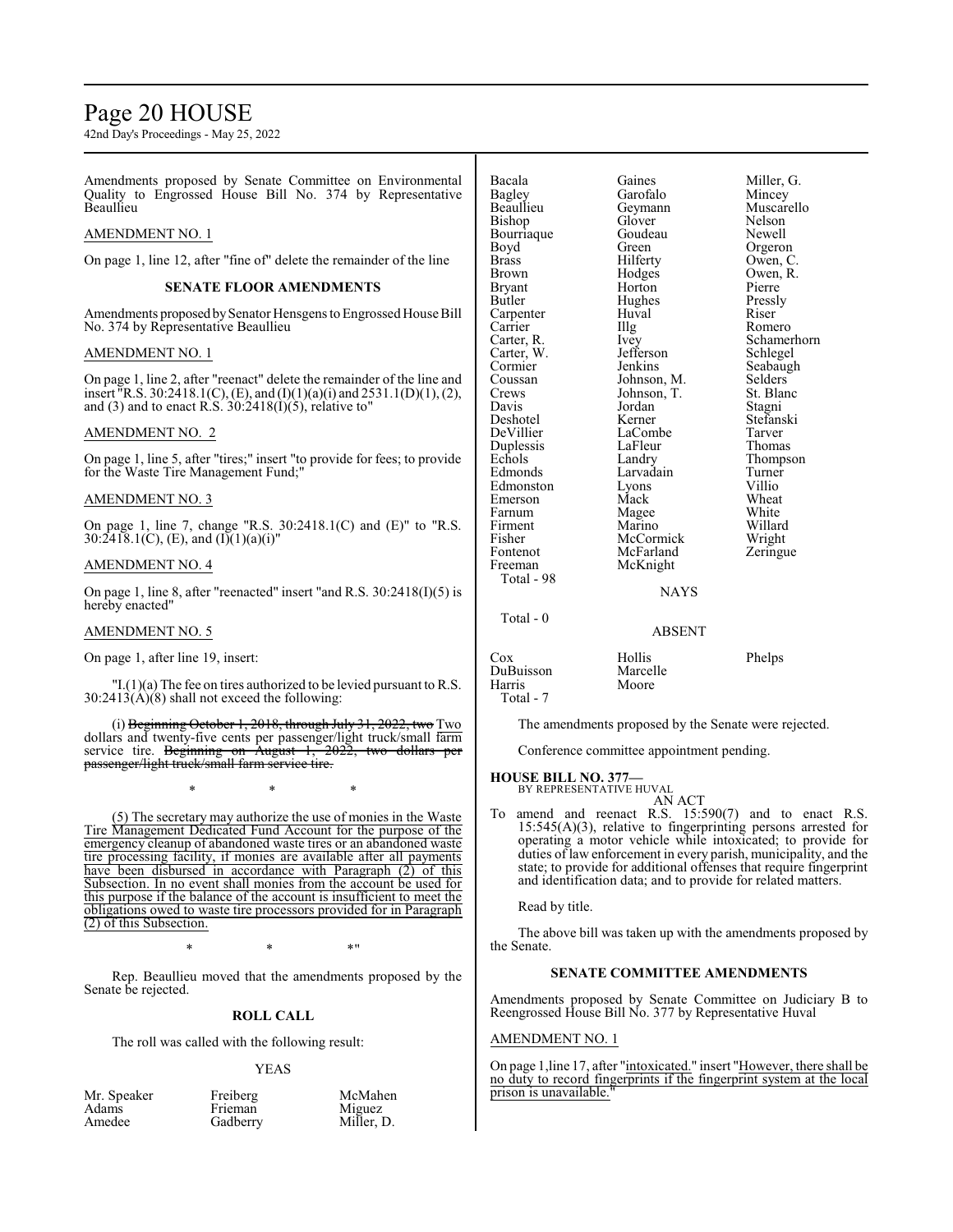Rep. Huval moved that the amendments proposed by the Senate be concurred in.

#### **ROLL CALL**

Miller, G.<br>Mincey

Owen, R.<br>Phelps

Schamerhorn<br>Schlegel

Seabaugh<br>Selders

Stefanski<br>Tarver

Thompson<br>Turner

Wheat<br>White

Zeringue

The roll was called with the following result:

| мг. эреакег                                    |
|------------------------------------------------|
| Adams                                          |
| Amedee                                         |
| Bacala                                         |
| Bagley<br>Beaullieu                            |
|                                                |
| Bishop                                         |
| Bourriaque                                     |
| Boyd<br>Brass                                  |
|                                                |
| Brown                                          |
| Bryant                                         |
| Butler                                         |
| Carpenter<br>Carrier                           |
|                                                |
|                                                |
|                                                |
|                                                |
| Carter, R.<br>Carter, W.<br>Cormier<br>Coussan |
| Crews                                          |
| Davis                                          |
|                                                |
| Deshotel<br>DeVillier                          |
| DuBuisson                                      |
| Duplessis                                      |
| Echols                                         |
| Edmonds                                        |
| Edmonston                                      |
| Emerson                                        |
| Farnum                                         |
| Firment                                        |
| Fisher                                         |
| Fontenot                                       |
| Freeman                                        |
| <b>Total - 101</b>                             |
|                                                |
|                                                |
| Total - 0                                      |
|                                                |
|                                                |
| Cox                                            |
| Hollis                                         |
| Total - 4                                      |
|                                                |

YEAS Mr. Speaker Freiberg McMahen<br>Adams Frieman Miguez Frieman<br>Gadberry Gadberry Miller, D.<br>Gaines Miller, G. Garofalo Mincey<br>Gevmann Muscarello Geymann Muscarellieu<br>Glover Nelson Bishop Glover Nelson Goudeau Newell<br>Green Orgeror Green Orgeron<br>Harris Owen C Harris Owen, C.<br>Hilferty Owen, R. Hodges Phelps<br>Horton Pierre Horton Pierre<br>
Hughes Pressly Hughes Pressl<br>Huyal Riser Carrier Huval Riser Illg Romero<br>Ivey Schame! Jefferson<br>Jenkins Johnson, M. Selders<br>Johnson, T. St. Blanc Johnson, T.<br>
Jordan Stagni Jordan<br>Kerner LaCombe Tarver<br>
LaFleur Thomas LaFleur<br>Landry Larvadain Turner<br>Lyons Villio Lyons<br>Mack Magee White<br>Marino Willard Marino Willard<br>
McCormick Wright McCormick<br>McFarland McKnight **NAYS** ABSENT Marcelle

The amendments proposed by the Senate were concurred in by the House.

Moore

#### **HOUSE BILL NO. 434—** BY REPRESENTATIVES PHELPS AND JENKINS

AN ACT

To enact Children's Code Article 896(H), relative to deferred dispositional agreements; to provide relative to eligibility; and to provide for related matters.

Read by title.

The above bill was taken up with the amendments proposed by the Senate.

#### **SENATE COMMITTEE AMENDMENTS**

Amendments proposed by Senate Committee on Judiciary B to Engrossed House Bill No. 434 by Representative Phelps

#### AMENDMENT NO. 1

On page 1, line 9, change "Section" to "Article"

Rep. Phelps moved that the amendments proposed bythe Senate be concurred in.

#### **ROLL CALL**

The roll was called with the following result:

#### YEAS

Mr. Speaker Frieman McMahen<br>Adams Gadberry Miguez Adams Gadberry<br>Amedee Gaines Amedee Gaines Miller, D. Bagley Geymann Miller, G. Geymann Miller, Glover Mincey Beaullieu Glover<br>Bishop Goudeau Goudeau Muscarello<br>Green Nelson Bourriaque Green Nelson<br>Boyd Harris Newell Boyd Harris<br>Brass Hilferty Brass Hilferty Orgeron<br>Brown Hodges Owen, C Brown Hodges Owen, C.<br>Brvant Horton Owen, R. Bryant Horton Owen, R.<br>Butler Hughes Phelps Hughes Phelps<br>Huval Pierre Carpenter Huval Pierre<br>Carrier IIIg Pressly Carrier Illg Pressl<br>Carter R. Ivev Riser Carter, R. Ivey Riser Riser<br>Carter, W. Jefferson Romero Carter, W. Jefferso<br>Cormier Jenkins Cormier Jenkins Schamerhorn<br>Coussan Johnson, M. Schlegel Coussan Johnson, M. Schlegel<br>Crews Johnson, T. Seabaugh Crews Johnson, T.<br>Davis Jordan Davis Jordan Selders Deshotel Kerner St. Blanc<br>DeVillier LaCombe Stagni LaCombe<br>LaFleur Stagni<br>Stefanski DuBuisson LaFleur Stefans<br>
Duplessis Landry Tarver Duplessis Landry Tarver Echols Larvadain<br>Edmonds Lyons Eyons Thompson<br>
Mack Turner Edmonston Mack Turner<br>Emerson Magee Villio Emerson Magee Villio<br>Firment Marcelle Wheat Firment Marcelle Wheat<br>Fisher Marino White Fisher Marino White<br>Fontenot McCormick Willard Fontenot McCormick Willard<br>
Freeman McFarland Wright Freeman McFarland Wright<br>
Freiberg McKnight Zeringue McKnight Total  $-99$ NAYS Total - 0 ABSENT Bacala Farnum Hollis<br>Cox Garofalo Moore Garofalo

Total - 6

The amendments proposed by the Senate were concurred in by the House.

**HOUSE BILL NO. 508—**<br>BY REPRESENTATIVES GREGORY MILLER, ADAMS, BACALA,<br>BAGLEY, CARRIER, CORMIER, COUSSAN, CREWS, DAVIS,<br>DEVILLIÈR, ECHOLS, EDMONSTON, FARNUM, FISHER, FREEMAN,<br>FREIBERG, GREEN, HARRIS, HILFERTY, HODGES, HOR AN ACT

To enact R.S. 46:1844(N)(5), relative to notification of an inmate's release; to provide relative to notification for victims, family members of victims, persons who filed victim registration and notification forms, law enforcement agencies, and district attorneys; to provide relative to notification of the release of an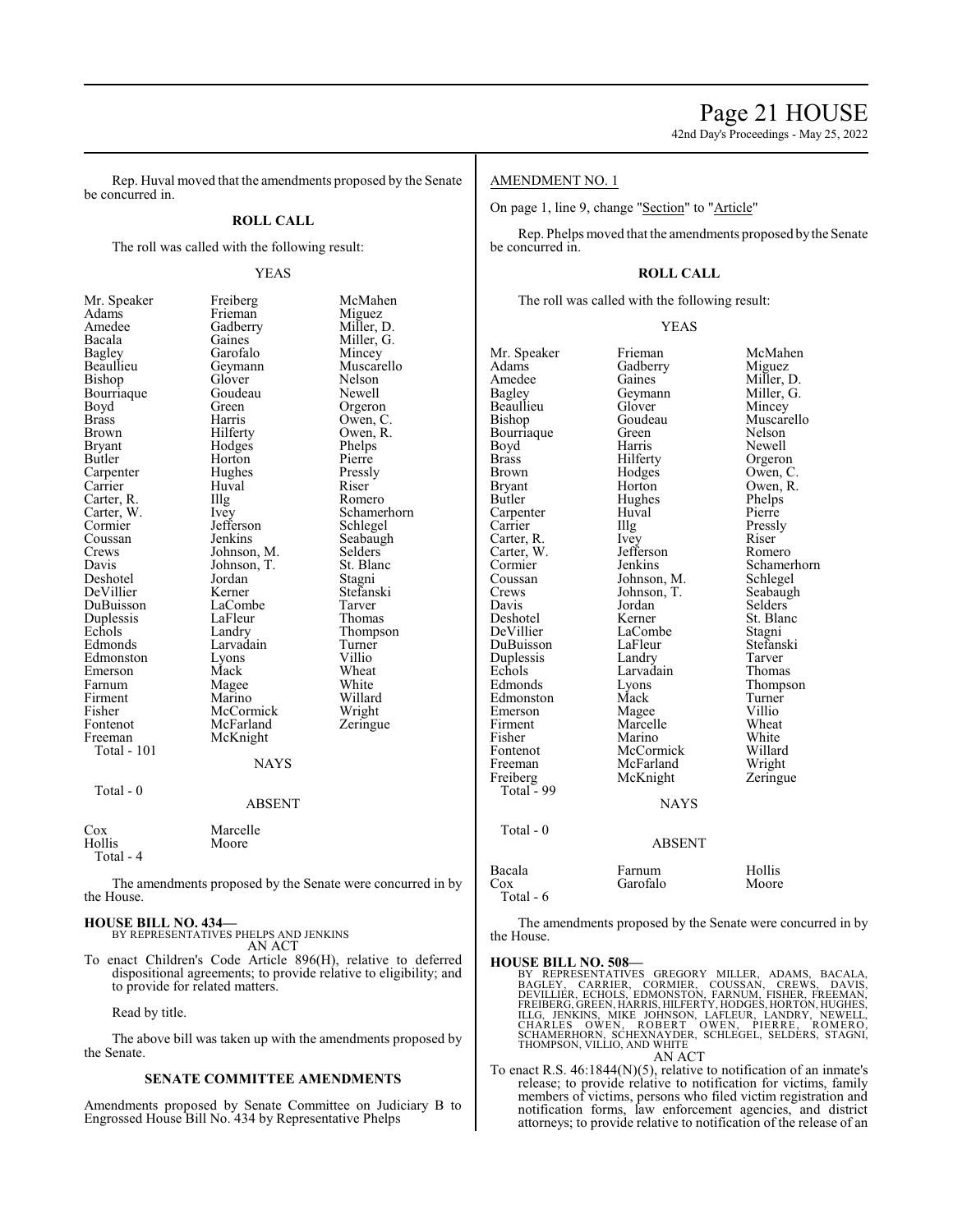## Page 22 HOUSE

42nd Day's Proceedings - May 25, 2022

inmate who has been convicted of a crime of violence or sex offense; and to provide for related matters.

Read by title.

#### **Motion**

On motion of Rep. Gregory Miller, the bill was returned to the calendar.

#### **HOUSE BILL NO. 523—**

BY REPRESENTATIVES LACOMBE AND ROMERO AN ACT

To enact R.S. 26:309, relative to alcohol beverage control; to provide relative to brewing facilities; to authorize manufacturers or brewers to host contracted private events at brewing facilities; to provide for certain restrictions with respect to contracted private events at brewing facilities; to authorize manufacturers or brewers to charge certain fees for contracted private events at brewing facilities; to provide for an effective date; and to provide for related matters.

Read by title.

The above bill was taken up with the amendments proposed by the Senate.

#### **SENATE COMMITTEE AMENDMENTS**

Amendments proposed by Senate Committee on Judiciary B to Reengrossed House Bill No. 523 by Representative LaCombe

#### AMENDMENT NO. 1

On page 1, line 12, after "brewer" delete "licensed pursuant to R.S.  $26:24\tilde{1}(15)$ " and insert "as defined in R.S.  $26:241$ "

Rep. LaCombe moved that the amendments proposed by the Senate be concurred in.

#### **ROLL CALL**

The roll was called with the following result:

#### YEAS

| Mr. Speaker | Freiberg    | McKnight   |
|-------------|-------------|------------|
| Adams       | Frieman     | McMahen    |
| Amedee      | Gadberry    | Miguez     |
| Bacala      | Gaines      | Miller, D. |
| Bagley      | Garofalo    | Miller, G. |
| Beaullieu   | Geymann     | Muscarello |
| Bishop      | Glover      | Nelson     |
| Bourriaque  | Goudeau     | Newell     |
| Boyd        | Green       | Orgeron    |
| Brass       | Harris      | Owen, C.   |
| Brown       | Hilferty    | Owen, R.   |
| Bryant      | Hodges      | Phelps     |
| Butler      | Horton      | Pierre     |
| Carpenter   | Hughes      | Pressly    |
| Carrier     | Huval       | Riser      |
| Carter, R.  | Illg        | Romero     |
| Carter, W.  | Ivey        | Schamerho  |
| Cormier     | Jefferson   | Schlegel   |
| Coussan     | Jenkins     | Seabaugh   |
| Crews       | Johnson, M. | Selders    |
| Davis       | Johnson, T. | St. Blanc  |
| Deshotel    | Jordan      | Stagni     |
| DeVillier   | Kerner      | Stefanski  |
| DuBuisson   | LaCombe     | Tarver     |
| Duplessis   | LaFleur     | Thomas     |
| Echols      | Landry      | Thompson   |
|             |             |            |

lcKnight lcMahen<br>liguez liller, D. liller. G. Iuscarello<br>elson rgeron wen, C wen, R.<br>helps chamerhorn chlegel eabaugh<br>elders t. Blanc tefanski<br>arver

| Edmonds<br>Edmonston<br>Emerson<br>Firment<br>Fisher<br>Fontenot<br>Freeman<br>Total - 99 | Larvadain<br>Lyons<br>Mack<br>Magee<br>Marino<br>McCormick<br>McFarland<br><b>NAYS</b> | Turner<br>Villio<br>Wheat<br>White<br>Willard<br>Wright<br>Zeringue |
|-------------------------------------------------------------------------------------------|----------------------------------------------------------------------------------------|---------------------------------------------------------------------|
| Mincey<br>Total - 1                                                                       | <b>ABSENT</b>                                                                          |                                                                     |
| Cox<br>Farnum<br>Total - 5                                                                | Hollis<br>Marcelle                                                                     | Moore                                                               |

The amendments proposed by the Senate were concurred in by the House.

#### **HOUSE BILL NO. 1007—**

BY REPRESENTATIVE PHELPS AN ACT

To amend and reenact R.S.  $47:2121(C)(1)$  and (3) and to enact R.S. 47:2158.1 and 2231.1 and Code of Civil Procedure Article 4736, relative to tax sale property; to provide relative to certain persons residing in tax sale property; to provide relative to the rights of owners of tax sale property; to provide for the right of possession and occupancy; to prohibit evictions of certain persons under certain circumstances; to prohibit the taking of possession of tax sale property under certain circumstances; to prohibit the charging of rental or lease payments under certain circumstances; to prohibit certain actions on tax sale property under certain circumstances; to provide for exceptions; and to provide for related matters.

Read by title.

The above bill was taken up with the amendments proposed by the Senate.

#### **SENATE COMMITTEE AMENDMENTS**

Amendments proposed by Senate Committee on Revenue and Fiscal Affairs to Engrossed House Bill No. 1007 by Representative Phelps

#### AMENDMENT NO. 1

On page 3, delete lines 4 and 5 and insert:

The provisions of this Section shall not limit the rights of a person who acquires the property at a judicial sale conducted pursuant to a writ of fieri facias, writ of seizure and sale, or other court order, or to a successor in interest to such a person.

#### AMENDMENT NO. 2

On page 3, delete lines 15 and 16 and insert:

"C. The provisions of this Section shall not limit the rights of a person who acquires the property at a judicial sale conducted pursuant to a writ of fieri facias, writ of seizure and sale, or other court order, or to a successor in interest to such a person.

#### **SENATE FLOOR AMENDMENTS**

Amendments proposed by Senator Bouie to Engrossed House Bill No. 1007 by Representative Phelps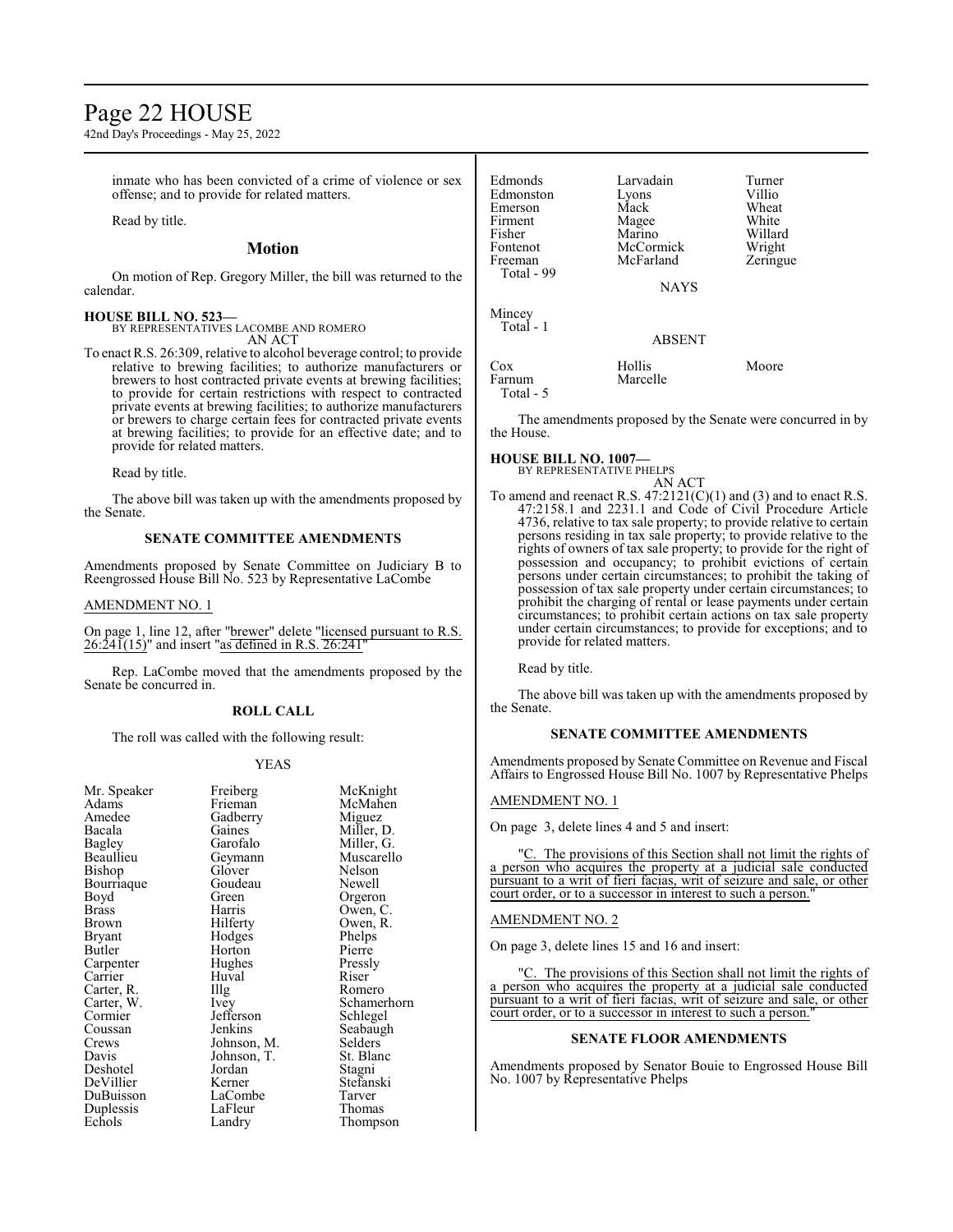## Page 23 HOUSE

42nd Day's Proceedings - May 25, 2022

#### AMENDMENT NO. 1

On page 3, at the end of line 3, insert the following:

"An acquiring person who violates the provisions of this Section shall be subject to a penalty of five percent of the price paid by the acquiring person for tax title and five percent of any amounts paid by the tax debtor who is the owner of and who is residing in the tax sale property for rental or lease payments. The penalty shall accrue from the time the acquiring person took possession ofthe property until the time the property is redeemed. Furthermore, nothing in this Section shall be construed to limit the rights of a tax debtor who is the owner of and who is residing in the tax sale property to recover rental or lease payments paid to an acquiring person in violation of the provisions of this Section."

#### AMENDMENT NO. 2

On page 3, at the end of line 14, insert the following:

"An acquiring person who violates the provisions ofthis Section shall be subject to a penalty of five percent of the price paid by the acquiring person for tax title and five percent of any amounts paid by the tax debtor who is the owner of and who is residing in the tax sale property for rental or lease payments. The penalty shall accrue from the time the acquiring person took possession ofthe property until the time the property is redeemed. Furthermore, nothing in this Section shall be construed to limit the rights of a tax debtor who is the owner of and who is residing in the tax sale property to recover rental or lease payments paid to an acquiring person in violation of the provisions of this Section."

Rep. Phelps moved that the amendments proposed by the Senate be concurred in.

#### **ROLL CALL**

The roll was called with the following result:

#### YEAS

| Mr. Speaker<br>Adams<br>Amedee<br>Bacala<br>Bagley<br>Beaullieu<br>Bishop<br>Bourriaque<br>Boyd<br>Brass<br>Brown<br>Bryant<br>Butler<br>Carpenter<br>Carrier<br>Carter, R.<br>Carter, W.<br>Cormier<br>Coussan<br>Crews<br>Davis<br>Deshotel<br>DeVillier<br>Duplessis<br>Echols<br>Edmonds | Frieman<br>Gadberry<br>Gaines<br>Geymann<br>Glover<br>Goudeau<br>Green<br>Harris<br>Hilferty<br>Hodges<br>Horton<br>Hughes<br>Huval<br>Illg<br>Jefferson<br>Jenkins<br>Johnson, M.<br>Johnson, T.<br>Jordan<br>Kerner<br>LaCombe<br>LaFleur<br>Landry<br>Larvadain<br>Lyons<br>Mack | Miguez<br>Miller, D.<br>Miller, G.<br>Mincey<br>Muscarello<br>Nelson<br>Newell<br>Orgeron<br>Owen, C.<br>Owen, R.<br>Phelps<br>Pierre<br>Pressly<br>Riser<br>Romero<br>Schamerho:<br>Schlegel<br>Seabaugh<br>Selders<br>St. Blanc<br>Stagni<br>Stefanski<br>Tarver<br>Thomas<br>Thompson<br>Turner |
|----------------------------------------------------------------------------------------------------------------------------------------------------------------------------------------------------------------------------------------------------------------------------------------------|-------------------------------------------------------------------------------------------------------------------------------------------------------------------------------------------------------------------------------------------------------------------------------------|----------------------------------------------------------------------------------------------------------------------------------------------------------------------------------------------------------------------------------------------------------------------------------------------------|
|                                                                                                                                                                                                                                                                                              |                                                                                                                                                                                                                                                                                     |                                                                                                                                                                                                                                                                                                    |
|                                                                                                                                                                                                                                                                                              |                                                                                                                                                                                                                                                                                     |                                                                                                                                                                                                                                                                                                    |
| Edmonston                                                                                                                                                                                                                                                                                    | Magee                                                                                                                                                                                                                                                                               | Villio                                                                                                                                                                                                                                                                                             |
| Emerson                                                                                                                                                                                                                                                                                      | Marcelle                                                                                                                                                                                                                                                                            | Wheat                                                                                                                                                                                                                                                                                              |
| Firment                                                                                                                                                                                                                                                                                      | Marino                                                                                                                                                                                                                                                                              | White                                                                                                                                                                                                                                                                                              |
| Fisher                                                                                                                                                                                                                                                                                       | McCormick                                                                                                                                                                                                                                                                           | Willard                                                                                                                                                                                                                                                                                            |
|                                                                                                                                                                                                                                                                                              |                                                                                                                                                                                                                                                                                     |                                                                                                                                                                                                                                                                                                    |
| Fontenot                                                                                                                                                                                                                                                                                     | McFarland                                                                                                                                                                                                                                                                           | Wright                                                                                                                                                                                                                                                                                             |
|                                                                                                                                                                                                                                                                                              |                                                                                                                                                                                                                                                                                     |                                                                                                                                                                                                                                                                                                    |

Romero Schamerhorn Schlegel Seabaugh Selders<sup>7</sup> St. Blanc Stagni Wright

| Freeman<br>Freiberg<br>Total - 98 | McKnight<br>McMahen<br><b>NAYS</b> | Zeringue |
|-----------------------------------|------------------------------------|----------|
| Total $-0$                        | <b>ABSENT</b>                      |          |
| Cox<br>DuBuisson<br>Farnum        | Garofalo<br>Hollis<br>Ivey         | Moore    |

The amendments proposed by the Senate were concurred in by the House.

#### **HOUSE BILL NO. 1021—**

Total - 7

BY REPRESENTATIVES MCFARLAND, DEVILLIER, EDMONDS, FRIEMAN, GAROFALO, HARRIS, AND ROMERO AN ACT

To amend and reenact R.S.  $11:710(F)(1)$  and  $(G)$  and R.S. 11:710.1(A) (introductory paragraph) and to enact R.S. 11:710(H), 710.1(F), and 710.2, relative to critical teacher shortages; to provide for employment of retirees of the Teachers' Retirement System of Louisiana; to allow a retiree to return to work without suspension or reduction of benefit in certain circumstances; to provide for application; to provide for determinations and reporting; to provide for an effective date; and to provide for related matters.

Read by title.

The above bill was taken up with the amendments proposed by the Senate.

#### **SENATE COMMITTEE AMENDMENTS**

Amendments proposed by Senate Committee on Retirement to Reengrossed House Bill No. 1021 by Representative McFarland

#### AMENDMENT NO. 1

On page 1, line 2, change "11:710(F)(1)" to "11:710(A)(3), (F)(1),"

#### AMENDMENT NO. 2

On page 1, delete line 13, and insert:

"Section 1. R.S. 11:710(A)(3), (F)(1), and (G) and R.S."

#### AMENDMENT NO. 3

On page 1, between lines 16 and 17, insert:

"A. As used in this Section, the following words and phrases shall have the following meanings, unless a different meaning is clearly required by the context:

\* \* \*

(3) "Critical shortage" means any situation in which the employer has advertised and posted notice of positions to be filled a solicitation for certified teachers, has listed on the specified websites the positions that are unfilled or filled by reemployed retirees, and has received fewer than three certified applicants as provided in Subsection F of this Section."

#### AMENDMENT NO. 4

Delete page 2 and on page 3, delete lines 1 through 12 and insert the following: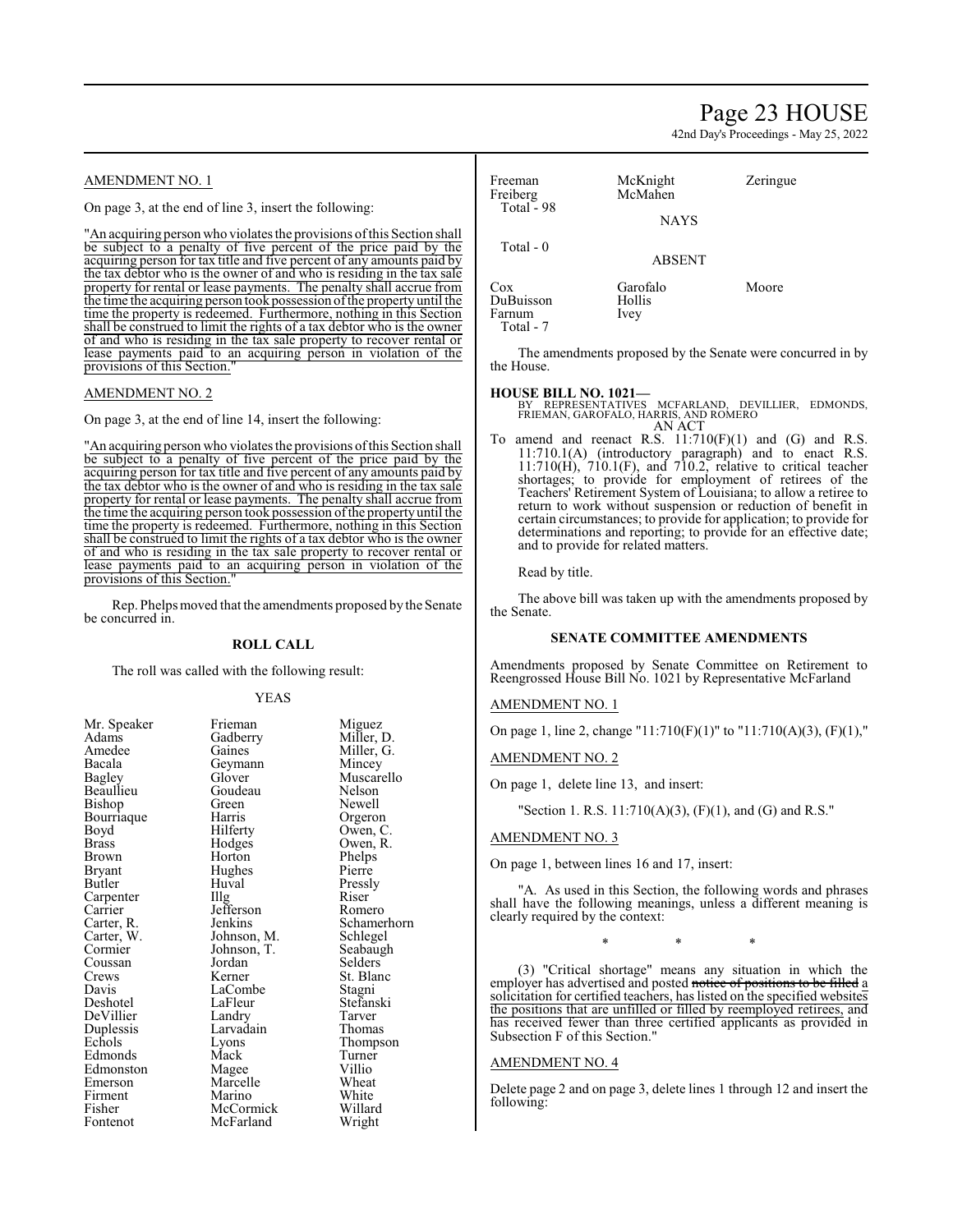# Page 24 HOUSE

42nd Day's Proceedings - May 25, 2022

"unless and until the Board of Elementary and Secondary Education and the board of trustees of this system have received certification that a critical shortage exists. Prior to making such certification for any full-time critical shortage position, the employer shall cause to be advertised in the official journal of the employer's governing authority, on two separate occasions, notice that a shortage of certified teachers exists and the positions sought to be filled. Additionally, the employer shall cause notice to be posted at the career development office, or similar such entity, of every postsecondary institution within a one hundred twenty-mile radius of the employer's governing authority satisfy the requirements of Subparagraph (b) of this Paragraph. If a certified applicant who is not a retiree applies for an advertised position, such person shall be hired before any certified retiree is employed, unless fewer than three applicants have applied for the position each of whom is certified in the critical shortage area being filled.

(b) For any position sought to be filled by employment of a retiree, the employer may certify the existence of a critical shortage only after complying with all of the following requirements:

(i) Posting with the career development office, or similar such entity, of every postsecondary education institution within a one hundred twenty-mile radius of the employer's governing authority at the beginning of each semester a general statement that the employer is soliciting applications for future employment of certified teachers.

(ii) Advertising at least once per month in the official journal of the employer's governing authority that the employer is soliciting applications for future employment of certified teachers.

(iii) Prominently displaying a listing of positions that are unfilled or that are filled by reemployed retirees, including those positions filled under the provisions of Subsection G of this Section, on the website of the employer's governing authority and of the employer, if the employer maintains a separate website.

G.(1) A retiree of this system who has been retired for at least twelve months and who did not retire based on a disability may be directly reemployed without suspension or reduction in benefit if either of the following apply:

\* \* \*

The retiree is certified to teach mathematics, science, English language arts, or special education excluding gifted and talented and is reemployed to fill a position in the area of certification.

(b) The retiree is certified, has at least thirty years of creditable service, has attained at least age sixty-two, and is reemployed to fill a vacancy created because a teacher is on maternity leave pursuant to R.S. 17:1211, military leave pursuant to R.S. 17:1215, sabbatical leave pursuant to R.S. 17:1171, or extended sick leave pursuant to R.S. 17:1202.

(2) The provisions of this Subsection shall not apply to anyone reemployed by contract or corporate contract.

(3) If a teacher who is not a retiree of this retirement system and who is certified in one of the areas listed in Paragraph (1) of this Subsection applies for a position in the area of certification filled at that time by a retiree reemployed under the provisions of this Subsection, that nonretiree shall be employed to replace the retiree at the start of the next grading period.

(4) The provisions of this Subsection shall terminate July 1,  $2027.$ 

#### AMENDMENT NO. 5

On page 3, line 16, after "2020" delete ","

#### AMENDMENT NO. 6

On page 3, line 29, change "subsection" to "Subsection"

AMENDMENT NO. 7

On page 4, line 7, after "system" and before "who" insert "who retired on or before June 30, 2020, and"

#### AMENDMENT NO. 8

On page 5, line 17, change "such" to "Such"

AMENDMENT NO. 9

On page 5, line 25, change "2025" to "2027"

AMENDMENT NO. 10

On page 6, line 1, after "by" and before "schools" insert "public"

#### AMENDMENT NO. 11

On page 6, line 5, after "term" and before "." insert "without employment of retirees"

#### AMENDMENT NO. 12

On page 6, delete lines 8 and 9 and insert:

"Section 4. The provisions of Sections 1 and 2 of this Act shall become effective when the Act which originated as Senate Bill No. 377 of the 2022 Regular Session of the Legislature becomes effective.

Section 5. The provisions of Sections 3 and 4 and of this Section of this Act shall become effective upon signature by the governor or, if not signed by the governor, upon expiration of the time for bills to become law without signature by the governor, as provided by Article III, Section 18 of the Constitution of Louisiana. If vetoed by the governor and subsequently approved by the legislature, this Act shall become effective on the day following such approval."

#### **SENATE FLOOR AMENDMENTS**

Amendments proposed by Senator Peacock to Reengrossed House Bill No. 1021 by Representative McFarland

#### AMENDMENT NO. 1

In the set of Senate Committee Amendments designated #3281, proposed by the Senate Committee on Retirement and adopted by the Senate on May 17, 2022, on page 2, line 14, change "Paragraph (1)" to "Subparagraph  $(1)(a)$ "

#### AMENDMENT NO. 2

In the set of Senate Committee Amendments designated #3281, proposed by the Senate Committee on Retirement and adopted by the Senate on May 17, 2022, on page 2, line 15, after "of" and before "this" insert "Subparagraph (1)(a) of"

#### AMENDMENT NO. 3

On page 1, line 16, after "retirees" and before "on" insert "who retired"

#### AMENDMENT NO. 4

On page 3, line 17, after "retirees" and before "on" insert "who retired"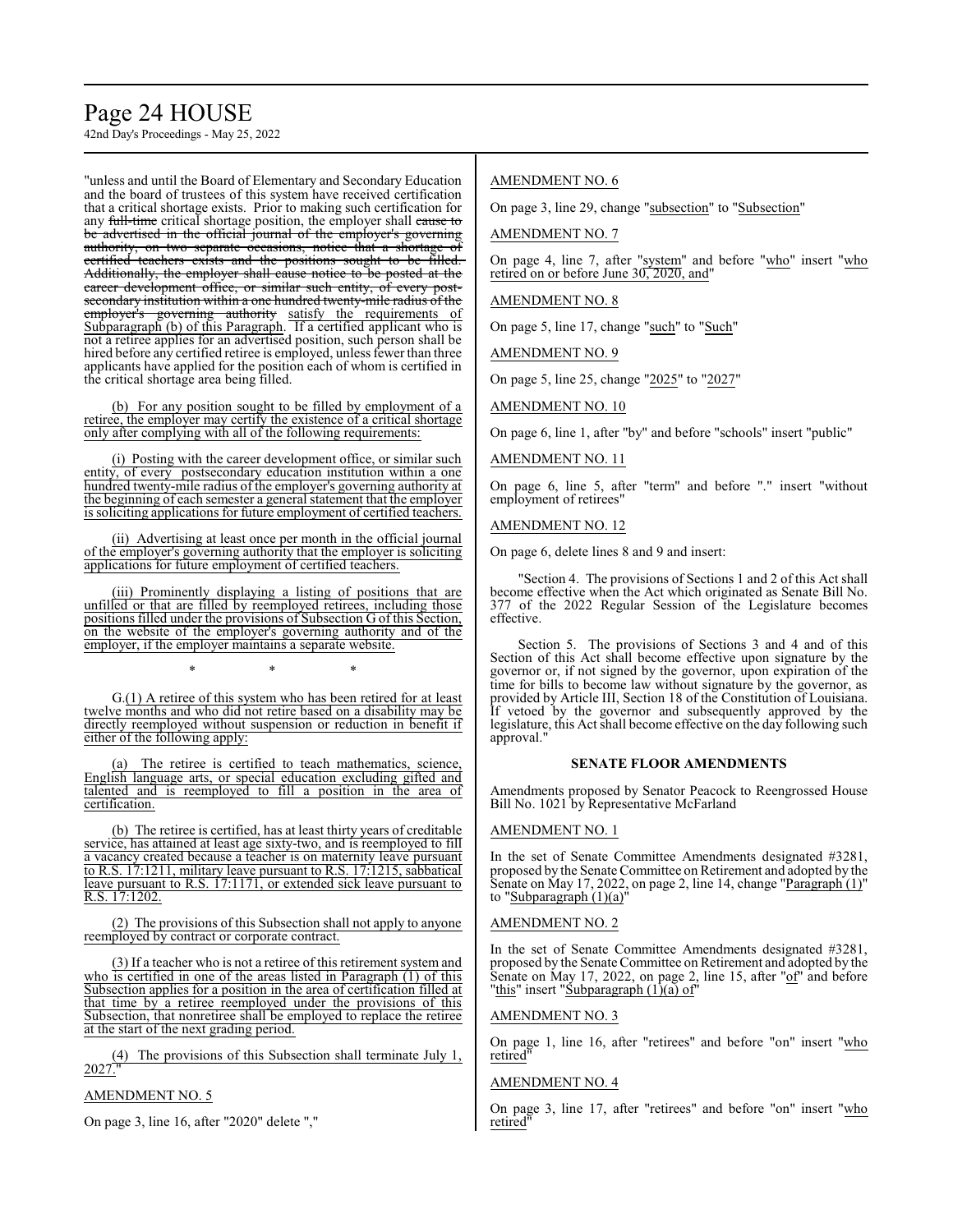42nd Day's Proceedings - May 25, 2022

Rep. McFarland moved that the amendments proposed by the Senate be concurred in.

#### **ROLL CALL**

The roll was called with the following result:

#### YEAS

| Mr. Speaker        | Freiberg      | McMahen     |
|--------------------|---------------|-------------|
| Adams              | Frieman       | Miguez      |
| Amedee             | Gadberry      | Miller, D.  |
| Bacala             | Gaines        | Miller, G.  |
| Bagley             | Garofalo      | Mincey      |
| Beaullieu          | Geymann       | Muscarello  |
| Bishop             | Glover        | Nelson      |
| Bourriaque         | Goudeau       | Newell      |
| Boyd               | Green         | Orgeron     |
| <b>Brass</b>       | Harris        | Owen, C.    |
| Brown              | Hilferty      | Owen, R.    |
| Bryant             | Hodges        | Phelps      |
| Butler             | Horton        | Pierre      |
| Carpenter          | Hughes        | Pressly     |
| Carrier            | Huval         | Riser       |
| Carter, R.         | Illg          | Romero      |
| Carter, W.         | Jefferson     | Schamerhorn |
| Cormier            | Jenkins       | Schlegel    |
| Coussan            | Johnson, M.   | Seabaugh    |
| Crews              | Johnson, T.   | Selders     |
| Davis              | Jordan        | St. Blanc   |
| Deshotel           | Kerner        | Stagni      |
| DeVillier          | LaCombe       | Stefanski   |
| DuBuisson          | LaFleur       | Tarver      |
| Duplessis          | Landry        | Thomas      |
| Echols             | Larvadain     | Thompson    |
| Edmonds            | Lyons         | Turner      |
| Edmonston          | Mack          | Villio      |
| Emerson            | Magee         | Wheat       |
| Farnum             | Marcelle      | White       |
| Firment            | Marino        | Willard     |
| Fisher             | McCormick     | Wright      |
| Fontenot           | McFarland     | Zeringue    |
| Freeman            | McKnight      |             |
| <b>Total - 101</b> |               |             |
|                    | <b>NAYS</b>   |             |
| Total - $0$        |               |             |
|                    | <b>ABSENT</b> |             |
| $\cos$             | Ivey          |             |

Hollis Moore Total - 4

The amendments proposed by the Senate, having received a two-thirds vote of the elected members, were concurred in by the House.

#### **HOUSE BILL NO. 508—**

BY REPRESENTATIVES GREGORY MILLER, ADAMS, BACALA,<br>BAGLEY, CARRIER, CORMIER, COUSSAN, CREWS, DAVIS,<br>DEVILLIER, ECHOLS, EDMONSTON, FARNUM, FISHER, FREEMAN,<br>FREIBERG,GREEN,HARRIS,HILFERTY,HODGES,HORTON,HUGHES,<br>ILLG, JENKINS,

AN ACT

To enact R.S. 46:1844(N)(5), relative to notification of an inmate's release; to provide relative to notification for victims, family members of victims, persons who filed victim registration and notification forms, law enforcement agencies, and district attorneys; to provide relative to notification of the release of an inmate who has been convicted of a crime of violence or sex offense; and to provide for related matters.

Read by title.

The above bill was taken up with the amendments proposed by the Senate.

#### **SENATE COMMITTEE AMENDMENTS**

Amendments proposed by Senate Committee on Judiciary B to Reengrossed House Bill No. 508 by Representative Gregory Miller

#### AMENDMENT NO. 1

On page 2, after line 7, insert the following:

"Section 2. This Act shall be known and may be cited as the "Becnel Survivor Notification Act".

#### **SENATE FLOOR AMENDMENTS**

Amendments proposed by Senator Smith to Reengrossed House Bill No. 508 by Representative Gregory Miller

#### AMENDMENT NO. 1

On page 1, line 2, after "To" change "enact R.S. 46:1844(N)(5)" to "amend and reenact R.S.  $46:1844(N)(2)$ "

#### AMENDMENT NO. 2

On page 1, line 8, after "Section 1." change "R.S. 46:1844(N)(5) is hereby enacted" to "R.S. 46:1844(N)(2) is hereby amended and reenacted"

#### AMENDMENT NO. 3

On page 1, delete lines 11 through 16 and insert the following:

"N.

\* \* \*

 $(2)(a)$  Upon filing of a victim notice and registration form by a victim or a family member, or a witness, it shall be the duty of the Department of Public Safety and Corrections, corrections services, at the time of the appeal, discharge, or parole of an inmate including a juvenile inmate, to notify <del>the victim, family member, or witness,</del> all registered persons by certified mail or electronic communications of such appeal or release. Such form shall be included in the prisoner's commitment documents to be delivered to the warden of any state correctional facility where such prisoner has been committed or transferred.

#### AMENDMENT NO. 4

On page 2, at the beginning of line 1, change  $(5)$ " to  $(6)$ "

#### AMENDMENT NO. 5

On page 2, line 4, change "shall notify" to"shall, if known by the department, notify

#### AMENDMENT NO. 6

On page 2, between lines 6 and 7, insert the following:

"(c) Notice by electronic communications shall be allowed only in instances where the registered person has opted-in to such form of notification during the registration process and is complete upon transmission."

Rep. Gregory Miller moved that the amendments proposed by the Senate be concurred in.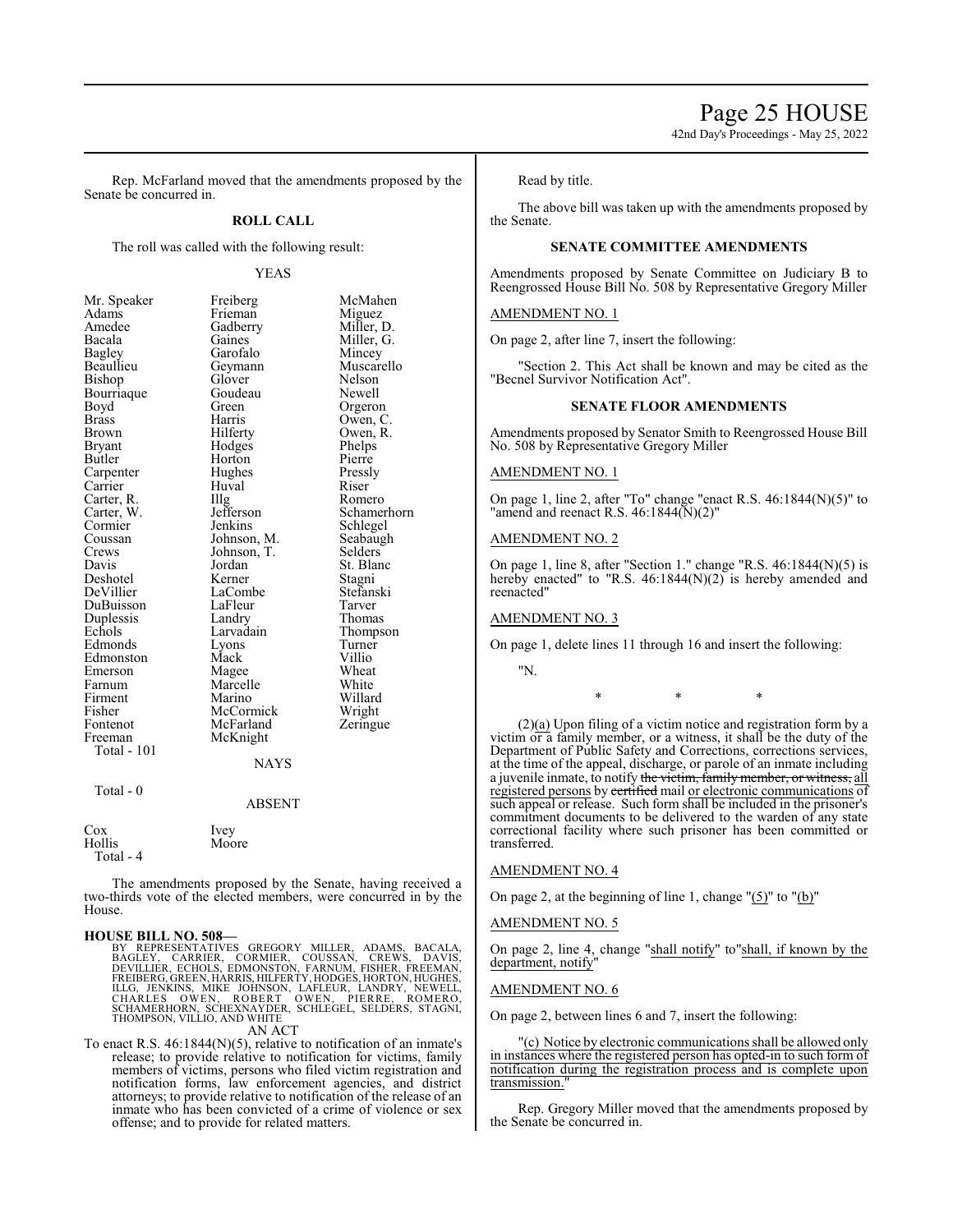## Page 26 HOUSE

42nd Day's Proceedings - May 25, 2022

#### **ROLL CALL**

The roll was called with the following result:

#### YEAS

| Mr. Speaker   | Frieman       | Miguez      |
|---------------|---------------|-------------|
| Adams         | Gadberry      | Miller, D.  |
| Amedee        | Gaines        | Miller, G.  |
| Bacala        | Geymann       | Mincey      |
| Bagley        | Glover        | Muscarello  |
| Beaullieu     | Goudeau       | Nelson      |
| Bishop        | Green         | Newell      |
| Bourriaque    | Harris        | Orgeron     |
| Boyd          | Hilferty      | Owen, C.    |
| <b>Brass</b>  | Hodges        | Owen, R.    |
| <b>Brown</b>  | Horton        | Phelps      |
| <b>Bryant</b> | Hughes        | Pierre      |
| Butler        | Huval         | Pressly     |
| Carpenter     | Illg          | Riser       |
| Carrier       | Ivey          | Romero      |
| Carter, R.    | Jefferson     | Schamerhorn |
| Carter, W.    | Jenkins       | Schlegel    |
| Cormier       | Johnson, M.   | Seabaugh    |
| Coussan       | Johnson, T.   | Selders     |
| Crews         | Jordan        | St. Blanc   |
| Davis         | Kerner        | Stagni      |
| Deshotel      | LaCombe       | Stefanski   |
| DeVillier     | LaFleur       | Tarver      |
| DuBuisson     | Landry        | Thomas      |
| Duplessis     | Larvadain     | Thompson    |
| Echols        | Lyons         | Turner      |
| Edmonds       | Mack          | Villio      |
| Edmonston     | Magee         | Wheat       |
| Emerson       | Marcelle      | White       |
| Firment       | Marino        | Willard     |
| Fisher        | McCormick     | Wright      |
| Fontenot      | McFarland     | Zeringue    |
| Freeman       | McKnight      |             |
| Freiberg      | McMahen       |             |
| Total - 100   |               |             |
|               | <b>NAYS</b>   |             |
| Total - 0     |               |             |
|               | <b>ABSENT</b> |             |
| Cox           | Garofalo      | Moore       |
| Farnum        | Hollis        |             |

The amendments proposed by the Senate were concurred in by the House.

#### **HOUSE BILL NO. 572—** BY REPRESENTATIVE JORDAN

Total - 5

AN ACT

To enact R.S. 33:4763(C), relative to condemned property; to provide for an online condemned property list; to provide for public access; to provide for removal of properties from the list; and to provide for related matters.

Called from the calendar.

Read by title.

The above bill was taken up with the amendments proposed by the Senate.

#### **SENATE FLOOR AMENDMENTS**

Amendments proposed by Senator Foil to Engrossed House Bill No. 572 by Representative Jordan

#### AMENDMENT NO. 1

On page 2, after line 2, insert the following:

"(4) The intent of this Subsection is to make additional information regarding condemned property available to the public and the press. A parish or municipal governing authority that has complied with the requirements of R.S. 33:4762 and 4765 shall be deemed to have met due process requirements regarding notifying property owners about condemned property.

Rep. Jordan moved that the amendments proposed by the Senate be concurred in.

#### **ROLL CALL**

The roll was called with the following result:

YEAS

Mr. Speaker Freiberg Miguez<br>Adams Frieman Miller, 1 Adams Frieman Miller, D.<br>Amedee Gadberry Miller, G. Amedee Gadberry Miller, G.<br>Bacala Gaines Mincey Bacala Gaines Mincey<br>Bagley Garofalo Muscar Beaullieu Glover Nelson<br>Bishop Goudeau Newell Bourriaque Harris<br>Boyd Hilferty Boyd Hilferty Owen, C.<br>Brass Hodges Owen, R. Brass Hodges Owen, R.<br>Brown Horton Phelps Brown Horton Phelps<br>Bryant Hughes Pierre Bryant Hughes<br>Butler Huval Carpenter IIIg Riser<br>Carrier Jefferson Romero Carrier Jefferson<br>Carter, R. Jenkins Carter, R. Jenkins Schamerhorn<br>Carter, W. Johnson, M. Schlegel Carter, W. Johnson, M. Cormier Johnson, T. Coussan Jordan<br>Crews Kerner Crews Kerner St. Blanc<br>
Davis LaCombe Stagni Davis LaCombe Stagni<br>
Deshotel LaFleur Stefanski LaFleur Stefans<br>Landry Tarver DeVillier Landry Tarver<br>
DuBuisson Larvadain Thomas DuBuisson Larvadain Thomas Duplessis Lyons Thomp<br>
Echols Mack Turner Echols Mack Turner Edmonds Magee Villio<br>Edmonston Marcelle Wheat Edmonston Marcelle Wheat<br>
Emerson Marino White Emerson Marino White<br>
Firment McCormick Willard Firment McCormick Willard<br>Fisher McFarland Wright Fisher McFarland<br>Fontenot McMahen Total - 96 NAYS Total - 0 ABSENT

Garofalo Muscarello<br>Glover Nelson Goudeau Newell<br>Harris Orgeron Huval Pressly<br>Illg Riser Johnson, T. Seabaugh<br>Jordan Selders Zeringue

| Cox       | Geymann | Ivev     |
|-----------|---------|----------|
| Farnum    | Green   | McKnight |
| Freeman   | Hollis  | Moore    |
| Total - 9 |         |          |

The amendments proposed by the Senate were concurred in by the House.

#### **Suspension of the Rules**

On motion of Rep. Edmonston, the rules were suspended in order to take up and consider House Bills and Joint Resolutions on Third Reading and Final Passage at this time.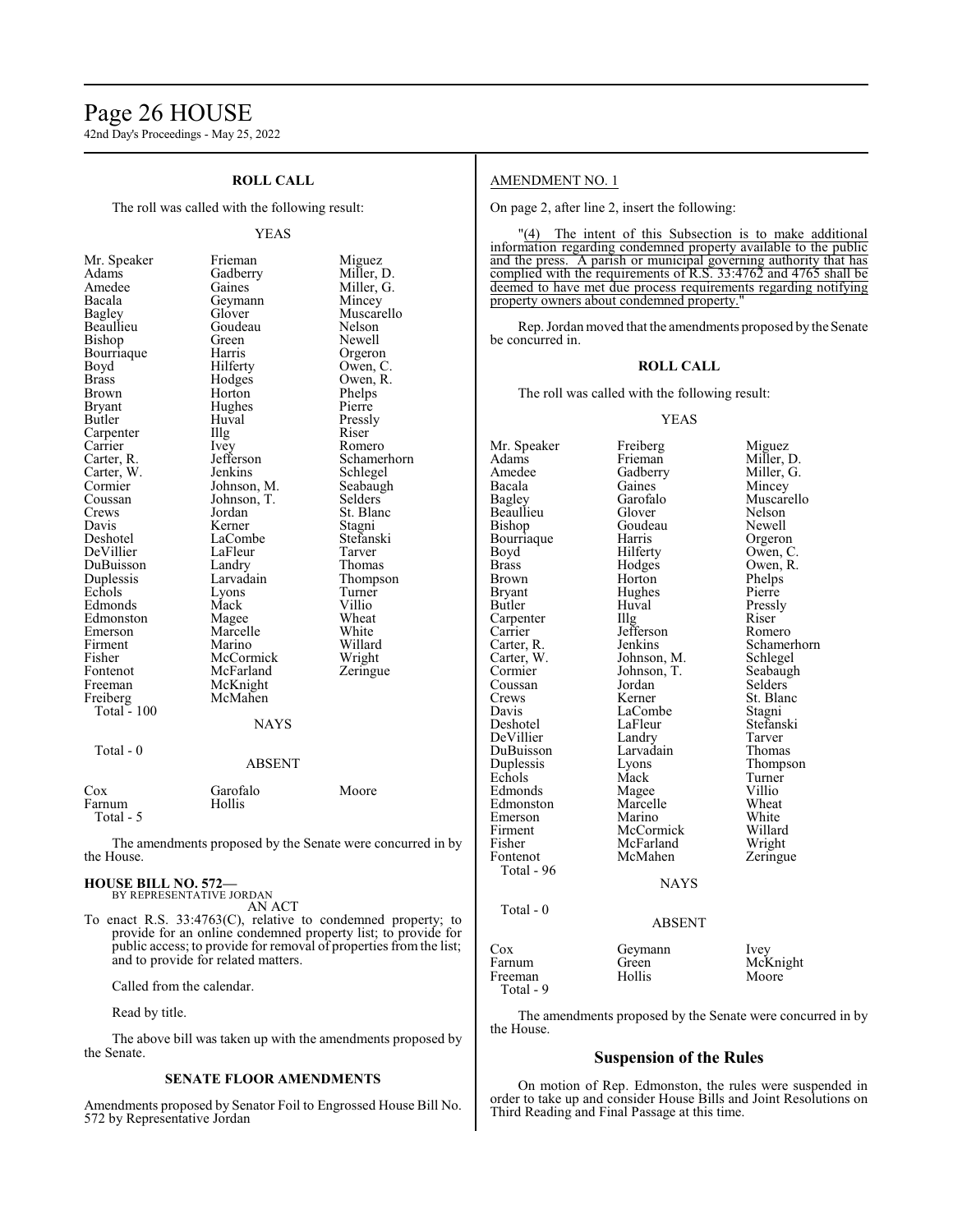## Page 27 HOUSE

42nd Day's Proceedings - May 25, 2022

#### **House Bills and Joint Resolutions on Third Reading and Final Passage**

The following House Bills and Joint Resolutions on third reading and final passage were taken up and acted upon as follows:

#### **HOUSE BILL NO. 253—**

BY REPRESENTATIVES EDMONSTON, AMEDEE, BAGLEY, BUTLER,<br>ECHOLS, GADBERRY, HODGES, HORTON, MCCORMICK, CHARLES<br>OWEN, SCHAMERHORN, SEABAUGH, AND WRIGHT AN ACT

To amend and reenact R.S. 9:3583, R.S. 17:7(20)(b)(ix), 46(Q), 100.5(C)(2), 111(A), 158(F), 407.40(A)(5), and 1187(B), R.S.  $22:1128(D)(2)$ ,  $1206(7)(a)(i)$  and (ii),  $1452(C)(25)$ , and 1454(A), R.S. 23:332, R.S. 37:1025(B), 1360.23(H), 1360.82, and 2719, R.S. 38:2315, R.S. 39:1411, R.S. 40:1133.1(C), 2113.4(A), 2113.6(A)(1) and (B), 2120.35(B)(5), and 2125(B), R.S. 46:437.11(A), 1104, 1134, 1154, 1407(F), and 1995, R.S. 47:37(C) and 287.755(C), R.S. 49:145, 146(A)(1), and 673, and R.S. 51:2231(A), 2232(5), 2235(16)(a), 2236(A), 2237(2), 2247, 2248, 2254(1) and (2), 2255(A)(introductory paragraph), and 2608 and to enact R.S. 22:1063(A)(1)(i), R.S. 23:302(9) and (10), R.S. 40:2102(5) and (6), and R.S. 51:2232(11) and (12) and 2603(13) and (14), relative to discriminatory practices based on vaccination status or immunity status; to prohibit discriminating between individuals based on such status; to provide for the extension of credit; to provide for the duties of the State Board of Elementary and Secondary Education; to provide for financial assistance awards; to provide for the granting of sabbatical leave; to provide for enrollment at alternative schools; to provide for public school admissions; to provide for the duties of public school boards; to provide for student transportation; to provide for early learning center licensing; to provide for eligibility in group health plans and health insurance coverage; to provide for the duties of the commissioner of insurance; to provide for risk rates of the Louisiana Health Plan; to provide for insurance rates for property and casualty insurance; to provide for intentional discrimination in employment; to provide for the duties of the Department of Health; to provide for the selection of medication attendants; to provide for the duties of the State Board of Medical Examiners; to provide for the training of physician assistants; to provide for direct primary care practices; to provide for the duties of the Louisiana State Board of Social Work Examiners; to provide for application to the Louisiana State Board of Social Work Examiners; to provide for the selection of persons for professional services in public contracts; to provide for programs and activities receiving state financial assistance; to provide for the licensure process for emergency medical personnel; to provide for emergency services; to provide for adult brain injury facilities; to provide for medical assistance programs; to provide for parish hospital and hospital service district affirmative action programs; to provide for childplacing agencies, maternity homes, and certain residential homes; to provide for certain programs and activities for displaced homemakers; to provide for certain income tax credits; to provide for access to public meetings in public buildings and facilities; to provide for the expenditure of federal block grant funds; to provide for the Louisiana Commission of Human Rights; to provide for the authority of the commission; to provide for local human rights commissions; to provide relative to discriminatory practices and advertisements; to provide relative to discrimination by financial institutions; to provide for credit transactions; to provide for the Equal Housing Opportunity Act; to provide relative to the provision of brokerage services; to provide for definitions; and to provide for related matters.

Called from the calendar.

Read by title.

#### **Motion**

On motion of Rep. Edmonston, the bill was returned to the calendar.

#### **HOUSE BILL NO. 984—**

BY REPRESENTATIVE AMEDEE AN ACT

To amend and reenact R.S. 42:15, relative to school board meetings; to provide for agenda items at certain school board meetings; to provide for general public comment; to provide for an effective date; and to provide for related matters.

Called from the calendar.

Read by title.

#### **Motion**

On motion of Rep. Amedee, the bill, as amended, was returned to the calendar.

**HOUSE BILL NO. 987—**

BY REPRESENTATIVE DESHOTEL AN ACT

To amend and reenact R.S. 44:4.1(B)(35) and to enact Chapter 12-B of Title 51 of the Louisiana Revised Statutes of 1950, to be comprised of R.S. 51:1381 through 1397, relative to data privacy; to provide definitions; to provide for applicability; to provide for consumer rights; to require a response to a request; to provide for the responsibilities of a processor and a controller; to provide for deidentified data; to provide limitations; to provide for investigative powers; to provide for enforcement; to provide for a civil fine; to provide for a data assessment; to provide for a public records exception; to create an account; to require a report; and to provide for related matters.

Called from the calendar.

Read by title.

#### **Motion**

On motion of Rep. Deshotel, the bill was returned to the calendar.

#### **Notice of Intention to Call**

Pursuant to House Rule No. 8.20(A), Rep. Deshotel gave notice of his intention to call House Bill No. 987 from the calendar on Tuesday, May 31, 2022.

#### **Suspension of the Rules**

Rep. Hilferty moved to suspend the rules to reconsider House Bill No. 649 which failed to pass twice, which motion was agreed to.

#### **Reconsideration**

The following legislative instruments on reconsideration were taken up and acted upon as follows:

**HOUSE BILL NO. 649—**

- BY REPRESENTATIVES HILFERTY, FREIBERG, AND LANDRY AN ACT
- To amend and reenact R.S. 17:81.6(A), 235.1(B)(4)(a), and 416.1(B), relative to student discipline; to prohibit corporal punishment in public schools; and to provide for related matters.

Read by title.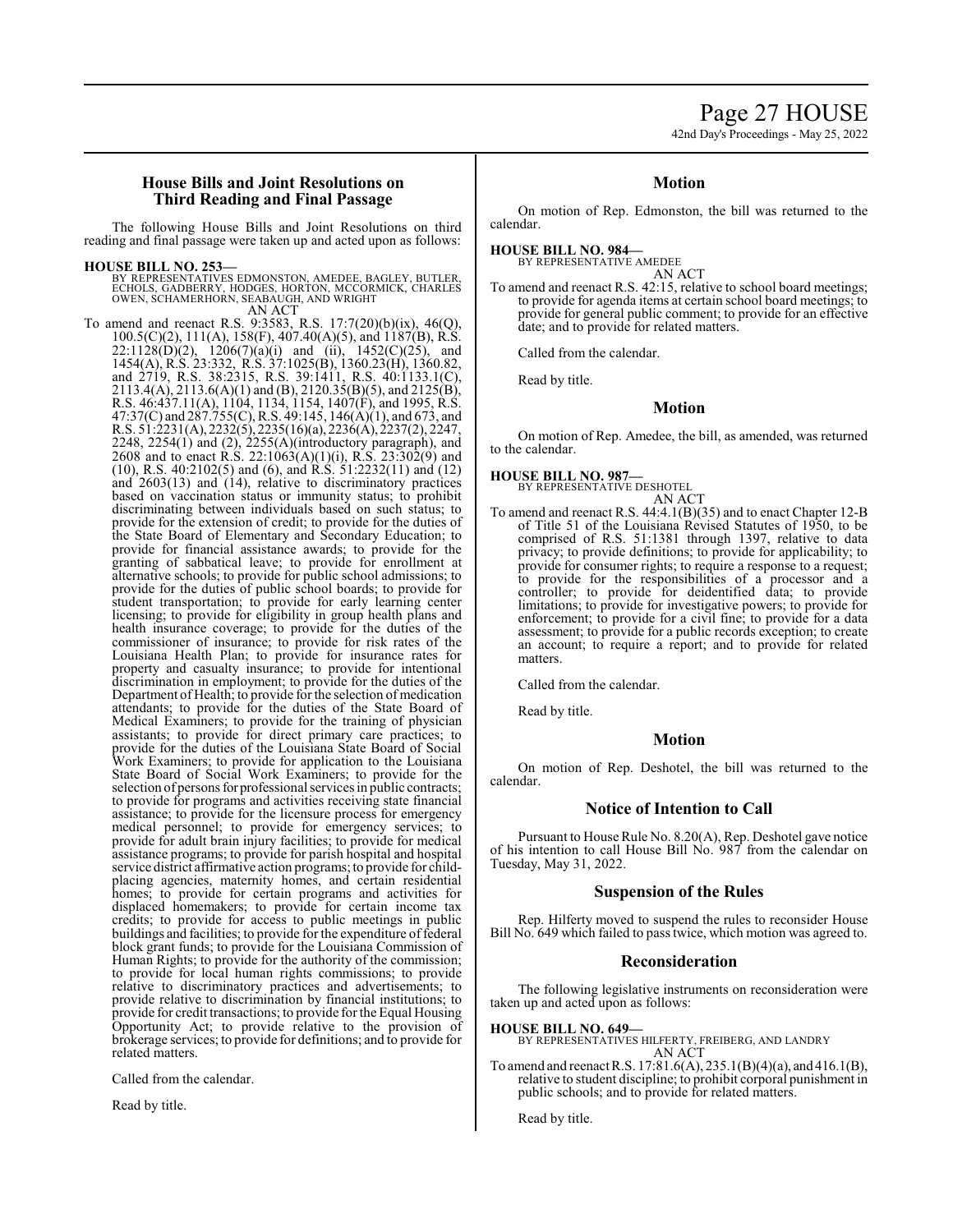## Page 28 HOUSE

42nd Day's Proceedings - May 25, 2022

On motion of Rep. Hilferty, the vote by which the above House Bill failed to pass was reconsidered.

Returned to the calendar under the rules.

#### **Suspension of the Rules**

Rep. Hilferty moved to suspend the rules to take up House Bill No. 649 on the same day it was returned to the calendar, which motion was agreed to.

#### **Suspension of the Rules**

On motion of Rep. Hilferty, the rules were suspended in order to take up and consider House Bills and Joint Resolutions on Third Reading and Final Passage at this time.

#### **House Bills and Joint Resolutions on Third Reading and Final Passage**

The following House Bills and Joint Resolutions on third reading and final passage were taken up and acted upon as follows:

#### **HOUSE BILL NO. 649—**

BY REPRESENTATIVES HILFERTY, FREIBERG, AND LANDRY AN ACT

To amend and reenact R.S. 17:81.6(A), 235.1(B)(4)(a), and 416.1(B), relative to student discipline; to prohibit corporal punishment in public schools; and to provide for related matters.

Called from the calendar.

Read by title.

Rep. Hilferty sent up floor amendments which were read as follows:

#### **HOUSE FLOOR AMENDMENTS**

Amendments proposed by Representative Hilferty to Engrossed House Bill No. 649 by Representative Hilferty

#### AMENDMENT NO. 1

On page 1, line 2, after "R.S." and before "relative" delete  $17:81.\bar{6}(A), 235.1(B)(4)(a),$  and  $416.1(B),$ " and insert "416.1(B) and to enact R.S. 17:416.14,"

#### AMENDMENT NO. 2

On page 1, line 3, after "punishment in" and before "and to" delete "public schools;" and insert "elementary and secondary schools unless authorized by a parent or legal guardian;"

#### AMENDMENT NO. 3

On page 1, line 6, after "R.S." and before "hereby" delete "17:81.6(A), 235.1(B)(4)(a), and 416.1(B) are" and insert "416.1(B) is"

#### AMENDMENT NO. 4

On page 1, line 7, after "reenacted" and before "to read" insert "and R.S. 17:416.14 is hereby enacted"

#### AMENDMENT NO. 5

On page 1, delete lines 8 through 19 and on page 2, delete lines 1 through 6

#### AMENDMENT NO. 6

On page 2, line 7, after "Discipline of" and before the semicolon ";" delete "pupils" and insert "students"

AMENDMENT NO. 7

On page 2, at the end of line 10, delete the period "." and insert "unless the student's parent or legal guardian provides written consent for the use of corporal punishment on a document designed solely for such purpose. No form of corporal punishment shall be administered to a student with an exceptionality, excluding gifted and talented, as defined in R.S. 17:1942, or to a student who has been determined to be eligible for services under Section 504 of the Rehabilitation Act of 1973 and has an Individual Accommodation Plan.

#### AMENDMENT NO. 8

On page 2, after line 29, insert the following:

"§416.14. Discipline of students; nonpublic schools; disciplinary authority

The use of any form of corporal punishment is prohibited in any nonpublic school that receives state funds except as authorized in R.S.  $17:416.1(B)$ .

On motion of Rep. Hilferty, the amendments were adopted.

#### **Motion**

Rep. Coussan moved the previous question be ordered on the entire subject matter, which motion was agreed to.

Rep. Hilferty moved the final passage of the bill, as amended.

#### **ROLL CALL**

The roll was called with the following result:

#### YEAS

| Mr. Speaker   | Glover      | Miller, G. |
|---------------|-------------|------------|
| Adams         | Goudeau     | Mincey     |
| Bacala        | Green       | Muscarello |
| <b>Bagley</b> | Harris      | Nelson     |
| Bishop        | Hilferty    | Newell     |
| Boyd          | Hughes      | Owen, C.   |
| Brass         | Huval       | Phelps     |
| Brown         | Illg        | Pierre     |
| Bryant        | Ivey        | Pressly    |
| Butler        | Jefferson   | Romero     |
| Carpenter     | Jenkins     | Schlegel   |
| Carter, R.    | Johnson, M. | Selders    |
| Carter, W.    | Johnson, T. | St. Blanc  |
| Cormier       | Jordan      | Stagni     |
| Coussan       | Kerner      | Stefanski  |
| Davis         | LaCombe     | Tarver     |
| DuBuisson     | LaFleur     | Thomas     |
| Duplessis     | Landry      | Villio     |
| Firment       | Larvadain   | Wheat      |
| Fisher        | Lyons       | Willard    |
| Freeman       | Magee       | Wright     |
| Freiberg      | Marino      | Zeringue   |
| Gadberry      | McFarland   |            |
| Gaines        | McKnight    |            |
| Total - 70    |             |            |
|               | NAYS        |            |
| Amedee        | Farnum      | Miguez     |
| Beaullieu     | Fontenot    | Miller. D. |

**Bourriaque** 

m Miguez<br>http://www.mot Fontenot Miller, D.<br>Frieman Orgeron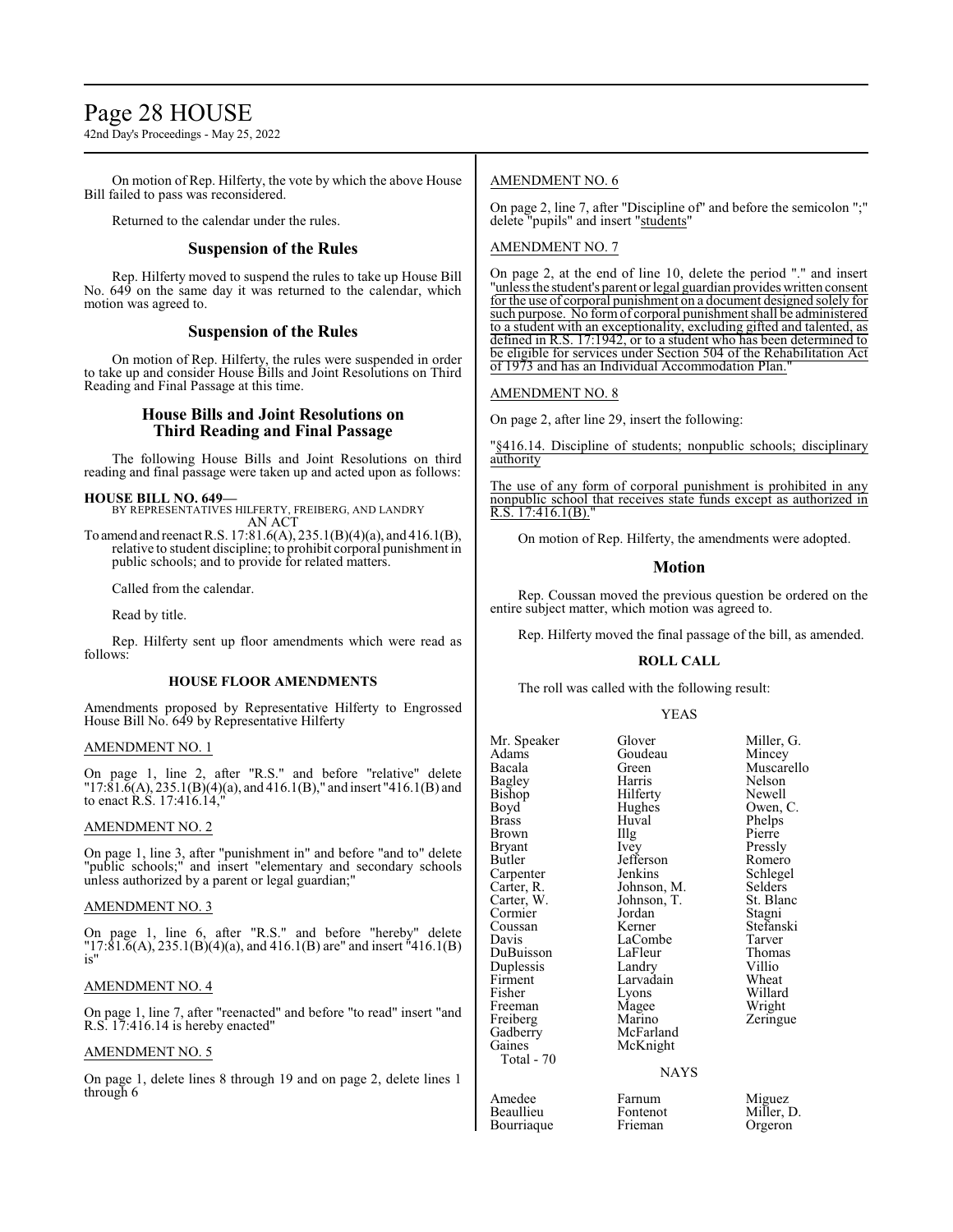## Page 29 HOUSE

42nd Day's Proceedings - May 25, 2022

Willard Wright Zeringue

| Carrier    | Garofalo      | Owen, R.    |
|------------|---------------|-------------|
| Deshotel   | Geymann       | Riser       |
| DeVillier  | Hodges        | Schamerhorn |
| Echols     | Horton        | Thompson    |
| Edmonds    | Mack          | Turner      |
| Edmonston  | McCormick     |             |
| Emerson    | McMahen       |             |
| Total - 28 |               |             |
|            | <b>ABSENT</b> |             |
| Cox        | Marcelle      | White       |
| Crews      | Moore         |             |
| Hollis     | Seabaugh      |             |

Total - 7

The Chair declared the above bill was finally passed.

The title of the above bill was read and adopted.

#### **Senate Bills and Joint Resolutions on Third Reading and Final Passage**

The following Senate Bills and Joint Resolutions on third reading and final passage were taken up and acted upon as follows:

## **SENATE BILL NO. 318—** BY SENATOR FOIL

AN ACT

To enact Chapter 62 of Title 51 of the Louisiana Revised Statues of 1950, to be comprised of R.S. 51:3221, relative to advertising; to provide for the advertisement, promotion, and conduction of live musical performances in a deceptive manner; to provide for injunctions; to provide for penalties; to provide for terms, conditions, and procedures; and to provide for related matters.

Read by title.

Rep. Davis moved the final passage of the bill.

#### **ROLL CALL**

The roll was called with the following result:

#### YEAS

| Mr. Speaker<br>Adams | Freiberg<br>Frieman | McFa<br>McKr |
|----------------------|---------------------|--------------|
| Amedee               | Gaines              | Migue        |
| Beaullieu            | Garofalo            | Miller       |
| Bishop               | Glover              | Miller       |
| Bourriaque           | Goudeau             | Mince        |
| Boyd                 | Green               | Musca        |
| <b>Brass</b>         | Harris              | Nelso        |
| Brown                | Hilferty            | Newe         |
| Bryant               | Hodges              | Orger        |
| Butler               | Horton              | Owen         |
| Carpenter            | Hughes              | Phelp:       |
| Carrier              | Huval               | Pierre       |
| Carter, R.           | Illg                | Pressl       |
| Carter, W.           | Ivey                | Rome         |
| Cormier              | Jefferson           | Schan        |
| Coussan              | Jenkins             | Schleg       |
| Davis                | Johnson, M.         | Seldei       |
| Deshotel             | Johnson, T.         | St. Bla      |
| DeVillier            | Jordan              | Stagn        |
| DuBuisson            | Kerner              | Stefar       |
| Duplessis            | LaCombe             | Tarve        |
| Echols               | LaFleur             | Thom         |
| Edmonds              | Landry              | Thom         |
| Edmonston            | Larvadain           | Turne        |
| Emerson              | Lyons               | Villio       |
| Farnum               | Mack                | White        |
|                      |                     |              |

McFarland McKnight Miguez Miller, D. Miller, G. Mincey Muscarello Nelson Newell Orgeron Owen, C. Phelps<br>Pierre Pressly Romero Schamerhorn Schlegel Selders St. Blanc Stagni Stefanski Tarver Thomas Thompson Turner<br>Villio White

| Firment<br>Fisher<br>Fontenot<br>Freeman<br>Total - 92     | Magee<br>Marcelle<br>Marino<br>McCormick          | Willa<br>Wrig<br>Zerin |
|------------------------------------------------------------|---------------------------------------------------|------------------------|
|                                                            | <b>NAYS</b>                                       |                        |
| Total - 0                                                  | <b>ABSENT</b>                                     |                        |
| Bacala<br>Bagley<br>Cox<br>Crews<br>Gadberry<br>Total - 13 | Geymann<br>Hollis<br>McMahen<br>Moore<br>Owen, R. | Riser<br>Seaba<br>Whea |

Seabaugh Wheat

The Chair declared the above bill, having received a two-thirds vote of the elected members, was finally passed.

Rep. Davis moved to reconsider the vote bywhich the above bill was finally passed, and, on her own motion, the motion to reconsider was laid on the table.

#### **Consent to Correct a Vote Record**

Rep. Mincey requested the House consent to record his vote on final passage of Senate Bill No. 318 as yea, which consent was unanimously granted.

#### **SENATE BILL NO. 354—**

BY SENATOR CATHEY

AN ACT To enact Chapter 49 of Title 51 of the Louisiana Revised Statues of 1950, to be comprised ofR.S. 51:3051 through 3053, relative to consumer access to certain energy types; to prohibit the adoption of local ordinances limiting access to certain energy types; to provide for definitions; to provide for an effective date; and to provide for related matters.

Read by title.

#### **Motion**

On motion of Rep. Magee, the bill was returned to the calendar.

**SENATE BILL NO. 364—** BY SENATOR REESE

AN ACT

To amend and reenact R.S. 47:1837(G)(3), relative to the Louisiana Tax Commission; to provide for notice requirements for emergency rulemaking; and to provide for related matters.

Read by title.

Rep. Beaullieu moved the final passage of the bill.

#### **ROLL CALL**

The roll was called with the following result:

#### YEAS

Amedee Gadberry<br>Bacala Gaines Bacala Gaines Miller, D.<br>Bagley Garofalo Miller, G. Beaullieu Glover<br>Bishop Goudeau Bourriaque Green Nelson<br>Bovd Harris Newell Boyd

Mr. Speaker Freiberg McKnight<br>
Adams Frieman McMahen Adams Frieman McMahen<br>Amedee Gadberry Miguez Garofalo Miller, G.<br>Glover Mincey Goudeau Muscarello<br>Green Nelson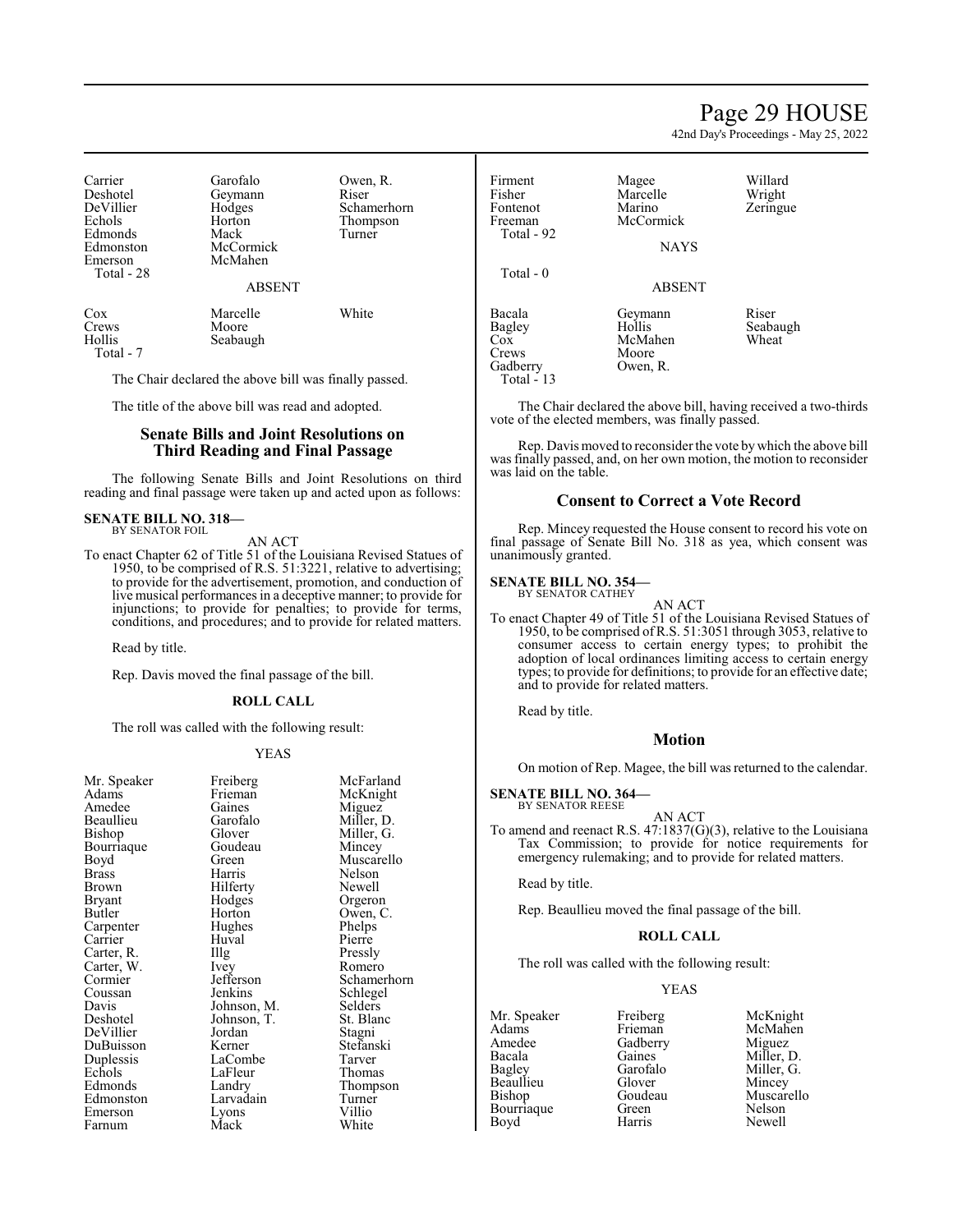## Page 30 HOUSE

42nd Day's Proceedings - May 25, 2022

| <b>Brass</b>  | Hilferty                                              | Orgeron        | Bacala        | Gaines        | Miguez      |
|---------------|-------------------------------------------------------|----------------|---------------|---------------|-------------|
| <b>Brown</b>  | Hodges                                                | Owen, C.       | Bagley        | Garofalo      | Miller, D.  |
| <b>Bryant</b> | Horton                                                | Phelps         | Beaullieu     | Geymann       | Miller, G.  |
| Butler        | Hughes                                                | Pierre         | Bishop        | Glover        | Mincey      |
| Carpenter     | Huval                                                 | Pressly        | Bourriaque    | Goudeau       | Muscarello  |
| Carrier       | Illg                                                  | Romero         | Boyd          | Green         | Nelson      |
| Carter, R.    | Ivey                                                  | Schamerhorn    | <b>Brass</b>  | Harris        | Newell      |
| Carter, W.    | Jefferson                                             | Schlegel       | <b>Brown</b>  | Hilferty      | Orgeron     |
| Cormier       | Jenkins                                               | Seabaugh       | <b>Bryant</b> | Hodges        | Owen, C.    |
| Coussan       | Johnson, M.                                           | <b>Selders</b> | Butler        | Horton        | Phelps      |
| Crews         | Johnson, T.                                           | St. Blanc      | Carpenter     | Hughes        | Pierre      |
| Davis         | Jordan                                                | Stagni         | Carrier       | Huval         | Pressly     |
| Deshotel      | Kerner                                                | Stefanski      | Carter, R.    | Illg          | Romero      |
| DeVillier     | LaCombe                                               | Tarver         | Carter, W.    | Ivey          | Schamerhorn |
| DuBuisson     | LaFleur                                               | Thomas         | Cormier       | Jefferson     | Schlegel    |
| Duplessis     | Landry                                                | Thompson       | Coussan       | Jenkins       | Seabaugh    |
| Echols        | Larvadain                                             | Turner         | Crews         | Johnson, M.   | Selders     |
| Edmonds       | Lyons                                                 | Villio         | Davis         | Johnson, T.   | St. Blanc   |
| Edmonston     | Mack                                                  | White          | Deshotel      | Jordan        | Stagni      |
| Emerson       | Magee                                                 | Willard        | DeVillier     | Kerner        | Stefanski   |
| Firment       | Marcelle                                              | Wright         | DuBuisson     | LaCombe       | Tarver      |
| Fisher        | Marino                                                | Zeringue       | Duplessis     | LaFleur       | Thomas      |
| Fontenot      | McCormick                                             |                | Echols        | Landry        | Thompson    |
| Freeman       | McFarland                                             |                | Edmonds       | Larvadain     | Turner      |
| Total - 97    |                                                       |                | Edmonston     | Lyons         | Villio      |
|               | <b>NAYS</b>                                           |                | Emerson       | Mack          | White       |
|               |                                                       |                | Firment       | Magee         | Willard     |
| Total - $0$   |                                                       |                | Fisher        | Marcelle      | Zeringue    |
|               | <b>ABSENT</b>                                         |                | Fontenot      | Marino        |             |
|               |                                                       |                | Freeman       | McCormick     |             |
| Cox           | Hollis                                                | Riser          | Total - 97    |               |             |
| Farnum        | Moore                                                 | Wheat          |               | <b>NAYS</b>   |             |
| Geymann       | Owen, R.                                              |                |               |               |             |
| Total - 8     |                                                       |                | Total - 0     |               |             |
|               |                                                       |                |               | <b>ABSENT</b> |             |
|               | The Chair declared the above bill was finally passed. |                |               |               |             |

Rep. Beaullieu moved to reconsider the vote bywhich the above bill was finally passed, and, on his own motion, the motion to

## reconsider was laid on the table.

## **SENATE BILL NO. 367—** BY SENATOR HENRY

AN ACT

To amend and reenact the introductory paragraph of R.S. 37:3392, 3392(8) and (12) through (14), 3393(A) through (E), (G), the introductory paragraph of 3393(I), 3393(J) through (L), 3394(B)(1)(b) and (c) and (B)(2), 3395(A)(1), (2), (4), (C) and (D), 3396(A), 3397, 3398(A), 3405, 3408(A), (B), the introductory paragraph of 3408(D), and 3408(F), the introductory paragraph of 3409 $(A)$ , 3409 $(A)(6)$ ,  $(B)(2)$  and  $(3)$ ,  $(C)(2)$ , (D), the introductory paragraph of 3409(E) and 3409(F), 3410, and 3411, to enact R.S. 37:3392 (15) through (27) and 3399, and to repeal R.S. 37:3392(11) and 3397.1, relative to the Louisiana Real Estate Appraisers Board; to provide for definitions; to provide relative to real estate appraisers; to provide relative to real estate appraisers board; and to provide for related matters.

Read by title.

Rep. Davis moved the final passage of the bill.

#### **ROLL CALL**

The roll was called with the following result:

#### YEAS

| Mr. Speaker | Freiberg | McFarland |
|-------------|----------|-----------|
| Adams       | Frieman  | McKnight  |
| Amedee      | Gadberry | McMahen   |

The Chair declared the above bill was finally passed.

Cox Moore Wheat<br>Farnum Owen, R. Wright Owen, R. Riser

Rep. Davis moved to reconsider the vote bywhich the above bill was finally passed, and, on her own motion, the motion to reconsider was laid on the table.

#### **SENATE BILL NO. 442—**

Hollis Total - 8

> BY SENATORS WARD, ABRAHAM, CONNICK, HARRIS, HENRY AND **MORRIS**

AN ACT To enact Chapter 62 of Title 51 of the Louisiana Revised Statutes of 1950, to be comprised ofR.S. 51:3221 through 3226, relative to an online marketplace; to provide for identification of certain sellers on an online marketplace; to require disclosure of certain information; to provide relative to certain consumer products offered for sale on an online marketplace; to provide for unfair or deceptive trade practices and acts; to provide for certain terms, requirements, conditions, and procedures; to provide for an effective date; and to provide for related matters.

Read by title.

Rep. Magee moved the final passage of the bill.

#### **ROLL CALL**

The roll was called with the following result:

#### YEAS

| Speaker |  |
|---------|--|
| ms      |  |

Mr. Speaker Freiberg McCormick<br>Adams Frieman McFarland McFarland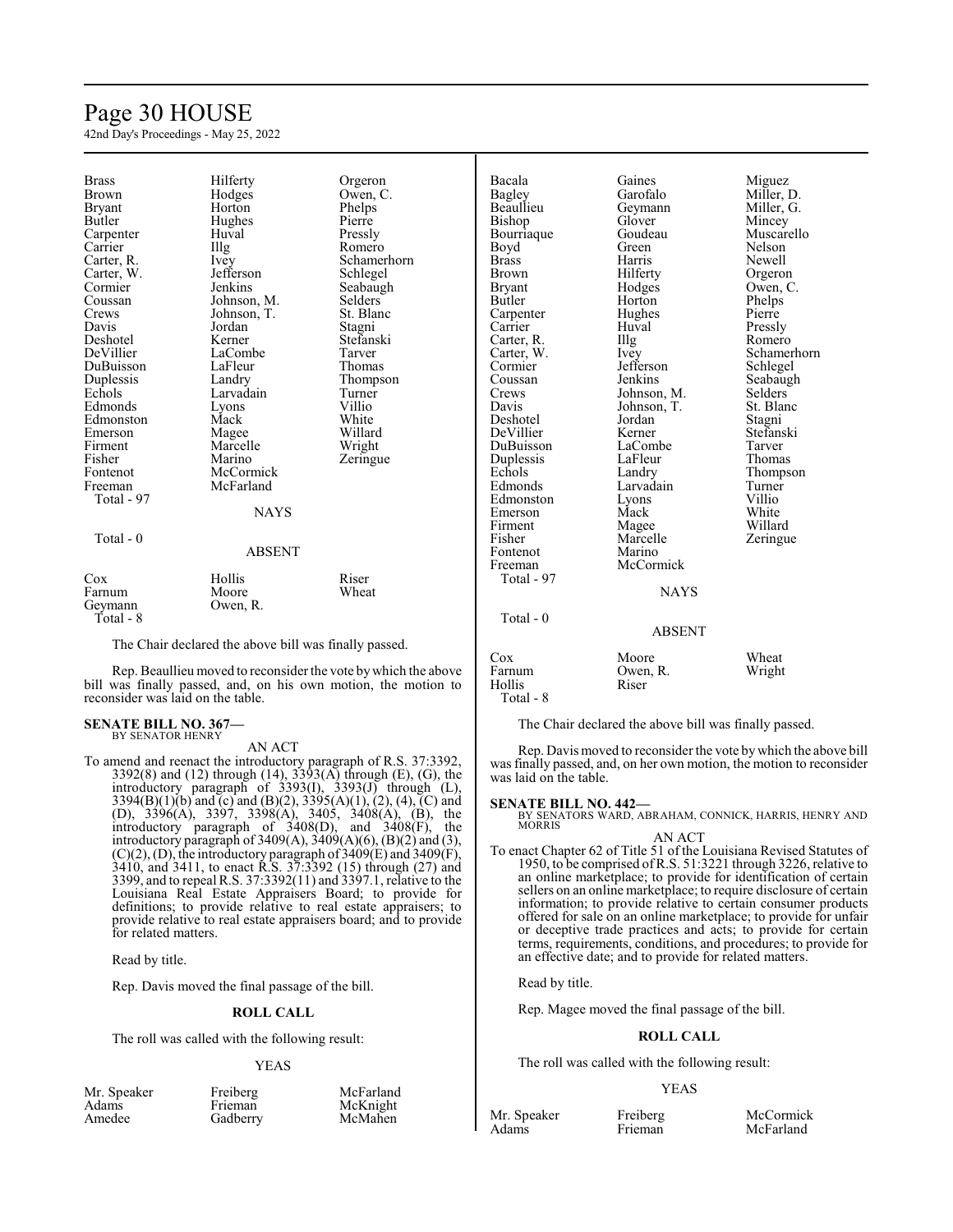## Page 31 HOUSE

42nd Day's Proceedings - May 25, 2022

Amedee Gadberry McKnight<br>Bacala Gaines McMahen Bacala Gaines McMahen Bagley Garofalo<br>Beaullieu Geymann Beaullieu Geymann Miller, D.<br>Bishop Glover Miller, G. Glover Miller, G.<br>Goudeau Mincey Bourriaque<br>Boyd Boyd Green Muscarello<br>Brass Harris Nelson Brass Harris Nelson Brown Hilferty<br>Bryant Hodges Bryant Hodges Orgeron<br>Butler Horton Owen C Horton Owen, C.<br>Hughes Pierre Carpenter Hughe<br>Carrier Huval Huval Pressly<br>Illg Riser Carter, R. Illg<br>Carter, W. Ivey Carter, W. Ivey Schamerhorn<br>
Cormier Iefferson Schlegel Cormier Jefferson Schlegel<br>Coussan Jenkins Seabaugl Coussan Jenkins Seabaugh<br>Crews Johnson, M. Selders Crews Johnson, M. Selders Davis Johnson, T. St. Blanc Johnson, T. St. Blanch<br>Jordan Stagni Deshotel Jordan Stagni DeVillier Kerner Stefans<br>Duplessis LaCombe Tarver Duplessis LaCombe Tarver<br>
Echols LaFleur Thomas Echols LaFleur<br>Edmonds Landry Edmonds Landry Thompson<br>Edmonston Larvadain Turner Larvadain Turner<br>Lyons Villio Emerson Lyons Villio<br>
Firment Mack White Firment Mack White<br>
Fisher Magee Willard Fisher Magee Willard<br>Fontenot Marcelle Wright Fontenot Marcelle<br>Freeman Marino Total - 96 **NAYS**  Total - 0 ABSENT Cox Hollis Phelps DuBuisson Moore Romer<br>Farnum Owen, R. Wheat Owen, R. Total - 9

The Chair declared the above bill was finally passed.

Rep. Magee moved to reconsider the vote by which the above bill was finally passed, and, on his own motion, the motion to reconsider was laid on the table.

#### **SENATE BILL NO. 453—** BY SENATOR MCMATH

AN ACT

To enact R.S. 32:378.4, relative to low speed autonomous motor vehicles; to provide for regulatory exceptions for automated vehicles; and to provide for related matters.

Read by title.

#### **Acting Speaker Coussan in the Chair**

Rep. Brass moved the final passage of the bill.

#### **ROLL CALL**

The roll was called with the following result:

#### YEAS

Mr. Speaker Frieman Miguez<br>Adams Gadberry Miller, 1 Adams Gadberry Miller, D.<br>Amedee Gaines Miller, G. Amedee Gaines Miller, G.<br>Bacala Garofalo Mincey Bacala Garofalo<br>Bagley Geymann **Beaullieu** 

Geymann Muscarello<br>Glover Nelson

Zeringue

Bishop Goudeau Newell<br>Bourriaque Green Orgeron Bourriaque Green<br>Boyd Harris Boyd Harris Owen, C.<br>Brass Hilferty Owen, R. Brass Hilferty Owen, R. **Bryant** Butler Hughes Pressly<br>Carpenter Huval Riser Carpenter Huv<br>Carrier Hllg Carrier Illg Romero<br>Carter, R. Ivev Schame Carter, W. Jefferson<br>Cormier Jenkins Cormier Jenkins Seabaugh<br>Coussan Johnson, M. Selders Coussan Johnson, M. Selders<br>Crews Johnson, T. St. Blanc Crews Johnson, T. St. Blanck<br>Davis Jordan Stagni Davis Jordan Stagni Deshotel Kerner Stefanski Duplessis LaFleu<br>
Echols Landry Echols Landry Thompson<br>
Edmonds Larvadain Turner Edmonston Lyons Villio<br>Emerson Mack Wheat Emerson Mack Wheat<br>
Farnum Magee White Farnum Magee<br>Firment Marino Firment Marino Willard<br>Fisher McCormick Wright Fisher McCormick Wright<br>Fontenot McFarland Zeringue Fontenot McFarland<br>Freeman McKnight Freiberg Total  $-100$ 

Total - 0

McKnight<br>McMahen

Hodges Phelps<br>
Horton Pierre Ivey Schamerhorn<br>Jefferson Schlegel LaCombe<br>
LaFleur Thomas Larvadain Turner<br>Lyons Villio

#### ABSENT

**NAYS** 

| Cox        | Hollis   | Moore |
|------------|----------|-------|
| DuBuisson  | Marcelle |       |
| Total $-5$ |          |       |

The Chair declared the above bill was finally passed.

Rep. Brass moved to reconsider the vote by which the above bill was finally passed, and, on his own motion, the motion to reconsider was laid on the table.

#### **SENATE BILL NO. 477—** BY SENATOR SMITH

AN ACT

To enact R.S. 32:387.2, relative to special permits; to establish a permit for the operation of a combination of vehicles or tandem loads hauling containers to and from port facilities; to provide for the adoption of administrative rules; to provide for terms, conditions, requirements, and specifications; and to provide for related matters.

Read by title.

#### **Speaker Schexnayder in the Chair**

Rep. Wright sent up floor amendments which were read as follows:

#### **HOUSE FLOOR AMENDMENTS**

Amendments proposed by Representative Wright to Engrossed Senate Bill No. 477 by Senator Smith

#### AMENDMENT NO. 1

In Amendment No. 3 by the House Committee on Transportation, Highways and Public Works (#4016), on page 1, at the beginning of line 7, change "tri axle" to "tridem axle"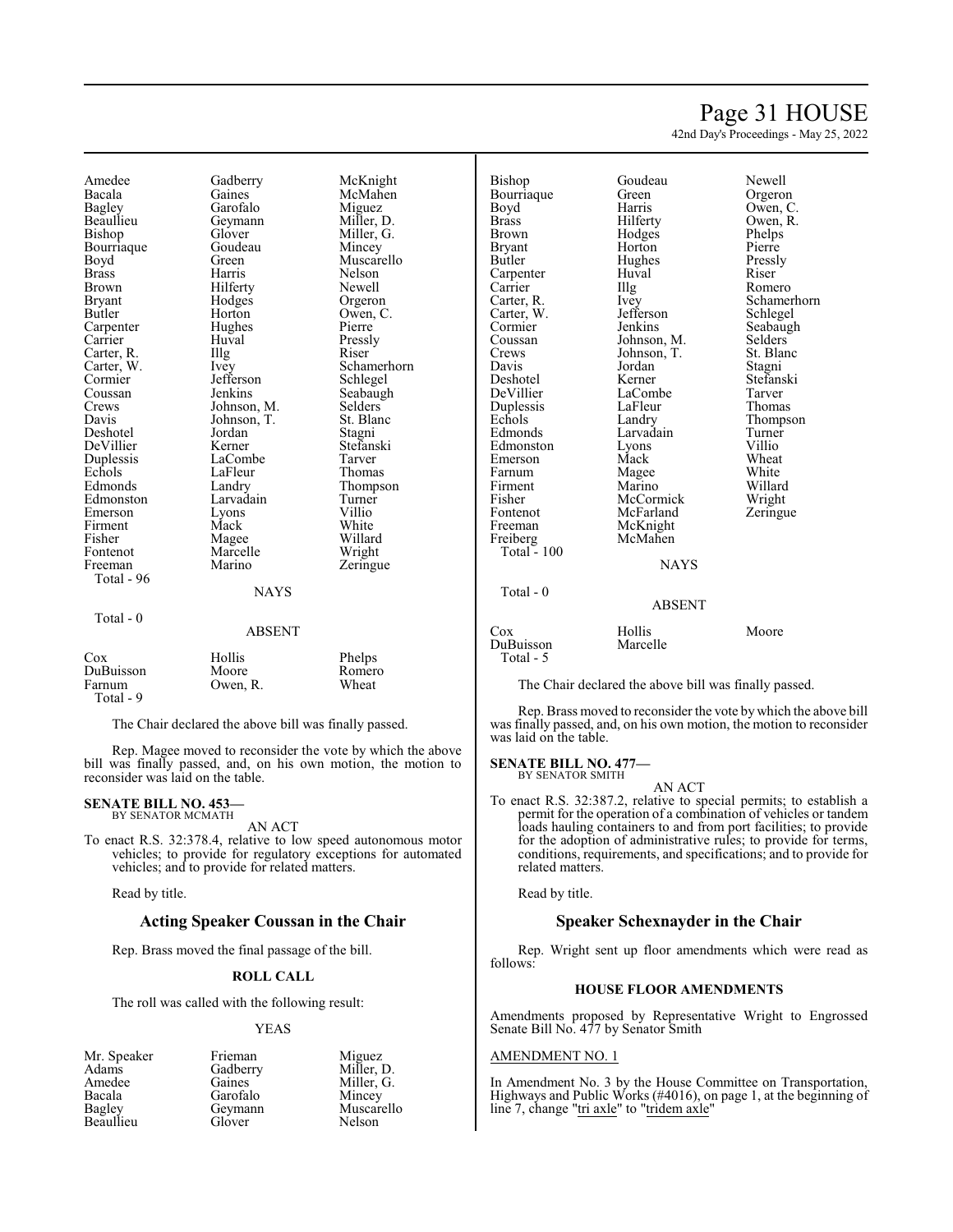## Page 32 HOUSE

42nd Day's Proceedings - May 25, 2022

On motion of Rep. Wright, the amendments were withdrawn.

Rep. Wright sent up floor amendments which were read as follows:

#### **HOUSE FLOOR AMENDMENTS**

Amendments proposed by Representative Wright to Engrossed Senate Bill No. 477 by Senator Smith

#### AMENDMENT NO. 1

On page 2, between lines 10 and 11, insert the following:

"D. The provisions of this Section and all legislative authority for the existence of the permits authorized in this Section shall cease to exist on August 1, 2026."

On motion of Rep. Wright, the amendments were adopted.

Rep. Gadberry sent up floor amendments which were read as follows:

#### **HOUSE FLOOR AMENDMENTS**

Amendments proposed by Representative Gadberry to Engrossed Senate Bill No. 477 by Senator Smith

#### AMENDMENT NO. 1

On page 1, line 5, after "specifications;" and before "and" insert "to provide for a sunset date;"

#### AMENDMENT NO. 2

On page 1, at the end of line 12, after "exports" delete "to and from" and insert in lieu thereof "within a fifty mile radius of"

#### AMENDMENT NO. 3

On page 2, at the end of line 10, after "Section" and before the period "." insert the following: ", including adopting a biannual permit fee of not less than two thousand five hundred dollars per vehicle"

#### AMENDMENT NO. 4

On page 2, after line 15, add the following:

"Section 3. The provisions ofthis Act shall sunset and terminate on June 30, 2025."

On motion of Rep. Gadberry, the amendments were withdrawn.

Rep. Gadberry sent up floor amendments which were read as follows:

#### **HOUSE FLOOR AMENDMENTS**

Amendments proposed by Representative Gadberry to Engrossed Senate Bill No. 477 by Senator Smith

#### AMENDMENT NO. 1

On page 1, at the end of line 12, after "exports" delete "to and from" and insert in lieu thereof "within a fifty mile radius of"

#### AMENDMENT NO. 2

On page 2, at the end of line 10, after "Section" and before the period "." insert the following: ", including adopting a biannual permit fee of not less than two thousand five hundred dollars per vehicle"

Rep. Gadberry moved the adoption of the amendments.

Rep. Wright objected.

By a vote of 29 yeas and 65 nays, the amendments were rejected.

Rep. Pressly sent up floor amendments which were read as follows:

#### **HOUSE FLOOR AMENDMENTS**

Amendments proposed by Representative Pressly to Engrossed Senate Bill No. 477 by Senator Smith

#### AMENDMENT NO. 1

On page 2, between lines 10 and 11, insert the following:

"D. The owner or operator of any combination of vehicles or tandemloads hauling divisible or non-divisible containers ofimports or exports shall not pass over a public rail grade crossing until the Louisiana Department of Transportation and Development and any railroad operating in Louisiana conducts the proper diagnostic of the public rail grade crossing. This evaluation shall determine if an unspecified number of eighty-two feet trucks can safely traverse the public rail grade crossing and what, if any, safety precautions must be taken to protect the driver, the general public, and the railroad. This diagnostic cost shall not be at the expense of the railroad."

Rep. Pressly moved the adoption of the amendments.

Rep. Wright objected.

By a vote of 34 yeas and 60 nays, the amendments were rejected.

Rep. Wright sent up floor amendments which were read as follows:

#### **HOUSE FLOOR AMENDMENTS**

Amendments proposed by Representative Wright to Engrossed Senate Bill No. 477 by Senator Smith

#### AMENDMENT NO. 1

In Amendment No. 3 by the House Committee on Transportation, Highways and Public Works (#4016), on page 1, at the beginning of line 7, change "tri axle" to "tridem axle"

On motion of Rep. Wright, the amendments were adopted.

Rep. Wright moved the final passage of the bill, as amended.

#### **ROLL CALL**

The roll was called with the following result:

#### YEAS

| Mr. Speaker  | Freeman  | McMahen    |
|--------------|----------|------------|
| Adams        | Frieman  | Miller, G. |
| Amedee       | Gadberry | Mincey     |
| Bacala       | Gaines   | Muscarello |
| Bishop       | Garofalo | Nelson     |
| Bourriaque   | Glover   | Newell     |
| Boyd         | Goudeau  | Orgeron    |
| <b>Brass</b> | Green    | Owen, C.   |
| Brown        | Harris   | Owen, R.   |
| Bryant       | Hilferty | Phelps     |
| Butler       | Hughes   | Riser      |
|              |          |            |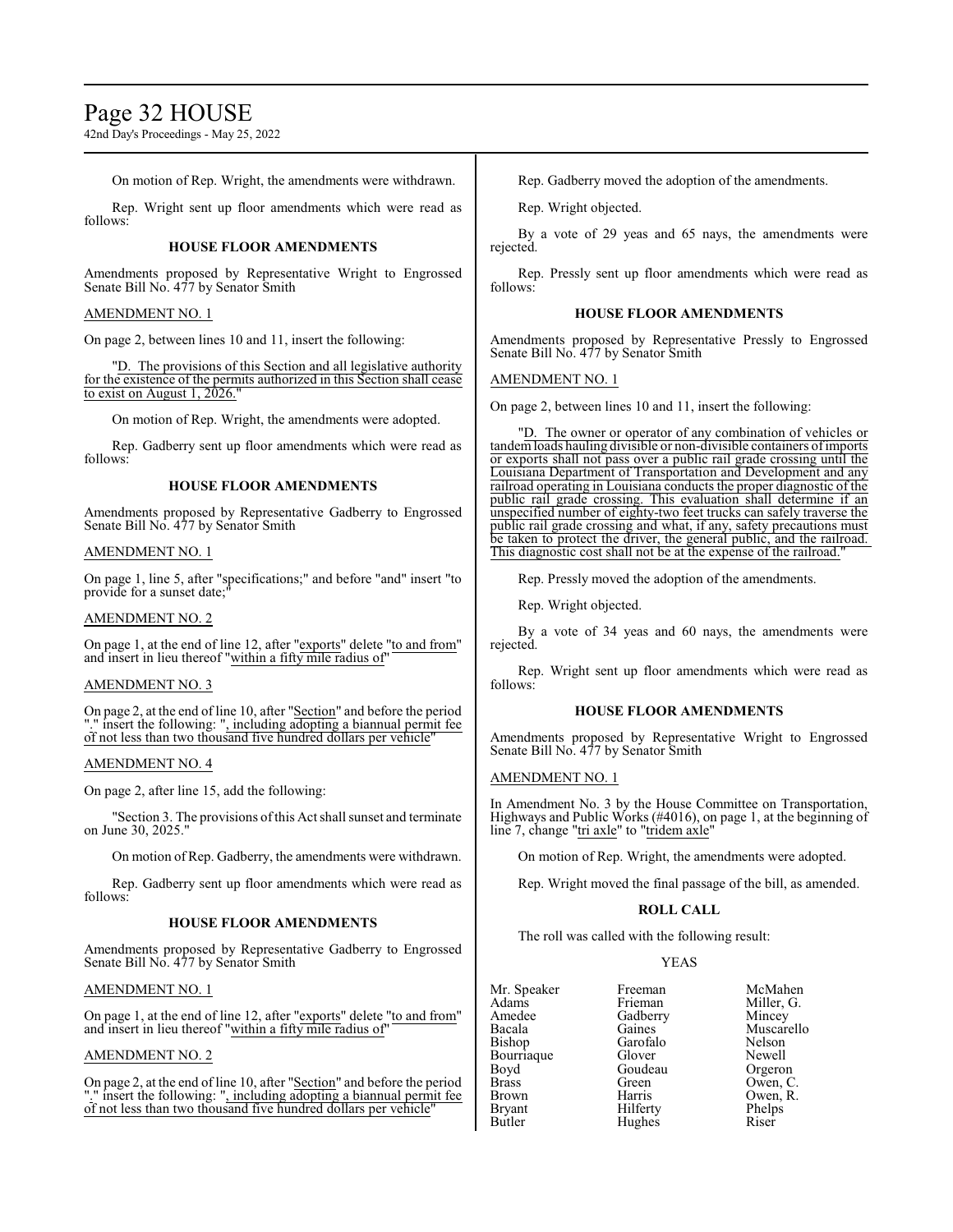## Page 33 HOUSE

Schamerhorn Schlegel

St. Blanc Stefanski Tarver Thomas Thompson Turner Villio Wheat<br>White

42nd Day's Proceedings - May 25, 2022

Carter, R. Huval Romero Carter, W. Ivey Schamerhorn<br>
Coussan Jefferson Schlegel Coussan Jefferson<br>Davis Jenkins Davis Jenkins Seabaugh<br>DeVillier Johnson, T. Selders DuBuisson Duplessis Landry Stagni<br>
Echols Larvadain Stefanski Echols Larvadain<br>Edmonds Lyons Emerson Mack Villio<sup>T</sup><br>Firment Marino Wheat Firment Marino Wheat<br>
Fisher McFarland Willard Fisher McFarland Willard<br>Fontenot McKnight Wright Total - 72 Bagley Hodges Miller, D. Beaullieu Horton Pierre Carrier IIIg Pressly Carrier Illg Pressly Cormier Johnson, M. Tarver Crews Jordan Thomas<br>
Deshotel LaCombe Turner Edmonston LaFleu<br>
Farnum Magee Farnum Magee Zeringue<br>
Freiberg McCormick Zeringue

Geymann Total - 28 McKnight **NAYS** 

Johnson, T. Selders<br>Kerner St. Blanc Lyons Thompson<br>Mack Villio

LaCombe<br>
LaFleur White<br>
White

Carpenter Hollis Moore<br>Cox Marcelle Moore Marcelle Total - 5

McCormick<br>Miguez

The Chair declared the above bill was finally passed.

Rep. Wright moved to reconsider the vote by which the above bill was finally passed, and, on his own motion, the motion to reconsider was laid on the table.

ABSENT

#### **SENATE BILL NO. 488—** BY SENATOR HEWITT

AN ACT

To amend and reenact R.S. 47:1705.1, relative to ad valorem tax millages; to provide with respect to constitutionally authorized millage adjustments; to provide for increases in the millage rate in certain parishes; to provide public hearing requirements; to provide for an effective date; and to provide for related matters.

Read by title.

Rep. Robert Owen moved the final passage of the bill.

#### **ROLL CALL**

The roll was called with the following result:

#### YEAS

| Mr. Speaker   | Freeman  | McKnight   |
|---------------|----------|------------|
| Adams         | Freiberg | McMahen    |
| Amedee        | Frieman  | Miguez     |
| Bacala        | Gadberry | Miller, G. |
| Bagley        | Gaines   | Mincey     |
| Beaullieu     | Garofalo | Muscarello |
| Bishop        | Geymann  | Nelson     |
| Bourriaque    | Glover   | Newell     |
| Boyd          | Goudeau  | Orgeron    |
| <b>Brass</b>  | Green    | Owen, C.   |
| Brown         | Hilferty | Owen, R.   |
| <b>Bryant</b> | Horton   | Pierre     |
| Butler        | Hughes   | Pressly    |
| Carpenter     | Huval    | Riser      |

| Carrier    | Illg          | Romero     |
|------------|---------------|------------|
| Carter, R. | Ivey          | Schamerh   |
| Carter, W. | Jefferson     | Schlegel   |
| Cormier    | Jenkins       | Seabaugh   |
| Coussan    | Johnson, M.   | Selders    |
| Crews      | Johnson, T.   | St. Blanc  |
| Davis      | Jordan        | Stefanski  |
| Deshotel   | Kerner        | Tarver     |
| DeVillier  | LaCombe       | Thomas     |
| Duplessis  | LaFleur       | Thompsor   |
| Echols     | Landry        | Turner     |
| Edmonds    | Lyons         | Villio     |
| Edmonston  | Mack          | Wheat      |
| Emerson    | Magee         | White      |
| Firment    | Marino        | Willard    |
| Fisher     | McCormick     | Wright     |
| Fontenot   | McFarland     | Zeringue   |
| Total - 93 | NAYS          |            |
| Total - 0  | <b>ABSENT</b> |            |
| Cox        | Hodges        | Miller, D. |
| DuBuisson  | Hollis        | Moore      |
| Farnum     | Larvadain     | Phelps     |
| Harris     | Marcelle      | Stagni     |

Total - 12

The Chair declared the above bill was finally passed.

Rep. Robert Owen moved to reconsider the vote by which the above bill was finally passed, and, on his own motion, the motion to reconsider was laid on the table.

#### **SENATE BILL NO. 30—**

BY SENATOR FRED MILLS

AN ACT To amend and reenact R.S. 40:2116 and to enact R.S. 40:2009.4(C), 2116.1, 2116.2, and 2180.2(12), relative to facility need review; to provide legislative authority for facility need review; to provide for healthcare provider types subject to facility need review; to provide for the facility need review committee; to provide for a nursing facility moratorium; to provide for exceptions; to provide for cost effective measures; to provide for notice of sex offenders living in certain facilities; and to provide for related matters.

Read by title.

Rep. Bagley moved the final passage of the bill.

#### **ROLL CALL**

The roll was called with the following result:

#### YEAS

|             | McMahen                                    |
|-------------|--------------------------------------------|
| Frieman     | Miguez                                     |
|             | Miller, D.                                 |
| Gaines      | Miller, G.                                 |
| Garofalo    | Mincey                                     |
| Glover      | Muscarello                                 |
| Goudeau     | Nelson                                     |
| Green       | Newell                                     |
|             | Orgeron                                    |
|             | Owen, C.                                   |
| Horton      | Owen, R.                                   |
| Hughes      | Pierre                                     |
| Huval       | Pressly                                    |
| $\prod$ llg | Riser                                      |
|             | Freiberg<br>Gadberry<br>Hilferty<br>Hodges |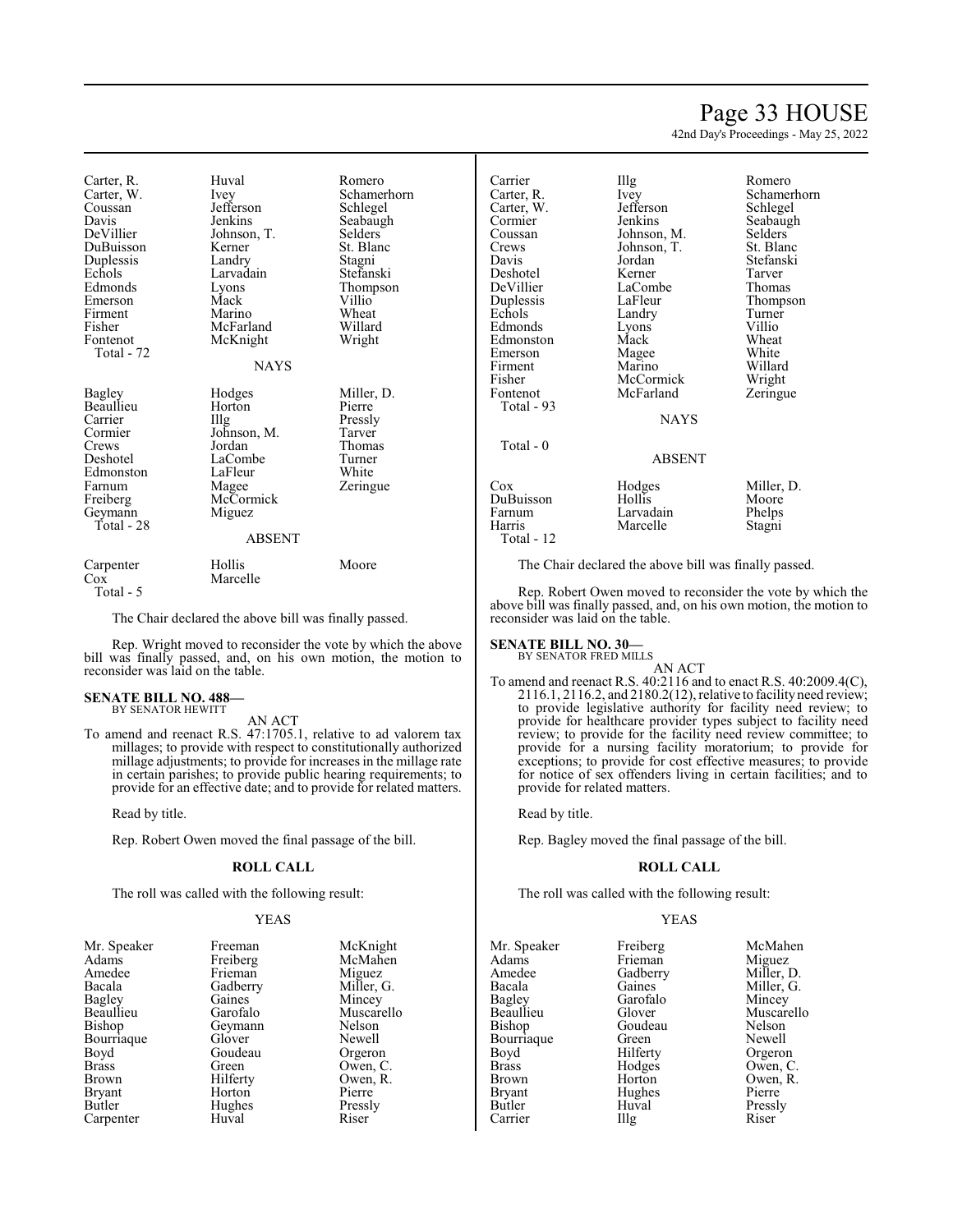## Page 34 HOUSE

42nd Day's Proceedings - May 25, 2022

| Carter, R. | Ivey          | Romero      |
|------------|---------------|-------------|
| Carter, W. | Jefferson     | Schamerhorn |
| Cormier    | Jenkins       | Schlegel    |
| Coussan    | Johnson, M.   | Seabaugh    |
| Crews      | Johnson, T.   | Selders     |
| Davis      | Jordan        | St. Blanc   |
| Deshotel   | Kerner        | Stagni      |
| DeVillier  | LaCombe       | Stefanski   |
| DuBuisson  | LaFleur       | Tarver      |
| Duplessis  | Landry        | Thomas      |
| Echols     | Larvadain     | Thompson    |
| Edmonds    | Lyons         | Turner      |
| Edmonston  | Mack          | Villio      |
| Emerson    | Magee         | Wheat       |
| Firment    | Marino        | White       |
| Fisher     | McCormick     | Willard     |
| Fontenot   | McFarland     | Wright      |
| Freeman    | McKnight      | Zeringue    |
| Total - 96 |               |             |
|            | <b>NAYS</b>   |             |
| Total $-0$ |               |             |
|            | <b>ABSENT</b> |             |
| Carpenter  | Geymann       | Marcelle    |
| Cox        | Harris        | Moore       |
| Farnum     | Hollis        | Phelps      |
| Total - 9  |               |             |

The Chair declared the above bill was finally passed.

Rep. Bagley moved to reconsider the vote by which the above bill was finally passed, and, on his own motion, the motion to reconsider was laid on the table.

#### **SENATE BILL NO. 31—** BY SENATOR FRED MILLS

AN ACT

To repeal R.S. 28:4, 237, Chapter 2 of Title 28 of the Louisiana Revised Statutes of 1950, consisting of R.S. 28:241 through 249, and 824(A) through (H), R.S. 36:259(B)(12), (23), (27), (28), (29), and (33), R.S. 40:31.65(A), 642, 700.12, Part XI of Chapter 4 of Title 40 of the Louisiana Revised Statutes of 1950, consisting of R.S. 40:1051 through 1055, 1057.12, 1058, 1105.10(C), 1105.11(C), 1135.13, Part III of Subchapter B of Chapter 5-D of Title 40 of the Louisiana Revised Statutes of 1950, consisting ofR.S. 40:1185.1 through 1185.6, 1189.6, Part III of Subchapter D of Chapter 5-D of Title 40 of the Louisiana Revised Statutes of 1950, consisting of R.S. 40:1215.1 and 1215.2, Part VI of Subchapter D of Chapter 5-D of Title 40 of the Louisiana Revised Statutes of 1950, consisting of R.S. 40:1221.1 through 1221.11, 1249.3(B), 1261.1, 1263.5, Part IX of Subchapter A of Chapter 5-F of Title 40 of the Louisiana Revised Statutes of 1950, consisting of R.S. 40:1277.1, Part X of Subchapter A of Chapter 5-F of Title 40 of the Louisiana Revised Statutes of 1950, consisting of R.S. 40:1279.1, 1283.2, Part V of Subchapter B of Chapter 5-F of Title 40 of the Louisiana Revised Statutes of 1950, consisting of R.S. 40:1290.1 through 1290.4, Part I-A of Chapter 6 of Title 40 of the Louisiana Revised Statutes of 1950, consisting of R.S. 40:1312.1 through 1312.27, Subpart E of Part III of Chapter 6 of Title 40 of the Louisiana Revised Statutes of 1950, consisting ofR.S. 40:1460.1 and 1460.2, 1597.2(B), 2001, 2009.1, 2013.4 through 2013.6, 2016, 2018.4, 2108, 2116.34(B), 2120.9, Part VI-B of Chapter 11 of Title 40 of the Louisiana Revised Statutes of 1950, consisting of R.S. 40:2175.11 through 2175.15, Part VI-C of Chapter 11 of Title 40 of the Louisiana Revised Statutes of 1950, consisting of R.S. 40:2176.1, Part IX of Chapter 11 of Title 40 of the Louisiana Revised Statutes of 1950, consisting of R.S. 40:2194 through 2194.5, Part X-A of Chapter 11 of Title 40 of the Louisiana Revised Statutes of 1950, consisting of R.S. 40:2195.6, Part XI of Chapter 11 of

Title 40 ofthe Louisiana Revised Statutes of 1950, consisting of R.S. 40:2196 through 2196.7, Part XV ofChapter 11 of Title 40 of the Louisiana Revised Statutes of 1950, consisting of R.S. 40:2200.11 through 2200.15, Chapter 16 of Title 40 of the Louisiana Revised Statutes of 1950, consisting of R.S. 40:2331 and 2332, Chapter 17 of Title 40 of the Louisiana Revised Statutes of 1950, consisting of R.S. 40:2351 through 2355, 2405.2, Chapter 21 of Title 40 ofthe Louisiana Revised Statutes of 1950, consisting of R.S. 40:2481 through 2483, Chapter 23 of Title 40 of the Louisiana Revised Statutes of 1950, consisting of R.S. 40:2501 through 2505, and Chapter 24 of Title 40 of the Louisiana Revised Statutes of 1950, consisting of R.S. 40:2511 through 2519, and R.S. 46:52.2, Subpart A-1 of Part I of Chapter 3 of Title 46 of the Louisiana Revised Statutes of 1950, consisting ofR.S. 46:160 through 160.11, Subpart B of Part I of Chapter 3 of Title 46 of the Louisiana Revised Statutes of 1950, consisting of R.S. 46:161 through 165, Subpart C of Part II of Chapter 3 of Title 46 of the Louisiana Revised Statutes of 1950, consisting of R.S. 46:261, Subpart D-3 of Part II ofChapter 3 of Title 46 ofthe Louisiana Revised Statutes of 1950, consisting of R.S. 46:287.1 through 287.9, Subpart D-1 of Part VI-A of Chapter 3 of Title 46 of the Louisiana Revised Statutes of 1950, consisting of R.S. 46:440.4 through 440.8, 1094(D), 1442.3, Chapter 25 of Title 46 of the Louisiana Revised Statutes of 1950, consisting ofR.S. 46:1991 through 1996, 2405.1, Chapter 35-A of Title 46 of the Louisiana Revised Statutes of 1950, consisting ofR.S. 46:2431 through 2434, Chapter 52 of Title 46 of the Louisiana Revised Statutes of 1950, consisting of R.S. 46:2671 through 2675, and 2758.2(E) and (F), relative to health care; to repeal certain inactive or obsolete laws; and to provide for related matters.

Read by title.

#### **Motion**

On motion of Rep. Magee, the bill was returned to the calendar.

#### **SENATE BILL NO. 33—** BY SENATOR FRED MILLS

AN ACT

To enact R.S. 40:2009.24, relative to nursing facilities; to require an emergency alternative electrical power source; to provide for minimum requirements; to provide for fuel; to provide for waivers; to provide for a compliance deadline; to provide for an extension; to provide for an effective date; and to provide for related matters.

Read by title.

Rep. Turner moved the final passage of the bill.

#### **ROLL CALL**

The roll was called with the following result:

Huval<br>Illg

#### YEAS

Mr. Speaker Freiberg Miguez<br>
Adams Frieman Miller. Adams Frieman Miller, G.<br>Amedee Gadberry Mincey Amedee Gadberry<br>Bacala Gaines Bacala Gaines Muscarello<br>
Bagley Garofalo Nelson Beaullieu Glover Newell Bourriaque Green<br>Bovd Hilferty Boyd Hilferty Owen, R.<br>Brass Hodges Phelps Brass Hodges Phelps Brown Horton Pierre Bryant **Hughes** Pressl<br>Butler Huval Riser

Garofalo Nelson<br>Glover Newell Goudeau Orgeron<br>Green Owen, C. Carpenter Illg Romero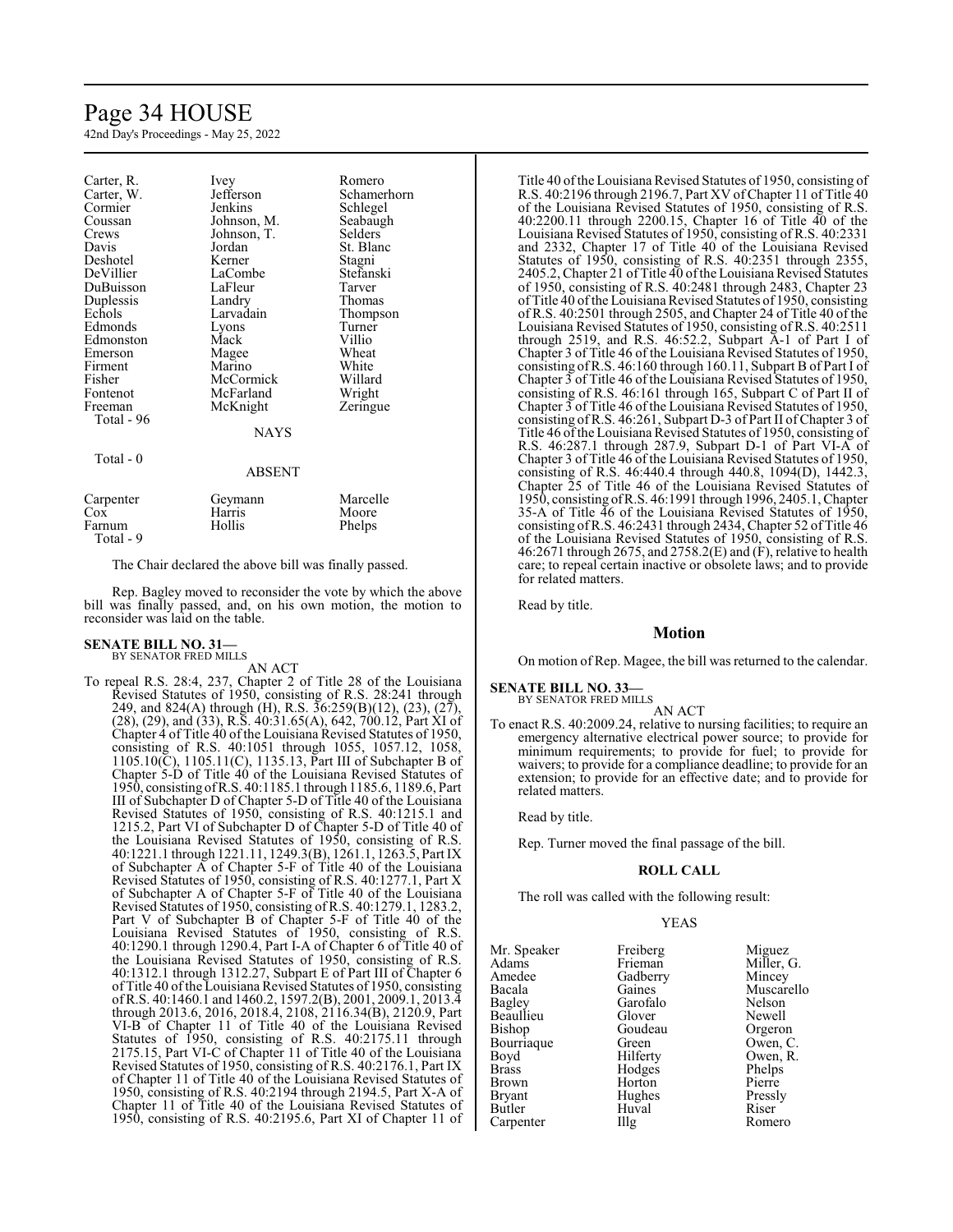## Page 35 HOUSE

42nd Day's Proceedings - May 25, 2022

Carrier Ivey Schamerhorn<br>Carter R. Jefferson Schlegel Jefferson Schlegel<br>Jenkins Seabaugh Carter, W. Jenkins Seabaughter, Seabaughter, Seabaughter, Seabaughter, Seabaughter, Seabaughter, Seabaughter, Seabaughter, Seabaughter, Seabaughter, Seabaughter, Seabaughter, Seabaughter, Seabaughter, Seabaughter, Seabaugh Cormier Johnson, M. Selders Coussan Johnson, T. St. Blanc Coussan Johnson, T.<br>Crews Jordan Stagni Davis Kerner Stefanski LaCombe Tarver<br>
LaFleur Thomas DeVillier LaFleur<br>Duplessis Landry Duplessis Landry Thompson Larvadain Turner<br>Lyons Villio Edmonds Lyons Villio<br>Edmonston Mack Wheat Edmonston Mack Wheat<br>
Emerson Magee White Emerson Magee<br>Farnum Marino Willard<br>Wright Firment McCormick Wright<br>
Fisher McFarland Zeringue Fisher McFarland<br>Fontenot McKnight Fontenot McKnight<br>Freeman McMahen McMahen Total - 97 NAYS Total - 0 ABSENT Cox Harris Miller, D. DuBuisson Hollis<br>Geymann Marcelle Geymann

The Chair declared the above bill was finally passed.

Rep. Turner moved to reconsider the vote by which the above bill was finally passed, and, on his own motion, the motion to reconsider was laid on the table.

Total - 8

**SENATE BILL NO. 59—** BY SENATOR FRED MILLS AND REPRESENTATIVE BAGLEY AN ACT

To enact R.S. 46:460.76, relative to claim reviews conducted by Medicaid managed care organizations; to provide for prepayment reviews; to provide for definitions; and to provide for related matters.

Read by title.

Rep. Bagley moved the final passage of the bill.

#### **ROLL CALL**

The roll was called with the following result:

#### YEAS

| Mr. Speaker   | Freiberg    | McMahen     |
|---------------|-------------|-------------|
| Adams         | Frieman     | Miguez      |
| Amedee        | Gadberry    | Miller, D.  |
| Bacala        | Gaines      | Miller, G.  |
| <b>Bagley</b> | Garofalo    | Mincey      |
| Beaullieu     | Glover      | Muscarello  |
| Bishop        | Goudeau     | Nelson      |
| Bourriaque    | Green       | Newell      |
| Boyd          | Hilferty    | Orgeron     |
| <b>Brass</b>  | Hodges      | Owen, C.    |
| Brown         | Horton      | Phelps      |
| <b>Bryant</b> | Hughes      | Pierre      |
| Butler        | Huval       | Pressly     |
| Carpenter     | Illg        | Riser       |
| Carrier       | <i>lvey</i> | Romero      |
| Carter, R.    | Jefferson   | Schamerhorn |
| Carter, W.    | Jenkins     | Schlegel    |
| Cormier       | Johnson, M. | Seabaugh    |

| Coussan    | Johnson, T. | Selders   |
|------------|-------------|-----------|
| Crews      | Jordan      | St. Blanc |
| Davis      | Kerner      | Stagni    |
| Deshotel   | LaCombe     | Stefanski |
| DeVillier  | LaFleur     | Tarver    |
| Duplessis  | Landry      | Thomas    |
| Echols     | Larvadain   | Thompson  |
| Edmonston  | Lyons       | Turner    |
| Emerson    | Mack        | Villio    |
| Farnum     | Magee       | Wheat     |
| Firment    | Marcelle    | White     |
| Fisher     | McCormick   | Willard   |
| Fontenot   | McFarland   | Wright    |
| Freeman    | McKnight    | Zeringue  |
| Total - 96 |             |           |
|            | <b>NAYS</b> |           |
| Total $-0$ |             |           |
|            | ABSENT      |           |
| Cox        | Geymann     | Marino    |
| DuBuisson  | Harris      | Moore     |
| Edmonds    | Hollis      | Owen, R.  |
| Total - 9  |             |           |

The Chair declared the above bill was finally passed.

Rep. Bagley moved to reconsider the vote by which the above bill was finally passed, and, on his own motion, the motion to reconsider was laid on the table.

#### **SENATE BILL NO. 64—**

BY SENATORS CONNICK AND BARROW AN ACT

To amend and reenact R.S. 14:2(B)(8), (29) and (40), 41(B), 42(A)(6) and (C), 43.2(A)(1) and (2), 43.3(A)(1), 44.1(A)(3),  $44.2(B)(2)$ , and the introductory paragraph of 93.5(A) and (B), Code of Criminal Procedure Art. 814(A)(12), and Code of Evidence. Art. 412.1, and to enact R.S.  $14:41(D)$ , and  $42(A)(7)$ and Code of Criminal Procedure Art.  $814(A)(69)$  and  $(70)$ , relative to sex offenses; to provide relative to crimes of violence; to provide relative to the elements of certain sex offenses; to provide relative to certain evidence in sexual assault cases; to provide relative to responsive verdicts for certain sex offenses; to provide definitions; and to provide for related matters.

Read by title.

Rep. Villio moved the final passage of the bill.

#### **ROLL CALL**

The roll was called with the following result:

#### YEAS

| Mr. Speaker   | Fontenot | McKnight   |
|---------------|----------|------------|
| Adams         | Freeman  | McMahen    |
| Amedee        | Frieman  | Miguez     |
| Bacala        | Gaines   | Miller, D. |
| Bagley        | Garofalo | Miller, G. |
| Beaullieu     | Glover   | Mincey     |
| Bishop        | Goudeau  | Muscarello |
| Bourriaque    | Green    | Nelson     |
| Boyd          | Hilferty | Newell     |
| <b>Brass</b>  | Hodges   | Orgeron    |
| <b>Brown</b>  | Horton   | Owen, C.   |
| <b>Bryant</b> | Hughes   | Phelps     |
| Butler        | Huval    | Pierre     |
| Carpenter     | Illg     | Pressly    |
| Carrier       | Ivey     | Riser      |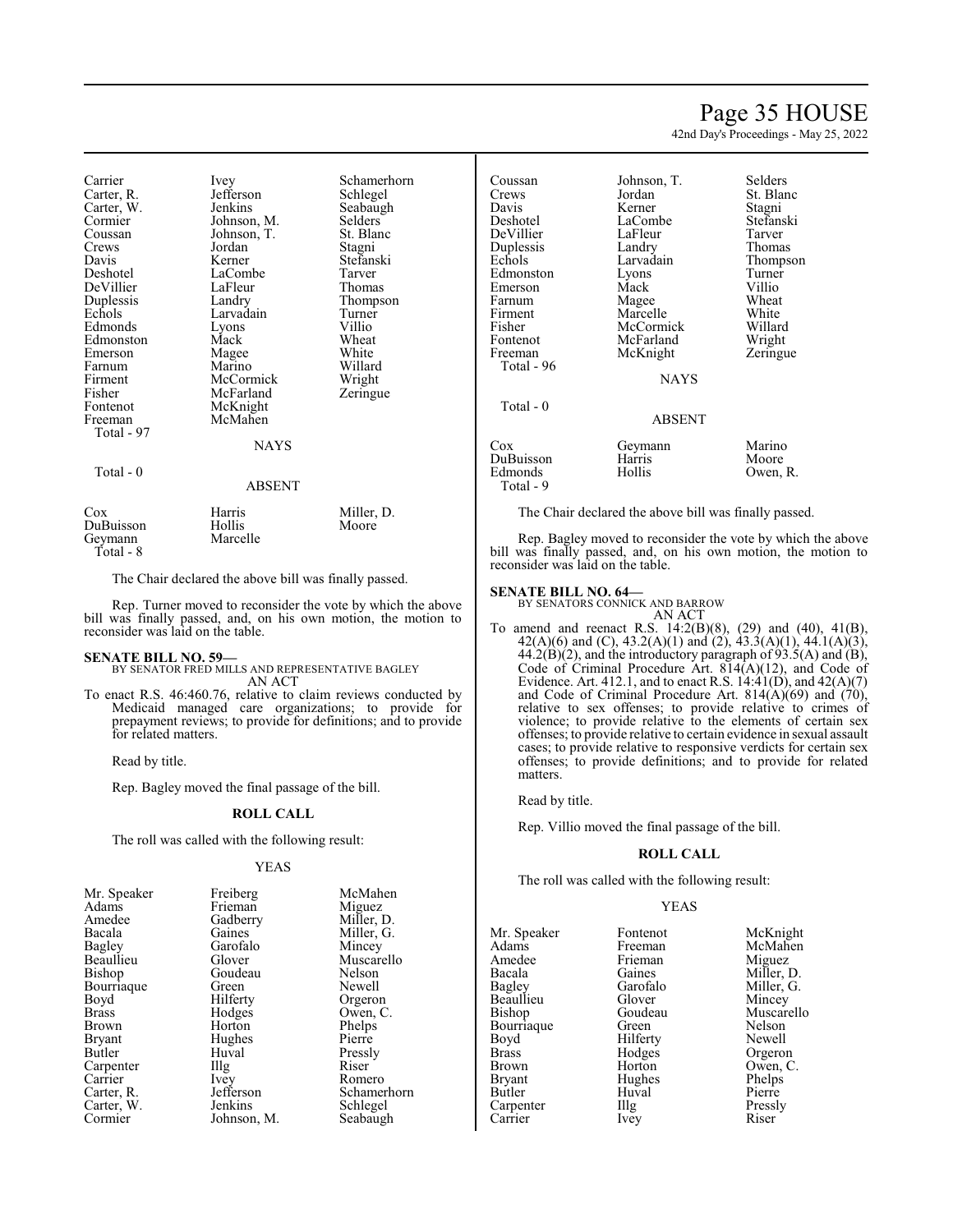## Page 36 HOUSE

42nd Day's Proceedings - May 25, 2022

| Carter, R.<br>Carter, W.<br>Cormier<br>Coussan<br>Crews<br>Davis<br>Deshotel<br>DeVillier<br>Duplessis<br>Echols<br>Edmonds<br>Edmonston<br>Emerson<br>Farnum<br>Firment | Jefferson<br>Jenkins<br>Johnson, M.<br>Johnson, T.<br>Jordan<br>Kerner<br>LaCombe<br>LaFleur<br>Landry<br>Larvadain<br>Lyons<br>Mack<br>Magee<br>Marcelle<br>McCormick | Romero<br>Schamerhorn<br>Schlegel<br>Seabaugh<br>Selders<br>St. Blanc<br>Stagni<br>Stefanski<br>Thomas<br>Thompson<br>Turner<br>Villio<br>White<br>Willard<br>Wright |
|--------------------------------------------------------------------------------------------------------------------------------------------------------------------------|------------------------------------------------------------------------------------------------------------------------------------------------------------------------|----------------------------------------------------------------------------------------------------------------------------------------------------------------------|
| Fisher<br>Total - 93                                                                                                                                                     | McFarland<br>NAYS                                                                                                                                                      | Zeringue                                                                                                                                                             |
| Total $-0$                                                                                                                                                               | ABSENT                                                                                                                                                                 |                                                                                                                                                                      |
| Cox<br>DuBuisson<br>Freiberg<br>Gadberry<br><b>Total - 12</b>                                                                                                            | Geymann<br>Harris<br>Hollis<br>Marino                                                                                                                                  | Moore<br>Owen, R.<br>Tarver<br>Wheat                                                                                                                                 |

The Chair declared the above bill was finally passed.

Rep. Villio moved to reconsiderthe vote bywhich the above bill was finally passed, and, on her own motion, the motion to reconsider was laid on the table.

#### **SENATE BILL NO. 71—** BY SENATOR CONNICK

AN ACT

To amend and reenact Children's Code Art. 305(A)(2) and (B)(3) and to enact Children's Code Art. 305(A)(3), relative to criminal court jurisdiction over children; to provide relative to the divestiture of the juvenile court's jurisdiction over serious crimes committed by juveniles; to provide relative to the district attorney's discretion to prosecute a juvenile as an adult for certain offenses; and to provide for related matters.

Read by title.

Rep. Villio moved the final passage of the bill.

#### **ROLL CALL**

The roll was called with the following result:

#### YEAS

| Mr. Speaker  | Fontenot             | McKnight    |
|--------------|----------------------|-------------|
| Adams        | Freeman              | McMahen     |
| Amedee       | Freiberg             | Miguez      |
| Bacala       | Frieman              | Miller, D.  |
| Bagley       | Gadberry             | Miller, G.  |
| Beaullieu    | Garofalo             | Mincey      |
| Bishop       | Glover               | Muscarello  |
| Bourriaque   | Goudeau              | Newell      |
| Boyd         | Green                | Orgeron     |
| <b>Brass</b> | Hilferty             | Owen, C.    |
| Brown        | Hodges               | Pierre      |
| Bryant       | Horton               | Pressly     |
| Butler       | Hughes               | Riser       |
| Carpenter    | Huval                | Romero      |
| Carrier      | $\prod$ <sup>g</sup> | Schamerhorn |
| Carter, R.   | <i>lvey</i>          | Schlegel    |
| Carter, W.   | Jefferson            | Seabaugh    |

Cormier Jenkins Selders<br>Coussan Johnson M. St. Blanc Coussan Johnson, M. St. Blanchessen<br>
Johnson, T. Stagni Crews Johnson, T.<br>Davis Jordan Jordan Stefanski<br>Kerner Thomas Deshotel Kerner<br>DeVillier LaCombe LaCombe<br>
LaFleur Turner<br>
Turner Duplessis LaFleur Turner<br>
Echols Landry Villio Echols Landry Villio<br>Edmonds Larvadain Wheat Larvadain Wheat<br>
Lyons White Edmonston Lyons White Emerson Mack<br>Farnum Magee Farnum Magee Zeringue<br>Firment McCormick Zeringue Firment McCormick<br>Fisher McFarland McFarland Total - 91 **NAYS**  Total - 0 ABSENT Cox Hollis Owen, R.<br>
DuBuisson Marcelle Phelps DuBuisson Marcelle Phelps Marino Tarver<br>Moore Wright Geymann<br>Harris Nelson Total - 14

The Chair declared the above bill was finally passed.

Rep. Villio moved to reconsider the vote bywhich the above bill was finally passed, and, on her own motion, the motion to reconsider was laid on the table.

## **SENATE BILL NO. 72—**<br>BY SENATOR CONNICK

AN ACT

To amend and reenact Children's Code Art. 657, 658, 763, and 764, relative to juvenile court proceedings; to remove the authority of the juvenile court to dismiss petitions in Child in Need of Care and Families in Need of Services petitions on its own motion; and to provide for related matters.

Read by title.

Rep. Villio moved the final passage of the bill.

#### **ROLL CALL**

The roll was called with the following result:

#### YEAS

Mr. Speaker Freiberg McKnight<br>
Adams Frieman McMahen Adams Frieman McMahen<br>Amedee Gadberry Miguez Amedee Gadberry<br>Bacala Gaines Bacala Gaines Miller, D.<br>Bagley Garofalo Miller, G. Beaullieu Glover Mincey<br>Bishop Goudeau Nelson Bourriaque Green<br>Boyd Hilferty Boyd Hilferty Orgeron<br>Brass Hodges Owen, C Brass Hodges Owen, C.<br>Brown Horton Phelps Brown Horton Phelps<br>Bryant Hughes Pierre Bryant Hughes<br>Butler Huval Carrier Illg Riser<br>Carter R Ivev Romero Carter, R. Ivey<br>Carter, W. Jefferson Carter, W. Jefferson Schamerhorn<br>
Cormier Jenkins Schlegel Cormier Jenkins Schlegel<br>Coussan Johnson, M. Seabaugh Coussan Johnson, M. Seabaughters Seabaughters Seabaughters Seabaughters Seabaughters Seabaughters Seabaughters Crews Johnson, T.<br>Davis Jordan

Garofalo Miller, G.<br>Glover Mincey Goudeau Nelson<br>Green Newell Huval Pressly<br>Illg Riser St. Blanc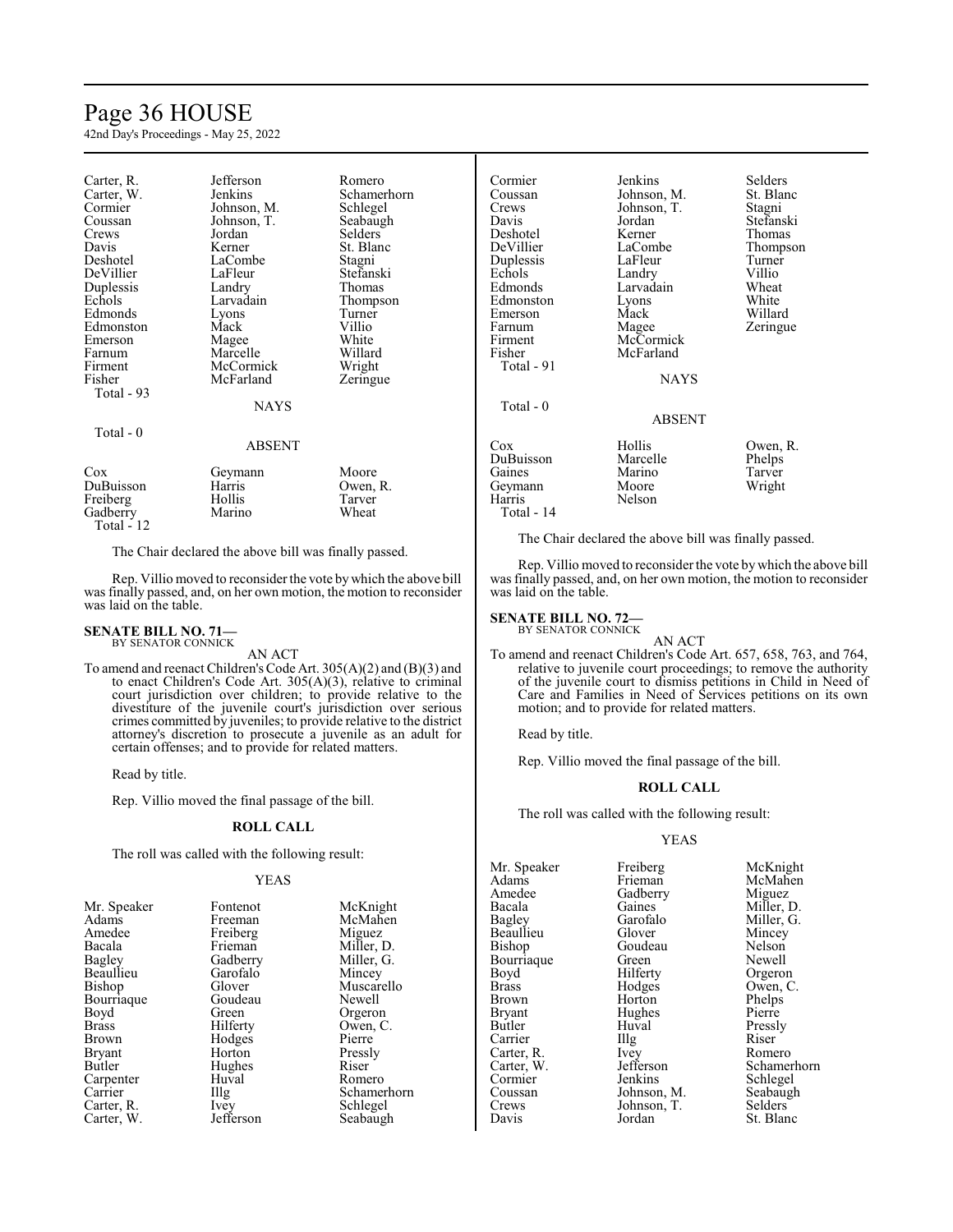## Page 37 HOUSE

42nd Day's Proceedings - May 25, 2022

| Deshotel<br>DeVillier<br>Duplessis<br>Echols<br>Edmonds<br>Edmonston<br>Emerson<br>Farnum<br>Firment<br>Fisher<br>Fontenot<br>Freeman<br>Total - 95 | Kerner<br>LaCombe<br>LaFleur<br>Landry<br>Larvadain<br>Lyons<br>Mack<br>Magee<br>Marcelle<br>Marino<br>McCormick<br>McFarland<br><b>NAYS</b> | Stagni<br>Stefanski<br>Thomas<br>Thompson<br>Turner<br>Villio<br>Wheat<br>White<br>Willard<br>Wright<br>Zeringue |
|-----------------------------------------------------------------------------------------------------------------------------------------------------|----------------------------------------------------------------------------------------------------------------------------------------------|------------------------------------------------------------------------------------------------------------------|
| Total - 0                                                                                                                                           | ABSENT                                                                                                                                       |                                                                                                                  |
| Carpenter<br>Cox<br>DuBuisson<br>Geymann<br>Total - 10                                                                                              | Harris<br>Hollis<br>Moore<br>Muscarello                                                                                                      | Owen, R.<br>Tarver                                                                                               |

The Chair declared the above bill was finally passed.

Rep. Villio moved to reconsider the vote bywhich the above bill was finally passed, and, on her own motion, the motion to reconsider was laid on the table.

#### **SENATE BILL NO. 73—** BY SENATOR HEWITT

AN ACT

To enact R.S. 18:602(E)(5), relative to special elections for vacancies in certain local offices; to provide for exceptions; and to provide for related matters.

Read by title.

Rep. Nelson moved the final passage of the bill.

#### **ROLL CALL**

The roll was called with the following result:

#### YEAS

| Mr. Speaker | Frieman              | Migue   |
|-------------|----------------------|---------|
| Adams       | Gadberry             | Miller  |
| Amedee      | Gaines               | Miller  |
| Bacala      | Garofalo             | Mince   |
| Bagley      | Glover               | Musca   |
| Beaullieu   | Goudeau              | Nelson  |
| Bishop      | Green                | Newel   |
| Bourriaque  | Hilferty             | Orgero  |
| Boyd        | Hodges               | Owen,   |
| Brass       | Horton               | Phelps  |
| Brown       | Hughes               | Pierre  |
| Bryant      | Huval                | Pressl  |
| Butler      | $\prod$ <sup>g</sup> | Riser   |
| Carpenter   | Ivey                 | Romer   |
| Carrier     | Jefferson            | Schan   |
| Carter, R.  | Jenkins              | Schleg  |
| Carter, W.  | Johnson, M.          | Seaba   |
| Cormier     | Johnson, T.          | Selder  |
| Coussan     | Jordan               | St. Bla |
| Crews       | Kerner               | Stagni  |
| Davis       | LaCombe              | Stefan  |
| Deshotel    | LaFleur              | Tarver  |
| DeVillier   | Landry               | Thoma   |
| Duplessis   | Larvadain            | Thomp   |
| Echols      | Lyons                | Turnei  |
|             |                      |         |

Miguez Miller, D. Miller, G. Mincey Muscarello Nelson Newell Orgeron Owen, C. Phelps Pierre Pressly<br>Riser Romero Schamerhorn Schlegel Seabaugh Selders St. Blanc Stefanski Tarver Thomas Thompson **Turner** 

| Edmonds<br>Edmonston<br>Emerson<br>Farnum<br>Fisher<br>Fontenot<br>Freeman<br>Freiberg<br>Total $-97$ | Mack<br>Magee<br>Marcelle<br>Marino<br>McCormick<br>McFarland<br>McKnight<br>McMahen<br><b>NAYS</b> | Villio<br>Wheat<br>White<br>Willard<br>Wright<br>Zeringue |
|-------------------------------------------------------------------------------------------------------|-----------------------------------------------------------------------------------------------------|-----------------------------------------------------------|
| Total $-0$                                                                                            | <b>ABSENT</b>                                                                                       |                                                           |
| Cox<br>DuBuisson<br>Firment<br>Total - 8                                                              | Geymann<br>Harris<br>Hollis                                                                         | Moore<br>Owen, R.                                         |

The Chair declared the above bill was finally passed.

Rep. Nelson moved to reconsider the vote by which the above bill was finally passed, and, on his own motion, the motion to reconsider was laid on the table.

#### **Consent to Correct a Vote Record**

Rep. Gadberry requested the House consent to record his vote on final passage of Senate Bill No. 73 as yea, which consent was unanimously granted.

#### **SENATE BILL NO. 74—** BY SENATOR HEWITT

AN ACT

To amend and reenact R.S. 18:427(A), relative to poll watchers; to provide for qualifications; and to provide for related matters.

Read by title.

#### **Motion**

On motion of Rep. Magee, the bill was returned to the calendar.

#### **SENATE BILL NO. 83—**

BY SENATOR FRED MILLS AN ACT

To enact R.S. 46:460.37, relative to Medicaid pharmacy reimbursement; to provide for the Council on Medicaid Pharmacy Reimbursement; to provide for council membership; to provide for meetings; to provide for the duties and powers of the council; and to provide for related matters.

Read by title.

Rep. Turner moved the final passage of the bill.

#### **ROLL CALL**

The roll was called with the following result:

#### YEAS

Mr. Speaker Freiberg McMahen<br>Adams Frieman Miguez Adams Frieman<br>Amedee Gadberry Amedee Gadberry Miller, D.<br>Bacala Gaines Miller, G. Bacala Gaines Miller, G.<br>Bagley Garofalo Mincey Bagley Garofalo<br>Beaullieu Glover Beaullieu Glover Muscarello<br>Bishop Goudeau Nelson Bourriaque Green<br>Boyd Hodges Boyd Hodges Orgeron<br>Brass Horton Owen, C

Goudeau Nelson<br>Green Newell Owen, C.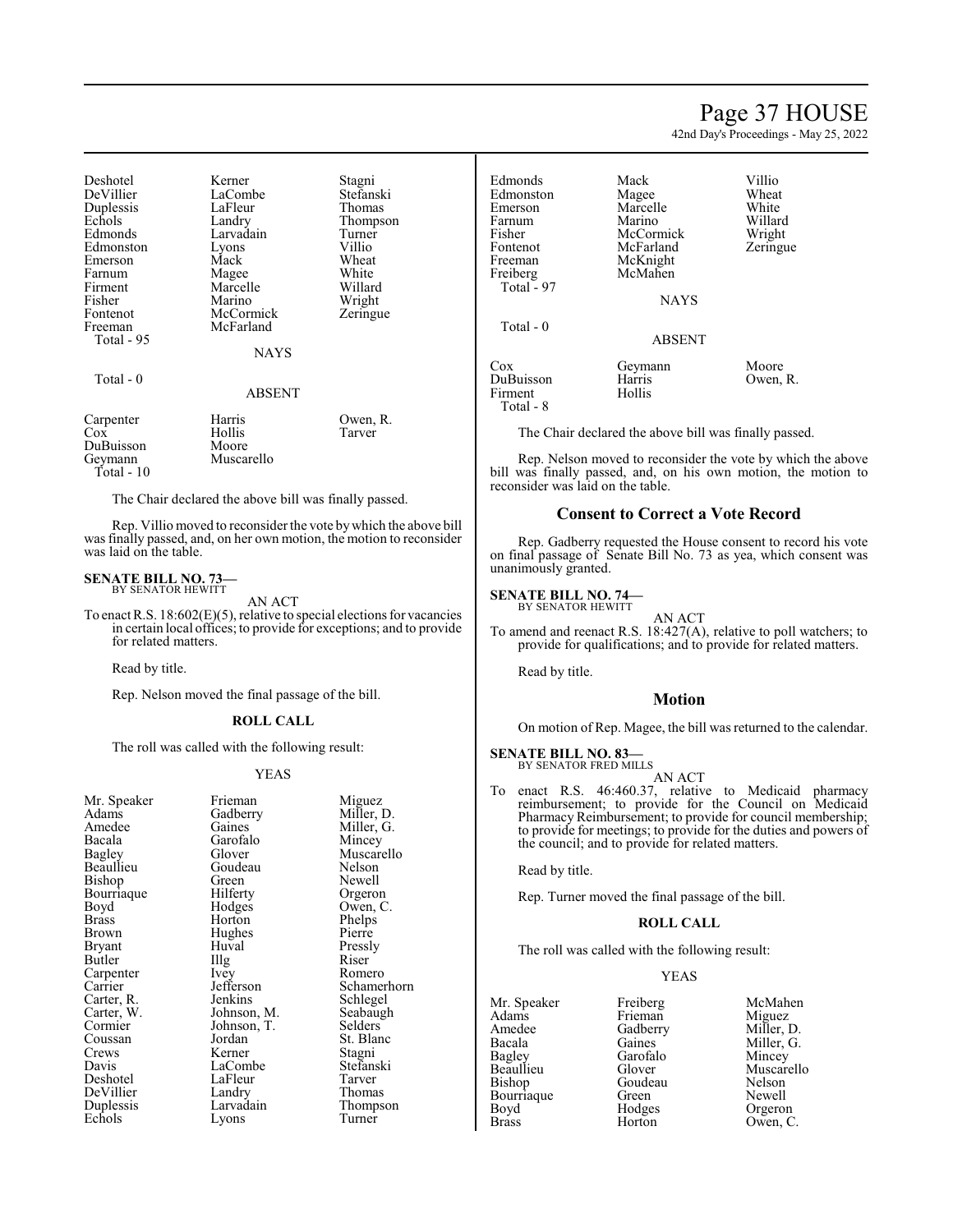## Page 38 HOUSE

42nd Day's Proceedings - May 25, 2022

| Brown         | Hughes        | Pierre      |
|---------------|---------------|-------------|
| <b>Bryant</b> | Huval         | Pressly     |
| Butler        | Illg          | Riser       |
| Carpenter     | <i>lvey</i>   | Romero      |
| Carrier       | Jefferson     | Schamerhorn |
| Carter, R.    | Jenkins       | Schlegel    |
| Carter, W.    | Johnson, M.   | Seabaugh    |
| Cormier       | Johnson, T.   | Selders     |
| Coussan       | Jordan        | St. Blanc   |
| Crews         | Kerner        | Stagni      |
| Deshotel      | LaCombe       | Stefanski   |
| DeVillier     | LaFleur       | Tarver      |
| Duplessis     | Landry        | Thomas      |
| Echols        | Larvadain     | Thompson    |
| Edmonds       | Lyons         | Turner      |
| Edmonston     | Mack          | Villio      |
| Emerson       | Magee         | Wheat       |
| Farnum        | Marcelle      | White       |
| Firment       | Marino        | Willard     |
| Fisher        | McCormick     | Wright      |
| Fontenot      | McFarland     | Zeringue    |
| Freeman       | McKnight      |             |
| Total - 95    |               |             |
|               | <b>NAYS</b>   |             |
| Total - 0     |               |             |
|               | <b>ADCENT</b> |             |

## ABSENT

| $\cos$       | Harris   | Owen, R. |
|--------------|----------|----------|
| Davis        | Hilferty | Phelps   |
| DuBuisson    | Hollis   |          |
| Geymann      | Moore    |          |
| Total - $10$ |          |          |

The Chair declared the above bill was finally passed.

Rep. Turner moved to reconsider the vote by which the above bill was finally passed, and, on his own motion, the motion to reconsider was laid on the table.

#### **SENATE BILL NO. 99—** BY SENATOR FRED MILLS

AN ACT

To amend and reenact R.S. 37:1256(B) and the introductory paragraph of R.S. 40:2868(A), relative to permits issued by the Louisiana Board of Pharmacy; to provide for permits issued to pharmacy benefit managers; and to provide for related matters.

Read by title.

Rep. Gregory Miller sent up floor amendments which were read as follows:

#### **HOUSE FLOOR AMENDMENTS**

Amendments proposed by Representative Gregory Miller to Engrossed Senate Bill No. 99 by Senator Fred Mills

#### AMENDMENT NO. 1

In Amendment No. 4 by the House Committee on Health and Welfare (#4159), on page 1, line 16, after "permit" and before the period "." insert "or a fine exceeding five thousand dollars"

#### AMENDMENT NO. 2

In Amendment No. 4 by the House Committee on Health and Welfare (#4159), on page 1, delete lines 19 and 20 in their entirety and insert in lieu thereof the following:

"appealable by the pharmacy benefit manager in accordance with applicable provisions of the Administrative Procedure Act."

#### AMENDMENT NO. 3

In Amendment No. 7 by the House Committee on Health and Welfare (#4159), on page 2, line 1, after "permit" and before the period "." insert "or a fine exceeding five thousand dollars"

#### AMENDMENT NO. 4

In Amendment No. 7 by the House Committee on Health and Welfare (#4159), on page 2, delete lines 4 and 5 in their entirety and insert in lieu thereof the following:

"appealable by the pharmacy benefit manager in accordance with applicable provisions of the Administrative Procedure Act."

Rep. Gregory Miller moved the adoption of the amendments.

Rep. Turner objected.

By a vote of 10 yeas and 77 nays, the amendments were rejected.

Rep. Turner moved the final passage of the bill.

#### **ROLL CALL**

The roll was called with the following result:

#### YEAS

| Mr. Speaker<br>Adams<br>Amedee<br>Bacala<br>Bagley<br>Beaullieu<br>Bishop<br>Bourriaque<br>Boyd<br><b>Brass</b><br>Brown<br>Bryant<br>Butler<br>Carrier<br>Carter, R.<br>Carter, W.<br>Cormier<br>Coussan<br>Deshotel<br>DeVillier<br>Duplessis<br>Echols<br>Edmonds<br>Edmonston<br>Farnum<br>Firment<br>Fisher<br>Fontenot<br>Freeman<br>Freiberg<br>Total - 88 | Gadberry<br>Gaines<br>Glover<br>Goudeau<br>Green)<br>Hodges<br>Horton<br>Hughes<br>Huval<br>Illg<br>Ivey<br>Jefferson<br>Jenkins<br>Johnson, M.<br>Johnson, T.<br>Jordan<br>Kerner<br>LaCombe<br>LaFleur<br>Landry<br>Larvadain<br>Lyons<br>Mack<br>Magee<br>Marcelle<br>Marino<br>McCormick<br>McFarland<br>McKnight<br>McMahen | Miguez<br>Miller, D.<br>Miller, G.<br>Mincey<br>Nelson<br>Newell<br>Orgeron<br>Owen, C.<br>Owen, R.<br>Pierre<br>Pressly<br>Riser<br>Romero<br>Schamerhorn<br>Schlegel<br>Selders<br>St. Blanc<br>Stagni<br>Stefanski<br>Tarver<br>Thomas<br>Thompson<br>Turner<br>Villio<br>Wheat<br>White<br>Willard<br>Zeringue |
|-------------------------------------------------------------------------------------------------------------------------------------------------------------------------------------------------------------------------------------------------------------------------------------------------------------------------------------------------------------------|----------------------------------------------------------------------------------------------------------------------------------------------------------------------------------------------------------------------------------------------------------------------------------------------------------------------------------|--------------------------------------------------------------------------------------------------------------------------------------------------------------------------------------------------------------------------------------------------------------------------------------------------------------------|
|                                                                                                                                                                                                                                                                                                                                                                   | <b>NAYS</b>                                                                                                                                                                                                                                                                                                                      |                                                                                                                                                                                                                                                                                                                    |
| Crews<br>Emerson<br>Total - 6                                                                                                                                                                                                                                                                                                                                     | Frieman<br>Garofalo<br><b>ABSENT</b>                                                                                                                                                                                                                                                                                             | Seabaugh<br>Wright                                                                                                                                                                                                                                                                                                 |
| Carpenter                                                                                                                                                                                                                                                                                                                                                         | Geymann                                                                                                                                                                                                                                                                                                                          | Moore                                                                                                                                                                                                                                                                                                              |

Hilferty<br>Hollis

DuBuisson

Cox Harris Muscarello<br>
Davis Hilferty Phelps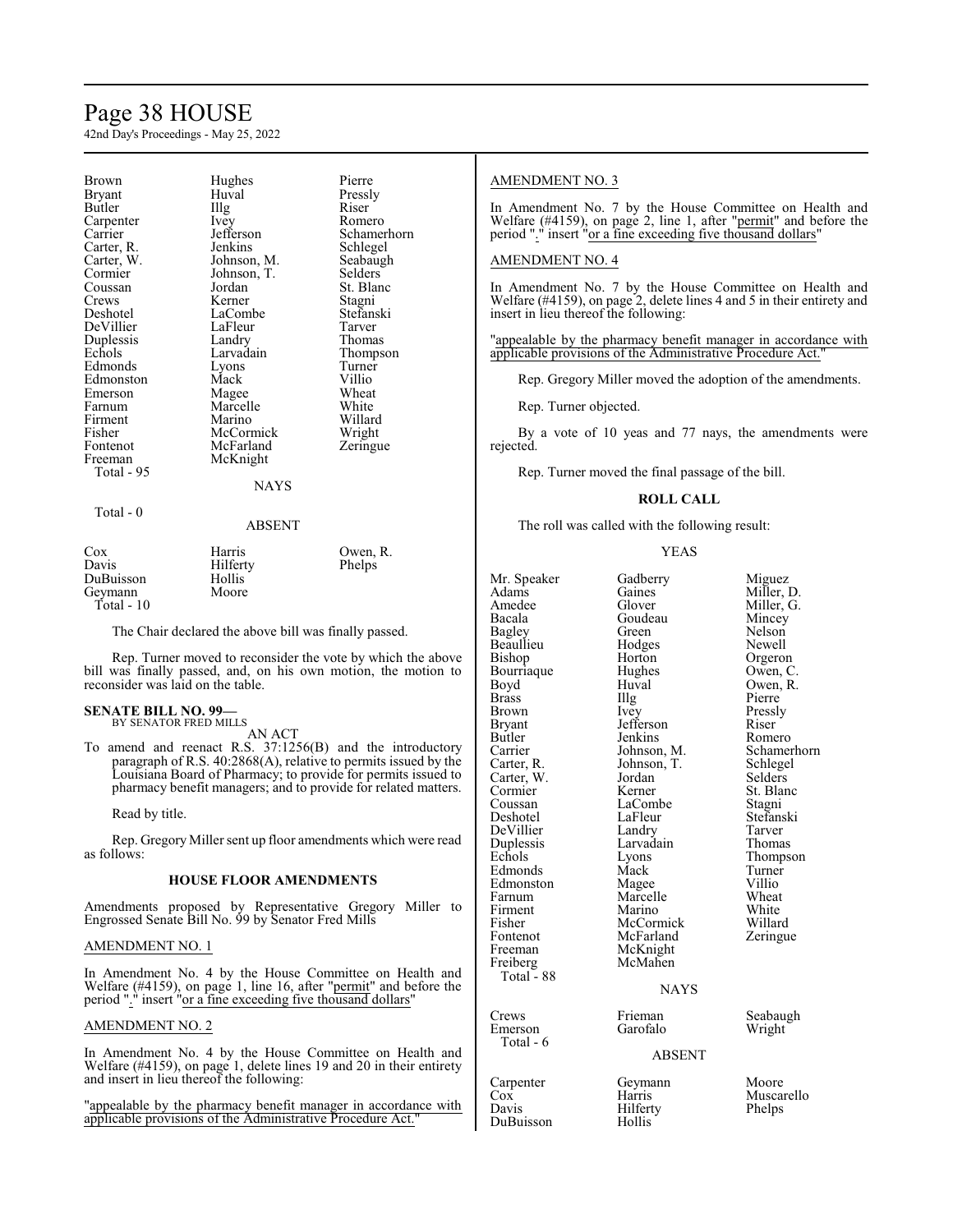42nd Day's Proceedings - May 25, 2022

Total - 11

The Chair declared the above bill was finally passed.

Rep. Turner moved to reconsider the vote by which the above bill was finally passed, and, on his own motion, the motion to reconsider was laid on the table.

#### **SENATE BILL NO. 182—** BY SENATOR FIELDS

AN ACT

To amend and reenact R.S. 14:134(A)(3) and R.S. 40:2405(J)(2)(a) and to enact R.S. 14:134(A)(4), relative to mandatory P.O.S.T. certification revocation; to provide relative to malfeasance in office by public officers and employees; to provide for a revocation hearing to determine whether a peace officer's P.O.S.T. certification will be revoked; and to provide for related matters.

Read by title.

Rep. Jordan moved the final passage of the bill.

#### **ROLL CALL**

The roll was called with the following result:

#### YEAS

| Mr. Speaker<br>Adams<br>Amedee<br>Bacala<br>Bagley<br>Beaullieu<br>Bourriaque<br>Boyd<br><b>Brass</b><br><b>Brown</b><br><b>Bryant</b><br>Butler<br>Carpenter<br>Carrier<br>Carter, R.<br>Carter, W.<br>Cormier<br>Coussan<br>Crews<br>Deshotel<br>DeVillier<br>Duplessis<br>Echols<br>Edmonds<br>Emerson<br>Farnum<br>Firment<br>Fisher<br>Fontenot<br>Freeman<br>Freiberg<br>Frieman<br>Total - 94<br>Total - 0 | Gadberry<br>Gaines<br>Garofalo<br>Glover<br>Goudeau<br>Green<br>Hilferty<br>Hodges<br>Horton<br>Hughes<br>Huval<br>Illg<br><i>lvey</i><br>Jefferson<br>Jenkins<br>Johnson, M.<br>Johnson, T.<br>Jordan<br>Kerner<br>LaCombe<br>LaFleur<br>Landry<br>Larvadain<br>Lyons<br>Mack<br>Magee<br>Marcelle<br>Marino<br>McCormick<br>McFarland<br>McKnight<br>McMahen<br><b>NAYS</b> | Miguez<br>Miller, D.<br>Miller, G.<br>Mincey<br>Muscarello<br>Nelson<br>Newell<br>Orgeron<br>Owen, C.<br>Owen, R.<br>Pierre<br>Pressly<br>Riser<br>Romero<br>Schlegel<br>Seabaugh<br>Selders<br>St. Blanc<br>Stagni<br>Stefanski<br>Tarver<br>Thomas<br>Thompson<br>Turner<br>Villio<br>Wheat<br>White<br>Willard<br>Wright<br>Zeringue |
|-------------------------------------------------------------------------------------------------------------------------------------------------------------------------------------------------------------------------------------------------------------------------------------------------------------------------------------------------------------------------------------------------------------------|-------------------------------------------------------------------------------------------------------------------------------------------------------------------------------------------------------------------------------------------------------------------------------------------------------------------------------------------------------------------------------|-----------------------------------------------------------------------------------------------------------------------------------------------------------------------------------------------------------------------------------------------------------------------------------------------------------------------------------------|
|                                                                                                                                                                                                                                                                                                                                                                                                                   | <b>ABSENT</b>                                                                                                                                                                                                                                                                                                                                                                 |                                                                                                                                                                                                                                                                                                                                         |
|                                                                                                                                                                                                                                                                                                                                                                                                                   |                                                                                                                                                                                                                                                                                                                                                                               |                                                                                                                                                                                                                                                                                                                                         |
| Bishop<br>Cox<br>Davis<br>DuBuisson<br>Total - 11                                                                                                                                                                                                                                                                                                                                                                 | Edmonston<br>Geymann<br>Harris<br>Hollis                                                                                                                                                                                                                                                                                                                                      | Moore<br>Phelps<br>Schamerhorn                                                                                                                                                                                                                                                                                                          |

The Chair declared the above bill was finally passed.

Rep. Jordan moved to reconsider the vote by which the above bill was finally passed, and, on his own motion, the motion to reconsider was laid on the table.

#### **SENATE BILL NO. 193—** BY SENATOR HEWITT

AN ACT

To amend and reenact R.S. 17:71.3(E)(2)(b), relative to school board apportionment plans; to provide for review; to provide for challenges; and to provide for related matters.

Read by title.

Rep. Nelson moved the final passage of the bill.

#### **ROLL CALL**

The roll was called with the following result:

#### YEAS

Mr. Speaker Gadberry Miguez<br>Adams Gaines Miller, 1 Adams Gaines Miller, D.<br>Amedee Garofalo Miller, G. Amedee Garofalo Miller, G.<br>Bacala Glover Mincey Bacala Glover Mincey Goudeau Muscarello<br>Green Nelson Beaullieu Green Nelson<br>Bishop Hodges Newell Bourriaque Horton Orgeron<br>Boyd Hughes Owen, C. Boyd Hughes<br>Brass Huval Brown Illg<br>Butler Ivey Carpenter Jefferson Riser<br>Carrier Jenkins Romero Carrier Jenkins Romero<br>Carter, W. Johnson, M. Schamerhorn Carter, W. Johnson, M. Schamerh<br>Cormier Johnson, T. Seabaugh Coussan Jordan<br>Crews Kerner Crews Kerner St. Blanc<br>Deshotel LaCombe Stagni DeVillier LaFleur Stefans<br>Duplessis Landry Tarver Duplessis Landry Tarver Echols Larvadain<br>Edmonds Lyons Emerson Mack Turner<br>
Farnum Magee Villio Farnum Magee Villio<br>Firment Marcelle Wheat Firment Marcelle Wheat<br>
Fisher Marino White Fisher Marino White<br>Fontenot McCormick Willard Fontenot McCormick Willard<br>Freeman McFarland Wright Freeman McFarland Wright<br>
Freiberg McKnight Zeringue Freiberg McKnight<br>Frieman McMahen McMahen Total - 92 Total - 0 Davis DuBu

Hodges Newell<br>Horton Orgeron Huval Owen, R.<br>Illg Pierre Ivey Pressly<br>Jefferson Riser Johnson, T. Seabaughter Seabaughter Seabaughter Seabaughter Seabaughter Seabaughter Seabaughter Seabaughter Seabaughter Seabaughter Seabaughter Seabaughter Seabaughter Seabaughter Seabaughter Seabaughter Seabaughter Seabau LaCombe Stagni<br>LaFleur Stefanski Lyons Thompson<br>
Mack Turner

Schlegel

NAYS

#### ABSENT

| <b>Bryant</b> | Edmonston | Moore  |
|---------------|-----------|--------|
| Carter, R.    | Geymann   | Phelps |
| $\cos$        | Harris    | Schleg |
| Davis         | Hilferty  |        |
| DuBuisson     | Hollis    |        |
| Total - 13    |           |        |

The Chair declared the above bill was finally passed.

Rep. Nelson moved to reconsider the vote by which the above bill was finally passed, and, on his own motion, the motion to reconsider was laid on the table.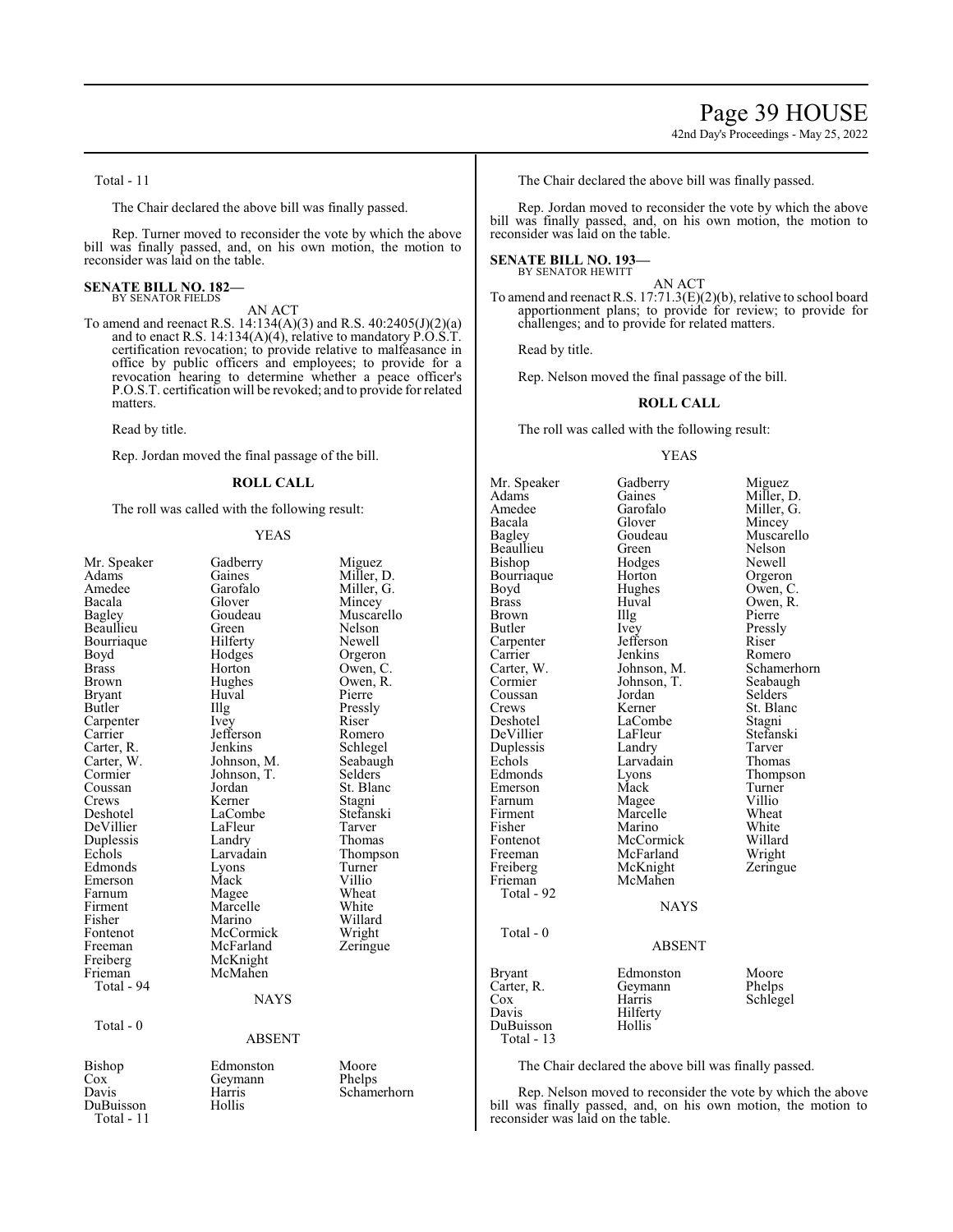## Page 40 HOUSE

42nd Day's Proceedings - May 25, 2022

#### **SENATE BILL NO. 197—** BY SENATOR WHITE

#### AN ACT

To enact R.S. 42:1123(47), relative to certain members of the boards of commissioners of groundwater districts; to provide for exceptions to the Code of Governmental Ethics; to provide for applicability; and to provide for related matters.

Read by title.

Rep. Stefanski moved the final passage of the bill.

#### **ROLL CALL**

The roll was called with the following result:

#### YEAS

| Mr. Speaker   | Freiberg    | Miguez      |  |
|---------------|-------------|-------------|--|
| Adams         | Frieman     | Miller, D.  |  |
| Amedee        | Gadberry    | Miller, G.  |  |
| Bacala        | Gaines      | Mincey      |  |
| Bagley        | Garofalo    | Muscarello  |  |
| Beaullieu     | Goudeau     | Nelson      |  |
| Bishop        | Green       | Newell      |  |
| Bourriaque    | Hilferty    | Orgeron     |  |
| Boyd          | Hodges      | Owen, C.    |  |
| <b>Brass</b>  | Horton      | Owen, R.    |  |
| Brown         | Hughes      | Pierre      |  |
| Butler        | Huval       | Riser       |  |
| Carpenter     | Illg        | Romero      |  |
| Carrier       | Ivey        | Schamerhorn |  |
| Carter, W.    | Jefferson   | Schlegel    |  |
| Coussan       | Jenkins     | Seabaugh    |  |
| Crews         | Johnson, M. | Selders     |  |
| Davis         | Johnson, T. | St. Blanc   |  |
| Deshotel      | Jordan      | Stagni      |  |
| DeVillier     | Kerner      | Stefanski   |  |
| Duplessis     | LaCombe     | Tarver      |  |
| Echols        | Lyons       | Thompson    |  |
| Edmonds       | Mack        | Turner      |  |
| Edmonston     | Magee       | Villio      |  |
| Emerson       | Marino      | Wheat       |  |
| Farnum        | McCormick   | White       |  |
| Firment       | McFarland   | Wright      |  |
| Fisher        | McKnight    | Zeringue    |  |
| Fontenot      | McMahen     |             |  |
| Total - 86    |             |             |  |
|               | <b>NAYS</b> |             |  |
| Carter, R.    | LaFleur     | Pressly     |  |
| Cormier       | Landry      | Thomas      |  |
| Freeman       | Larvadain   |             |  |
| Total - 8     |             |             |  |
| <b>ABSENT</b> |             |             |  |
| <b>Bryant</b> | Glover      | Moore       |  |
| Cox           | Harris      | Phelps      |  |
| DuBuisson     | Hollis      | Willard     |  |
| Geymann       | Marcelle    |             |  |
| Total - 11    |             |             |  |
|               |             |             |  |

The Chair declared the above bill was finally passed.

Rep. Stefanski moved to reconsider the vote by which the above bill was finally passed, and, on his own motion, the motion to reconsider was laid on the table.

## **SENATE BILL NO. 257—**

BY SENATOR FRED MILLS

AN ACT To enact R.S. 46:450.8, relative to Medicaid coverage for continuous glucose monitors; to require Medicaid coverage for continuous glucose monitors; to provide for the method of coverage; to provide for duties of the Louisiana Department of Health; and to provide for related matters.

Read by title.

Rep. Turner moved the final passage of the bill.

#### **ROLL CALL**

The roll was called with the following result:

#### YEAS

Mr. Speaker Freiberg McMahen<br>Adams Frieman Miguez Adams Frieman<br>Amedee Gadberry Amedee Gadberry Miller, D.<br>Bacala Gaines Miller, G. Bacala Gaines Miller, G. Bagley Garofalo Mincey Bagley Garofalo<br>Beaullieu Glover Beaulieu Glover Muscarello<br>Bishop Goudeau Nelson Goudeau Nelson<br>Green Newell Bourriaque Green<br>Boyd Hilferty Boyd Hilferty Orgeron<br>Brass Hodges Owen, C Brass Hodges Owen, C.<br>Brown Horton Owen, R. Brown Horton Owen, R.<br>Bryant Hughes Pierre Bryant Hughes<br>Butler Huyal Huval Pressly<br>Illg Riser Carpenter Illg<br>Carrier Ivey Carrier Ivey Romero<br>Carter, R. Jefferson Schame Jefferson Schamerhorn<br>Jenkins Schlegel Carter, W. Jenkins Schlegel Cormier Johnson, M. Seabaugh<br>Coussan Johnson, T. Selders Coussan Johnson, T.<br>Crews Jordan Crews Jordan St. Blanc<br>
Davis Kerner Stagni Davis Kerner Stagni<br>Deshotel LaCombe Stefanski LaCombe<br>LaFleur Stefans<br>Tarver DeVillier LaFleur Tarver<br>
Duplessis Landry Thomas Duplessis Landry<br>Echols Larvadain Larvadain Thompson<br>Lyons Turner Edmonds Lyons Turner<br>Edmonston Mack Villio Edmonston Mack Villio<br>Emerson Magee Wheat Emerson Magee Wheat<br>
Farnum Marcelle White Farnum Marcelle<br>Firment Marino Firment Marino Willard<br>
Fisher McCormick Wright Fisher McCormick Wright<br>
Fontenot McFarland Zeringue Fontenot McFarland<br>Freeman McKnight McKnight Total - 98 NAYS Total - 0 ABSENT Cox Harris Phelps DuBuisson Hollis Geymann Total - 7

The Chair declared the above bill was finally passed.

Rep. Turner moved to reconsider the vote by which the above bill was finally passed, and, on his own motion, the motion to reconsider was laid on the table.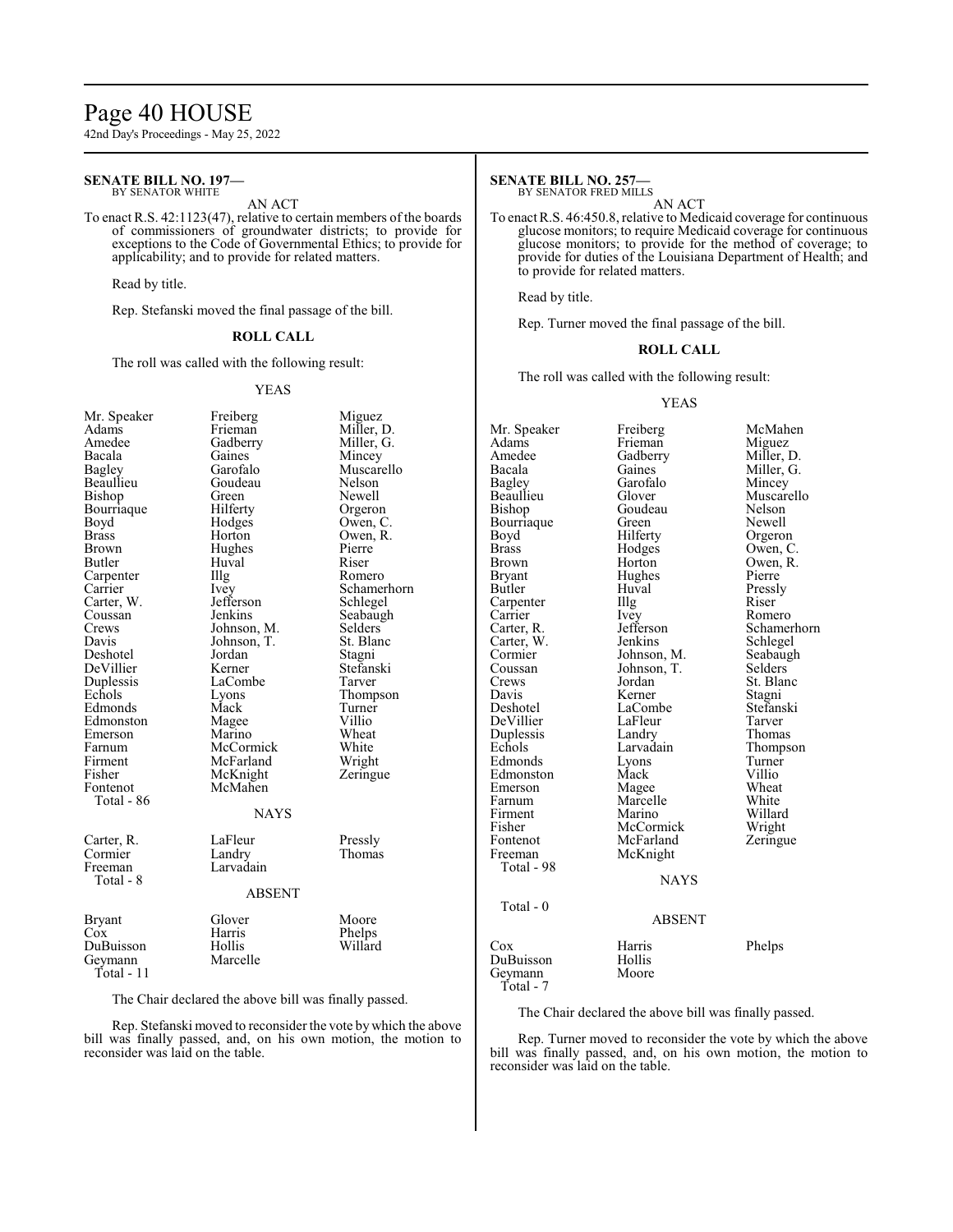## Page 41 HOUSE

42nd Day's Proceedings - May 25, 2022

#### **SENATE BILL NO. 258—** BY SENATOR HEWITT

AN ACT

To amend and reenact R.S. 18:401.3(B), (C), and (D)(1), (2)(a)(i) and (ii), (3), and (4), and to enact R.S.  $18:401.3(E)$ , relative to emergency election plans; to provide for reasons for the development of a plan; to authorize alternative plans; to provide for procedures for approval of a plan; to provide for an effective date; and to provide for related matters.

Read by title.

Rep. Stefanski moved the final passage of the bill.

#### **ROLL CALL**

The roll was called with the following result:

#### YEAS

| Mr. Speaker<br>Amedee<br>Bacala<br>Bagley<br>Beaullieu<br>Bishop<br>Bourriaque<br>Butler<br>Carrier<br>Coussan<br>Crews<br>Davis<br>Deshotel<br>DeVillier<br>Echols<br>Edmonds<br>Edmonston<br>Emerson<br>Farnum<br>Firment<br>Fisher<br>Fontenot<br>Freiberg<br>Total - 67 | Frieman<br>Gadberry<br>Garofalo<br>Goudeau<br>Hilferty<br>Hodges<br>Horton<br>Huval<br>Illg<br>Ivey<br>Johnson, M.<br>Kerner<br>Mack<br>Magee<br>Marino<br>McCormick<br>McFarland<br>McKnight<br>McMahen<br>Miguez<br>Miller, G.<br>Mincey<br>Muscarello<br><b>NAYS</b> | Nelson<br>Orgeron<br>Owen, C.<br>Owen, R.<br>Pressly<br>Riser<br>Romero<br>Schamerhorn<br>Schlegel<br>Seabaugh<br>St. Blanc<br>Stagni<br>Stefanski<br>Tarver<br>Thomas<br>Thompson<br>Turner<br>Villio<br>Wheat<br>Wright<br>Zeringue |
|-----------------------------------------------------------------------------------------------------------------------------------------------------------------------------------------------------------------------------------------------------------------------------|-------------------------------------------------------------------------------------------------------------------------------------------------------------------------------------------------------------------------------------------------------------------------|---------------------------------------------------------------------------------------------------------------------------------------------------------------------------------------------------------------------------------------|
| Adams<br>Boyd<br>Brass<br>Brown<br><b>Bryant</b><br>Carpenter<br>Carter, R.<br>Carter, W.<br>Cormier<br>Duplessis<br>Freeman<br>Total $-31$                                                                                                                                 | Gaines<br>Glover<br>Green<br>Hughes<br>Jefferson<br>Jenkins<br>Johnson, T.<br>Jordan<br>LaCombe<br>LaFleur<br>Landry<br><b>ABSENT</b>                                                                                                                                   | Larvadain<br>Marcelle<br>Miller, D.<br>Newell<br>Phelps<br>Pierre<br>Selders<br>White<br>Willard                                                                                                                                      |
| Cox<br>DuBuisson<br>Geymann<br>Total - 7                                                                                                                                                                                                                                    | Harris<br>Hollis<br>Lyons                                                                                                                                                                                                                                               | Moore                                                                                                                                                                                                                                 |

The Chair declared the above bill was finally passed.

Rep. Stefanski moved to reconsider the vote by which the above bill was finally passed, and, on his own motion, the motion to reconsider was laid on the table.

#### **SENATE BILL NO. 259—** BY SENATOR HEWITT

AN ACT

To enact Chapter 21 of Title 49 of the Revised Statutes of 1950, to be comprised of R.S. 49:1401-1403, relative to certain public benefit programs; to require annual reports from state agencies administering federal and state social services and financial assistance programs; to enhance program integrity; to eliminate fraud, waste, and abuse of federal and state resources; and to provide for related matters.

Read by title.

Rep. Horton sent up floor amendments which were read as follows:

#### **HOUSE FLOOR AMENDMENTS**

Amendments proposed by Representative Horton to Reengrossed Senate Bill No. 259 by Senator Hewitt

#### AMENDMENT NO. 1

On page 2, between lines 13 and 14, insert:

"(3) "Procedural reason" means a reason for an action on a program case related to an agency's non-receipt of materials or information necessary for determining benefit eligibility.

#### AMENDMENT NO. 2

On page 3, between lines 20 and 21, insert:

"(13) For the preceding calendar year, measures of access in the program, including:

(a) For each month, the number of applications received, the percentage of applications denied, and the percentage of applications denied for procedural reasons.

(b) Monthly call center performance metrics for call centers serving clients and applicants, including the average number of calls and the average and maximum call wait times.

(c) The average caseload per caseworker.

(14) A detailed description of the program's administrative appeals process for clients, including but not limited to the number of hearings requested by clients and the number of hearings waived by clients.

On motion of Rep. Horton, the amendments were adopted.

Rep. Horton moved the final passage of the bill, as amended.

#### **ROLL CALL**

The roll was called with the following result:

#### YEAS

| Mr. Speaker  | Freiberg | McMahen    |
|--------------|----------|------------|
| Adams        | Frieman  | Miguez     |
| Amedee       | Gadberry | Miller, D. |
| Bacala       | Gaines   | Miller, G. |
| Bagley       | Garofalo | Mincey     |
| Beaullieu    | Glover   | Nelson     |
| Bishop       | Goudeau  | Newell     |
| Bourriague   | Green    | Orgeron    |
| Boyd         | Hilferty | Owen, R.   |
| <b>Brass</b> | Hodges   | Phelps     |
| <b>Brown</b> | Horton   | Pierre     |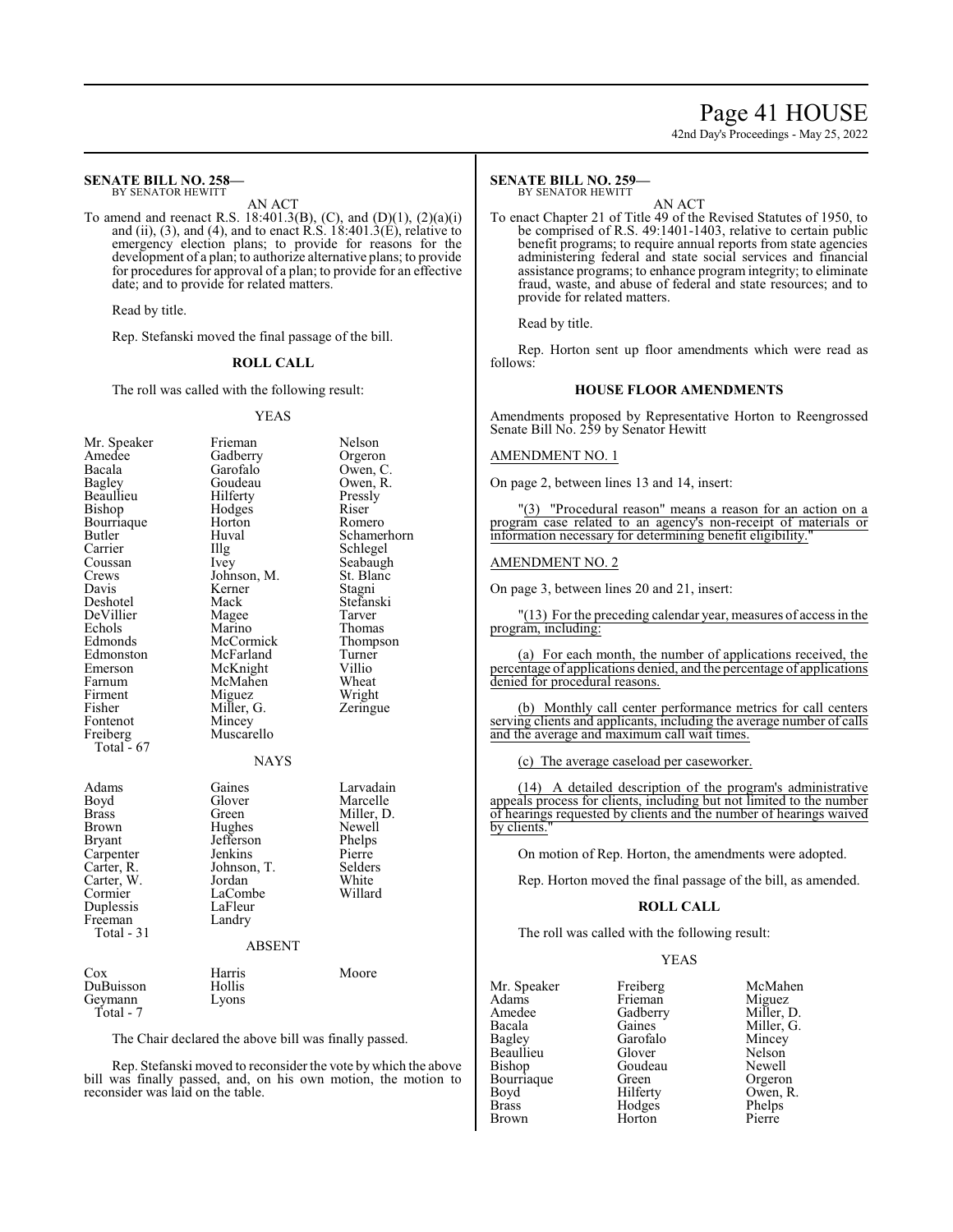## Page 42 HOUSE

42nd Day's Proceedings - May 25, 2022

| Bryant<br>Butler<br>Carpenter<br>Carrier<br>Carter, R.<br>Carter, W.<br>Cormier<br>Coussan<br>Crews<br>Davis<br>Deshotel<br>DeVillier<br>Duplessis<br>Echols<br>Edmonds<br>Edmonston<br>Emerson<br>Farnum<br>Firment<br>Fisher<br>Fontenot<br>Freeman<br>Total - 97<br>Total - 0 | Hughes<br>Huval<br>Illg<br><i>lvey</i><br>Jefferson<br>Jenkins<br>Johnson, M.<br>Johnson, T.<br>Jordan<br>Kerner<br>LaCombe<br>LaFleur<br>Landry<br>Larvadain<br>Lyons<br>Mack<br>Magee<br>Marcelle<br>Marino<br>McCormick<br>McFarland<br>McKnight<br><b>NAYS</b> | Pressly<br>Riser<br>Romero<br>Schamerhorn<br>Schlegel<br>Seabaugh<br>Selders<br>St. Blanc<br>Stagni<br>Stefanski<br>Tarver<br>Thomas<br>Thompson<br>Turner<br>Villio<br>Wheat<br>White<br>Willard<br>Wright<br>Zeringue |
|----------------------------------------------------------------------------------------------------------------------------------------------------------------------------------------------------------------------------------------------------------------------------------|--------------------------------------------------------------------------------------------------------------------------------------------------------------------------------------------------------------------------------------------------------------------|-------------------------------------------------------------------------------------------------------------------------------------------------------------------------------------------------------------------------|
|                                                                                                                                                                                                                                                                                  | <b>ABSENT</b>                                                                                                                                                                                                                                                      |                                                                                                                                                                                                                         |
| Cox<br>DuBuisson<br>Geymann                                                                                                                                                                                                                                                      | Harris<br>Hollis<br>Moore                                                                                                                                                                                                                                          | Muscarello<br>Owen, C.                                                                                                                                                                                                  |

The Chair declared the above bill was finally passed.

Rep. Horton moved to reconsider the vote by which the above bill was finally passed, and, on her own motion, the motion to reconsider was laid on the table.

#### **SENATE BILL NO. 267—** BY SENATOR HEWITT

Geymann Total - 8

AN ACT

To amend and reenact R.S. 24:53(A)(6) and (7) and R.S. 49:74(A)(6) and (7) and to enact R.S. 24:53(A)(8) and R.S. 49:74(A)(8), relative to registration of lobbyists; to provide for required information; to require disclosure of whether the registrant has completed certain required training; and to provide for related matters.

Read by title.

Rep. Zeringue sent up floor amendments which were read as follows:

#### **HOUSE FLOOR AMENDMENTS**

Amendments proposed by Representative Zeringue to Engrossed Senate Bill No. 267 by Senator Hewitt

#### AMENDMENT NO. 1

Delete House Committee Amendments Nos. 1 and 5 by the House Committee on House and Governmental Affairs (#4157)

#### AMENDMENT NO. 2

In House Committee Amendment No. 6 by the House Committee on House and Governmental Affairs (#4157), on page 1, line 12, delete "R.S."

#### AMENDMENT NO. 3

In House Committee Amendment No. 7 by the House Committee on House and Governmental Affairs (#4157), on page 1, delete lines 15 and 16 and insert the following:

"(4)

 $*$  \*  $*$  \*

On motion of Rep. Zeringue, the amendments were adopted.

Rep. Stefanski moved the final passage of the bill, as amended.

#### **ROLL CALL**

The roll was called with the following result:

#### YEAS

Mr. Speaker Freiberg Miguez<br>Adams Frieman Miller, 1 Adams Frieman Miller, D.<br>Amedee Gadberry Miller, G. Amedee Gadberry Miller, G.<br>Bacala Gaines Mincey Bacala Gaines Mincey<br>Bagley Garofalo Muscar Beaullieu Glover Nelson<br>Bishop Goudeau Newell Bourriaque Green<br>Boyd Hilferty Boyd Hilferty Owen, C.<br>Brass Hodges Owen, R. Brass Hodges Owen, R.<br>Brown Horton Phelps Brown Horton Phelps<br>Bryant Hughes Pierre Bryant Hughes<br>Butler Huval Carpenter Illg<br>Carrier Ivey Carrier Ivey Romero<br>Carter, R. Jefferson Schame Carter, W.<br>Cormier Cormier Johnson, M. Seabaugh<br>Coussan Johnson, T. Selders Coussan Johnson, T.<br>Crews Jordan Crews Jordan St. Blanc<br>
Davis Kerner Stagni Davis Kerner<br>Deshotel LaCombe DeVillier LaFleur Tarver<br>
Duplessis Landry Thomas Duplessis Landry<br>Echols Larvadain Edmonds Lyons Turner<br>Edmonston Mack Villio Edmonston Mack Villio<br>Emerson Magee Wheat Emerson Magee Wheat<br>
Farnum Marcelle White Farnum Marcelle White<br>Firment Marino Willard Firment Marino Willard<br>Fisher McCormick Wright Fisher McCormick Wright<br>Fontenot McKnight Zeringue Fontenot McKnight<br>Freeman McMahen Total - 98 Total - 0 Cox Harris Moore

Total - 7

Garofalo Muscarello<br>Glover Nelson Goudeau Newell<br>Green Orgeron Huval Pressly<br>Illg Riser Jefferson Schamerhorn<br>Jenkins Schlegel LaCombe Stefanski<br>LaFleur Tarver Larvadain Thompson<br>Lyons Turner

## **NAYS**

ABSENT

McMahen

DuBuisson Hollis McFarland

The Chair declared the above bill was finally passed.

Rep. Stefanski moved to reconsider the vote by which the above bill was finally passed, and, on his own motion, the motion to reconsider was laid on the table.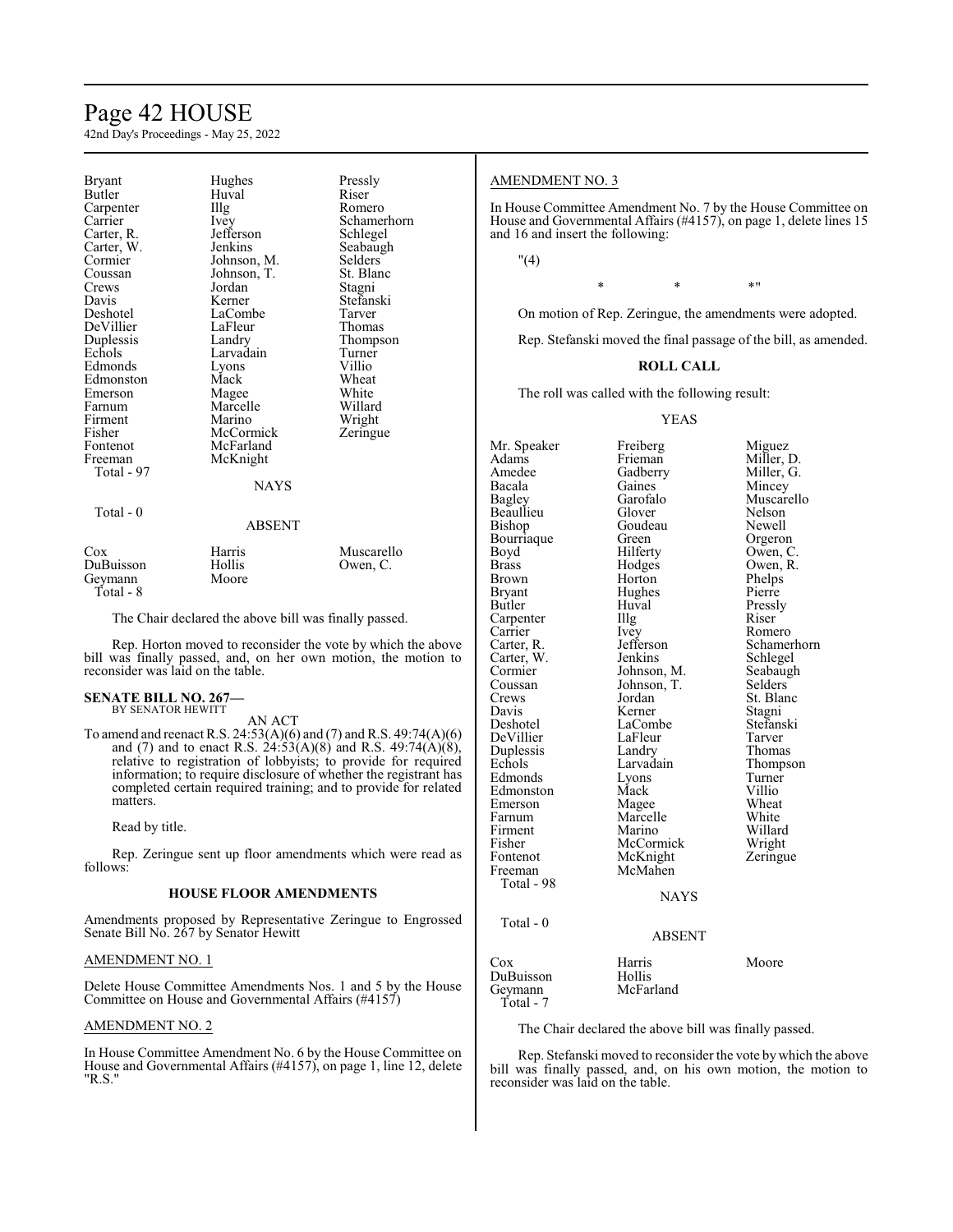## Page 43 HOUSE 42nd Day's Proceedings - May 25, 2022

**SENATE BILL NO. 285—** BY SENATOR SMITH

AN ACT

To amend and reenact 14:90.4(B), R.S. 26:80(F)(1)(b), 280(A)(7) and (F)(1)(b), and R.S. 27:3(20) and (21), 11(G), and  $29.3(A)(1)$ , relative to the gaming control board; to provide relative to video draw poker laws and non-gaming suppliers; to provide for technical changes to cross reference with current law; to provide for authorization to allow the board to publicly meet via video conferencing; to provide for notice of the video conference on its website; to provide for a mechanismto receive public comment; to provide for definitions; to provide for discretion of the gaming control board relative to non-gaming suppliers; to provide for an effective date; and to provide for related matters.

Read by title.

Rep. Marino moved the final passage of the bill.

#### **ROLL CALL**

The roll was called with the following result:

#### YEAS

| Mr. Speaker  | Freeman     | Miguez      |
|--------------|-------------|-------------|
| Adams        | Freiberg    | Miller, D.  |
| Amedee       | Frieman     | Miller, G.  |
| Bacala       | Gadberry    | Mincey      |
| Bagley       | Gaines      | Muscarello  |
| Beaullieu    | Glover      | Nelson      |
| Bishop       | Goudeau     | Newell      |
| Bourriaque   | Green       | Orgeron     |
| Boyd         | Hilferty    | Owen, C.    |
| <b>Brass</b> | Hodges      | Owen, R.    |
| Brown        | Horton      | Pierre      |
| Bryant       | Hughes      | Pressly     |
| Butler       | Huval       | Romero      |
| Carpenter    | Illg        | Schamerhorn |
| Carrier      | Ivey        | Schlegel    |
| Carter, R.   | Jefferson   | Seabaugh    |
| Carter, W.   | Jenkins     | Selders     |
| Cormier      | Johnson, M. | St. Blanc   |
| Coussan      | Johnson, T. | Stagni      |
| Crews        | Jordan      | Stefanski   |
| Davis        | Kerner      | Tarver      |
| Deshotel     | LaCombe     | Thomas      |
| DeVillier    | LaFleur     | Thompson    |
| Duplessis    | Landry      | Turner      |
| Echols       | Lyons       | Villio      |
| Edmonston    | Marcelle    | Wheat       |
| Emerson      | Marino      | White       |
| Farnum       | McCormick   | Willard     |
| Firment      | McFarland   | Wright      |
| Fisher       | McKnight    |             |
| Fontenot     | McMahen     |             |
| Total - 91   |             |             |
|              | <b>NAYS</b> |             |
| Total $-0$   |             |             |
|              | ABSENT      |             |
| Cox          | Harris      | Moore       |
| DuBuisson    | Hollis      | Phelps      |
| Edmonds      | Larvadain   | Riser       |
| Garofalo     | Mack        | Zeringue    |
| Geymann      | Magee       |             |
| Total - 14   |             |             |
|              |             |             |

The Chair declared the above bill was finally passed.

Rep. Marino moved to reconsider the vote by which the above bill was finally passed, and, on his own motion, the motion to reconsider was laid on the table.

**SENATE BILL NO. 290—** BY SENATOR CORTEZ

AN ACT

To amend and reenact the introductory paragraph of R.S. 27:27.1(C) and  $27.1(C)(1)$ , (3), and (8), (D)(1), (3), and (4), (E), (F), (J), the introductory paragraph of (L), and (M), 627, and 628(B), relative to sports wagering; to specifically include operators and electronic wagering in compulsive and problem gambling programs; to add certain parties to the exception from liability for certain disclosure of information; to allow the division of a licensee's promotional playcredit between platforms; to provide a method of proportionate distribution of revenue dedicated to local government; and to provide for related matters.

Read by title.

Rep. Nelson moved the final passage of the bill.

#### **ROLL CALL**

The roll was called with the following result:

#### YEAS

| Mr. Speaker                 | Gadberry                      | Miguez          |
|-----------------------------|-------------------------------|-----------------|
| Adams                       | Gaines                        | Miller, D.      |
| Amedee                      | Glover                        | Miller, G.      |
| Bacala                      | Goudeau                       | Mincey          |
| Bagley                      | Green                         | Muscarello      |
| Beaullieu                   | Hilferty                      | Nelson          |
| Bishop                      | Horton                        | Newell          |
| Bourriaque                  | Hughes                        | Owen, C.        |
| Boyd                        | Huval                         | Owen, R.        |
| Brass                       | Illg                          | Phelps          |
| Brown                       | Ivey                          | Pierre          |
| Bryant                      | Jefferson                     | Pressly         |
| Butler                      | Jenkins                       | Romero          |
| Carrier                     | Johnson, M.                   | Schamerhorn     |
| Carter, R.                  | Johnson, T.                   | Schlegel        |
| Carter, W.                  | Jordan                        | Seabaugh        |
| Cormier                     | Kerner                        | Selders         |
| Coussan                     | LaCombe                       | St. Blanc       |
| Davis                       | LaFleur                       | Stagni          |
| Deshotel                    | Landry                        | Stefanski       |
| DeVillier                   | Larvadain                     | Tarver          |
| Duplessis                   | Lyons                         | Thomas          |
| Echols                      | Mack                          | Thompson        |
| Edmonston                   | Magee                         | Turner          |
| Emerson                     | Marcelle                      | Villio          |
| Farnum                      | Marino                        | Wheat           |
| Fisher                      | McCormick                     | White           |
| Fontenot                    | McFarland                     | Willard         |
| Freeman                     | McKnight                      | Wright          |
| Frieman<br>Total - 90       | McMahen                       | Zeringue        |
|                             | <b>NAYS</b>                   |                 |
| Crews<br>Total - 3          | Firment<br><b>ABSENT</b>      | Riser           |
| Carpenter                   | Freiberg                      | Hodges          |
| Cox<br>DuBuisson<br>Edmonds | Garofalo<br>Geymann<br>Harris | Hollis<br>Moore |
| Total - 12                  |                               | Orgeron         |

The Chair declared the above bill was finally passed.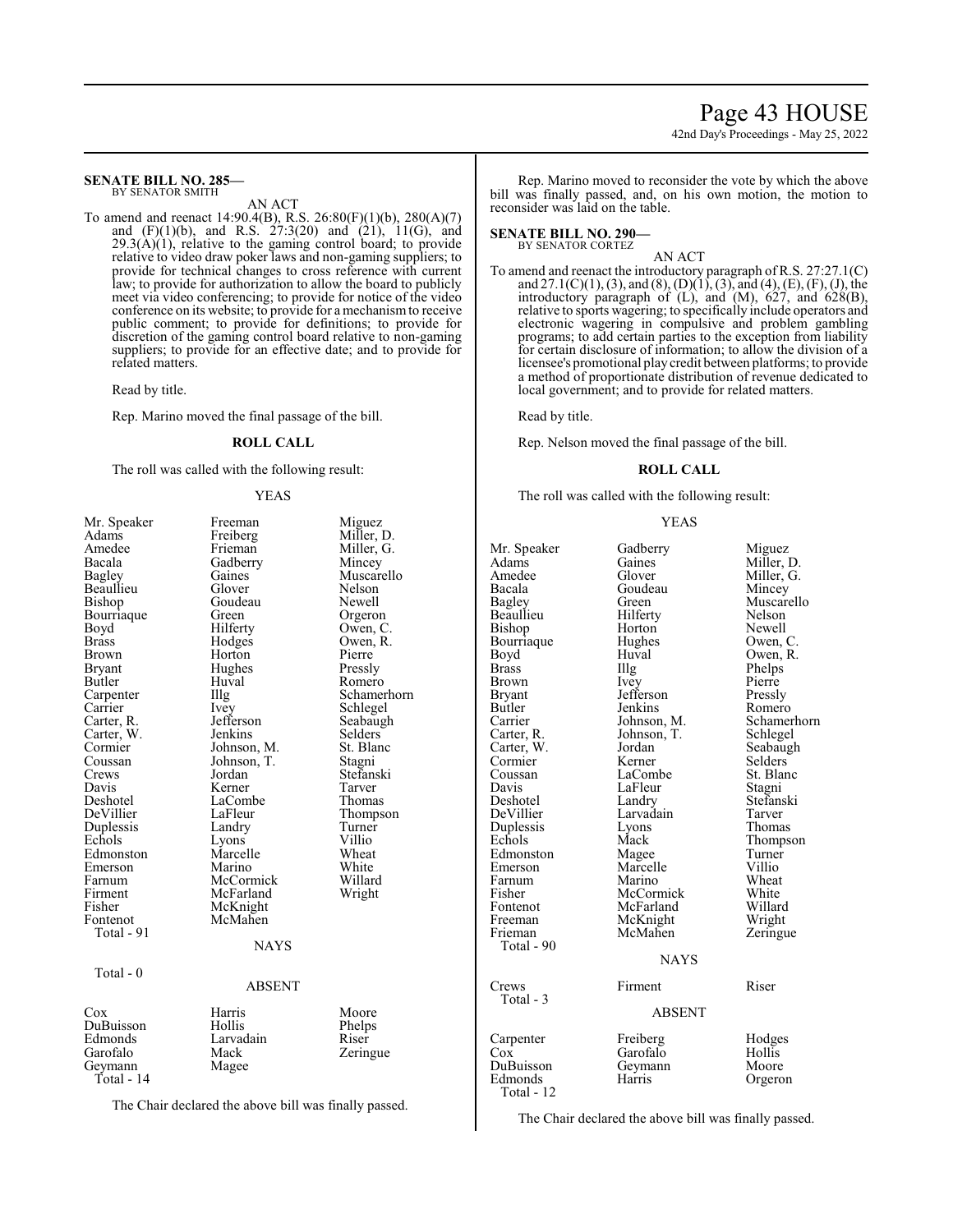## Page 44 HOUSE

42nd Day's Proceedings - May 25, 2022

Rep. Nelson moved to reconsider the vote by which the above bill was finally passed, and, on his own motion, the motion to reconsider was laid on the table.

#### **Consent to Correct a Vote Record**

Rep. Crews requested the House consent to correct his vote on final passage of Senate Bill No. 290 from yea to nay, which consent was unanimously granted.

#### **Consent to Correct a Vote Record**

Rep. Miguez requested the House consent to correct his vote on final passage of Senate Bill No. 290 from nay to yea, which consent was unanimously granted.

#### **SENATE BILL NO. 328—**

BY SENATOR FRED MILLS AN ACT

To amend and reenact R.S. 37:1042(A), (B), the introductory paragraph of (C)(1), and (D), relative to the Louisiana State Board of Optometry Examiners; to provide for board membership; to provide for a nomination process; to provide for term limits; to provide for board members who are also members in an optometrist trade association; and to provide for related matters.

Read by title.

Rep. Stagni moved the final passage of the bill.

#### **ROLL CALL**

The roll was called with the following result:

#### YEAS

| Mr. Speaker  | Freiberg    | McM    |
|--------------|-------------|--------|
| Adams        | Frieman     | Migu   |
| Amedee       | Gadberry    | Millei |
| Bacala       | Gaines      | Miller |
| Bagley       | Garofalo    | Mince  |
| Beaullieu    | Glover      | Musc   |
| Bishop       | Goudeau     | Nelso  |
| Bourriaque   | Green       | Newe   |
| Boyd         | Hilferty    | Orger  |
| <b>Brass</b> | Hodges      | Owen   |
| Brown        | Horton      | Owen   |
| Bryant       | Hughes      | Phelp  |
| Butler       | Huval       | Pierre |
| Carpenter    | Illg        | Pressl |
| Carrier      | Ivey        | Riser  |
| Carter, R.   | Jefferson   | Rome   |
| Carter, W.   | Jenkins     | Schan  |
| Cormier      | Johnson, M. | Schle  |
| Coussan      | Johnson, T. | Seaba  |
| Crews        | Jordan      | St. Bl |
| Davis        | Kerner      | Stagn  |
| Deshotel     | LaCombe     | Stefar |
| DeVillier    | LaFleur     | Tarve  |
| Duplessis    | Landry      | Thom   |
| Echols       | Larvadain   | Thom   |
| Edmonds      | Lyons       | Turne  |
| Edmonston    | Mack        | Villio |
| Emerson      | Magee       | Whea   |
| Farnum       | Marcelle    | White  |
| Firment      | Marino      | Willa  |
| Fisher       | McCormick   | Wrigl  |
| Fontenot     | McFarland   |        |
| Freeman      | McKnight    |        |
| Total - 97   |             |        |

Freiberg McMahen<br>Frieman Miguez Gadberry Miller, D.<br>Gaines Miller, G. Gaines Miller, G.<br>Garofalo Mincey Garofalo Mincey<br>Glover Muscare Muscarello<br>Nelson Green Newell<br>Hilferty Orgeror Hilferty Orgeron<br>Hodges Owen, C Hodges Owen, C.<br>Horton Owen, R. Owen, R.<br>Phelps Hughes Phelps<br>Huval Pierre The Pressly<br>
The Pressly<br>
Riser Jefferson Romero<br>Jenkins Schamer Schamerhorn<br>Schlegel Johnson, M. Schlegel<br>Johnson, T. Seabaugh St. Blanc<br>Stagni Kerner Stagni<br>LaCombe Stefanski LaCombe Stefans<br>LaFleur Tarver Landry Thomas<br>Larvadain Thomps Thompson<br>Turner Lyons Turner<br>
Mack Villio Magee Wheat<br>
Marcelle White Marcelle White<br>
Marino Willard Marino Willard<br>
McCormick Wright

 Total - 0 ABSENT Cox Harris Selders<br>
DuBuisson Hollis Zeringue DuBuisson Hollis<br>Geymann Moore Geymann Total - 8

The Chair declared the above bill was finally passed.

Rep. Stagni moved to reconsider the vote by which the above bill was finally passed, and, on his own motion, the motion to reconsider was laid on the table.

**SENATE BILL NO. 333—** BY SENATOR HEWITT

- AN ACT
- To amend and reenact R.S. 36:254(A)(14) and R.S. 39:98.3(B)(2) and 98.4(B)(3)(a), and to repeal R.S. 17:1519.12 and 2048.51(C)(14) and (N) and R.S. 36:259(B)(22), relative to boards, commissions, authorities, districts, and like entities and the powers, functions, duties, responsibilities, and jurisdictions thereof; to provide relative to the functional organization of state government by abolishing certain boards, commissions, authorities, districts, and like entities; to provide for any necessary transitions and transfers; to remove references to certain abolished entities; to remove references to, provisions for, and the powers, functions, and duties of the Medical Education Commission; and to provide for related matters.

Read by title.

Rep. Stefanski moved the final passage of the bill.

#### **ROLL CALL**

The roll was called with the following result:

#### YEAS

Adams Frieman<br>Amedee Gadberry Bagley Garofalo<br>Beaullieu Glover Bourriaque Green<br>Boyd Hilferty Carter, R. Jefferson<br>Carter, W. Jenkins Cormier Johnson, M.<br>Coussan Johnson, T. Echols Larvadain<br>Edmonds Lyons

Mr. Speaker Freiberg McMahen<br>Adams Frieman Miguez Amedee Gadberry Miller, D.<br>Bacala Gaines Miller. G. Bacala Gaines Miller, G.<br>Bagley Garofalo Mincey Beaullieu Glover Muscarello Goudeau Nelson<br>Green Newell Boyd Hilferty Orgeron<br>Brass Hodges Owen, C Brass Hodges Owen, C. Brown Horton Owen, R.<br>Bryant Hughes Phelps Hughes Phelps<br>Huval Pierre Butler Huval Pierre<br>
Carpenter IIIg Pressly Carpenter Illg Pressl<br>Carrier Ivey Riser Carrier Ivey Riser<br>Carter, R. Jefferson Romero Coussan Johnson, T. Seabaugh Crews Jordan Selders<br>
Davis Kerner St. Blan Davis Kerner St. Blanc<br>Deshotel LaCombe Stagni LaCombe<br>
LaFleur Stefanski DeVillier LaFleur Stefans<br>Duplessis Landry Tarver Duplessis Landry Tarver<br>
Echols Larvadain Thomas Eyons Thompson<br>
Mack Turner Edmonston Mack Turner<br>
Emerson Magee Villio Emerson Magee Villio<br>Farnum Marcelle Wheat Marcelle Wheat<br>
Marino White Firment Marino White<br>Fisher McCormick Willard Fisher McCormick Willard McFarland

Carter, W. Jenkins Schamerhorn<br>Cormier Johnson, M. Schlegel

**NAYS**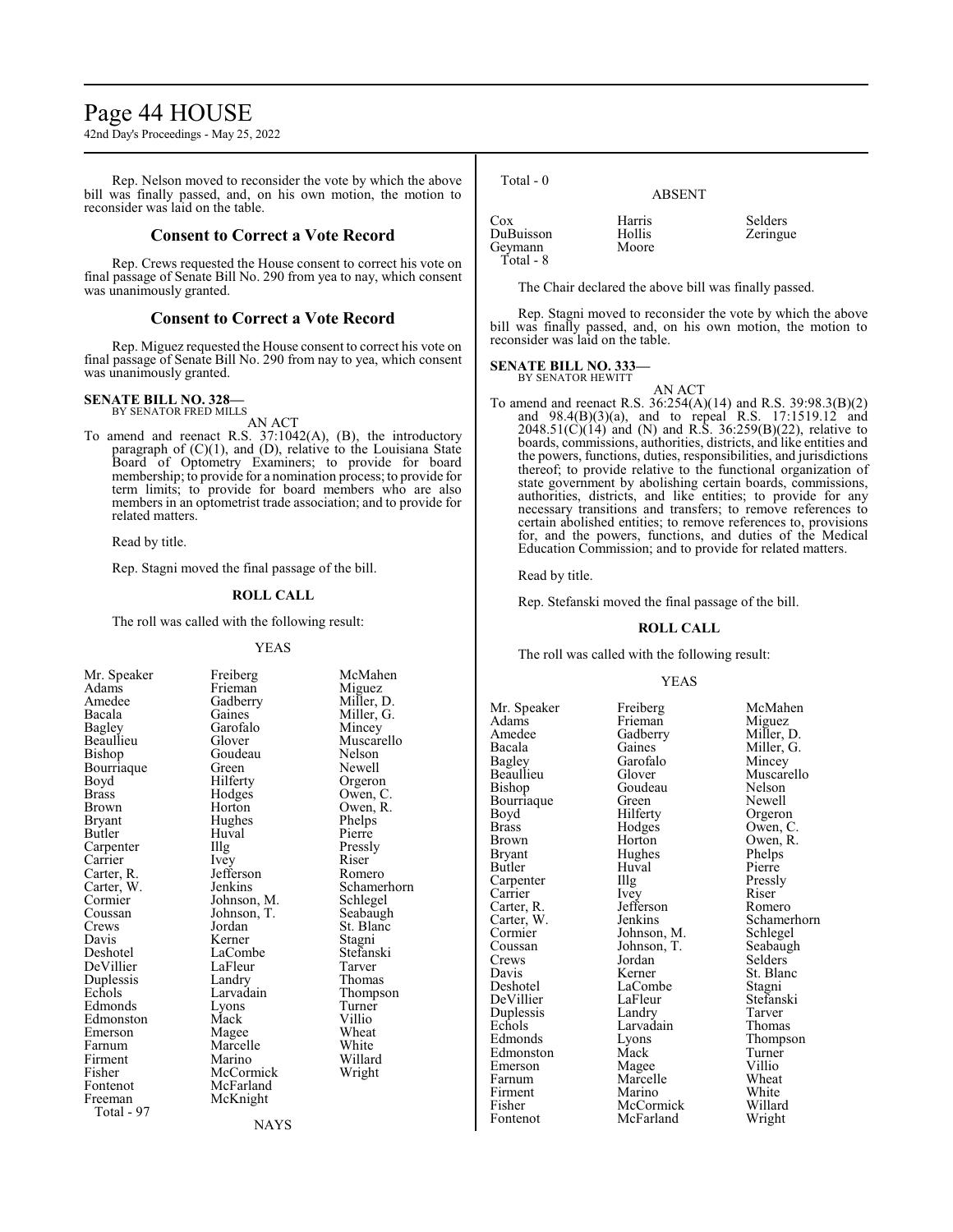## Page 45 HOUSE

42nd Day's Proceedings - May 25, 2022

| Freeman                       | McKnight          | Zeringue        |
|-------------------------------|-------------------|-----------------|
| Total - 99                    | <b>NAYS</b>       |                 |
| Total $-0$                    | <b>ABSENT</b>     |                 |
| Cox<br>DuBuisson<br>Total - 6 | Geymann<br>Harris | Hollis<br>Moore |

The Chair declared the above bill was finally passed.

Rep. Stefanski moved to reconsider the vote by which the above bill was finally passed, and, on his own motion, the motion to reconsider was laid on the table.

#### **SENATE BILL NO. 354—** BY SENATOR CATHEY

AN ACT

To enact Chapter 49 of Title 51 of the Louisiana Revised Statues of 1950, to be comprised ofR.S. 51:3051 through 3053, relative to consumer access to certain energy types; to prohibit the adoption of local ordinances limiting access to certain energy types; to provide for definitions; to provide for an effective date; and to provide for related matters.

Called from the calendar.

Read by title.

Rep. LaCombe sent up floor amendments which were read as follows:

#### **HOUSE FLOOR AMENDMENTS**

Amendments proposed by Representative LaCombe to Engrossed Senate Bill No. 354 by Senator Cathey

#### AMENDMENT NO. 1

Delete House Committee Amendment No. 1 by the House Committee on Commerce (#4066).

#### AMENDMENT NO. 2

On page 1, delete line 2 in its entirety and insert "To enact Chapter 17-A of Title 51 of the Louisiana Revised Statutes of 1950, to be comprised of R.S. 51:1611 and to enact Chapter 49 of Title 51 of the Louisiana Revised Statutes of 1950, to be comprised"

#### AMENDMENT NO. 3

On page 1, line 3, after "relative to" delete the remainder of the line and insert "the sale and transport of propane and other fuels; to provide for the sale, transportation, and acceptance of propane and other fuels to individuals in affected areas during a declared natural disaster; to provide relative to consumer access to certain energy types;

#### AMENDMENT NO. 4

On page 1, line 8, after "Section 1." and before "Chapter 49" insert "Chapter 17-A of Title 51 of the Louisiana Revised Statutes of 1950, comprised of R.S. 51:1611 and"

#### AMENDMENT NO. 5

On page 1, line 9, change "is hereby" to "are hereby"

#### AMENDMENT NO. 6

On page 1, between lines 9 and 10, insert the following:

#### CHAPTER 17-A. SALE, TRANSPORTATION, AND ACCEPTANCE OF FUEL

§1611. Sale, transportation, and acceptance of fuel following a natural disaster

A. Notwithstanding any other provision of law to the contrary, following a disaster or emergency declared in accordance with the Louisiana Homeland Security and Emergency Assistance and Disaster Act, R.S. 29:721 et seq., and upon written authorization from the secretary of the Department of Transportation and Development, the diversion, sale, transport, delivery, or acceptance of gasoline, diesel fuel, liquified petroleum gas, motor fuel, special fuel, gasohol, liquified natural gas, and other types of fuel, across jurisdictional boundaries within this state shall not be restricted or prohibited when needed for disaster recovery, including but not limited to supplying fuel to generators, motor vehicles, homes and other resources to provide electricity, heat, light, meals, and other necessities to persons in affected areas.

This provision shall not be construed as waiving any mandatory federal law, nor as creating any exception thereto, to the extent that any such law may be applicable to the transport of commodities described in this Section.

 $*$  \*  $*$  \*  $*$  "

On motion of Rep. LaCombe, the amendments were adopted.

Rep. LaCombe moved the final passage of the bill, as amended.

#### **ROLL CALL**

The roll was called with the following result:

#### YEAS

Mr. Speaker Gadberry Miguez<br>Adams Gaines Miller, 1 Adams Gaines Miller, D.<br>Amedee Garofalo Miller G Amedee Garofalo Miller, G.<br>Bagley Glover Mincey Bagley Glover Mincey Bishop Green Nelson<br>Bourriaque Hilferty Newell Bourriaque Hilferty<br>Boyd Hodges Boyd Hodges Orgeron Brass Horton Owen, C. Bryant Hughes Owen, R.<br>Butler Huval Pierre Butler Huval Pierre Carrier IIIg Pressly<br>Carter, R. Ivey Riser Carter, R. Ivey Riser Riser<br>Carter, W. Jefferson Romero Carter, W. Jefferson<br>Cormier Jenkins Coussan Johnson, M.<br>Crews Jordan Crews Jordan Seabaugh<br>
Davis Kerner Selders Davis Kerner Selders<br>Deshotel LaCombe St. Blanc DeVillier LaFleur Stagni Duplessis Landry Stefans<br>Echols Larvadain Tarver Edmonston Lyons<br>Emerson Mack Emerson Mack Thompson<br>
Farnum Magee Turner Farnum Magee Turner<br>Firment Marcelle Villio Firment Marcelle Villio<br>Fisher Marino Wheat Fisher Marino Wheat<br>Fontenot McCormick White Fontenot McCormick White Freeman McFarland Willard<br>
Freiberg McKnight Wright Freiberg McKnight Wright<br>Frieman McMahen Zeringue Total - 93

LaCombe<br>
LaFleur Stagni Larvadain Tarver<br>
Lyons Thomas McMahen

Goudeau Muscarello<br>Green Nelson Cormier Jenkins Schamerhorn<br>Coussan Johnson, M. Schlegel

NAYS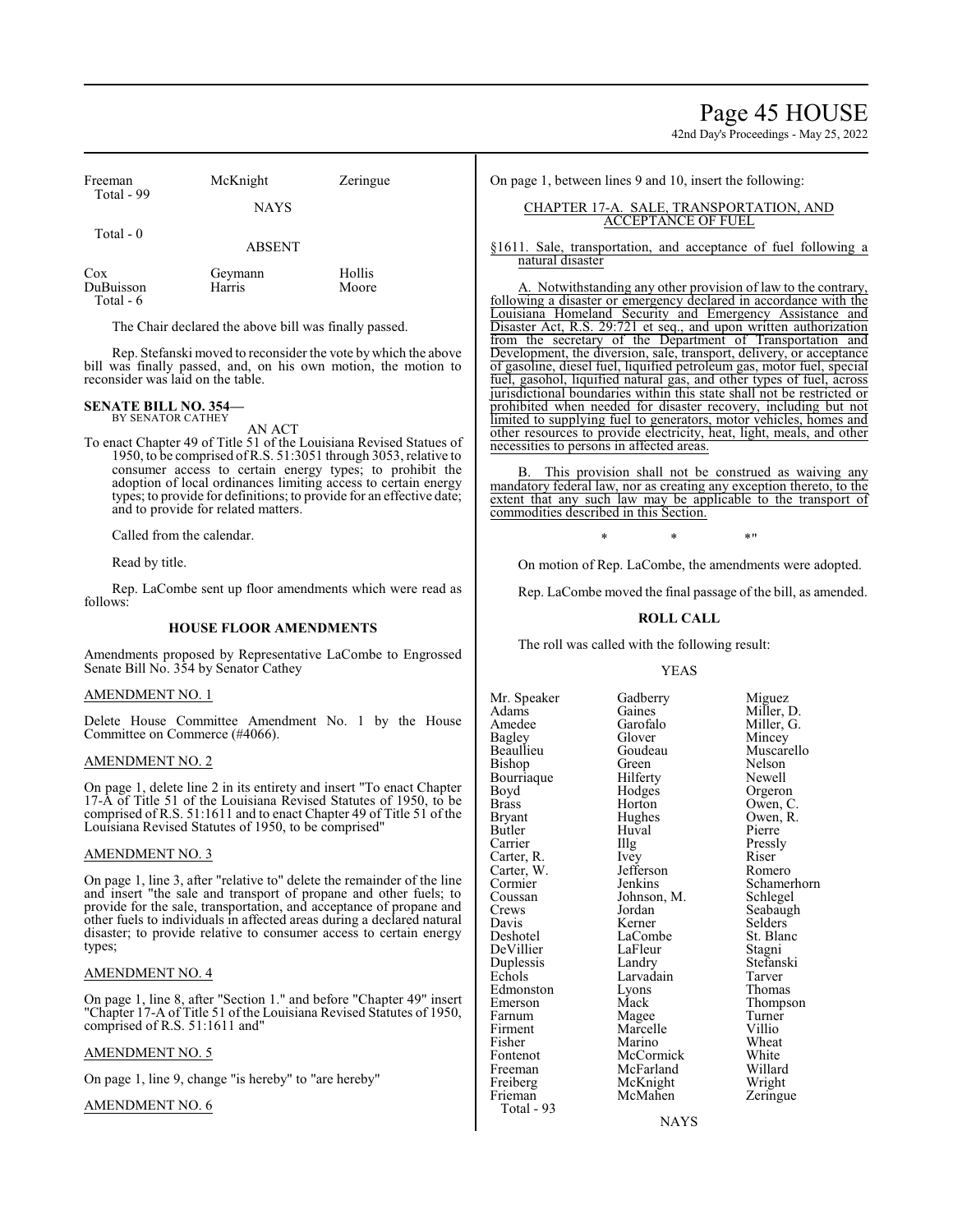## Page 46 HOUSE

42nd Day's Proceedings - May 25, 2022

| Total - 0 |  |
|-----------|--|
|-----------|--|

## ABSENT

The Chair declared the above bill was finally passed.

Rep. LaCombe moved to reconsider the vote by which the above bill was finally passed, and, on his own motion, the motion to reconsider was laid on the table.

#### **SENATE BILL NO. 74—**

BY SENATOR HEWITT AN ACT

To amend and reenact R.S. 18:427(A), relative to poll watchers; to provide for qualifications; and to provide for related matters.

Called from the calendar.

Read by title.

Rep. Robert Owen moved the final passage of the bill.

#### **ROLL CALL**

The roll was called with the following result:

#### YEAS

| Mr. Speaker | Gadberry    | Miller, D.  |
|-------------|-------------|-------------|
| Amedee      | Gaines      | Miller, G.  |
| Bacala      | Garofalo    | Mincey      |
| Bagley      | Glover      | Muscarello  |
| Beaullieu   | Goudeau     | Nelson      |
| Bishop      | Green       | Newell      |
| Bourriaque  | Hilferty    | Orgeron     |
| Boyd        | Hodges      | Owen, C.    |
| Brass       | Horton      | Owen, R.    |
| Brown       | Hughes      | Phelps      |
| Bryant      | Huval       | Pierre      |
| Butler      | Illg        | Pressly     |
| Carrier     | <i>lvey</i> | Riser       |
| Carter, R.  | Jefferson   | Romero      |
| Carter, W.  | Jenkins     | Schamerhorn |
| Cormier     | Johnson, M. | Schlegel    |
| Coussan     | Johnson, T. | Seabaugh    |
| Crews       | Jordan      | Selders     |
| Davis       | Kerner      | St. Blanc   |
| Deshotel    | LaCombe     | Stagni      |
| DeVillier   | LaFleur     | Stefanski   |
| Duplessis   | Landry      | Tarver      |
| Echols      | Larvadain   | Thomas      |
| Edmonds     | Lyons       | Thompson    |
| Edmonston   | Mack        | Turner      |
| Emerson     | Magee       | Villio      |
| Farnum      | Marcelle    | Wheat       |
| Firment     | Marino      | White       |
| Fisher      | McCormick   | Willard     |
| Fontenot    | McFarland   | Wright      |
| Freeman     | McKnight    | Zeringue    |
| Freiberg    | McMahen     |             |
| Frieman     | Miguez      |             |
| Total - 97  |             |             |
|             | <b>NAYS</b> |             |
| Total - 0   |             |             |
|             | ABSENT      |             |
|             |             |             |

| Adams     | DuBuisson | <b>Hollis</b> |
|-----------|-----------|---------------|
| Carpenter | Geymann   | Moore         |
| Cox       | Harris    |               |
| Total - 8 |           |               |

The Chair declared the above bill was finally passed.

Rep. Robert Owen moved to reconsider the vote by which the above bill was finally passed, and, on his own motion, the motion to reconsider was laid on the table.

#### **SENATE BILL NO. 31—**

BY SENATOR FRED MILLS

AN ACT To repeal R.S. 28:4, 237, Chapter 2 of Title 28 of the Louisiana Revised Statutes of 1950, consisting of R.S. 28:241 through 249, and 824(A) through (H), R.S. 36:259(B)(12), (23), (27), (28), (29), and (33), R.S. 40:31.65(A), 642, 700.12, Part XI of Chapter 4 of Title 40 of the Louisiana Revised Statutes of 1950, consisting of R.S. 40:1051 through 1055, 1057.12, 1058, 1105.10(C), 1105.11(C), 1135.13, Part III of Subchapter B of Chapter 5-D of Title 40 of the Louisiana Revised Statutes of 1950, consisting ofR.S. 40:1185.1 through 1185.6, 1189.6, Part III of Subchapter D of Chapter 5-D of Title 40 of the Louisiana Revised Statutes of 1950, consisting of R.S. 40:1215.1 and 1215.2, Part VI of Subchapter D of Chapter 5-D of Title 40 of the Louisiana Revised Statutes of 1950, consisting of R.S. 40:1221.1 through 1221.11, 1249.3(B), 1261.1, 1263.5, Part IX of Subchapter A of Chapter 5-F of Title 40 of the Louisiana Revised Statutes of 1950, consisting of R.S. 40:1277.1, Part X of Subchapter A of Chapter 5-F of Title 40 of the Louisiana Revised Statutes of 1950, consisting of R.S. 40:1279.1, 1283.2, Part V of Subchapter B of Chapter 5-F of Title 40 of the Louisiana Revised Statutes of 1950, consisting of R.S. 40:1290.1 through 1290.4, Part I-A of Chapter 6 of Title 40 of the Louisiana Revised Statutes of 1950, consisting of R.S. 40:1312.1 through 1312.27, Subpart E of Part III of Chapter 6 of Title 40 ofthe Louisiana Revised Statutes of 1950, consisting ofR.S. 40:1460.1 and 1460.2, 1597.2(B), 2001, 2009.1, 2013.4 through 2013.6, 2016, 2018.4, 2108, 2116.34(B), 2120.9, Part VI-B of Chapter 11 of Title 40 of the Louisiana Revised Statutes of 1950, consisting of R.S. 40:2175.11 through 2175.15, Part VI-C of Chapter 11 of Title 40 of the Louisiana Revised Statutes of 1950, consisting of R.S. 40:2176.1, Part IX of Chapter 11 of Title 40 of the Louisiana Revised Statutes of 1950, consisting of R.S. 40:2194 through 2194.5, Part X-A of Chapter 11 of Title 40 of the Louisiana Revised Statutes of 1950, consisting of R.S. 40:2195.6, Part XI of Chapter 11 of Title 40 of the Louisiana Revised Statutes of 1950, consisting of R.S. 40:2196 through 2196.7, Part XV ofChapter 11 of Title 40 of the Louisiana Revised Statutes of 1950, consisting of R.S. 40:2200.11 through 2200.15, Chapter 16 of Title 40 of the Louisiana Revised Statutes of 1950, consisting of R.S. 40:2331 and 2332, Chapter 17 of Title 40 of the Louisiana Revised Statutes of 1950, consisting of R.S. 40:2351 through 2355, 2405.2, Chapter 21 of Title 40 ofthe Louisiana Revised Statutes of 1950, consisting of R.S. 40:2481 through 2483, Chapter 23 of Title 40 of the Louisiana Revised Statutes of 1950, consisting of R.S. 40:2501 through 2505, and Chapter 24 of Title 40 of the Louisiana Revised Statutes of 1950, consisting of R.S. 40:2511 through 2519, and R.S. 46:52.2, Subpart A-1 of Part I of Chapter 3 of Title 46 of the Louisiana Revised Statutes of 1950, consisting of R.S. 46:160 through 160.11, Subpart B of Part I of Chapter 3 of Title 46 of the Louisiana Revised Statutes of 1950, consisting of R.S. 46:161 through 165, Subpart C of Part II of Chapter 3 of Title 46 of the Louisiana Revised Statutes of 1950, consisting of R.S. 46:261, Subpart D-3 of Part II of Chapter 3 of Title 46 ofthe Louisiana Revised Statutes of 1950, consisting of R.S. 46:287.1 through 287.9, Subpart D-1 of Part VI-A of Chapter 3 of Title 46 of the Louisiana Revised Statutes of 1950, consisting of R.S. 46:440.4 through 440.8, 1094(D), 1442.3, Chapter 25 of Title 46 of the Louisiana Revised Statutes of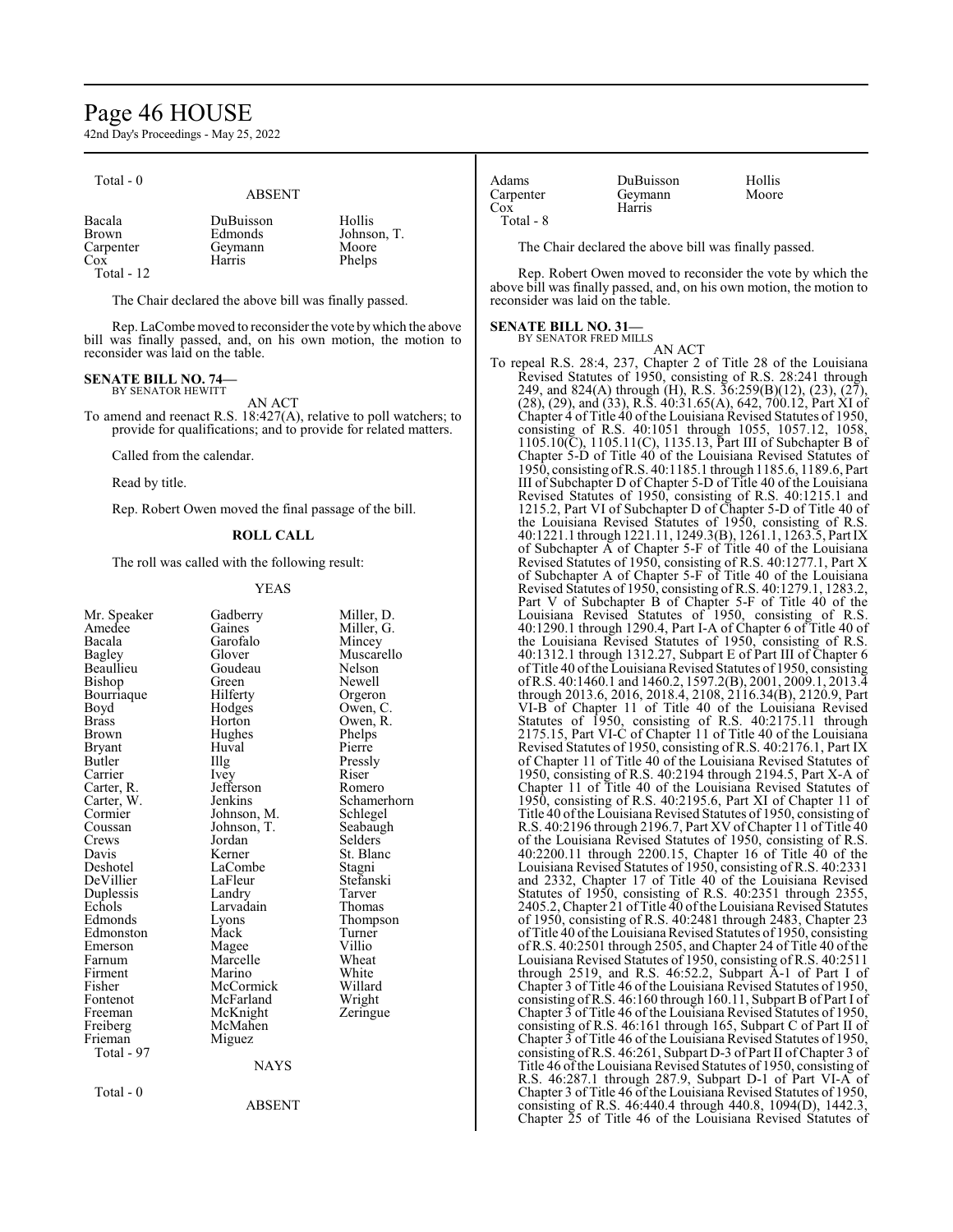## Page 47 HOUSE

42nd Day's Proceedings - May 25, 2022

1950, consisting ofR.S. 46:1991 through 1996, 2405.1, Chapter 35-A of Title 46 of the Louisiana Revised Statutes of 1950, consisting ofR.S. 46:2431 through 2434, Chapter 52 of Title 46 of the Louisiana Revised Statutes of 1950, consisting of R.S. 46:2671 through 2675, and 2758.2(E) and (F), relative to health care; to repeal certain inactive or obsolete laws; and to provide for related matters.

Called from the calendar.

Read by title.

Rep. Pressly sent up floor amendments which were read as follows:

#### **HOUSE FLOOR AMENDMENTS**

Amendments proposed by Representative Pressly to Engrossed Senate Bill No. 31 by Senator Fred Mills

#### AMENDMENT NO. 1

On page 1, line 2, delete "To repeal" and insert "To enact Part VII of Subchapter A of Chapter 5-F of Title 40 of the Louisiana Revised Statutes of 1950, to be comprised of R.S. 40:1273.1 and to repeal"

#### AMENDMENT NO. 2

On page 3, line 3, after "health care;" and before "to repeal" insert "to provide relative to the COVID-19 vaccine; to provide for the prohibition of state and local vaccination mandates; to provide for exceptions;

#### AMENDMENT NO. 3

On page 3, between lines 5 and 6, insert the following:

"Section 1. Part VII of Subchapter A of Chapter 5-F of Title 40 of the Louisiana Revised Statutes of 1950, comprised of R.S. 40:1273.1, is hereby enacted to read as follows:

#### PART VII. COVID-19 VACCINATION MANDATES

§1273.1. Prohibition of COVID-19 vaccination mandates

A. No state agency, political subdivision, parish, municipality, or other local governmental subdivision shall be allowed to issue or enforce any mandate requiring proof of a COVID-19 vaccination as a condition for entry into any public or private entity, nor shall any such agency or political or local governmental subdivision be allowed to issue or enforce any mandate requiring proof of a COVID-19 vaccination as a condition to receive goods or services of any kind from any public or private entity in its respective jurisdiction. Any mandate adopted in contravention ofthis Part shall be considered contrary to the public policy of this state and shall be void and without effect.

B. The provisions of this Part shall not apply to anyCOVID-19 vaccination mandate that is required in accordance with federal law or regulation.

Nothing in this Part shall be interpreted or construed to prohibit or otherwise impede the rights of a private business or other private entity wishing to implement any policy, procedure, or requirement regarding COVID-19 vaccinations."

#### AMENDMENT NO. 4

On page 3, at the beginning of line 6, change "Section 1." to "Section 2."

#### AMENDMENT NO. 5

On page 3, at the beginning of line 8, change "Section 2." to "Section 3."

#### AMENDMENT NO. 6

On page 3, at the beginning of line 9, change "Section 3." to "Section 4."

#### AMENDMENT NO. 7

On page 4, at the beginning of line 10, change "Section 4." to "Section 5."

## **Point of Order**

Rep. Jenkins asked for a ruling from the Chair as to whether the above amendments were germane to the subject matter contained in the bill as introduced.

#### **Ruling of the Chair**

The Chair ruled that the above amendments were not germane to the subject matter contained in the bill as introduced.

On motion of Rep. Pressly, the amendments were withdrawn.

Rep. Bagley moved the final passage of the bill.

#### **ROLL CALL**

The roll was called with the following result:

#### YEAS

Mr. Speaker Frieman Miguez<br>Adams Gadberry Miller, D. Adams Gadberry<br>Amedee Gaines Amedee Gaines Miller, G.<br>Bacala Garofalo Mincey Bacala Garofalo<br>Bagley Glover Beaullieu Goudeau Nelson Bishop Green Newell<br>Bourriaque Hilferty Orgeron Bourriaque Hilferty<br>Boyd Horton Boyd Horton Owen, C.<br>Brass Hughes Owen, R. Brass Hughes Owen, R.<br>Brown Huval Phelps Bryant Illg Pierre<br>Butler Ivey Riser Butler Ivey Riser Carpenter Jefferson Romero<br>Carrier Jenkins Schame Carter, R. Johnson, M. Schlegel<br>Carter, W. Johnson, T. Seabaugh Carter, W. Johnson, T.<br>Cormier Jordan Coussan Kerner St. Blanc Davis LaCombe<br>
Deshotel LaFleur DeVillier Landry Tarver<br>
Duplessis Larvadain Thomas Duplessis Larvadain<br>
Echols Lyons Edmonds Mack Turner<br>
Emerson Magee Villio Emerson Magee Villio<br>
Farnum Marcelle Wheat Farnum Marcelle Wheat<br>Firment Marino White Firment Marino White Fisher McCormick Willard Fontenot McFarland<br>Freeman McKnight Freiberg Total  $-95$ Crews Edmonston Pressly

Total - 3

Huval Phelps<br>Illg Pierre

Glover Muscarello<br>Goudeau Nelson Carrier Jenkins Schamerhorn<br>Carter, R. Johnson, M. Schlegel Selders<sup>'</sup> LaFleur Stefanski<br>Landry Tarver Eyons Thompson<br>
Mack Turner McKnight Zeringue<br>McMahen

## NAYS

#### ABSENT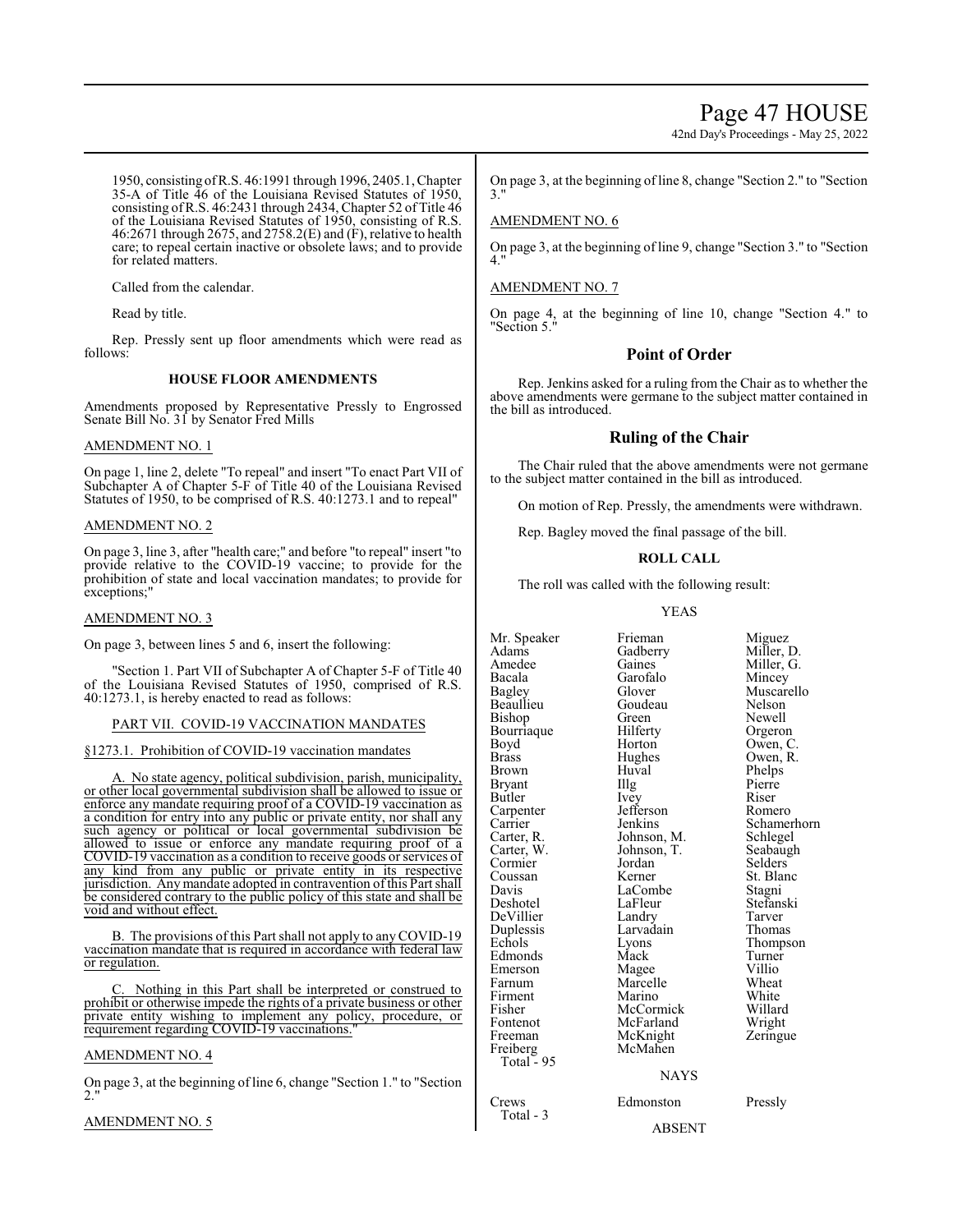## Page 48 HOUSE

42nd Day's Proceedings - May 25, 2022

| Cox       | Harris |
|-----------|--------|
| DuBuisson | Hodges |
| Geymann   | Hollis |
| Total - 7 |        |

The Chair declared the above bill was finally passed.

Rep. Bagley moved to reconsider the vote by which the above bill was finally passed, and, on his own motion, the motion to reconsider was laid on the table.

Moore

#### **SENATE BILL NO. 146—** BY SENATOR TALBOT

AN ACT

To amend and reenact R.S. 22:1054.1(A), relative to insurance coverage for cancer treatments; to prohibit denial of coverage in certain circumstances; and to provide for related matters.

Called from the calendar.

Read by title.

Rep. LaCombe moved the final passage of the bill.

#### **ROLL CALL**

The roll was called with the following result:

#### YEAS

| Mr. Speaker   | Freeman       | McFarland   |
|---------------|---------------|-------------|
| Adams         | Freiberg      | McKnight    |
| Amedee        | Frieman       | McMahen     |
| Bacala        | Gadberry      | Miguez      |
| Bagley        | Gaines        | Miller, D.  |
| Beaullieu     | Garofalo      | Miller, G.  |
| Bourriaque    | Glover        | Mincey      |
| Boyd          | Goudeau       | Muscarello  |
| <b>Brass</b>  | Green         | Nelson      |
| <b>Brown</b>  | Hilferty      | Newell      |
| <b>Bryant</b> | Hodges        | Orgeron     |
| Butler        | Horton        | Owen, C.    |
| Carpenter     | Hughes        | Pierre      |
| Carrier       | Huval         | Pressly     |
| Carter, R.    | Illg          | Riser       |
| Carter, W.    | Ivey          | Romero      |
| Cormier       | Jefferson     | Schamerhorn |
| Coussan       | Jenkins       | Schlegel    |
| Crews         | Johnson, M.   | Seabaugh    |
| Davis         | Johnson, T.   | Selders     |
| Deshotel      | Jordan        | St. Blanc   |
| DeVillier     | Kerner        | Stagni      |
| DuBuisson     | LaCombe       | Stefanski   |
| Duplessis     | LaFleur       | Tarver      |
| Echols        | Landry        | Thomas      |
| Edmonds       | Larvadain     | Thompson    |
| Edmonston     | Lyons         | Turner      |
| Emerson       | Mack          | Villio      |
| Farnum        | Magee         | White       |
| Firment       | Marcelle      | Willard     |
| Fisher        | Marino        | Wright      |
| Fontenot      | McCormick     | Zeringue    |
| Total - 96    |               |             |
|               | <b>NAYS</b>   |             |
| Total - $0$   |               |             |
|               | <b>ABSENT</b> |             |
| Bishop        | Harris        | Owen, R.    |
| Cox           | Hollis        | Phelps      |
| Geymann       | Moore         | Wheat       |
| Total - 9     |               |             |
|               |               |             |

The Chair declared the above bill was finally passed.

Rep. LaCombe moved to reconsider the vote bywhich the above bill was finally passed, and, on his own motion, the motion to reconsider was laid on the table.

#### **SENATE BILL NO. 154—**

BY SENATORS TALBOT, BERNARD, BOUDREAUX, BOUIE, CARTER,<br>CONNICK, CORTEZ, FESI, HARRIS, JACKSON, MIZELL, MORRIS,<br>PEACOCK, POPE, SMITH, STINE, WARD AND WOMACK AN ACT

To enact R.S. 22:1028.4 relative to health insurance coverage of genetic testing for critically ill infants with no diagnosis; to require health insurance coverage of genetic testing for critically ill infants with no diagnosis; to provide for definitions; and to provide for related matters.

Called from the calendar.

Read by title.

Rep. LaCombe moved the final passage of the bill.

#### **ROLL CALL**

The roll was called with the following result:

#### YEAS

| Mr. Speaker<br>Adams<br>Amedee<br>Bacala<br>Bagley<br>Beaullieu<br>Bourriaque<br>Boyd<br><b>Brass</b><br>Brown<br>Bryant<br>Butler<br>Carpenter<br>Carrier<br>Carter, R.<br>Carter, W.<br>Cormier<br>Coussan<br>Crews<br>Davis<br>Deshotel<br>DeVillier<br>DuBuisson<br>Duplessis<br>Echols<br>Edmonds<br>Edmonston<br>Emerson<br>Farnum<br>Firment<br>Fisher<br>Fontenot<br>Freeman<br>Total - 97 | Freiberg<br>Frieman<br>Gadberry<br>Gaines<br>Garofalo<br>Glover<br>Goudeau<br>Green<br>Hilferty<br>Hodges<br>Horton<br>Hughes<br>Huval<br>$\prod$ llg<br>Ivey<br>Jefferson<br>Jenkins<br>Johnson, M.<br>Johnson, T.<br>Jordan<br>Kerner<br>LaCombe<br>LaFleur<br>Landry<br>Larvadain<br>Lyons<br>Mack<br>Magee<br>Marcelle<br>Marino<br>McCormick<br>McFarland<br>McKnight | McMahen<br>Miguez<br>Miller, D.<br>Miller, G.<br>Mincey<br>Muscarello<br>Nelson<br>Newell<br>Orgeron<br>Owen, C.<br>Owen, R.<br>Pierre<br>Pressly<br>Riser<br>Romero<br>Schamerhorn<br>Schlegel<br>Seabaugh<br>Selders<br>St. Blanc<br>Stagni<br>Stefanski<br>Tarver<br>Thomas<br>Thompson<br>Turner<br>Villio<br>White<br>Willard<br>Wright<br>Zeringue |
|----------------------------------------------------------------------------------------------------------------------------------------------------------------------------------------------------------------------------------------------------------------------------------------------------------------------------------------------------------------------------------------------------|----------------------------------------------------------------------------------------------------------------------------------------------------------------------------------------------------------------------------------------------------------------------------------------------------------------------------------------------------------------------------|----------------------------------------------------------------------------------------------------------------------------------------------------------------------------------------------------------------------------------------------------------------------------------------------------------------------------------------------------------|
|                                                                                                                                                                                                                                                                                                                                                                                                    | <b>NAYS</b>                                                                                                                                                                                                                                                                                                                                                                |                                                                                                                                                                                                                                                                                                                                                          |
| $Total - 0$                                                                                                                                                                                                                                                                                                                                                                                        | ABSENT                                                                                                                                                                                                                                                                                                                                                                     |                                                                                                                                                                                                                                                                                                                                                          |

Geymann Total - 8

#### $\mathbf S$

#### $\sqrt{\text{T}}$

Bishop Harris Phelps<br>Cox Hollis Wheat Hollis Wheat<br>Moore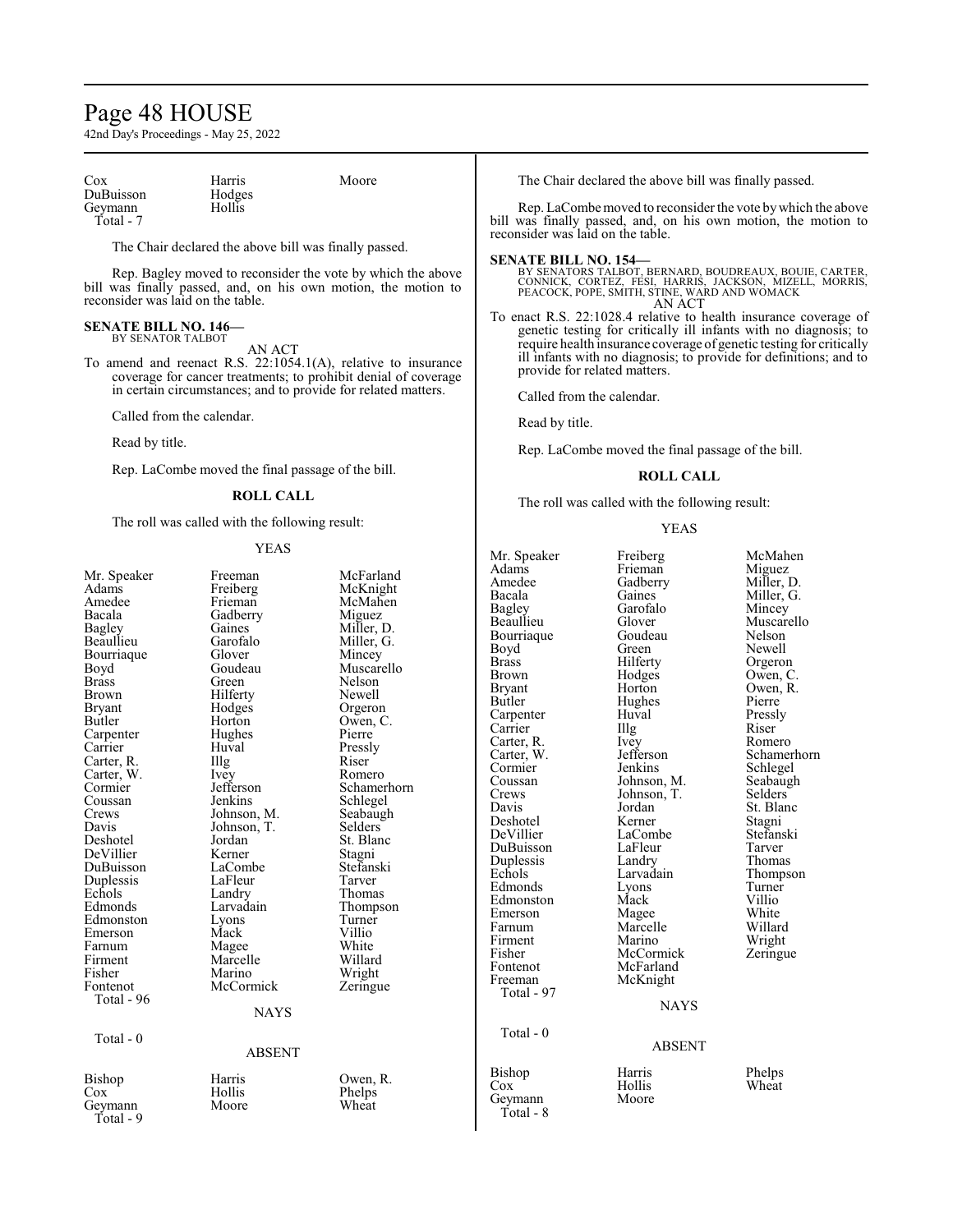# Page 49 HOUSE

42nd Day's Proceedings - May 25, 2022

The Chair declared the above bill was finally passed.

Rep. LaCombe moved to reconsider the vote by which the above bill was finally passed, and, on his own motion, the motion to reconsider was laid on the table.

#### **SENATE BILL NO. 168—** BY SENATOR ABRAHAM

AN ACT

To amend and reenact R.S. 22:1267.1(B) and to enact R.S. 22:1267.1(E), relative to the application of named storm, hurricane, wind, and hail deductibles in commercial property and commercial multi-peril insurance policies; to provide for a separate deductible for commercial coverage; to provide for a limitation ofthe separate deductible to property in this state; and to provide for related matters.

Called from the calendar.

Read by title.

Rep. Tarver moved the final passage of the bill.

#### **ROLL CALL**

The roll was called with the following result:

#### YEAS

| Mr. Speaker<br>Adams<br>Amedee<br>Bacala<br><b>Bagley</b><br>Beaullieu<br>Bourriaque<br>Boyd<br><b>Brass</b><br>Brown<br>Bryant<br>Butler<br>Carpenter<br>Carrier<br>Carter, R.<br>Carter, W.<br>Cormier<br>Coussan<br>Crews<br>Davis<br>Deshotel<br>DeVillier<br>DuBuisson<br>Duplessis<br>Echols<br>Edmonds<br>Edmonston<br>Emerson<br>Farnum | Freeman<br>Freiberg<br>Frieman<br>Gadberry<br>Gaines<br>Garofalo<br>Glover<br>Goudeau<br>Green<br>Hilferty<br>Hodges<br>Horton<br>Hughes<br>Huval<br>Illg<br>Ivey<br>Jefferson<br>Jenkins<br>Johnson, M.<br>Johnson, T.<br>Jordan<br>Kerner<br>LaCombe<br>LaFleur<br>Landry<br>Larvadain<br>Lyons<br>Mack<br>Magee | McFarland<br>McKnight<br>McMahen<br>Miguez<br>Miller, D.<br>Miller, G.<br>Mincey<br>Muscarello<br>Nelson<br>Newell<br>Orgeron<br>Owen, C.<br>Owen, R.<br>Pierre<br>Pressly<br>Romero<br>Schamerhorn<br>Schlegel<br>Seabaugh<br>Selders<br>St. Blanc<br>Stagni<br>Stefanski<br>Tarver<br>Thomas<br>Thompson<br>Turner<br>Villio<br>White |
|-------------------------------------------------------------------------------------------------------------------------------------------------------------------------------------------------------------------------------------------------------------------------------------------------------------------------------------------------|--------------------------------------------------------------------------------------------------------------------------------------------------------------------------------------------------------------------------------------------------------------------------------------------------------------------|-----------------------------------------------------------------------------------------------------------------------------------------------------------------------------------------------------------------------------------------------------------------------------------------------------------------------------------------|
|                                                                                                                                                                                                                                                                                                                                                 |                                                                                                                                                                                                                                                                                                                    |                                                                                                                                                                                                                                                                                                                                         |
|                                                                                                                                                                                                                                                                                                                                                 |                                                                                                                                                                                                                                                                                                                    |                                                                                                                                                                                                                                                                                                                                         |
|                                                                                                                                                                                                                                                                                                                                                 |                                                                                                                                                                                                                                                                                                                    |                                                                                                                                                                                                                                                                                                                                         |
|                                                                                                                                                                                                                                                                                                                                                 |                                                                                                                                                                                                                                                                                                                    |                                                                                                                                                                                                                                                                                                                                         |
|                                                                                                                                                                                                                                                                                                                                                 |                                                                                                                                                                                                                                                                                                                    |                                                                                                                                                                                                                                                                                                                                         |
|                                                                                                                                                                                                                                                                                                                                                 |                                                                                                                                                                                                                                                                                                                    |                                                                                                                                                                                                                                                                                                                                         |
|                                                                                                                                                                                                                                                                                                                                                 |                                                                                                                                                                                                                                                                                                                    |                                                                                                                                                                                                                                                                                                                                         |
|                                                                                                                                                                                                                                                                                                                                                 |                                                                                                                                                                                                                                                                                                                    |                                                                                                                                                                                                                                                                                                                                         |
|                                                                                                                                                                                                                                                                                                                                                 |                                                                                                                                                                                                                                                                                                                    |                                                                                                                                                                                                                                                                                                                                         |
| Firment                                                                                                                                                                                                                                                                                                                                         | Marcelle                                                                                                                                                                                                                                                                                                           | Willard                                                                                                                                                                                                                                                                                                                                 |
| Fisher                                                                                                                                                                                                                                                                                                                                          | Marino                                                                                                                                                                                                                                                                                                             | Wright                                                                                                                                                                                                                                                                                                                                  |
| Fontenot                                                                                                                                                                                                                                                                                                                                        | McCormick                                                                                                                                                                                                                                                                                                          | Zeringue                                                                                                                                                                                                                                                                                                                                |
| Total - 96                                                                                                                                                                                                                                                                                                                                      | <b>NAYS</b>                                                                                                                                                                                                                                                                                                        |                                                                                                                                                                                                                                                                                                                                         |
|                                                                                                                                                                                                                                                                                                                                                 |                                                                                                                                                                                                                                                                                                                    |                                                                                                                                                                                                                                                                                                                                         |
| Total - 0                                                                                                                                                                                                                                                                                                                                       |                                                                                                                                                                                                                                                                                                                    |                                                                                                                                                                                                                                                                                                                                         |
|                                                                                                                                                                                                                                                                                                                                                 | <b>ABSENT</b>                                                                                                                                                                                                                                                                                                      |                                                                                                                                                                                                                                                                                                                                         |
| Bishop                                                                                                                                                                                                                                                                                                                                          | Harris                                                                                                                                                                                                                                                                                                             | Phelps                                                                                                                                                                                                                                                                                                                                  |
| Cox                                                                                                                                                                                                                                                                                                                                             | Hollis                                                                                                                                                                                                                                                                                                             | Riser                                                                                                                                                                                                                                                                                                                                   |
| Geymann<br>Total - 9                                                                                                                                                                                                                                                                                                                            | Moore                                                                                                                                                                                                                                                                                                              | Wheat                                                                                                                                                                                                                                                                                                                                   |

The Chair declared the above bill was finally passed.

Rep. Tarver moved to reconsider the vote by which the above bill was finally passed, and, on his own motion, the motion to reconsider was laid on the table.

#### **SENATE BILL NO. 433—**

BY SENATORS WHITE AND FOIL

- AN ACT
- To enact R.S. 2:348, relative to membership of certain airport commissions; to provide for additional commissioners in any parish with a population greater than four hundred fifty thousand and less than four hundred sixty thousand, according to the latest federal decennial census; to provide for legislative representation; to provide for a designee; and to provide for related matters.

Called from the calendar.

Read by title.

#### **Motion**

On motion of Rep. Davis, the bill was returned to the calendar.

#### **SENATE BILL NO. 486—**

BY SENATOR MORRIS AN ACT

To amend and reenact Code of Civil Procedure Art. 253(B), relative to clerks of court; to provide relative to pleadings, documents, and exhibits filed with the clerk of court; to provide for electronic transmittal of filings; to provide certain procedures for electronic filing and storage of documents; to provide for the conversion of filings into electronic records; and to provide for related matters.

Called from the calendar.

Read by title.

Rep. Robert Carter sent up floor amendments which were read as follows:

#### **HOUSE FLOOR AMENDMENTS**

Amendments proposed by Representative Robby Carter to Engrossed Senate Bill No. 486 by Senator Morris

#### AMENDMENT NO. 1

On page 2, at the end of line 6, after the period "." insert the following: "The originals of conveyances shall be preserved by the clerk of court."

On motion of Rep. Robert Carter, the amendments were adopted.

Rep. Coussan moved the final passage of the bill, as amended.

#### **ROLL CALL**

The roll was called with the following result:

#### YEAS

- Bourriaque
- Adams Frieman<br>Amedee Gadberry Amedee Gadberry Miller, D.<br>Bacala Gaines Miller, G. Bacala Gaines Miller, G.<br>Bagley Garofalo Mincey Bagley Garofalo<br>Bishop Glover

Mr. Speaker Freiberg McMahen<br>Adams Frieman Miguez Glover Muscarello<br>Goudeau Nelson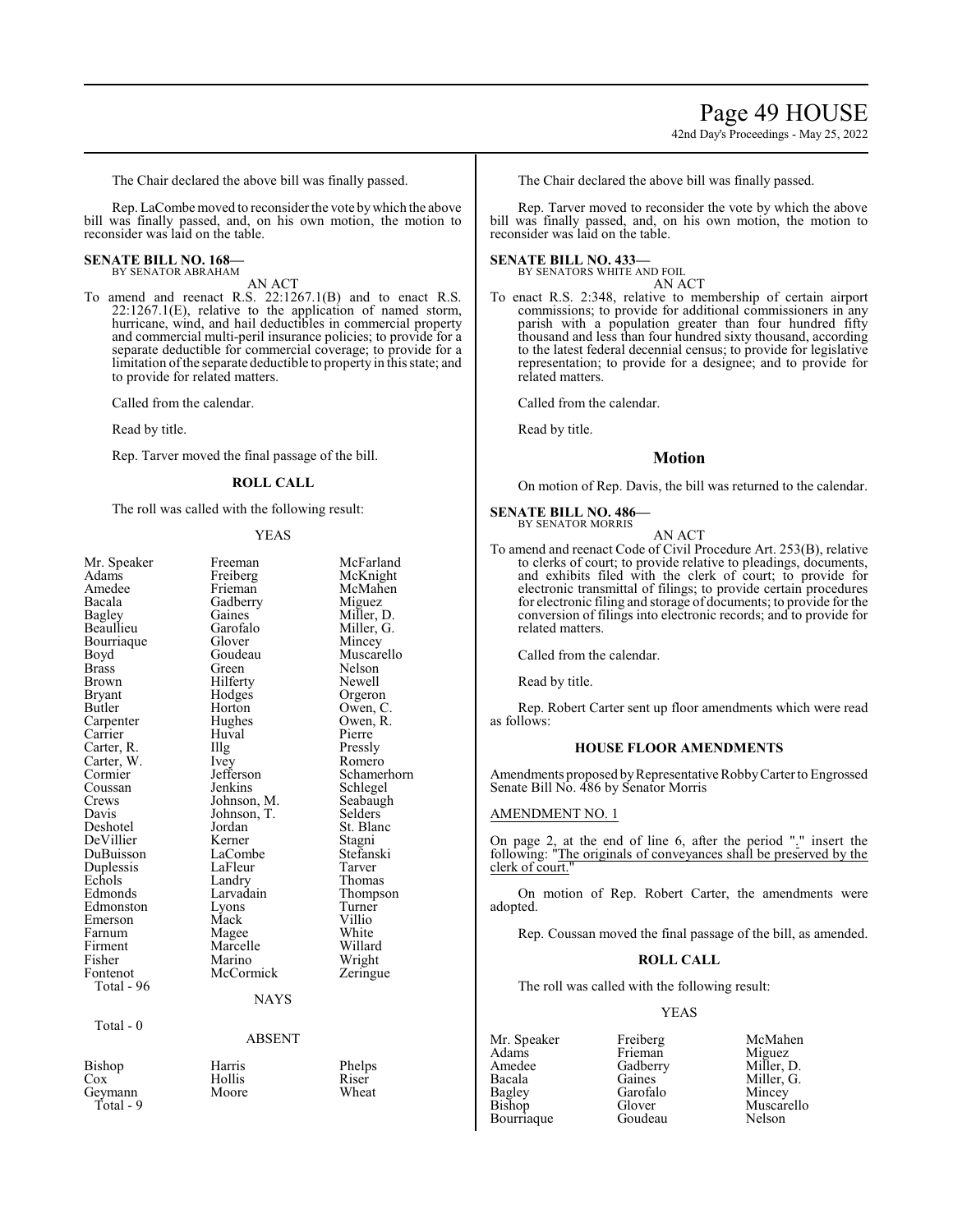## Page 50 HOUSE

42nd Day's Proceedings - May 25, 2022

| Boyd                | Green         | Newell         | Bacala        | Gaines        | Miller, G.  |
|---------------------|---------------|----------------|---------------|---------------|-------------|
| <b>Brass</b>        | Hilferty      | Orgeron        | Bagley        | Garofalo      | Mincey      |
| <b>Brown</b>        | Hodges        | Owen, C.       | Beaullieu     | Glover        | Muscarello  |
| <b>Bryant</b>       | Horton        | Owen, R.       | Bishop        | Goudeau       | Nelson      |
| Butler              | Hughes        | Phelps         | Bourriaque    | Green         | Newell      |
| Carpenter           | Huval         | Pierre         | Boyd          | Hilferty      | Orgeron     |
| Carrier             | Illg          | Pressly        | <b>Brass</b>  | Hodges        | Owen, C.    |
| Carter, R.          | Ivey          | Riser          | <b>Brown</b>  | Horton        | Owen, R.    |
| Carter, W.          | Jefferson     | Romero         | <b>Bryant</b> | Hughes        | Pierre      |
| Cormier             | Jenkins       | Schamerhorn    | Butler        | Huval         | Pressly     |
| Coussan             | Johnson, M.   | Schlegel       | Carpenter     | Illg          | Riser       |
| Crews               | Johnson, T.   | Seabaugh       | Carrier       | Ivey          | Romero      |
| Davis               | Jordan        | <b>Selders</b> | Carter, R.    | Jefferson     | Schamerhorn |
| Deshotel            | Kerner        | St. Blanc      | Carter, W.    | Jenkins       | Schlegel    |
| DeVillier           | LaCombe       | Stagni         | Cormier       | Johnson, M.   | Seabaugh    |
| DuBuisson           | LaFleur       | Stefanski      | Coussan       | Johnson, T.   | Selders     |
| Duplessis           | Landry        | Tarver         | Crews         | Jordan        | St. Blanc   |
| Echols              | Larvadain     | Thomas         | Davis         | Kerner        | Stagni      |
| Edmonds             | Lyons         | Thompson       | Deshotel      | LaCombe       | Stefanski   |
| Edmonston           | Mack          | Turner         | DeVillier     | LaFleur       | Thomas      |
| Emerson             | Magee         | Villio         | DuBuisson     | Landry        | Thompson    |
| Farnum              | Marcelle      | Wheat          | Duplessis     | Larvadain     | Turner      |
| Firment             | Marino        | White          | Echols        | Lyons         | Villio      |
| Fisher              | McCormick     | Willard        | Edmonston     | Mack          | Wheat       |
| Fontenot            | McFarland     | Wright         | Emerson       | Magee         | White       |
| Freeman             | McKnight      | Zeringue       | Firment       | Marino        | Willard     |
| Total - 99          |               |                | Fisher        | McCormick     | Wright      |
|                     | <b>NAYS</b>   |                | Fontenot      | McFarland     | Zeringue    |
|                     |               |                | Freeman       | McKnight      |             |
| Total - 0           |               |                | Total - 95    |               |             |
|                     | <b>ABSENT</b> |                |               | <b>NAYS</b>   |             |
| Beaullieu           | Geymann       | Hollis         | Total - 0     |               |             |
| $\cos$              | Harris        | Moore          |               | <b>ABSENT</b> |             |
| Total - 6           |               |                |               |               |             |
| $-1$ $-1$ $-1$ $-1$ |               |                | $\cos$        | Harris        | Phelps      |

The Chair declared the above bill was finally passed.

Rep. Coussan moved to reconsider the vote by which the above bill was finally passed, and, on his own motion, the motion to reconsider was laid on the table.

#### **Suspension of the Rules**

Rep. C. Travis Johnson moved to call Senate Bill No. 94 from the calendar, which motion was agreed to.

#### **SENATE BILL NO. 94—** BY SENATOR JACKSON

AN ACT

To amend and reenact R.S.  $17:81(Y)(1)$  and (3) and to enact R.S. 17:7(16), relative to instruction and posting of information in public schools regarding child assault awareness and prevention; to provide for responsibilities of the State Board of Elementary and Secondary Education and local public school governing authorities; and to provide for related matters.

Called from the calendar.

Read by title.

Rep. C. Travis Johnson moved the final passage of the bill.

#### **ROLL CALL**

The roll was called with the following result:

#### YEAS

| Mr. Speaker | Freiberg | McMahen    |
|-------------|----------|------------|
| Adams       | Frieman  | Miguez     |
| Amedee      | Gadberry | Miller, D. |

| Phelps |
|--------|
| Tarver |
|        |
|        |
|        |
|        |

The Chair declared the above bill was finally passed.

Rep. C. Travis Johnson moved to reconsider the vote by which the above bill was finally passed, and, on his own motion, the motion to reconsider was laid on the table.

#### **Notice of Intention to Call**

Pursuant to House Rule No. 8.20(A), Rep. Beaullieu gave notice of his intention to call Senate Bill No. 95 from the calendar on Thursday, May 26, 2022.

#### **Suspension of the Rules**

On motion of Rep. Gaines, the rules were suspended in order to take up and consider House Bills and Joint Resolutions on Third Reading and Final Passage at this time.

#### **House Bills and Joint Resolutions on Third Reading and Final Passage**

The following House Bills and Joint Resolutions on third reading and final passage were taken up and acted upon as follows:

#### **Notice of Intention to Call**

Pursuant to House Rule No. 8.20(A), Rep. Gaines gave notice of his intention to call House Bill No. 1077 from the calendar on Thursday, May 26, 2022.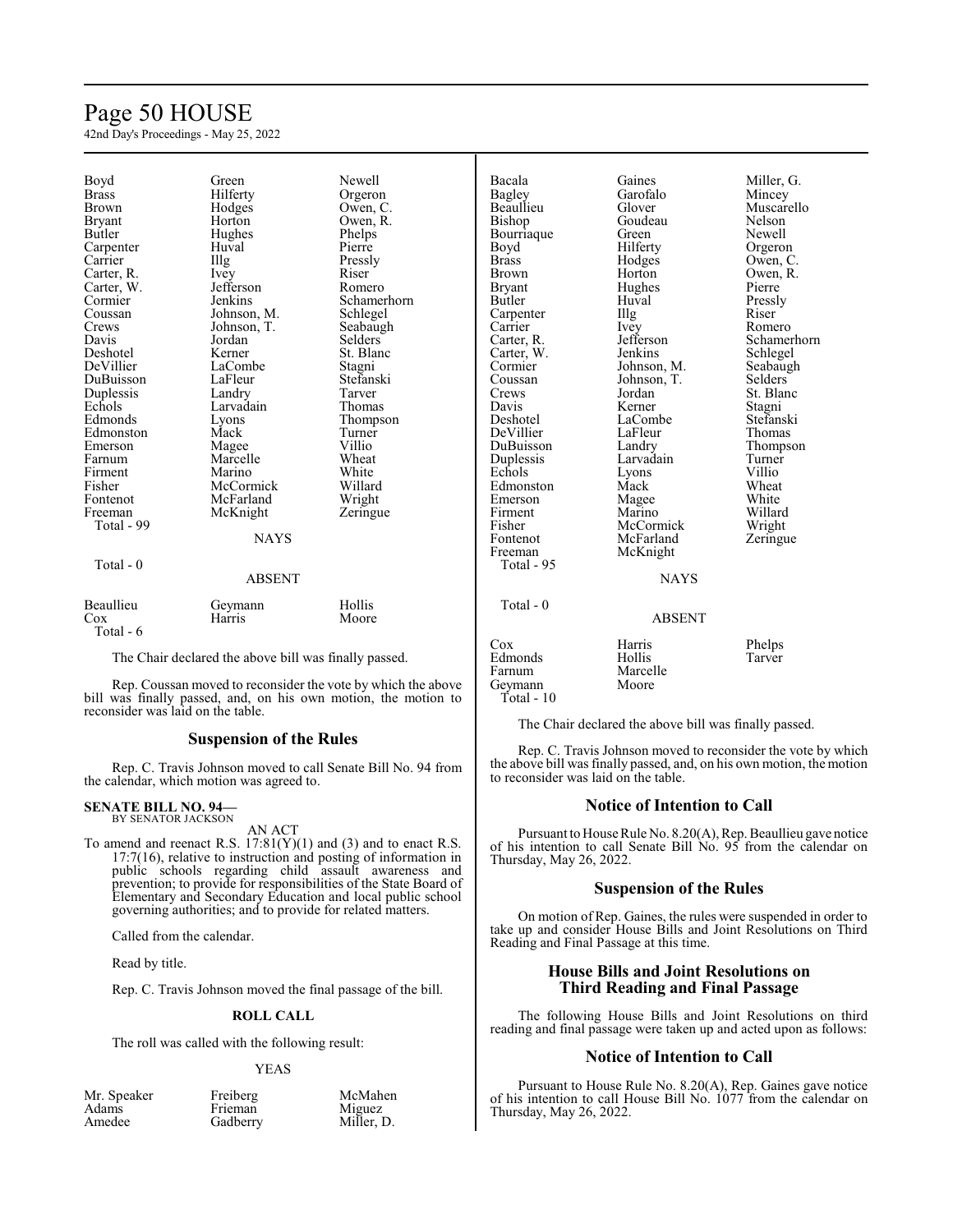Page 51 HOUSE

42nd Day's Proceedings - May 25, 2022

#### **Suspension of the Rules**

On motion of Rep. Magee, the rules were suspended in order to take up and consider Petitions, Memorials, and Communications at this time.

#### **Petitions, Memorials, and Communications**

The following petitions, memorials, and communications were received and read:

#### **Message from the Senate**

#### **ASKING CONCURRENCE IN SENATE CONCURRENT RESOLUTIONS**

#### May 25, 2022

To the Honorable Speaker and Members of the House of Representatives:

I am directed to inform your honorable body that the Senate has adopted and asks your concurrence in the following Senate Concurrent Resolutions:

Senate Concurrent Resolution Nos. 49, 62, 65 and 66

Respectfully submitted,

YOLANDA J. DIXON Secretary of the Senate

## **Senate Concurrent Resolutions Lying Over**

The following Senate Concurrent Resolutions contained in the message were taken up and acted upon as follows:

#### **SENATE CONCURRENT RESOLUTION NO. 49—** BY SENATOR FIELDS

A CONCURRENT RESOLUTION

To express the legislative intent with regard to the use of the term financial aid to exclude student loans and federal work study programs.

Read by title.

Lies over under the rules.

## **SENATE CONCURRENT RESOLUTION NO. 62—** BY SENATOR FRED MILLS

A CONCURRENT RESOLUTION

To express the sincere and heartfelt condolences of the Legislature of Louisiana upon the untimely death of Marty James Trahan and to recognize and commend a life well spent in service to his community.

Read by title.

Lies over under the rules.

#### **SENATE CONCURRENT RESOLUTION NO. 65—** BY SENATOR MIZELL

A CONCURRENT RESOLUTION

To commend and acknowledge the volunteers and members of the 2022 ConcernedWomen for America's Encourage-A-Legislator Project.

Read by title.

Lies over under the rules.

#### **SENATE CONCURRENT RESOLUTION NO. 66—** BY SENATOR PEACOCK

#### A CONCURRENT RESOLUTION

To commend the Delta Lambda Omega Chapter of Alpha Kappa Alpha Sorority, Inc. on the occasion of seventy-five years of dedicated service.

Read by title.

Lies over under the rules.

#### **Suspension of the Rules**

On motion of Rep. Magee, the rules were suspended in order to take up and consider Petitions, Memorials, and Communications at this time.

#### **Petitions, Memorials, and Communications**

The following petitions, memorials, and communications were received and read:

#### **Message from the Senate**

#### **SENATE BILLS**

#### May 25, 2022

To the Honorable Speaker and Members of the House of Representatives:

I am directed to inform your honorable body that the Senate has finally passed the following Senate Bills:

Senate Bill No. 464

Respectfully submitted,

YOLANDA J. DIXON Secretary of the Senate

#### **Senate Bills and Joint Resolutions on First Reading**

The following Senate Bills and Joint Resolutions on first reading were taken up, read, and placed upon the calendar for their second reading:

#### **SENATE BILL NO. 464—**

BY SENATOR TALBOT AN ACT

To enact R.S. 40:1081.12, relative to Medicaid coverage for genetic testing of critically ill infants; to provide for coverage for rapid whole genome sequencing testing of certain infants; to provide for the duties of the secretary of the Louisiana Department of Health; and to provide for related matters.

Read by title.

Lies over under the rules.

#### **Suspension of the Rules**

On motion of Rep. Magee, the rules were suspended in order to take up and consider Petitions, Memorials, and Communications at this time.

#### **Petitions, Memorials, and**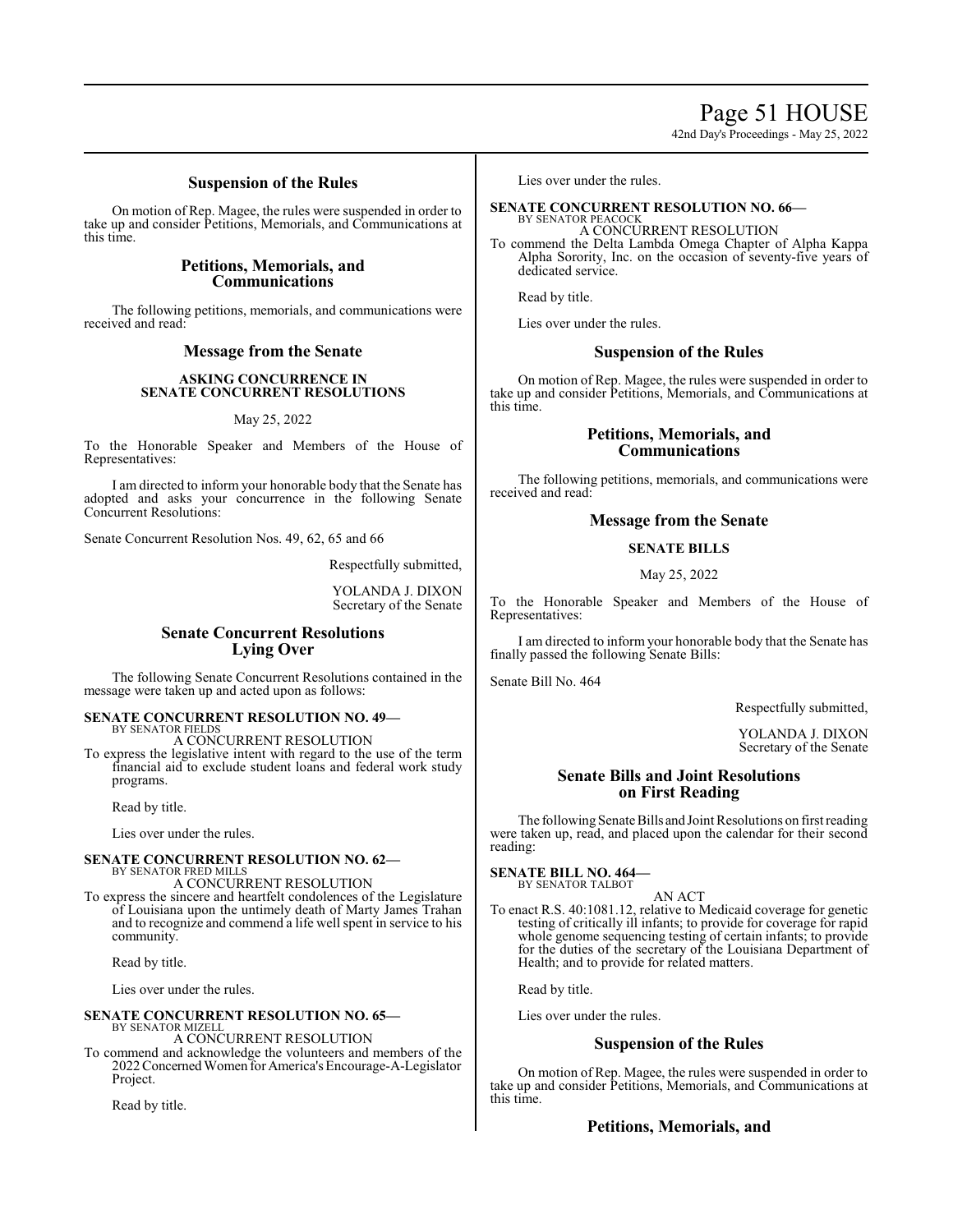## Page 52 HOUSE

42nd Day's Proceedings - May 25, 2022

#### **Communications**

The following petitions, memorials, and communications were received and read:

#### **Message from the Senate**

#### **HOUSE CONCURRENT RESOLUTIONS**

May 25, 2022

To the Honorable Speaker and Members of the House of Representatives:

I am directed to inform your honorable body that the Senate has concurred in the following House Concurrent Resolutions:

House Concurrent Resolution No. 70 Returned without amendments

House Concurrent Resolution No. 87 Returned with amendments

House Concurrent Resolution No. 100 Returned without amendments

House Concurrent Resolution No. 130 Returned without amendments

Respectfully submitted,

YOLANDA J. DIXON Secretary of the Senate

#### **Privileged Report of the Committee on Enrollment**

#### May 25, 2022

To the honorable Speaker and Members of the House of Representatives:

I am directed by your Committee on Enrollment to submit the following report:

The following House Resolutions have been properly enrolled:

#### **HOUSE RESOLUTION NO. 177—**

BY REPRESENTATIVE ZERINGUE A RESOLUTION

To commend R. King Milling for twenty years of service to the restoration and protection of the coast of Louisiana.

#### **HOUSE RESOLUTION NO. 179—**

BY REPRESENTATIVE GADBERRY

A RESOLUTION To commend the West Monroe High School baseball team on winning the Louisiana High School Athletic Association 2022 Class 5A state championship.

## **HOUSE RESOLUTION NO. 185—** BY REPRESENTATIVE HARRIS

A RESOLUTION

To commend the Northwood High School girls' basketball team on winning the Louisiana High School Athletic Association 2022 Class 1A state championship.

Respectfully submitted,

STEPHANIE HILFERTY Chairwoman

The above House Resolutions contained in the report were signed by the Speaker of the House and taken by the Clerk of the House to the Secretary of State in accordance with the rules of the House.

#### **Privileged Report of the Committee on Enrollment**

#### May 25, 2022

To the honorable Speaker and Members of the House of Representatives:

I am directed by your Committee on Enrollment to submit the following report:

The following House Concurrent Resolutions have been properly enrolled:

## **HOUSE CONCURRENT RESOLUTION NO. 4—**

BY REPRESENTATIVE BUTLER A CONCURRENT RESOLUTION

To amend the Louisiana Department of Health rule, LAC 50:VII.32913(A) and (C), which provides for Medicaid reimbursement to non-state intermediate care facilities for persons with intellectual and developmental disabilities for resident leave of absence days, and to direct the office of the state register to print the amendments in the Louisiana Administrative Code.

#### **HOUSE CONCURRENT RESOLUTION NO. 20—**

BY REPRESENTATIVE KERNER A CONCURRENT RESOLUTION

To memorialize the United States Congress to take such actions as are necessary to invest future supplemental funding in the communities of Lafitte, Barataria, and Crown Point located in Jefferson Parish aiding in flood protection and preventing future losses and damages.

#### **HOUSE CONCURRENT RESOLUTION NO. 34—** BY REPRESENTATIVE BOURRIAQUE

A CONCURRENT RESOLUTION

To approve the annual state integrated coastal protection plan for Fiscal Year 2023, as adopted by the Coastal Protection and Restoration Authority Board.

#### **HOUSE CONCURRENT RESOLUTION NO. 43—**

- BY REPRESENTATIVES ORGERON, ADAMS, AMEDEE, BACALA, BEAULIEU, BISHOP, BOURRIAQUE, CARRIER, CORMIER, COUSSAN, DAVIS, DEVILLIER, DUBUISSON, ECHOLS, EDMONDS, EDMONSTON, FORDER COUDEAU, HODGES, HORCHOR, KEERER (GAROFALO, GEYMAN
- To urge and request the president of the United States (U.S.), the governor of Louisiana and the Louisiana congressional delegation to do everything in their power to halt federal actions resulting in the delay or cancellation of offshore oil and natural gas lease sales and strongly urge the U.S. Department of the Interior and the Biden Administration to expedite actions necessary to comply with the order by the U.S. District Court for the District of Columbia to resolve Lease Sale 257 and finalize a new five-year plan for oil and gas leasing on the outer continental shelf.

**HOUSE CONCURRENT RESOLUTION NO. 122—**<br>BY REPRESENTATIVES DUPLESSIS, CORMIER, FREEMAN,<br>GAROFALO, HILFERTY, HUGHES, LANDRY, NEWELL, AND WILLARD<br>AND SENATORS BOUIE, CARTER, HARRIS, AND HEWITT A CONCURRENT RESOLUTION

To recognize Wednesday, May 25, 2022, as New Orleans Day at the Legislature of Louisiana.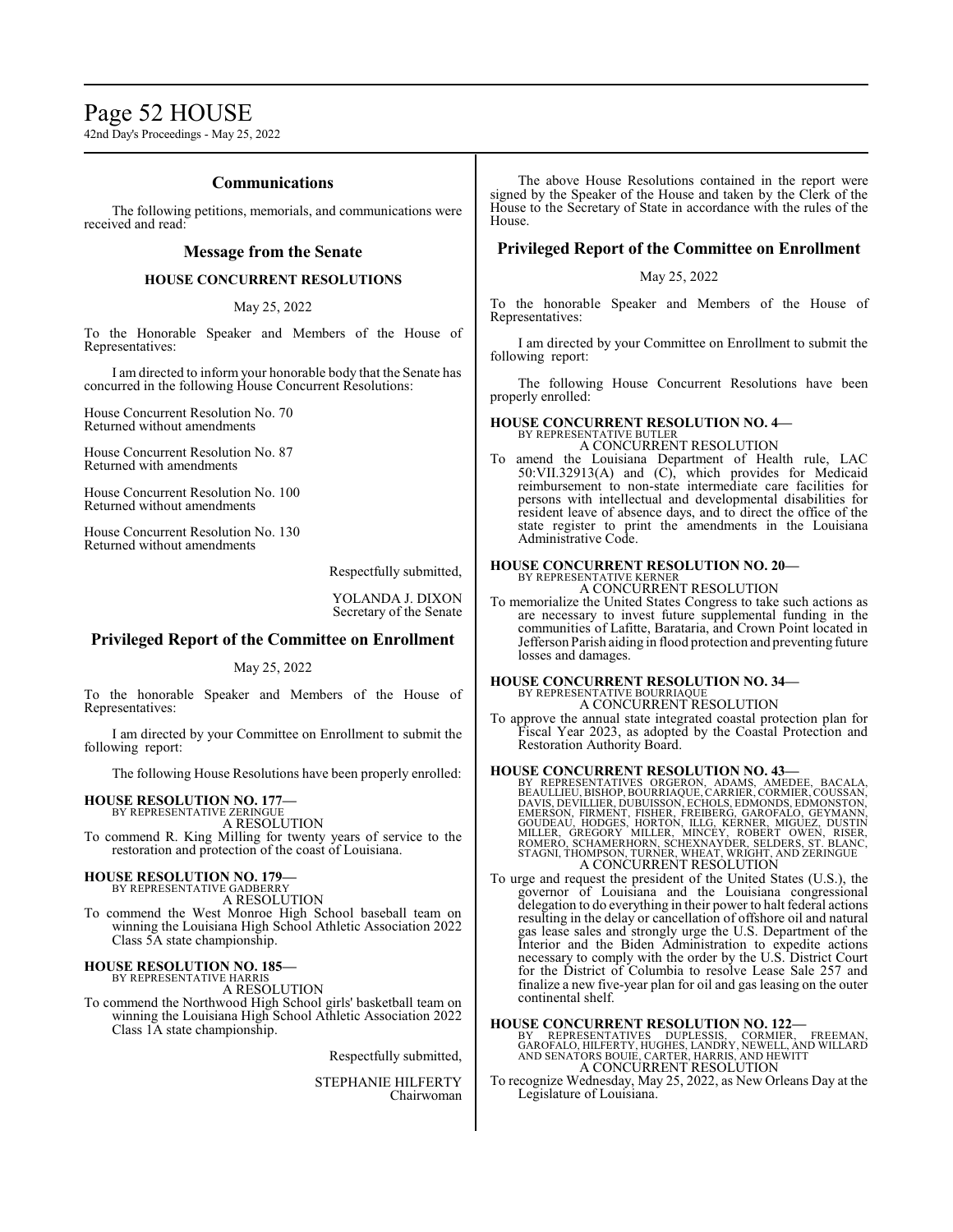## Page 53 HOUSE

42nd Day's Proceedings - May 25, 2022

#### **HOUSE CONCURRENT RESOLUTION NO. 126—**

BY REPRESENTATIVES SCHEXNAYDER AND GAROFALO AND<br>SENATORS BARROW, BOUIE, CATHEY, CORTEZ, FESI, FIELDS, FOIL,<br>HARRIS, HENSGENS, JACKSON, LAMBERT, LUNEAU, FRED MILLS,<br>ROBERT MILLS, MIZELL, MORRIS, PEACOCK, POPE, SMITH, STINE, TARVER, AND WARD

A CONCURRENT RESOLUTION

To commend Hillary R. "Butch" Browning, Jr., on the occasion of his retirement, for his service in fire protection and law enforcement.

### **HOUSE CONCURRENT RESOLUTION NO. 127—**

## BY REPRESENTATIVE HUGHES A CONCURRENT RESOLUTION

To commend the Parent Leadership Training Institute of New Orleans.

## **HOUSE CONCURRENT RESOLUTION NO. 128—** BY REPRESENTATIVE BAGLEY

A CONCURRENT RESOLUTION

To recognize Monday, June 27, 2022, as Post-Traumatic Stress Injury Awareness Day in Louisiana.

Respectfully submitted,

STEPHANIE HILFERTY Chairwoman

The above House Concurrent Resolutions contained in the report were signed by the Speaker of the House and taken to the Senate by the Clerk of the House and were signed by the President of the Senate and taken by the Clerk of the House to the Secretary of State in accordance with the rules of the House.

#### **Privileged Report of the Committee on Enrollment**

#### May 25, 2022

To the honorable Speaker and Members of the House of Representatives:

I am directed by your Committee on Enrollment to submit the following report:

The following House Bills have been properly enrolled:

#### **HOUSE BILL NO. 18—**

BY REPRESENTATIVE BACALA AN ACT

To amend and reenact R.S.  $11:2220(J)(1)$  and enact R.S. 11:2220(J)(4), relative to the Municipal Police Employees' Retirement System; to provide relative to reemployment of retirees in the system; to provide for the payment of retirement benefits during reemployment; to provide for compensation and contributions during reemployment; and to provide for related matters.

#### **HOUSE BILL NO. 20—** BY REPRESENTATIVE ILLG

AN ACT

To amend and reenact R.S. 11:1631(F)(2) and 1651(B)(introductory paragraph) and (3) and (D), relative to the District Attorneys' Retirement System; to provide for reemployment of retirees; to provide for benefits of reemployed retirees; to provide for membership on the board of trustees and their per diem; and to provide for related matters.

## **HOUSE BILL NO. 64—** BY REPRESENTATIVE LANDRY

AN ACT

To amend and reenact Children's Code Articles 323(2)(a), 324(B), and 1103(3), Code of Criminal Procedure Article 571.1, and R.S.  $15:440.2(C)(1)$ , relative to the definition of a child; to provide in certain contexts that a child is a person under the age of eighteen years; to provide for definitions; to provide for the videotaping of statements; to provide for time limitations for certain sex offenses; and to provide for related matters.

#### **HOUSE BILL NO. 110—**

BY REPRESENTATIVES MARCELLE AND FREIBERG AND SENATOR BARROW

AN ACT

To amend and reenact R.S. 13:587.3(A), relative to the Nineteenth Judicial District; to provide for assignment of an additional subject matter division; and to provide for related matters.

#### **HOUSE BILL NO. 157—**

BY REPRESENTATIVE BOURRIAQUE

AN ACT

To enact R.S.  $47:2121(C)(3)(f)$  and (g), relative to tax sale title; to add integrated coastal protection, master plan, and levee or drainage projects to the list of interests affecting third parties that cannot be terminated; and to provide for related matters.

#### **HOUSE BILL NO. 313—**

BY REPRESENTATIVES PRESSLY, BRYANT, WILFORD CARTER,<br>FISHER, FREEMAN, GAINES, GAROFALO, HUGHES, TRAVIS<br>JOHNSON,LARVADAIN,LYONS,ANDWILLARD AN ACT

To amend and reenact R.S. 46:1843, 1844(H), (K)(1)(a), (T), and  $(W)(1)(a)$ , and 1845(B), to enact R.S. 46:1844(X), and to repeal R.S. 46:1845(C) and (D), relative to the rights of victims of criminal offenses; to provide relative to the reporting of a crime; to provide relative to the requirement to register with certain offices and agencies; to provide for access to certain reports; to provide relative to the duties of the district attorney, law enforcement, and judicial agencies with respect to victims of sexual assault; to provide for the rights of sexual assault victims; to provide relative to the admissibility of certain evidence; to provide relative to penalties and causes of action under certain circumstances; to provide for a contingent effective date; and to provide for related matters.

# **HOUSE BILL NO. 360—** BY REPRESENTATIVE HILFERTY

AN ACT To amend and reenact Children's Code Articles 320(B), (C), and (D),  $335(D)$  and  $(E)$ ,  $502(1)$ (introductory paragraph) and  $(5)$ ,  $575$ , 601, 603(2)(introductory paragraph), (18), (20), (25), (26), and  $(27), 607(A)$  and  $(C), 608(A)$ (introductory paragraph),  $(3)$ , and (4), (B), and (C),  $612(A)(2)$  and (4),  $615(B)(1)$ ,  $619(A)(1)$ , (B), and (C),  $620(A)$ , (B), and (C),  $621(A)$  and (B),  $622(B)$ (introductory paragraph),  $(1)$ ,  $(2)$ , and  $(3)$ ,  $623(A)$  and  $(B)$ ,  $624(A)$ ,  $(C)(1)$ ,  $(F)$ , and  $(H)$ ,  $625(D)(1)$ ,  $626$ ,  $627(C)$ ,  $635.1$ , 638, 639, 640(A) and (C), 646.1(B)(2) and (D), 672.1(B), 673, 675(A) and (B)(1), (2), (3), (6)(a), and (8), 677(B) and (C),  $681(A)$ (introductory paragraph) and (1),  $682(A)$  and  $(B)$ (introductory paragraph),  $(4)$ , and  $(5)$ ,  $683(A)$ ,  $(B)$ , and  $(D)$ ,  $684(B)$  and  $(\dot{C})$ ,  $700(\dot{A})$ (introductory paragraph) and  $(1)$ ,  $702(C)(1)$  and (4), (E), (G), and (J),  $710(A)$  and (D),  $716$ ,  $722(A)(2)$  and  $(4)$  and  $(B)$ ,  $724.1(C)(2)$  and  $(4)$ , 1003(1)(introductory paragraph) and (10), 1016(A) and (B), 1021, and 1404(13) and to enact Children's Code Articles 335(F) and (G), 603(28) through (32), 1019.1, and 1019.2, relative to the continuous revision of the Children's Code; to provide for the determination of indigency; to provide for the appointment of counsel; to provide for the preparation of the record; to provide for definitions; to provide authorization to the Indigent Parents' Representation Program; to provide for Child in Need ofCare proceedings; to provide for the safety of a child; to provide for reasonable efforts of the Department of Children and Family Services; to provide for the welfare of a child; to provide for the removal of a child; to remove outdated language; to provide for a continued safety plan hearing; to provide for notice of court orders; to provide for service made on a child; to authorize service by commercial courier; to provide for the confirmation of electronic delivery; to provide for a child to remain in the custody of a parent; to require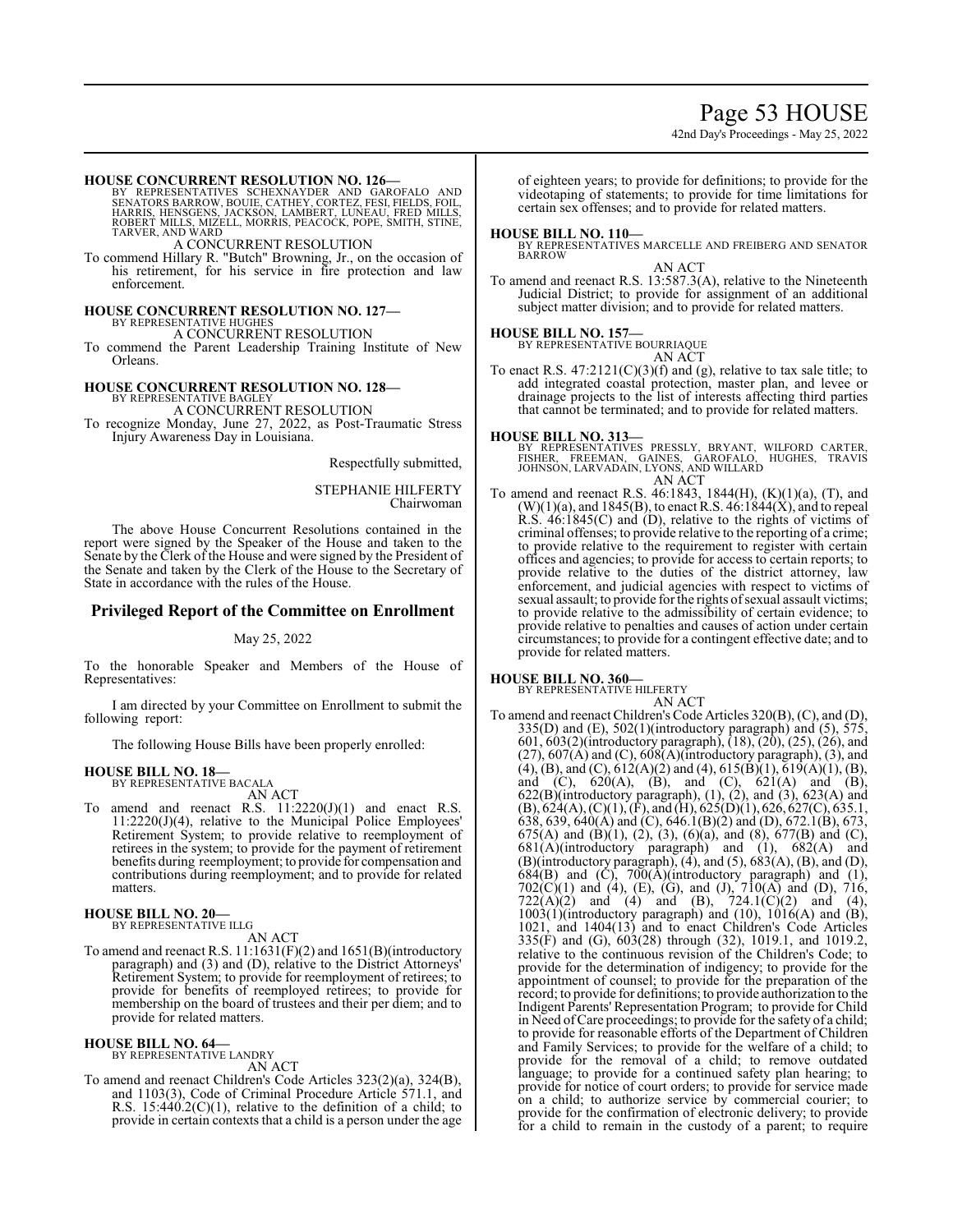## Page 54 HOUSE

42nd Day's Proceedings - May 25, 2022

written reasons for removal; to provide for return of the child; to provide for modification of judgments; to provide a cross reference; and to provide for related matters.

#### **HOUSE BILL NO. 426—**

BY REPRESENTATIVE MCKNIGHT AN ACT

To amend and reenact R.S. 4:202(C)(introductory paragraph) and (2) and 203, relative to horse racing; to provide for funding of the Louisiana Champions Day; to expand the permissible uses of certain fees; to remove a requirement that funds be remitted to the state treasurer; to make technical changes; and to provide for related matters.

#### **HOUSE BILL NO. 432—**

BY REPRESENTATIVES PHELPS AND JENKINS AN ACT

To amend and reenact Children's Code Article 905(B), relative to progress reports of juveniles; to provide for an increased time period for reports; to provide for an additional recipient; and to provide for related matters.

**HOUSE BILL NO. 447—**<br>BY REPRESENTATIVES HUGHES, ADAMS, BACALA, BUTLER, CARRIER, COUSSAN, CREWS, DEVILLIER, DUBUISSON, ECHOLS,<br>EDMONDS, EDMONSTON, FIRMENT, FONTENOT, FREEMAN,<br>FREIBERG, GADBERRY, GAROFALO, GOUDEAU, HILFERTY SELDERS, ST. BLANC, STAGNI, THOMAS, THOMPSON, VILLIO, AND WHITE

#### AN ACT

To enact R.S. 14:64.2.1 and R.S. 15:1352(A)(69), relative to juveniles; to create crimes relative to the recruitment of juveniles to commit certain offenses; to provide for definitions; to provide for criminal penalties; to provide for additional crimes that are elements of racketeering activity; and to provide for related matters.

#### **HOUSE BILL NO. 599—**

BY REPRESENTATIVES BEAULLIEU, ADAMS, AMEDEE, BACALA,<br>BOURRIAQUE, BRASS, BROWN, BRYANT, BUTLER, CARRIER,<br>WILFORD CARTER, CORMIER, COUSSAN, COX, CREWS, DESINIER,<br>DEVILLIER, DUBUISSON, DUPLESSIS, ECHOLS, EDMONSTON,<br>GAINES, GA

#### A JOINT RESOLUTION

Proposing to amend Article VII, Section 21(K) of the Constitution of Louisiana, relative to ad valorem tax exemptions; to provide for an ad valorem tax exemption for certain veterans with disabilities; to provide for exemption amounts; to prohibit the loss of revenue associated with certain ad valorem tax exemptions impacting the calculation of millage rates by taxing authorities; to require taxing authorities to absorb the loss of revenue as a result of the exemptions; to prohibit the reappraisal and valuation of property for purposes of millage adjustment under certain circumstances; to provide for submission of the proposed amendment to the electors; and to provide for related matters.

#### **HOUSE BILL NO. 601—**

BY REPRESENTATIVE HUGHES

AN ACT

To amend and reenact R.S. 14:403.10, relative to immunity for certain actions involving drug-related overdose; to provide for persons seeking medical attention for a drug-related overdose; to provide for immunity from arrest; to provide for immunity related to certain drug-related offenses; to provide for exceptions; to provide immunity from certain penalties, sanctions, and civil forfeiture; to provide for suppression of evidence; to provide for mitigating factors; to provide for the admissibility of evidence; to provide for the authority of law enforcement officers to detain persons; and to provide for related matters.

#### **HOUSE BILL NO. 719—**

BY REPRESENTATIVE SEABAUGH AN ACT

To amend and reenact R.S. 13:1883(D)(1) and to enact R.S. 13:1883(D)(3), relative to certain marshals of city courts; to provide for the salary of the marshal of the city court of Shreveport; and to provide for related matters.

#### **HOUSE BILL NO. 757—**

BY REPRESENTATIVE SCHEXNAYDER AN ACT

To amend and reenact R.S. 22:347(A)(2) and (3), 837(C), and 1462(E), R.S. 37:1732(A) and (C), and R.S. 40:1541(A), (B),  $(C)(7)$ , and  $(D)$ , 1543, 1544, 1546, 1547, 1551 $(C)$ ,  $1563(C)(2)(b)$ ,  $1666.1(A)(2)$ ,  $(4)(a)$ ,  $(6)(a)$ , and  $(B)$ , to enact R.S.  $40:1541(E)$  and  $(F)$  and  $1562.1(E)$ , and to repeal R.S. 36:651(K)(9), relative to firefighter training; to provide for the transfer ofthe Fire and EmergencyTraining Institute; to provide that the responsibility and administration of firefighter training programs be transferred from Louisiana State University to the office of state fire marshal; to provide that the office of state fire marshal is officially designated as the official agency for firefighter training; to provide for the appointment of the superintendent of the Louisiana Fire and Emergency Training Commission; to replace references ofLouisiana State University as the state agency, program administrator, administrator for funds, or training coordinator for firefighter training with the office of state fire marshal; to rename the Fire and Emergency Training Institute to the Fire and Emergency Training Academy; to rename the Louisiana State University Firemen Training Program Film Library Fund to the Office of State Fire Marshal Training ProgramFilmLibraryFund; to provide for the addition of the fire and emergency training section in the office of state fire marshal; and to provide for related matters.

#### **HOUSE BILL NO. 848—**

BY REPRESENTATIVE BRYANT AN ACT

To amend and reenact Children's Code Article 615(E)(introductory paragraph) and to enact Children's Code Article 615(E)(4) and (G), relative to the disposition of reports of child abuse; to provide for the release of inconclusive or not justified reports to certain entities when in the course of investigation or legal proceedings; to provide for confidentiality; and to provide for related matters.

**HOUSE BILL NO. 1035—** BY REPRESENTATIVE COUSSAN

- AN ACT
- To amend and reenact R.S.  $30:2195(C)$ , (E), and (F)(1),  $2195.8(A)(1)$ , and  $2195.12$  (Section heading), to enact R.S. 30:2195.2(A)(6), and to repeal R.S. 30:2195.12(E), relative to underground storage tanks; to provide for grants for upgrades to single wall underground storage tanks; to provide for use of the Motor Fuels Underground Storage Tank Trust Dedicated Fund Account; to provide for annual reports by the department; to provide for responsibilities of the Motor Fuels Underground Storage Tank Trust Fund Advisory Board; and to provide for related matters.

**HOUSE BILL NO. 1071** (Substitute for House Bill No. 840 by Representative Bagley)— BY REPRESENTATIVES BAGLEY, ECHOLS, PRESSLY, SEABAUGH, AND TURNER AND SENATORS MILLIGAN AND PEACOCK

AN ACT

To amend and reenact R.S. 40:2266.1(F), relative to criminalistics laboratory commissions; to provide for additional funding for optional revenues for criminalistics laboratories; and to provide for related matters.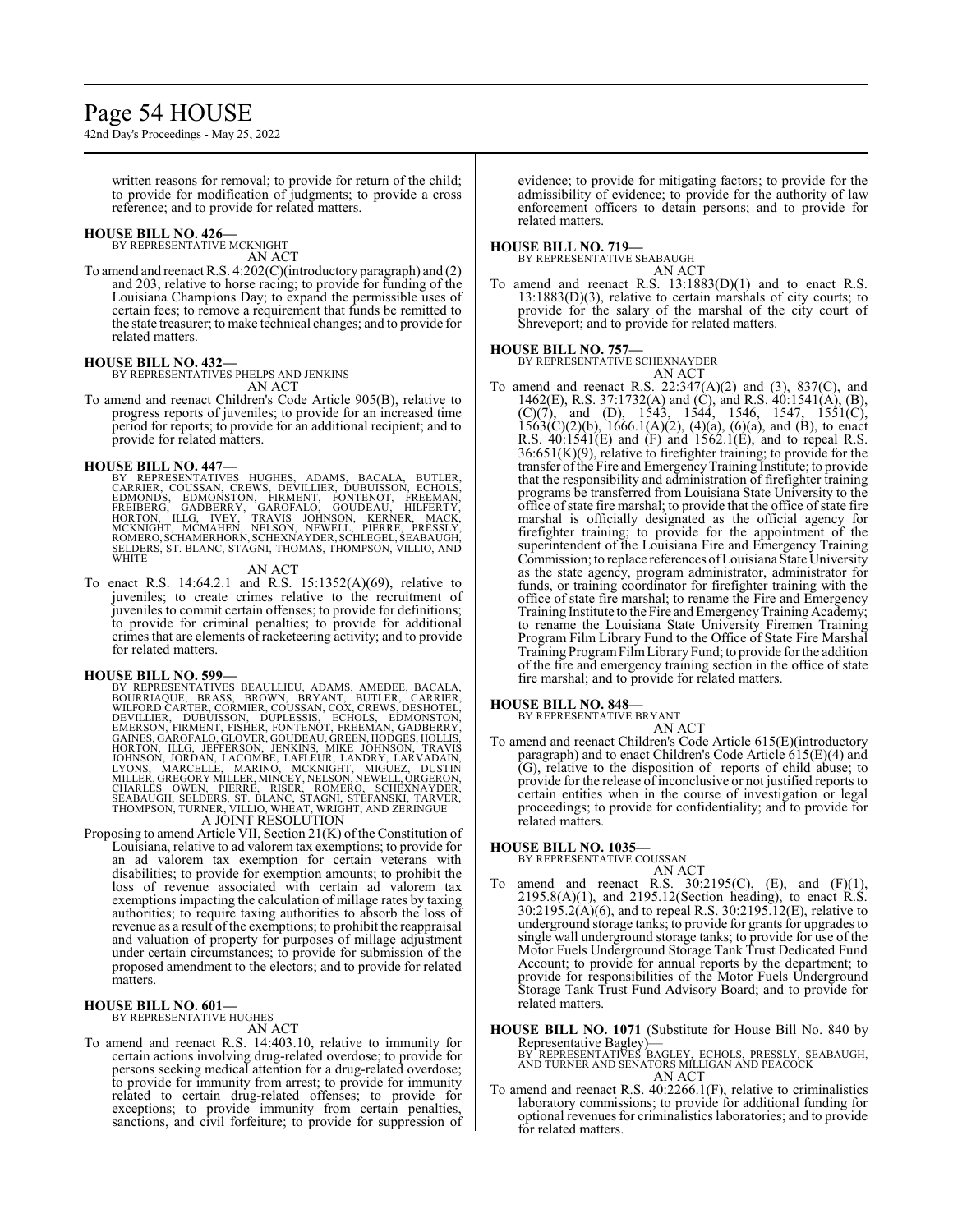42nd Day's Proceedings - May 25, 2022

Respectfully submitted,

STEPHANIE HILFERTY Chairwoman

The above House Bills contained in the report were signed by the Speaker of the House and taken to the Senate by the Clerk and were signed by the President of the Senate and taken by the Clerk of the House to the Governor for executive approval.

#### **Privileged Report of the Committee on Enrollment**

#### May 25, 2022

To the honorable Speaker and Members of the House of Representatives:

I am directed by your Committee on Enrollment to submit the following report:

The following House Bills have been properly enrolled:

#### **HOUSE BILL NO. 544—**

BY REPRESENTATIVES VILLIO AND SCHLEGEL AN ACT

To amend and reenact R.S.  $15:571.3(B)(1)(a)$  and  $(D)$  and  $574.4(A)(1)(a)$  and to enact R.S. 15:571.3(B)(3) and  $574.4(A)(1)(c)$ , relative to criminal sentencing; to provide relative to diminution of sentence; to provide for the rate of diminution of sentence for certain circumstances; to provide for parole eligibility; to provide relative to parole eligibility for certain circumstances; and to provide for related matters.

Respectfully submitted,

STEPHANIE HILFERTY Chairwoman

The above House Bills contained in the report were signed by the Speaker of the House and taken to the Senate by the Clerk and were signed by the President of the Senate and taken by the Clerk of the House to the Secretary of State in accordance with the rules of the House.

#### **Privileged Report of the Legislative Bureau**

#### May 25, 2022

To the Speaker and Members of the House of Representatives:

I am directed by your Legislative Bureau to submit the following report:

Senate Bill No. 22 Reported without amendments.

Senate Bill No. 57 Reported without amendments.

Senate Bill No. 75 Reported without amendments.

Senate Bill No. 124 Reported without amendments.

Senate Bill No. 160 Reported without amendments.

Senate Bill No. 186 Reported without amendments.

Senate Bill No. 189

#### Reported without amendments.

Senate Bill No. 212 Reported without amendments.

Senate Bill No. 224 Reported with amendments.

Senate Bill No. 358 Reported without amendments.

Senate Bill No. 418 Reported without amendments.

Senate Bill No. 428 Reported without amendments.

Senate Bill No. 473 Reported without amendments.

Respectfully submitted,

DODIE HORTON Chair

#### **Speaker Pro Tempore Magee in the Chair**

#### **Introduction of Resolutions, House and House Concurrent**

The following members introduced the following entitled House and House Concurrent Resolutions, which were read the first time by their titles and placed upon the calendar for their second reading:

**HOUSE RESOLUTION NO. 194—** BY REPRESENTATIVE HUGHES

A RESOLUTION

To urge and request the Louisiana Housing Corporation to study issues related to the rising number of homeless individuals in Louisiana, the lack of affordable housing in our state, and to identify potential funding sources to address these issues and to report its findings to the House of Representatives and the House Committee on Appropriations of the Legislature of Louisiana prior to March 1, 2023.

Read by title.

Lies over under the rules.

#### **HOUSE RESOLUTION NO. 195—**

BY REPRESENTATIVE NEWELL A RESOLUTION

To express support for the Emmett Till Antilynching Act and for legislation which bans hate crimes.

Read by title.

Lies over under the rules.

**HOUSE RESOLUTION NO. 196—**<br>BY REPRESENTATIVES DUPLESSIS, BRYANT, WILFORD CARTER,<br>GAINES, GREEN, JEFFERSON, JENKINS, JORDAN, LAFLEUR,<br>LARVADAIN, AND NEWELL

A RESOLUTION To commend the Greater New Orleans Chapter of the Louis A. Martinet Legal Society, Inc.

Read by title.

On motion of Rep. Duplessis, and under a suspension of the rules, the resolution was adopted.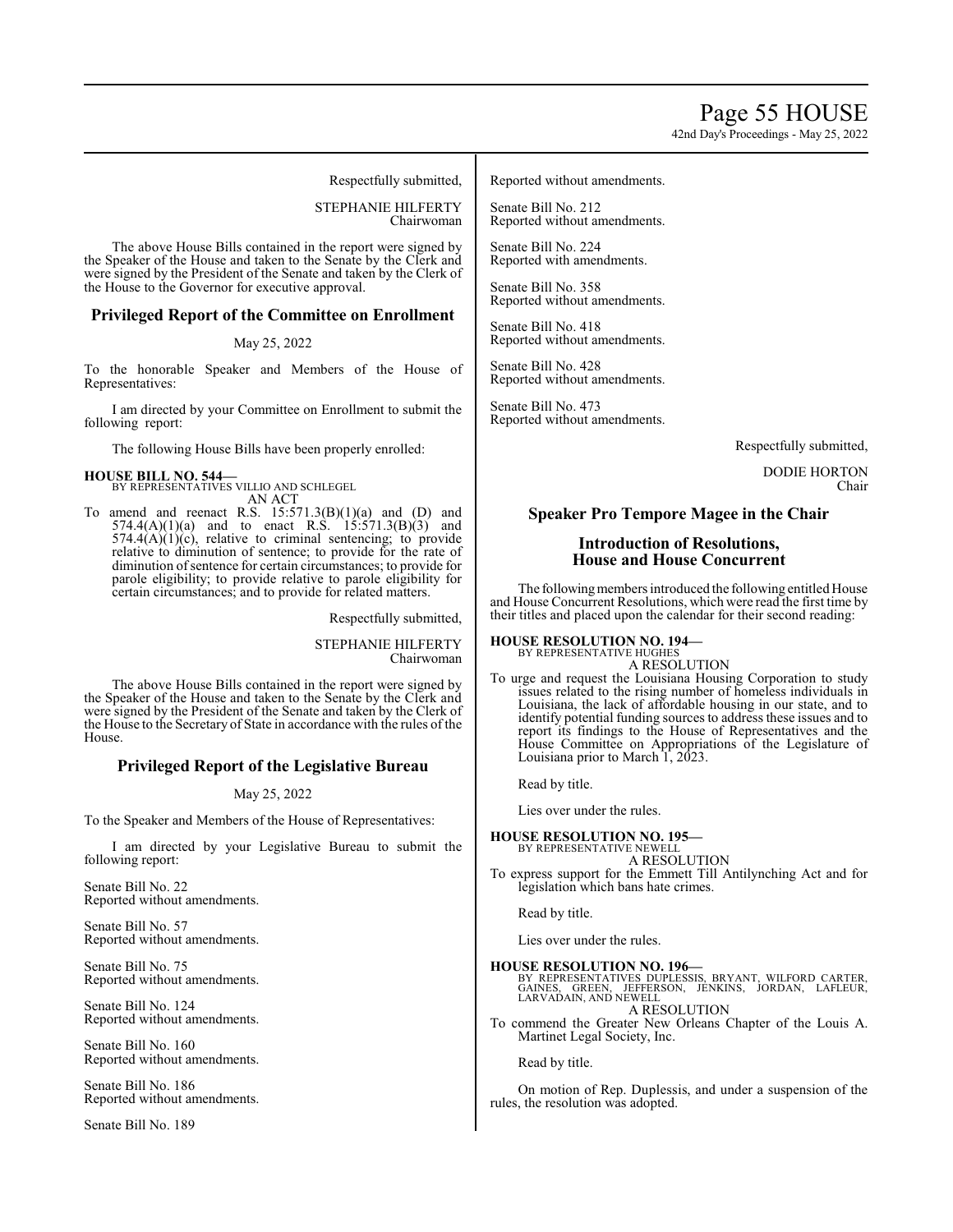# Page 56 HOUSE

42nd Day's Proceedings - May 25, 2022

#### **HOUSE CONCURRENT RESOLUTION NO. 131—**

BY REPRESENTATIVE PHELPS A CONCURRENT RESOLUTION

To urge and request the Louisiana Workforce Commission to study and make recommendations about updating the current fee structure and reimbursement methodology for the Louisiana Rehabilitation Services' Vocational Rehabilitation Programand submit a written report of its findings and recommendations to the Legislature of Louisiana not later than thirty days prior to the convening of the 2023 Regular Session.

Read by title.

Lies over under the rules.

#### **Reports of Committees**

The following reports of committees were received and read:

Report of the Committee on Transportation, Highways and Public Works

May 25, 2022

To the Speaker and Members of the House of Representatives:

I am directed by your Committee on Transportation, Highways and Public Works to submit the following report:

Senate Bill No. 497, by Cloud Reported favorably. (12-0)

> MARK WRIGHT Chairman

The above Senate Bills reported favorably or with amendments were referred to the Legislative Bureau.

#### **Conference Committee Appointment**

The Speaker appointed the following conferees on the part of the House to confer with a like committee from the Senate on the disagreement to Senate Bill No. 282: Reps. Carpenter, C. Travis Johnson, and Riser.

## **Conference Committee Appointment**

The Speaker appointed the following conferees on the part of the House to confer with a like committee from the Senate on the disagreement to House Bill No. 374: Reps. Beaullieu, Coussan, and Illg.

#### **Suspension of the Rules**

On motion ofRep. Zeringue, the rules were suspended to permit the Committee on Appropriations to meet on Thursday, May 26, 2022, a day other than required by the meeting schedule previously adopted, and consider the following legislative instruments without giving the notice required by House Rule 14.24(A):

House Bill No. 498

Senate Bill Nos. 63, 178, 235 and 472

#### **Suspension of the Rules**

On motion of Rep. Carpenter, the rules were suspended to permit the Committee on Labor and Industrial Relations to meet on Thursday, May 26, 2022, a day other than required by the meeting schedule previously adopted, and to meet in Committee Room 6 instead of Committee Room 5, and consider the following legislative instruments without giving the notice required by House Rule  $14.24(A):$ 

House Bill Nos. 126 and 353

#### **Suspension of the Rules**

On motion ofRep. Edmonds, the rules were suspended to permit the Committee on Municipal, Parochial and Cultural Affairs to meet on Thursday, May 26, 2022, a day other than required by the meeting schedule previously adopted, and to meet in Committee Room 4 instead of Committee Room 6, and consider the following legislative instruments without giving the notice required by House Rule  $14.24(A):$ 

House Resolution No. 168

Senate Bill No. 476

#### **Adjournment**

On motion of Rep. Thompson, at 5:26 P.M., the House agreed to adjourn until Thursday, May 26, 2022, at 1:00 P.M.

The Speaker Pro Tempore of the House declared the House adjourned until 1:00 P.M., Thursday, May 26, 2022.

> MICHELLE D. FONTENOT Clerk of the House

ANGELA S. SMITH Assistant Clerk of the House / Journal Clerk

#### **Committee Meeting Notices**

The following committees posted notices as follows:

Committee on Appropriations

Will meet at: 9:00 a.m.

Date: Thursday, May 26, 2022 (TBA) (Subject to Rule Suspension)

Location: Committee Room 5

Remarks:

- **HB 498 GREEN (TBA) LEGISLATIVE SESSIONS**  (Constitutional Amendment) Provides for timing and duration of regular legislative sessions **(Subject to Rule Suspension)**
- **SB63 MIZELL(TBA) CHILDREN/FAMILY SERVICES DEPT** Provides for the duties of the Department of Children and Family Services regarding victims of child sex trafficking. (1/1/23) **(Subject to Rule Suspension)**
- **SB 178 FIELDS (TBA) TOPS** Provides for TOPS exceptions due to Hurricane Ida. (gov sig) **(Subject to Rule Suspension)**
- **SB 235 ALLAIN (TBA) TAX/LOCAL** Authorizes parishes to contract with the Louisiana Sales and Use Tax Commission for Remote Sellers for the collection of local sales and use tax. (1/1/23) **(Subject to Rule Suspension)**
- **SB 472 MILLIGAN (TBA) HOMELAND SECURITY**  Prohibits contracts with certain foreign-owned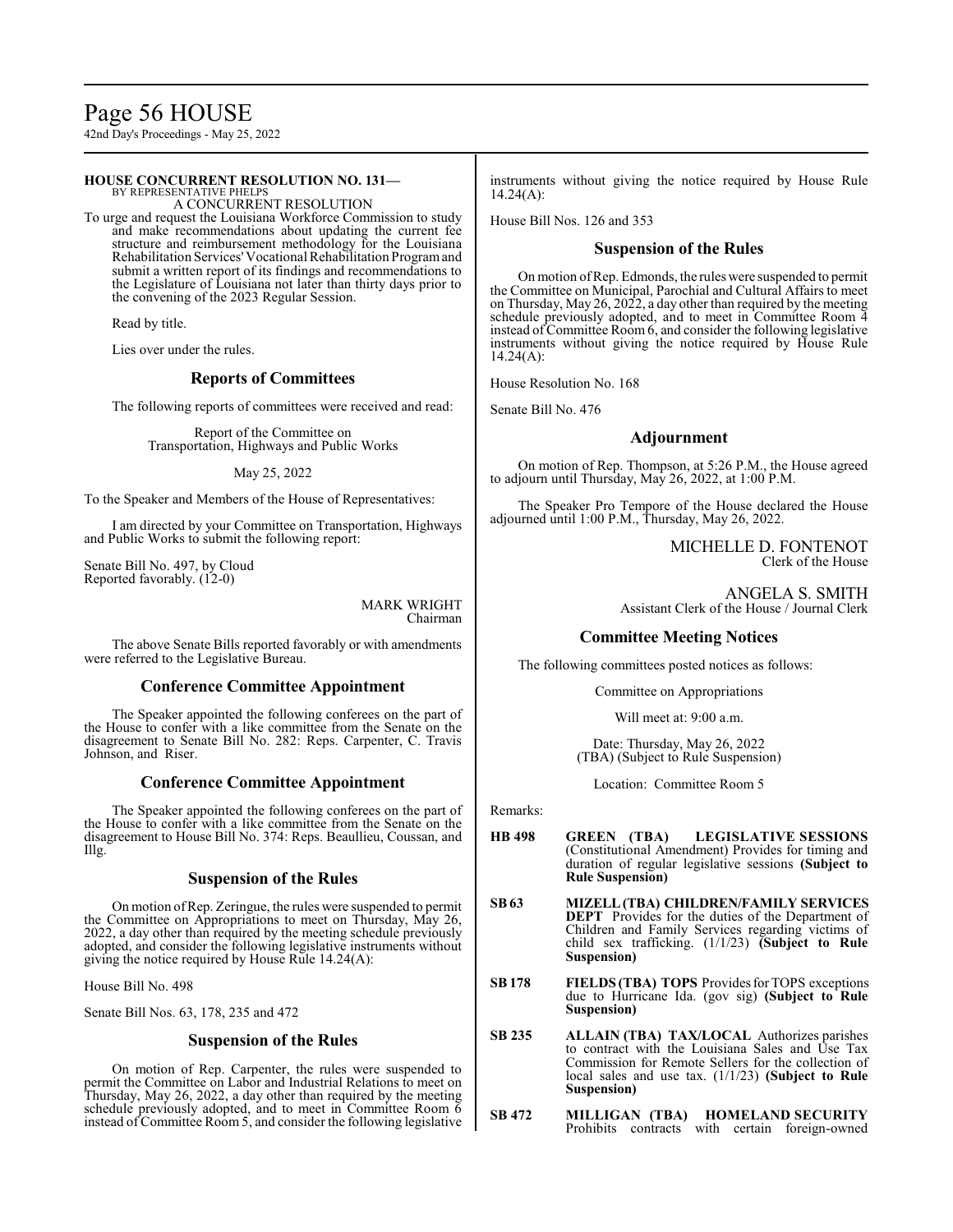# Page 57 HOUSE

42nd Day's Proceedings - May 25, 2022

#### companies in connection with critical infrastructure. (gov sig) **(Subject to Rule Suspension)**

Any person who does not feel comfortable giving testimony in person may submit a prepared statement in accordance with House Rule 14.33 in lieu of appearing before the committee:

A. Any interested person or any committee member may file with the committee a prepared statement concerning a specific instrument or matter under consideration by the committee or concerning any matter within the committee's scope of authority, and the committee records shall reflect receipt of such statement and the date and time thereof.

B. Any person who files a prepared statement which contains data or statistical information shall include in such prepared statement sufficient information to identify the source of the data or statistical information. For the purposes of this Paragraph, the term "source" shall mean a publication, website, person, or other source fromwhich the data or statistical information contained in the prepared statement was obtained by the person or persons who prepared the statement.

NOTE: Statements emailed to h-app@legis.la.gov and received prior to noon on Wednesday, May 25, 2022, will be distributed to the committee members prior to the meeting.

NOTICE TO PUBLIC EMPLOYEES: Before providing testimony before the committee, the committee must have on file a completed Designation of Public Employee by Elected Official form which authorizes you to appear on behalf of the elected official and you must file both a Certification by Public Employee of Official Duty form and a witness card with the committee on the day you provide testimony. Refer to https://house.louisiana.gov/H\_Cmtes/Standing for both forms.

> JEROME "ZEE" ZERINGUE Chairman

Committee on House and Governmental Affairs

Will meet at: 9:00 a.m.

Date: Thursday, May 26, 2022

Location: Committee Room 3

Remarks:

In accordance with House Rules 14.21 and 14.27(A), Chairman John M. Stefanski announces ameeting ofthe House Committee on House and Governmental Affairs on Thursday, May 26, 2022, which is a day other than the dates provided for the committee in the uniform schedule of committee meetings adopted in accordance with House Rule 14.20, for the purpose of conducting a hearing on the following legislative instrument:

**HR 128 MAGEE LEGISLATIVE POWERS** Provides relative to contempt of the Special Committee to Inquire into the Circumstances and Investigation of the Death of Ronald Greene

> JOHN M. STEFANSKI Chairman

Committee on Labor and Industrial Relations

Will meet at: 11:00 a.m.

Date: Thursday, May 26, 2022 (TBA - Subject to Rule Suspension)

Location: Committee Room 6

(TBA - Subject to Rule Suspension)

Remarks:

#### **HB 126 ROMERO (TBA) UNEMPLOYMENT COMP**  Provides for unemployment compensation benefits to claimants terminated as a result of vaccination status **(Subject to Rule Suspension)**

#### **HB 353 ROMERO (TBA) EMPLOYMENT** Provides for vaccine requirements in the workplace **(Subject to Rule Suspension)**

Any person who does not feel comfortable giving testimony in person may submit a prepared statement in accordance with House Rule 14.33 in lieu of appearing before the committee:

A. Any interested person or any committee member may file with the committee a prepared statement concerning a specific instrument or matter under consideration by the committee or concerning any matter within the committee's scope of authority, and the committee records shall reflect receipt of such statement and the date and time thereof.

B. Any person who files a prepared statement which contains data or statistical information shall include in such prepared statement sufficient information to identify the source of the data or statistical information. For the purposes of this Paragraph, the term "source" shall mean a publication, website, person, or other source fromwhich the data or statistical information contained in the prepared statement was obtained by the person or persons who prepared the statement.

NOTE: Statements emailed to h-lir@legis.la.gov and received prior to noon on Wednesday, May 25, 2022, will be distributed to the committee members prior to the meeting.

NOTICE TO PUBLIC EMPLOYEES: Before providing testimony before the committee, the committee must have on file a completed Designation of Public Employee by Elected Official form which authorizes you to appear on behalf of the elected official and you must file both a Certification by Public Employee of Official Duty form and a witness card with the committee on the day you provide testimony. Refer to https://house.louisiana.gov/H\_Cmtes/Standing for both forms.

> BARBARA W. CARPENTER Chairman

Committee on Municipal, Parochial and Cultural Affairs

Will meet at: 11:00 a.m.

Date: Thursday, May 26, 2022 (TBA) (TBA - Subject to Rule Suspension)

Location: Committee Room 4

Remarks:

**SB 476 BARROW(TBA) SPECIAL DISTRICTS** Provides for a change in boundaries and governance ofthe Baton Rouge North Economic Development District. (gov sig) **(Subject to Rule Suspension)**

**HR 168 LANDRY (TBA) SEWERAGE/N O WATER BD**  Creates a task force to study issues relative to the New Orleans Sewerage and Water Board **(Subject to Rule Suspension)**

Any person who does not feel comfortable giving testimony in person may submit a prepared statement in accordance with House Rule 14.33 in lieu of appearing before the committee: